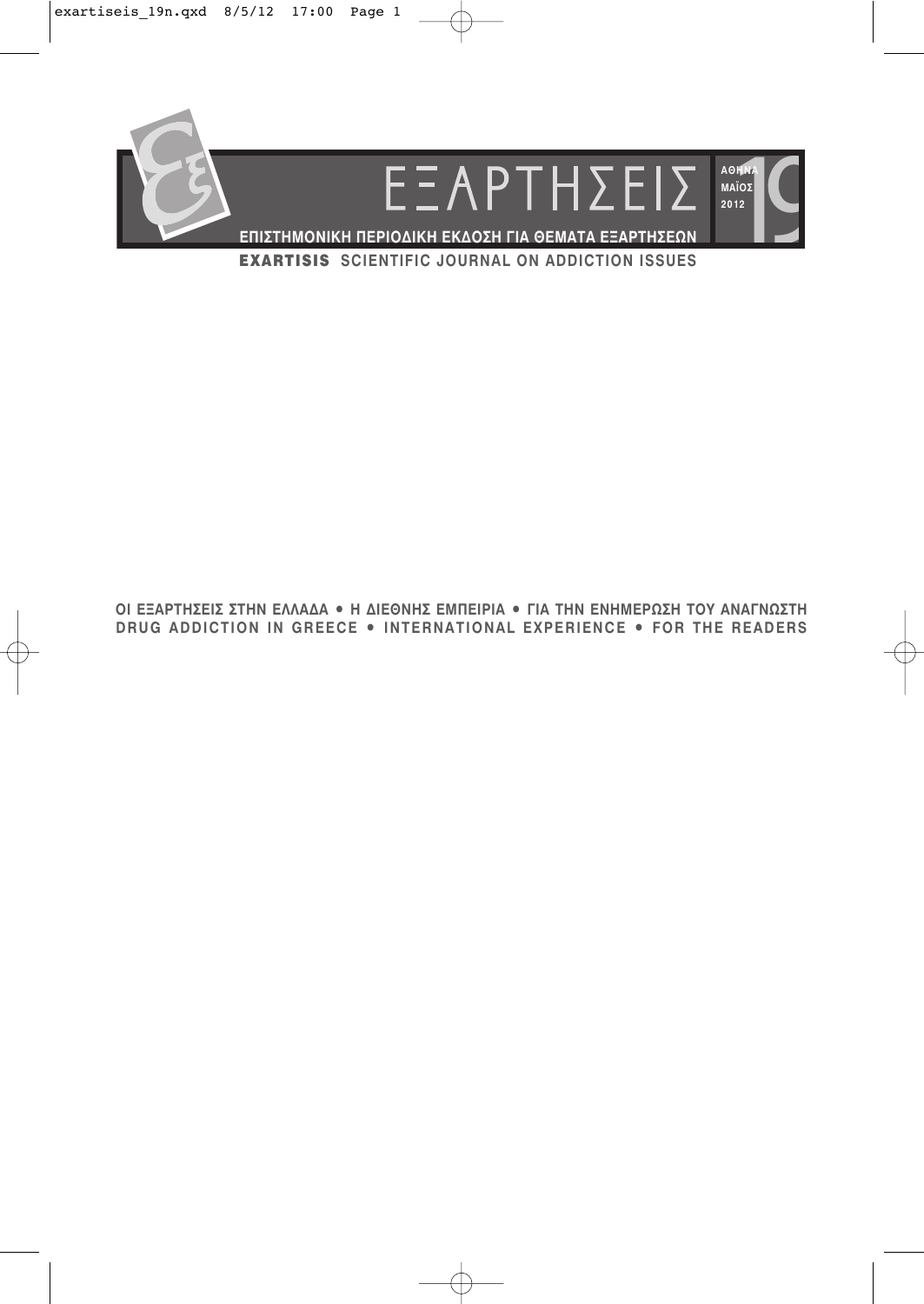

NTIFIC JOURNAL ON ADDICTION ISSUES

#### *Ιδιοκτησία*

Κέντρο Θεραπείας Εξαρτημένων Ατόμων (∫∂£∂∞) Σορβόλου 24, 116 36 ΑΘΗΝΑ τηλ.: 210 9241993-6, φαξ: 210 9241986 ηλεκτρονική διεύθυνση: exartisis@kethea.gr ιστοσελίδα: www.exartiseis.gr

#### *<i>Eκδότης-Διευθυντής*

Γεράσιμος ΝΟΤΑΡΑΣ

 $A$ ναπληρώτρια Διευθύντρια Έκδοσης Άννα ΤΣΙΜΠΟΥΚΛΗ

#### Συντακτική Ομάδα

Ελένη ΑΡΓΥΡΙΑΔΟΥ, Ρέμος ΑΡΜΑΟΣ, Μίρκα ΓΟΝΤΙΚΑ, Κωνσταντίνα ΥΦΑΝΤΗ, Γεωργία ΧΡΙΣΤΟΦΙΛΗ

 $\Sigma$ ύμβουλος Έκδοσης Griffith EDWARDS, Εκδότης του Addiction

#### $Διεθνής Συμβουλευτική Επιτροπή$

David DEITCH, καθηγητής Κλινικής Ψυχιατρικής στο Πανεπιστήμιο Καλιφόρνια Σαν Ντιέγκο Δημήτρης ΙΑΤΡΙΔΗΣ, καθηγητής Έρευνας και Κοινωνικής Πολιτικής στο Boston College Edward KAUFMAN, καθηγητής Κλινικής Ψυχιατρικής στο Πανεπιστήμιο Καλιφόρνια, Irvine και εκδότης ÙÔ˘ *∞merican Journal of Drug and Alcohol Abuse*

#### *<i><del>Ēπιστημονική Επιτροπή Έκδοσης</del>*

Δημοσθένης ΑΓΡΑΦΙΩΤΗΣ, Κωνσταντίνος ΓΑΖΓΑΛΙΔΗΣ, Παναγιώτης ΓΕΩΡΓΑΚΑΣ, Δήμητρα ΓΚΕΦΟΥ-ΜΑΔΙΑΝΟΥ, Ανδρέας ΔΗΜΗΤΡΙΟΥ, Αθανάσιος ΔΟΥΖΕΝΗΣ, Γιώργος ΚΑΛΑΡΡΥΤΗΣ, Χάρις ΚΑΤΑΚΗ, Νέστωρ ΚΟΥΡΑΚΗΣ, Άννα ΚΟΚΚΕΒΗ, Χρήστος ΚΟΚΚΟΡΗΣ, Βασίλης ΚΟΥΤΡΑΣ, †Ευάγγελος ΚΡΟΥΣΤΑΛΑΚΗΣ, Αχιλλέας ΚΡΥΣΤΑΛΛΗΣ, Ιωάννα ΚΥΡΙΤΣΗ, Χρήστος ΛΑΣΚΑΡΑΤΟΣ, Ιωάννης ΛΙΑΠΠΑΣ, Βασίλειος ΜΑΡΚΗΣ, Μάριος ΜΑΡΣΕΛΟΣ, Κατερίνα ΜΑΤΣΑ, Βενετσάνος ΜΑΥΡΕΑΣ, Γιώργος ΜΠΑΡΔΑΝΗΣ, Αλίκη ΜΟΣΤΡΙΟΥ, Δημοσθένης ΜΠΟΥΚΗΣ, Κλήμης ΝΑΥΡΙΔΗΣ, Γεράσιμος ΠΑΠΑΝΑΣΤΑΣΑΤΟΣ, Νικόλαος ΠΑΡΑΣΚΕΥΟΠΟΥΛΟΣ, Βασίλης ΠΑΣΣΑΣ, Άννα ΠΕΤΡΙΔΟΥ, Πέτρος ΠΟΛΥΧΡΟΝΗΣ, Χαράλαμπος ΠΟΥΛΟΠΟΥΛΟΣ, Χρήστος ΡΟΓΚΟΤΗΣ, Διονύσιος ΣΑΚΚΑΣ, Καλλιόπη ΣΠΙΝΕΛΛΗ, Ιωάννης ΤΣΙΑΝΤΗΣ, Ανδρέας ΦΑΚΟΣ, Ιάκωβος ΦΑΡΣΕΔΑΚΗΣ, Μάρθα ΦΩΣΤΕΡΗ

#### Συνδρομές

Ελένη ΡΟΥΣΣΟΥ

#### *Publishing Body*

Therapy Centre for Dependent Individuals (KETHEA) 24, Sorvolou str., 116 36 ATHENS tel.: +30 210 9241993-6, fax: +30 210 9241986 e-mail: exartisis@kethea.gr website: www.exartiseis.gr

#### *Editor in Chief*

Gerassimos NOTARAS

*Assistant Editor* Anna TSIBOUKLI

#### *Editorial Committee*

Eleni ARGYRIADOU, Remos ARMAOS, Mirka GONTIKA, Konstantina YFANTI, Georgia CHRISTOFILI

*Consultant Editor*  Griffith EDWARDS, Editor in Chief of *Addiction* 

#### *International Editorial Advisory Group*

David DEITCH, Professor of Clinical Psychiatry, University of California San Diego Demetrius IATRIDIS, Professor, Social Policy Planning, Boston College Graduate School of Social Work Edward KAUFMAN, Professor of Clinical Psychiatry, University of California, Irvine and Editor of the *∞merican Journal of Drug and Alcohol Abuse*

#### *National Editorial Advisory Group*

Dimosthenis AGRAFIOTIS, Konstantinos GAZGALIDIS, Panagiotis GEORGAKAS, Dimitra GEFOU-MADIANOU, Andreas DIMITRIOU, Athanassios DOUZENIS, Giorgos KALARRYTIS, Charis KATAKI, Nestor KOURAKIS, Anna KOKKEVI, Christos KOKKORIS, Vassilis KOUTRAS, †Evangelos KROUSTALAKIS, Achilleas KRYSTALLIS, Ioanna KYRITSI, Christos LASKARATOS, Ioannis LIAPPAS, Vassileios MARKIS, Marios MARSELOS, Katerina MATSA, Venetsanos MAVREAS, Giorgos BARDANIS, Aliki MOSTRIOU, Dimosthenis BOUKIS, Klimis NAVRIDIS, Gerassimos PAPANASTASATOS, Nikolaos PARASKEVOPOULOS, Vassilis PASSAS, Anna PETRIDOU, Petros POLYCHRONIS, Charalampos POULOPOULOS, Christos ROGOTIS, Dionissios SAKKAS, Kalliopi SPINELLI, Ioannis TSIADIS, Andreas FAKOS, Iakovos FARSEDAKIS, Martha FOSTERI

#### *Subscriptions*

Eleni ROUSSOU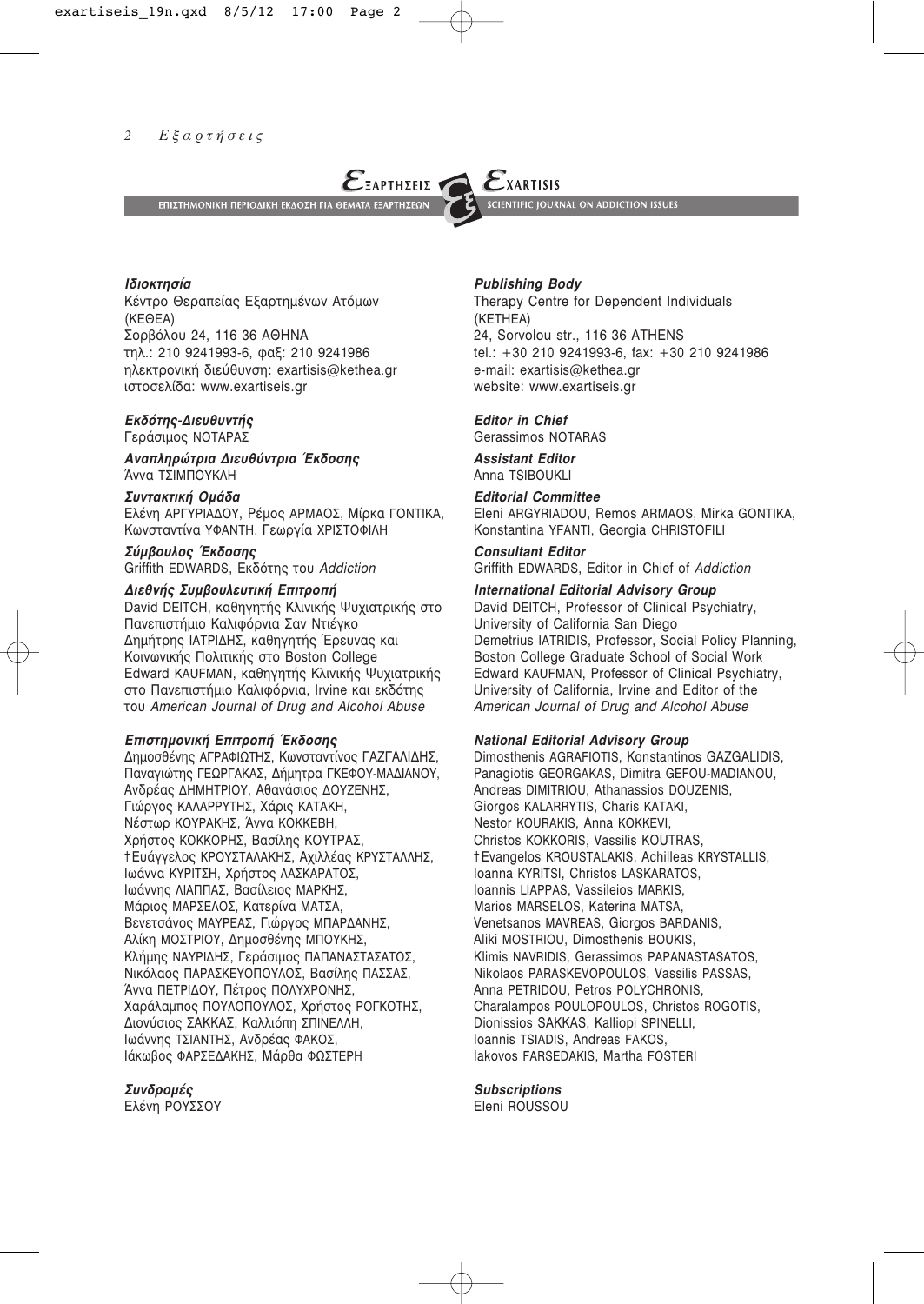## $E \xi a \varrho \tau \eta \sigma \varepsilon \iota \varsigma$  3

## $\vert$ exartiseis\_19n.qxd 8/5/12 17:00 Page 3

## **ΠΕΡΙΕΧΟΜΕΝΑ - CONTENTS**

| Εκδοτικό σημείωμα - Editorial                                                                                                                                                                                                                                                                                       | 5        |
|---------------------------------------------------------------------------------------------------------------------------------------------------------------------------------------------------------------------------------------------------------------------------------------------------------------------|----------|
| Συνέντευξη με τον David Tomlinson<br>Interview with David Tomlinson                                                                                                                                                                                                                                                 | 9        |
| OI ΕΞΑΡΤΗΣΕΙΣ ΣΤΗΝ ΕΛΛΑΔΑ – DRUG ADDICTION IN GREECE<br>Χρήση ουσιών, βία και τραυματισμοί μεταξύ των νεαρών τουριστών<br>στα Μαλια της Κρήτης<br>Κοκκέβη Α., Στάμος Α., Σιάμου Ι., Καναβού Ε.<br>Drug use, violence and injuries among young tourists in Malia, Crete<br>Kokkevi A, Stamos A, Siamou I, Kanavou E. | 19       |
| Θεραπεία απεξάρτησης και σχολική επανασύνδεση<br>Μαρίνα Παπαδή<br>Drug addiction treatment and reconnection with the school system<br>Marina Papadi                                                                                                                                                                 | 31       |
| Η ΔΙΕΘΝΗΣ ΕΜΠΕΙΡΙΑ - INTERNATIONAL EXPERIENCE<br>Η εξάρτηση και οι σχετιζόμενες επιστήμες – φιλοσοφία<br>Addiction and its sciences - philosophy<br><b>Bennett Foddy</b>                                                                                                                                            | 39       |
| Εθισμός και Εξάρτηση στο DSM-V<br>Addiction and dependence in DSM-V<br>Charles O'Brien                                                                                                                                                                                                                              | 51       |
| ΓΙΑ ΤΗΝ ΕΝΗΜΕΡΩΣΗ ΤΟΥ ΑΝΑΓΝΩΣΤΗ – FOR THE READER                                                                                                                                                                                                                                                                    |          |
| Νέα και γεγονότα - News and notes<br>$O\delta$ ηνίες προς τους συννραφείς – Guidance to the authors                                                                                                                                                                                                                 | 57<br>60 |
|                                                                                                                                                                                                                                                                                                                     |          |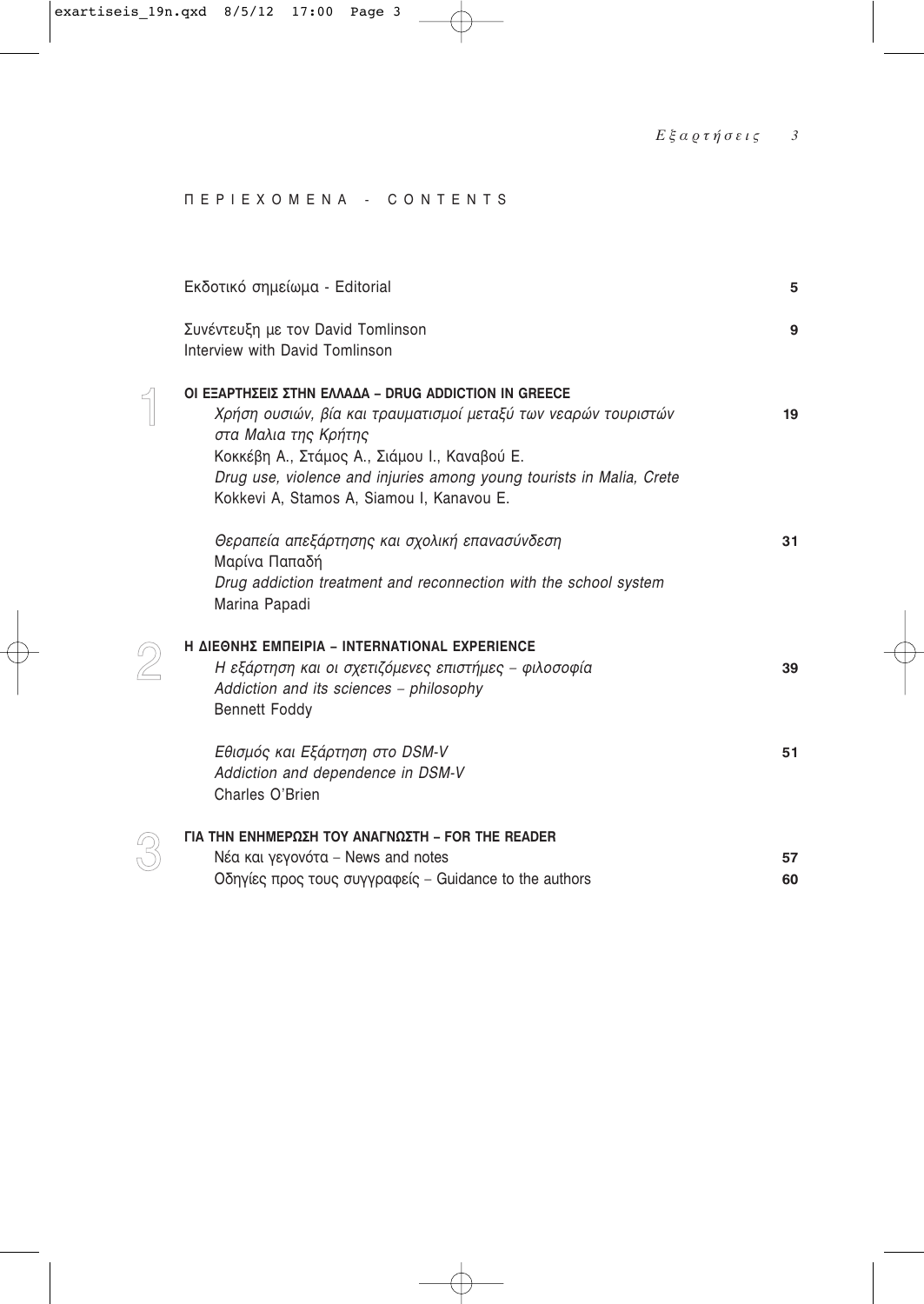$\overline{4}$ Εξαρτήσεις

Για την καλύτερη ενημέρωση των αναγνωστών του περιοδικού τα περιεχόμενα, οι τίτλοι των άρθρων και των περιλήψεων είναι δίγλωσσοι.

Η αναδημοσίευση των πρωτότυπων ελληνικών άρθρων επιτρέπεται μόνο με έγγραφη άδεια από τον εκδότη και θα πρέπει υποχρεωτικά να αναφέρονται η πηγή και οι συγγραφείς. Επίσης, η αναδημοσίευση των μεταφρασμένων άρθρων του περιοδικού επιτρέπεται μόνο με έγγραφη άδεια από τον εκδότη και θα πρέπει υποχρεωτικά να αναφέρονται η πηγή, οι συγγραφείς και το όνομα του μεταφραστή του άρθρου.

For the better information of the readers of this journal the contents, the titles of the articles and of the abstracts are translated into two languages.

Reprint of the original Greek articles is only allowed after the written permission of the editor, and they should always refer the source and the authors. Also reprint of the translated articles is only allowed after the written permission of the editor and they should always refer the source, the authors and the translator.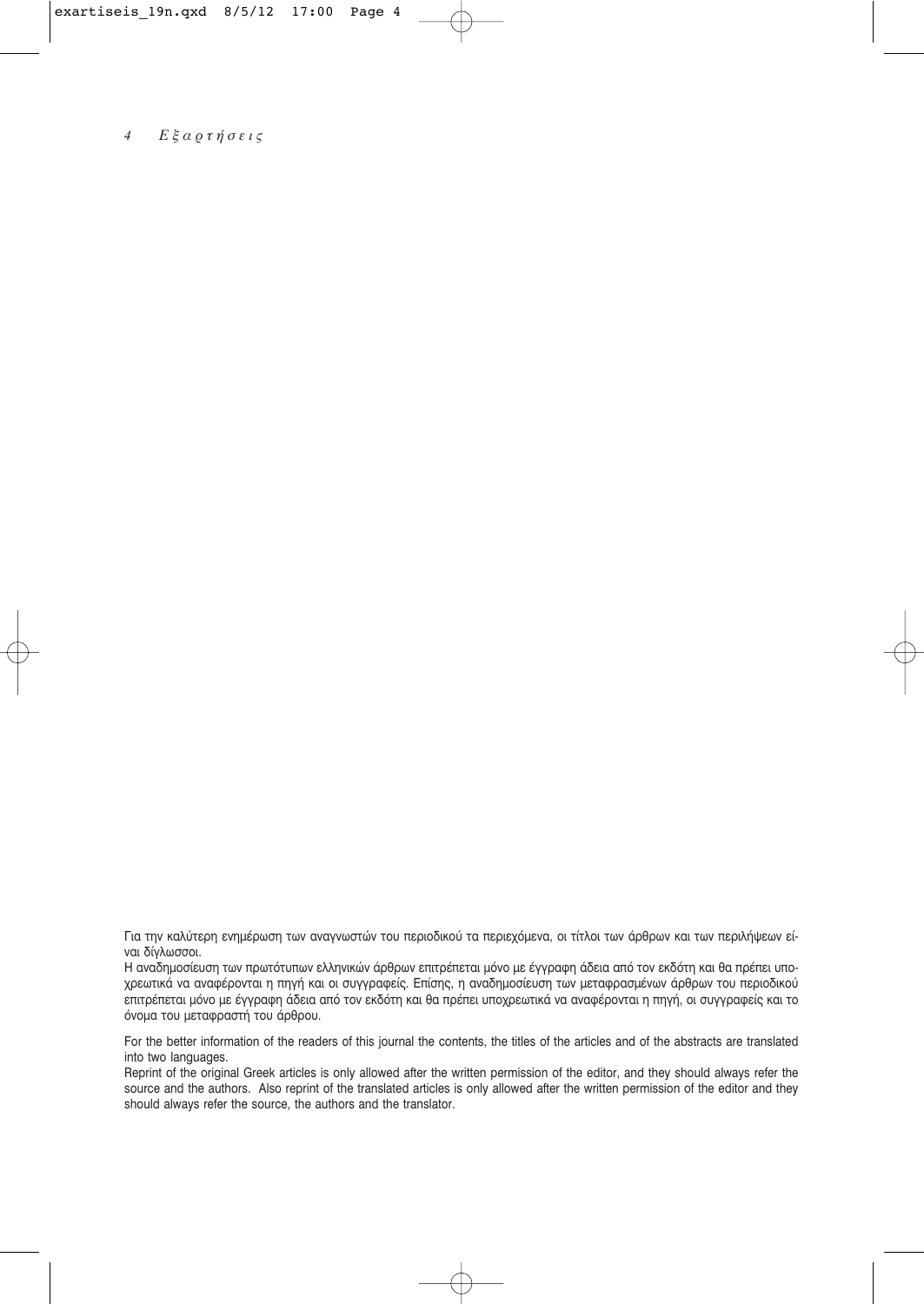#### *EΚδοτικό Σημείωμα*

ΣΤΟ ΠΑΡΟΝ, ΔΕΚΑΤΟ ΕΝΑΤΟ, ΤΕΥΧΟΣ ΤΩΝ ΕΞΑΡΤΗΣΕΩΝ ΟΙ επιλογές καλύπτουν ένα μεγάλο φάσμα του επιστημονικού πεδίου του τομέα των εξαρτήσεων. Από πολύ πρακτικά φαινόμενα που μελετήθηκαν ερευνητικά έως τελείως θεωρητικές θέσεις που επηρέασαν και επιδρούν στον τομέα των εξαρτήσεων. Μπορείτε να διαβάσετε μεταξύ άλλων μια πολύ ενδιαφέρουσα συνέντευξη του David Tomlinson, ο οποίος επί σειρά ετών ασχολήθηκε με τη θεραπεία της τοξικοεξάρτησης και τη διοίκηση αντίστοιχων οργανισμών στην Αγγλία ενώ υπήρξε και ο πρώτος πρόεδρος της Ευρωπαϊκής Ομοσπονδίας Θεραπευτικών Κοινοτήτων (EFTC). Την συνέντευξη που ακολουθεί την έδωσε σε στελέχη του ΚΕ-ΘΕΑ στη διάρκεια του Ευρωπαϊκού συνεδρίου της ΕFTC και του ΚΕΘΕΑ το οποίο πραγματοποιήθηκε στην Κρήτη το Μάιο του 2005. Η συνέντευξη του Tomlinson έχει ιδιαίτερο ενδιαφέρον την περίοδο της οικονομικής κρίσης καθώς περιγράφει την ανάπτυξη και εξέλιξη των θεραπευτικών κοινοτήτων στην Αγγλία. Αναφέρεται επίσης στον τρόπο με τον οποίο οι πολιτικές και η οικονομική διάσταση τους μπορούν να επηρεάσουν την ανάπτυξη ή την συρρίκνωση του κράτους πρόνοιας και τη λειτουργία των θεραπευτικών δομών σε αυτό. Παρότι έχουν περάσει τουλάχιστον τριάντα χρόνια από την περίοδο στην οποία αναφέρεται οι αναλογίες με το τι συμβαίνει στις θεραπευτικές δομές της χώρας μας σήμερα είναι περισσότερο από φανερές.

Στην ενότητα *Εξαρτήσεις στην Ελλάδα* περιλαμβάνονται δύο πρωτότυπα και πολύ ενδιαφέροντα άρθρα. Το πρώτο αφορά μια μελέτη που πραγματοποιήθηκε από στελέχη του Ερευνητικού Πανεπιστημιακού Ινστιτούτου Ψυχικής Υγείας στα Μάλια της Κρήτης και η οποία εξετάζει τη σχέση ανάμεσα στη χρήση ουσιών και τα φαινόμενα βίας και τραυματισμού μεταξύ νεαρών τουριστών από Βόρειο-ευρωπαϊκές χώρες. Η μελέτη διεξήχθη στο πλαίσιο του ευρωπαϊκού ερευνητικού προγράμματος TRAVELS και το δείγμα αποτέλεσαν 1.082 νεαροί τουρίστες, ηλικίας 16-30 ετών κυρίως από τη Βρετανία και τη Γερμανία. Τα αποτελέσματα της μελέτης έδειξαν ότι οι νεαροί τουρίστες εμφανίζουν με μεγάλη συχνότητα συμπεριφορές υψηλού κινδύνου στη διάρκεια των διακοπών τους ενώ αρκετοί από αυτούς εμπλέκονται σε περιστατικά βίας και μέθης τα οποία ενέχουν κινδύνους για τη δημόσια υγεία και ασφάλεια της περιοχής.

Στην ίδια ενότητα μπορεί κανείς να διαβάσει μια ακόμη έρευνα που εξετάζει το θέμα της σχολικής αποτυχίας σε σχέση με τη χρήση ουσιών αλλά και της επανασύνδεσης με το σχολείο στο πλαίσιο της θεραπευτικής εμπειρίας. Η μελέτη στηρίζεται στο έργο του σχολείου που λειτουργεί στο πλαίσιο του θεραπευτικού προγράμματος απεξάρτησης 18ANΩ. Στο συγκεκριμένο άρθρο γίνεται μνεία στο ρόλο που παίζει η επανασύνδεση με το σχολικό σύστημα αναφορικά με την κοινωνική επανένταξη και την πρόληψη της υποτροπής κατά τη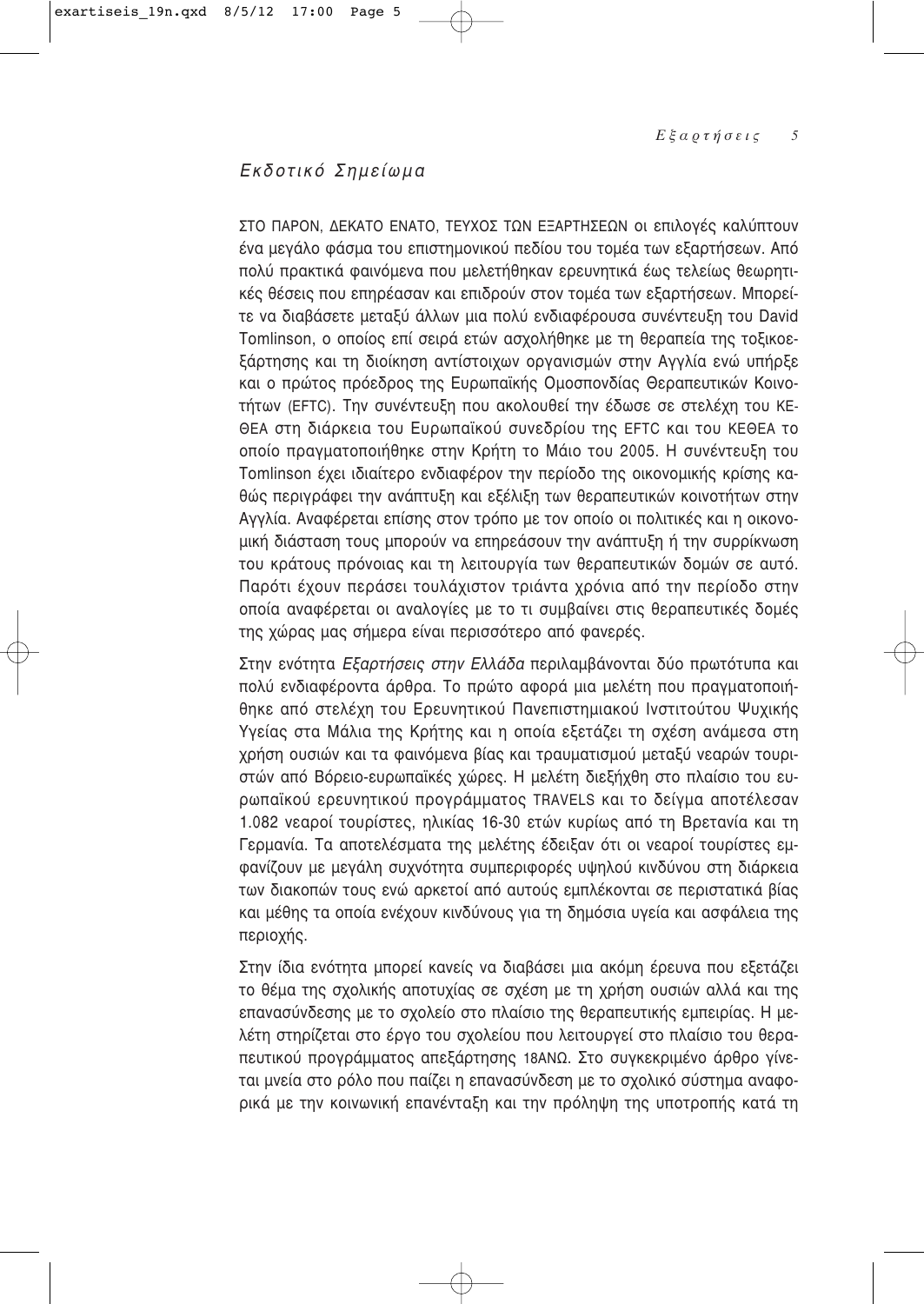διαδικασία της απεξάρτησης. Ενώ παράλληλα, υπογραμμίζεται η διαμεσολαβητική δράση της θεραπείας στην απεξάρτηση και επανένταξη του ατόμου. Το άρθρο εστιάζει στον τρόπο με τον οποίο «η θεραπευτική ομάδα του σχολείου συγκρατεί τα αρνητικά συναισθήματα (Winnicott) των εκπαιδευομένων για να κάνει δυνατή την επεξεργασία τους, υποστηρίζει και βοηθάει τον θεραπευόμενο ως μαθητή να γίνει υποκείμενο της επιθυμίας του για την γνώση και την μάθηση καθώς συνειδητά και ασυνείδητα φτιάνει κάτι πολύ δικό του από όλα όσα διδάσκεται».

Στην ενότητα που αφορά τις διεθνείς δημοσιεύσεις παρουσιάζονται δύο άρθρα που αναλύουν δύο ενδιαφέροντα ζητήματα από το χώρο της θεραπείας των εξαρτήσεων. Το ένα άρθρο από ερευνητή του Πανεπιστημίου της Πενσυλβάνια ασχολείται με το ιδιαίτερα διαδεδομένο εργαλείο αξιολόγησης στο χώρο των εξαρτήσεων DSM και συγκεκριμένα με την πέμπτη αναθεώρησή του. Πιο αναλυτικά, εστιάζει στη χρήση των όρων εθισμός και εξάρτηση και στο πως έχουν και οι δύο κατά καιρούς χρησιμοποιηθεί από την επιστημονική βιβλιογραφία. Στο άρθρο υπογραμμίζεται η σημασία της επιλογής του ορθού όρου και αναλύεται με ποιο τρόπο μπορεί η υιοθέτηση του ενός, ή του άλλου, να επηρεάσουν ακόμη και την ίδια τη θεώρηση του φαινομένου της εξάρτησης.

Στο άλλο άρθρο ο συγγραφέας ο οποίος εργάζεται στο Πανεπιστήμιο της Οξφόρδης θέτει σοβαρά φιλοσοφικά ερωτήματα αναφορικά με το φαινόμενο της εξάρτησης και τον τρόπο με τον οποίο γίνεται κατανοητό. Αναλύει έτσι μια ολόκληρη σειρά από φιλοσοφικές θεωρήσεις που σχετίζονται με το αντικείμενο και παρουσιάζει με ποιο τρόπο μπορεί και ο τομέας της φιλοσοφίας να συμβάλει στην καλύτερη κατανόηση του τομέα των εξαρτήσεων. Παρουσιάζονται πολλές διαφορετικές φιλοσοφικές θεωρήσεις του φαινομένου και η επίδρασή τους στο επιστημονικό πεδίο των εξαρτήσεων ενώ ο συγγραφέας καταλήγει ότι όταν τα φιλοσοφικά ζητήματα είναι τόσο πολύπλοκα και αβέβαια όσο η εξάρτηση, είναι δύσκολο να βρεθεί τρόπος να αξιοποιηθεί το έργο των φιλοσόφων από τους επιστήμονες και τα άτομα που χαράσσουν πολιτική.

Πέραν του ίδιου του αντικειμένου που πραγματεύονται, τα εν λόγω άρθρα, το ιδιαίτερο ενδιαφέρον είναι ότι ακολουθούν μια διαφορετική σκέψη υιοθετώντας μια φιλοσοφική και πιο θεωρητική προσέγγιση του θέματος.

Κλείνοντας αυτό το εκδοτικό σημείωμα θα θέλαμε να σας υπενθυμίσουμε ότι στις τελευταίες σελίδες του περιοδικού μπορείτε πάντα να προστρέξετε για να ενημερωθείτε για τρέχοντα συνέδρια, συναντήσεις και σύντομες αναφορές σε εξελίξεις στον τομέα των εξαρτήσεων, για το πώς το κάπνισμα σχετίζεται με το άγχος αλλά και ποιες είναι οι σύγχρονες εξελίξεις στο πεδίο της πρόληψης των εξαρτήσεων σήμερα.

Η Συντακτική Ομάδα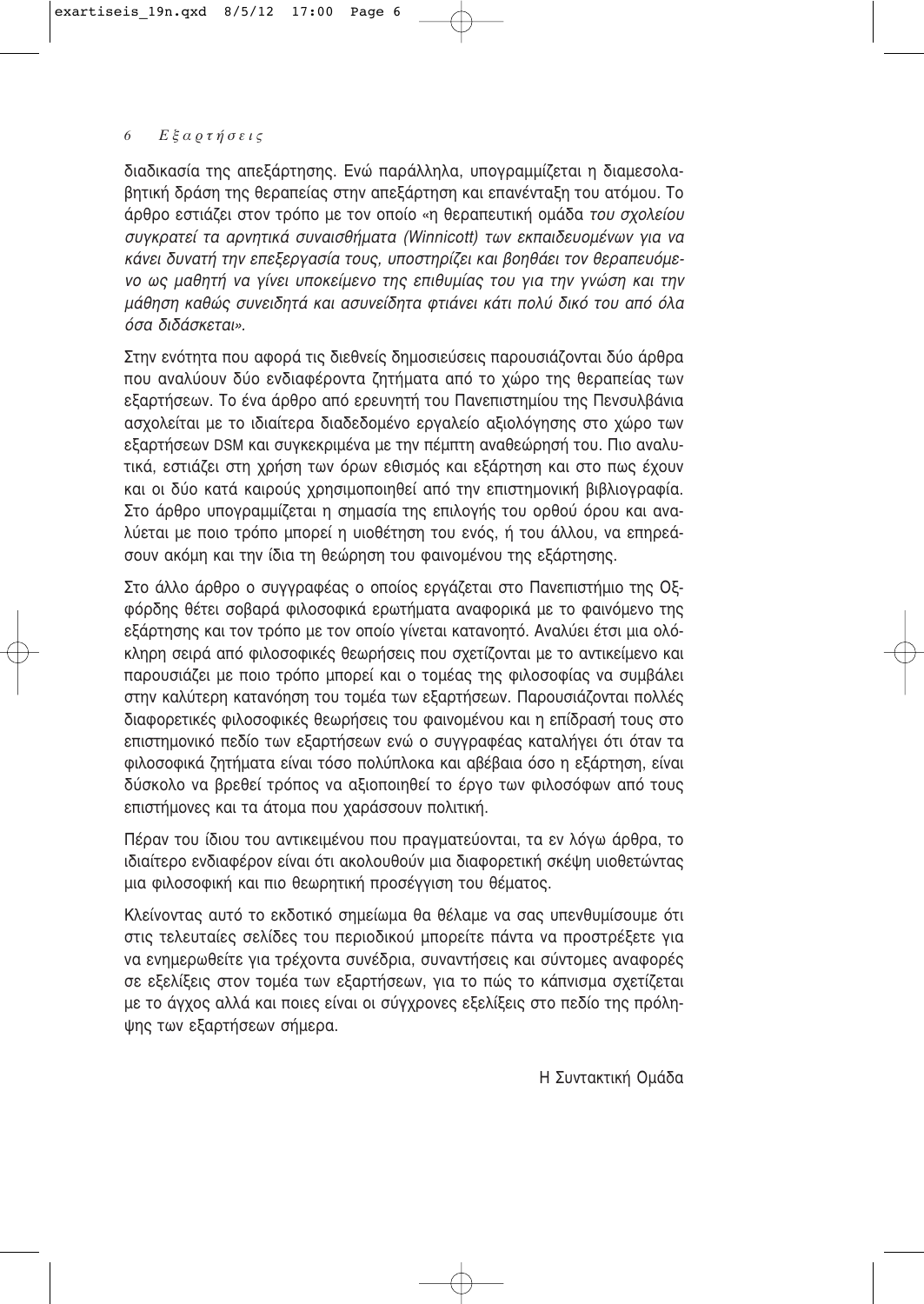#### *Editorial*

IN THE CURRENT 19TH ISSUE OF OUR JOURNAL the reading options are many and cover a wide range of scientific issues relevant to the field of addictions. The papers presented range from small research based on empirical data, to scientific views and empirical perspectives that have influenced this field. Among other things one can read an interesting interview by David Tomlinson given to *Exartiseis* during the 10th European Conference of EFTC, in Crete, May 2005. David Tomlinson was active in the field of drug abuse treatment and management of therapeutic communities in the UK in the early seventies. He was also the first president of the European Federation of Therapeutic Communities (EFTC). His interview is of particular interest in this period of financial crisis as it describes the growth and development of the therapeutic communities' movement in England and the influences of policy making and funding on their growth and development. The interview also makes reference to the shrinkage of the welfare state and the operation of therapeutic structures within it. Despite the fact that it reflects a reality more than thirty years ago, the analogy with today's events and their effect on treatment programmes in Greece today is more than obvious.

Two original and very interesting perspectives are presented in the section *Drug Addiction in Greece*. The first one presents a study by a group of researchers from the University of Mental Health Research Institute (EKTPEN), Greece. Part of the study, which took place within the European Research Project "TRAVELS", was carried out in the region of Malia, in Crete. The researchers examined the relationship between drug abuse, violence and injuries among groups of young tourists from northern European countries. The sample consisted of 1,082 young tourists, aged 16-30, of mainly British and German origin. The findings suggest that young tourists are frequently involved in drinking heavily and exhibiting high risk behaviour during their summer vacation. Many of them reported being involved in violent incidents mainly under the influence of alcohol.

In the same section of the journal another paper is presented in relation to educational failure and its connection with drug abuse. The paper focuses on the role that educational services can play within a treatment setting especially in reconnecting children with the school environment. This study is essentially based on the work carried out at the educational services of 18-ANO, a treatment program operating within the Psychiatric Hospital of Athens. The paper underlines the role of reconnecting to the school system with regard to the social reintegration and relapse prevention during the recovery process. At the same time the intermediary role of treatment is highlighted in relation to the recovery and social reintegration of the individual. The paper focuses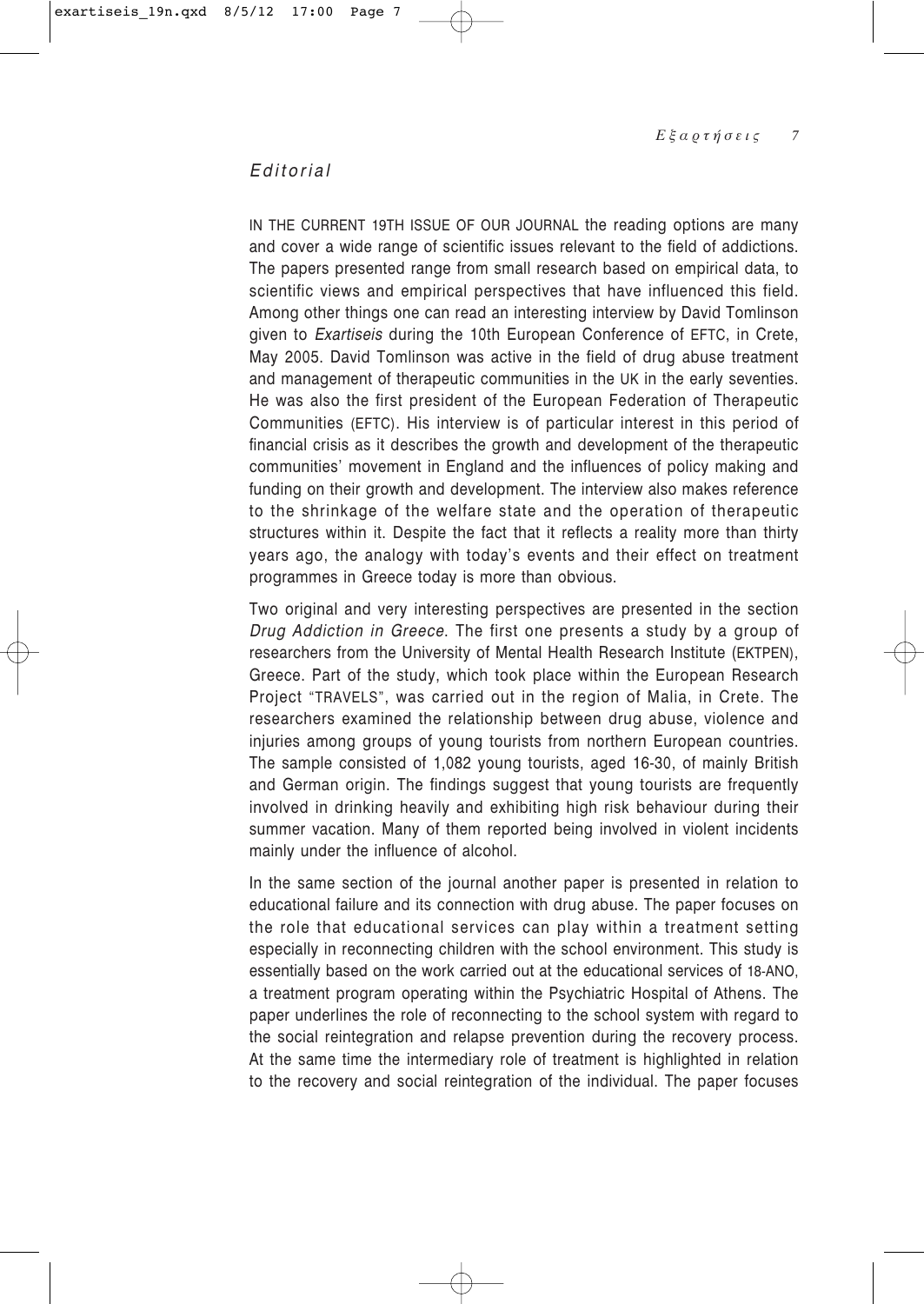on the way in which *the school environment within the therapeutic system can 'hold' students' negative feelings according to Winnicott's ideas of a 'holding' environment and makes significant recommendations for the role of education in a treatment setting.* 

International Experience presents two interesting papers that challenge issues relevant to certain definitions in the field of drug addiction treatment. The first one comes from the University of Pennsylvania and it deals with a widely used evaluation tool in the field of addictions: the Diagnostic and Statistical Manual (DSM) and more particularly its fifth revision. The article focuses on the use of the terms *addiction* and *dependence* as they have appeared in the international, scientific literature. In this paper the significance of using the proper terminology is analysed together with the effects that choices of one over the other term may have on how the phenomenon itself is perceived by the academia and the public.

In the second paper the author from the University of Oxford sets forward important philosophical questions with regards to addiction and the way it has been perceived. The author analyses a whole set of philosophical views concerning this issue and he presents the way by which Philosophy could contribute to the more comprehensive understanding of drug addiction treatment. A number of different philosophical views concerning this phenomenon are presented, along with their respective influence in the field of addictions. The author concludes his work mentioning that "when the philosophical issues are as complex and unsettled as they are around addiction it can be hard to see how the scientists and policy makers ought to make use of philosophical work". Beyond the fact that both papers treat a very interesting subject, what is of particular interest is that both of them have adopted a rather unique perspective in understanding addiction, dependence and recovery. They both approach the subject on a rather philosophical and more theoretic way than the usual research and evidence based perspectives.

Closing this introductory editorial note we would like to take the opportunity to remind you that in the last pages of each issue you may always find information regarding conferences, meetings or other relevant events in the field. Moreover there are short announcements in relation to recent developments in the field of drug addiction, like for example, how smoking is related with stress or what are the latest developments in the field of prevention of drug abuse.

The Editorial Group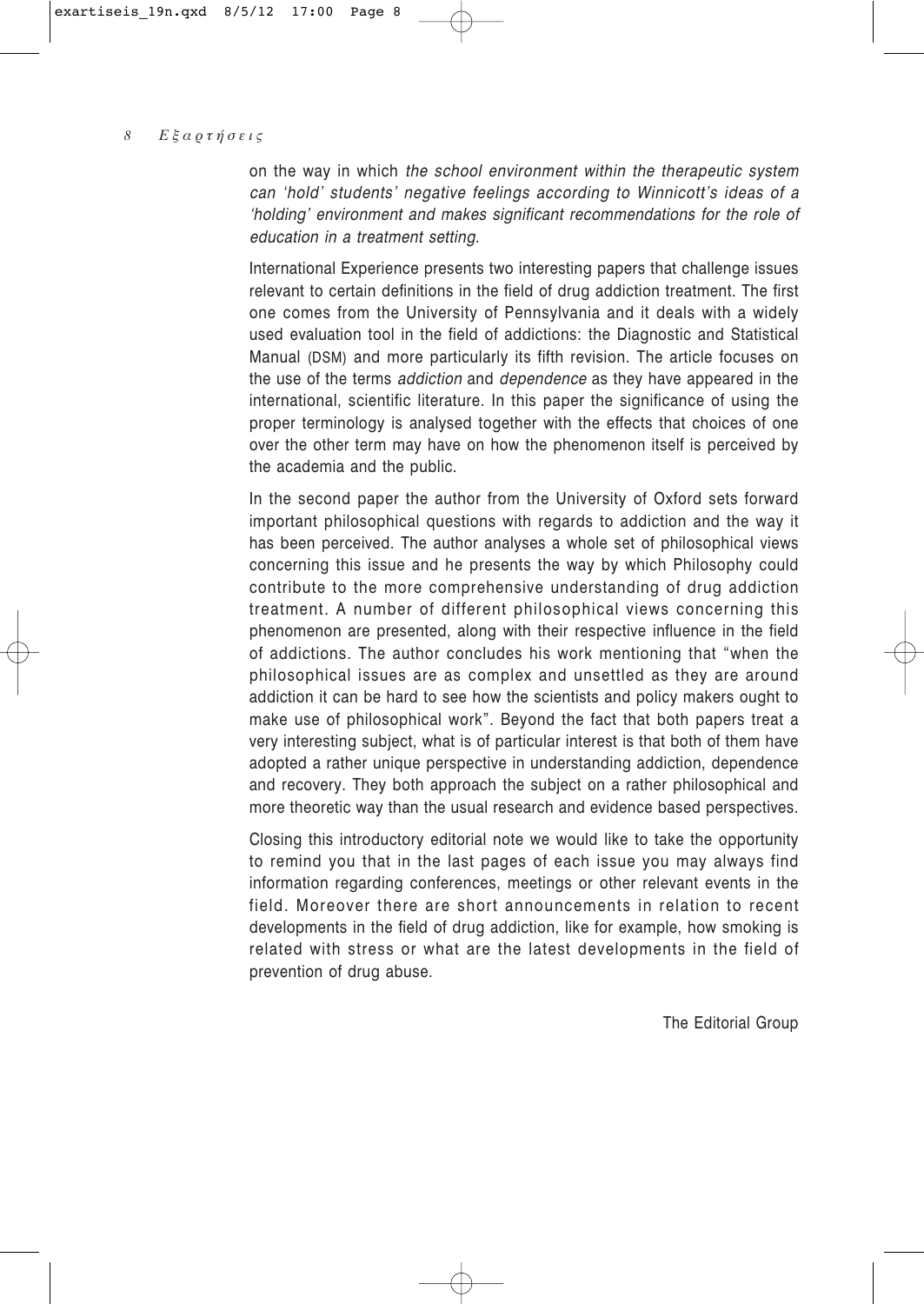*Ε ξ α ρ τ ή σ ε ι ς , τεύχος 19, 2012*

 $\Sigma$ *UV*έντευξη με τον David Tomlinson *Interview with David Tomlinson* 

Ο David Tomlinson εργάστηκε επί σειρά ετών στις θεραπευτικές κοινότητες της Αγγλίας ενώ ήταν και ο πρώτος πρόεδρος της Ευρωπαϊκής Ομοσπονδίας των Θεραπευτικών Κοινοτήτων (EFTC). Την συνέντευξη που ακολουθεί την έδωσε σε στελέχη του ΚΕΘΕΑ στη διάρκεια του Ευρωπαϊκού συνεδρίου της ΕFTC και του ΚΕΘΕΑ το οποίο πραγματοποιήθηκε στην Κρήτη το Μάιο του 2005.

*Μετάφραση* ΓΕΩΡΓΙΑ ΧΡΙΣΤΟΦΙΛΗ *Translation* GEORGIA CHRISTOFILI

#### **Εξαρτήσεις [E]: Είμαι πολύ χαρούμενη που παίρνω αυτή τη συνέντευξη από εσάς. Θα ‹ıÂÏ· Ó· Û·˜ ı¤Ûˆ ÌÂÚÈΤ˜ ÂÚˆÙ‹ÛÂȘ Û¯ÂÙÈο Ì ÙËÓ ÂÌÂÈÚ›· Û·˜ ÛÙÔ Phoenix** House και τα προγράμματα θεραπείας απεξάρτησης στο Ηνωμένο Βασίλειο.

David Tomlinson [DT]: Ξεκίνησα να δουλεύω στο Phoenix House του Λονδίνου το 1974 όταν περνούσε μια περίοδο αστάθειας. Ήμουν απόφοιτος του Phoenix House της Νέας Υόρκης. Για διάφορους λόγους το πρόγραμμα περνούσε κρίση και κλήθηκα να αναλάβω ως Διευθυντής το πρόγραμμα. Η προσέγγιση μου αφορά στην αντιμετώπιση της θεραπευτικής κοινότητας όχι ως κερδοφόρας επιχείρησης αλλά ως ενός χώρου που προτεραιότητα έχει να χτίσει την κατανομή των εργασιών, την ασφάλεια του προσωπικού και την ισότητα στο πρόγραμμα έτσι ώστε να υπάρχει μια ισορροπία ανάμεσα στις γυναίκες και στους άνδρες του προσωπικού όχι απλά αριθμητικά αλλά με τους όρους της υπεύθυνης διοίκησης. Η οπτική της ανοικτής κοινότητας σχετικά με τον άνθρωπο ήταν αρκετά σημαντική, δηλαδή ένας δίκαιος τρόπος λειτουρνίας, ένα είδος κοινότητας που έχει ισορροπία και δεν προκαλεί περιστατικά σεξουαλικής παρενόχλησης κυρίως επειδή οι γυναίκες ήταν πολύ λιγότερες από τους άντρες. Άρα, η υγεία της κοινότητας, η ηθική και η οικονομική έπρεπε να συνδεθούν και αυτό πήρε λίγο χρόνο αλλά σταδιακά δημιουργήσαμε έναν πληθυσμό, ανοιχτές μονάδες επανέντα-Enς, ανοιχτές κοινότητες για μητέρες και παιδιά και όλα στην ίδια πλευρά του Νοτιοανατολικού Λονδίνου. Με τον τρόπο αυτό προχωρήσαμε στη δεκαετία του 1980 και περίπου 10 χρόνια μετά ανοίξαμε την πρώτη κοινότητα εκτός Λονδίνου στο Sheffield και στη συνέχεια, πολύ γρήγορα, ανοίξαμε τη δεύτερη στο Newcastle.

#### Ε: Η χρηματοδότησή σας από πού προερχόταν, από την κυβέρνηση ή δωρεές;

DT: Και από τα δύο. Υπήρχε πλούσια χρηματοδότηση από την τότε υπηρεσία για την κοινωνική ασφάλιση και υπήρχαν και μια σειρά από εισφορές συν τις δωρεές, ιδιωτικές, ατομικές, φιλανθρωπίες και άλλες προσφορές ένα είδος μεικτής χρηματοδότησης. Αλλά τότε, αυτό που ανακάλυψα ήταν ότι η κυβέρνηση είχε στόχο να αυξήσει τις εισφορές για τους ηλικιωμένους σε ιδρύματα διαμονής καθώς είχαν πολλαπλές ανάγκες. Έθεσα επομένως το επιχείρημα ότι και οι χρήστες ναρκωτικών έχουν επίσης πολλαπλές ανάγκες επειδή χρήζουν θεραπείας αλλά και επιπρόσθετες υπηρεσίες και όχι μόνον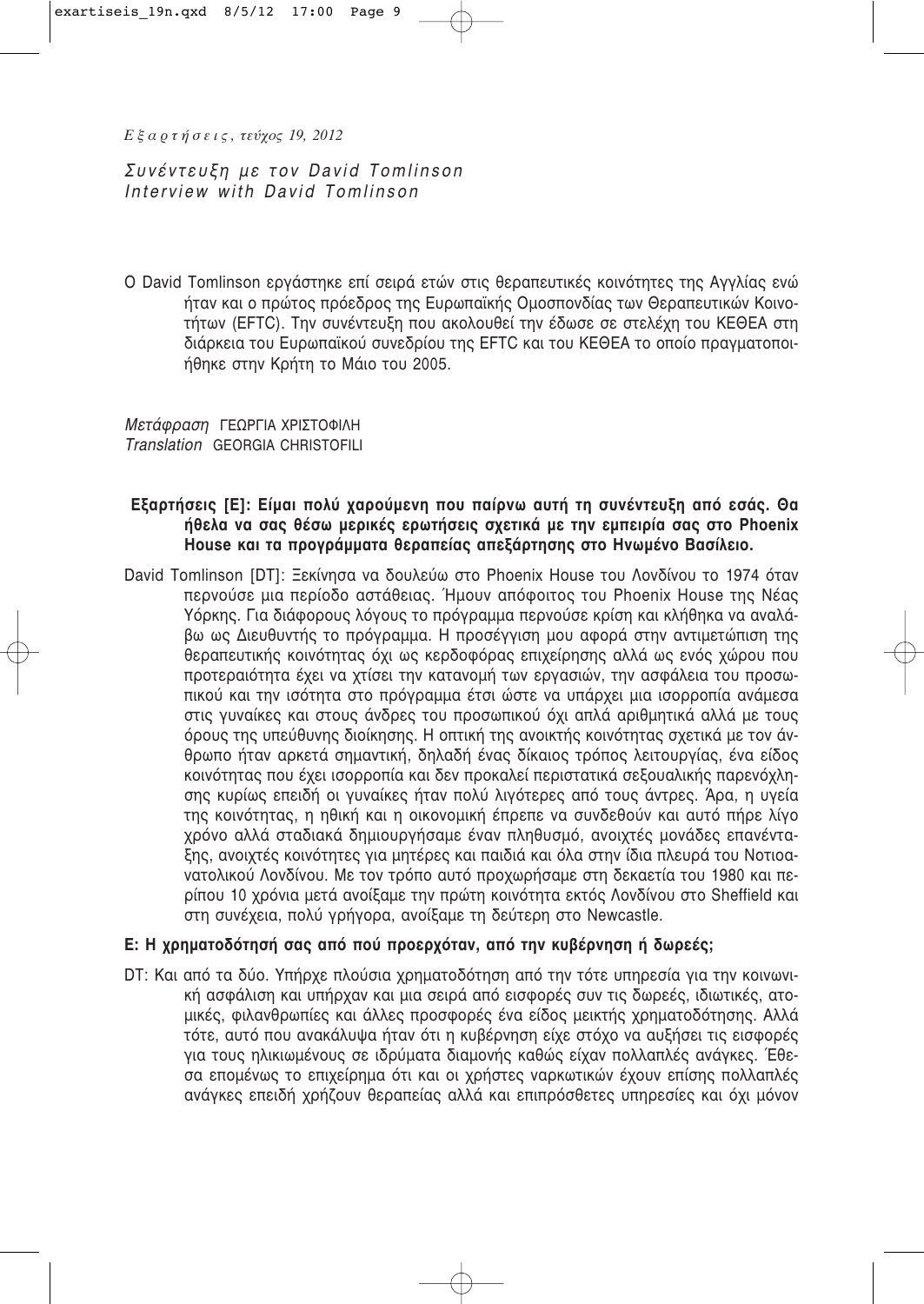διαμονής. Επισκέφθηκα επίσης την Εργατική Εστία από όπου θα μπορούσε κανείς να συγκεντρώσει κεφάλαια για να αγοράσει και να επιδιορθώσει κάποιο κτίριο.

Έτσι με υψηλότερη χρηματοδότηση και περισσότερα χρήματα διαθέσιμα για την αγορά καινούργιων κτιρίων μπορέσαμε να ανοίξουμε το καινούργιο Phoenix House. Σε σχετικά σύντομο χρονικό διάστημα, μέσα σε ένα χρόνο, επεκτείναμε τις δραστηριότητές μας σε περισσότερες από 100 μονάδες και πολύ σύντομα το Phoenix House έγινε ο μεγαλύτερος θεραπευτικός οργανισμός στο Ηνωμένο Βασίλειο. Επίσης ήταν ο μό-VOC Οργανισμός με τέτοιο εύρος υπηρεσιών, μερικές εκ των οποίων βρίσκονταν στη Σκωτία.

#### $E: \Gamma$ ια πόσα χρόνια ήσασταν Διευθυντής του Phoenix House;

- DT: Οι αρμοδιότητές μου άλλαζαν. Ήμουν Διευθυντής, αλλά όταν επεκταθήκαμε έγινα Γενικός Διευθυντής και αργότερα Διευθύνων Σύμβουλος. Θα είναι πιο εύκολο λοιπόν να χρησιμοποιούμε συνέχεια τον όρο Διευθύνων Σύμβουλος διότι απλά περιγράφει ότι ήμουν ανώτατο στέλεχος του οργανισμού. Επίσης για πολλά χρόνια διετέλεσα Πρόεδρος της Ευρωπαϊκής Ομοσπονδίας Θεραπευτικών Κοινοτήτων, της ΕFTC.
- Aκόμη, υπήρξα και Σύμβουλος διαφόρων δομών στη Γερμανία στην οποία καταφέραμε να εισάγουμε το Αγγλικό μοντέλο του Phoenix House σε αρκετές πόλεις όπως στη Βόνη και στη Φρανκφούρτη και σε ένα βαθμό καταφέραμε να τροποποιήσουμε τα υπάρχοντα προγράμματα στη Βαυαρία και στο Βερολίνο.
- Ε: Ποιες διαφορές εντοπίσατε από την κατάσταση στην Αγγλία, όχι μόνο σε κοινωνικό επί-·<br>πεδο αλλά και στη δουλειά με τους εξαρτημένους; Υπήρχαν διαφορές που σας **οδήγησαν να τροποποιήσετε κάτι από το μοντέλο των ΘΚ στη Γερμανία;**
- DT: Μάλλον η βασική διαφορά ήταν ότι στη Γερμανία ξοδεύονται πολλά χρήματα στο χώρο της υγείας, πολύ περισσότερα χρήματα. Αυτό δεν είναι απαραιτήτως θετικό, γιατί κάθε δομή έπρεπε να έχει το δικό της ψυχίατρο, με πλήρη απασχόληση. Ομοίως είχαν και ψυχολόγους. Είχαν πολλούς επαγγελματίες που, εντός εισαγωγικών, δεν ήταν απολύτως απαραίτητοι. Η όλη ιδέα στις θεραπευτικές κοινότητες είναι ότι πρόκειται για προγράμματα αυτοβοήθειας και στόχος είναι τα μέλη της κοινότητας να έχουν τα ίδια την ευθύνη να αλλάξουν τον εαυτό τους, όχι να το κάνουν οι επαννελματίες για αυτούς.
- Ήταν μια μοναδική εμπειρία στη Γερμανία. Σε καμιά άλλη χώρα δεν ήταν έτσι... Γενικότερα τα μέλη των προγραμμάτων στη Γερμανία είχαν πολύ υψηλότερο εκπαιδευτικό επίπεδο από τον αντίστοιχο πληθυσμό στην Αγγλία. Τα σχολεία τους είναι πολύ καλύτερα, και πολλοί πόροι επενδύονται στην παιδεία, ουσιαστικά ήταν μια κοινωνία χωρίς ταξικό διαχωρισμό. Δεν υπήρχαν μέλη στη Γερμανία με ελλείψεις, που να μην ξέρουν γραφή και ανάγνωση, αριθμητική, το εκπαιδευτικό τους επίπεδο ήταν πολύ υψηλότερο γενικά.
- Στην Αγγλία υπάρχει μια ομάδα ατόμων στον 'πάτο' του εκπαιδευτικού συστήματος, η οποία δεν συμμετέχει στα μαθήματα, αποβάλλεται από το σχολείο λόγω κακής συμπεριφοράς. Αυτή είναι η στάση τους. Αυτό που έχει παρατηρηθεί είναι ότι πολλοί από αυτούς τους ανθρώπους είναι από εθνικές μειονότητες. Αυτοί αποβάλλονται από το σύστημα και τελικά δεν καταφέρνουν να φτάσουν το επίπεδο των υπολοίπων. Είναι λοιπόν αναμενόμενο ότι θα έχουν προβλήματα εξεύρεσης εργασίας.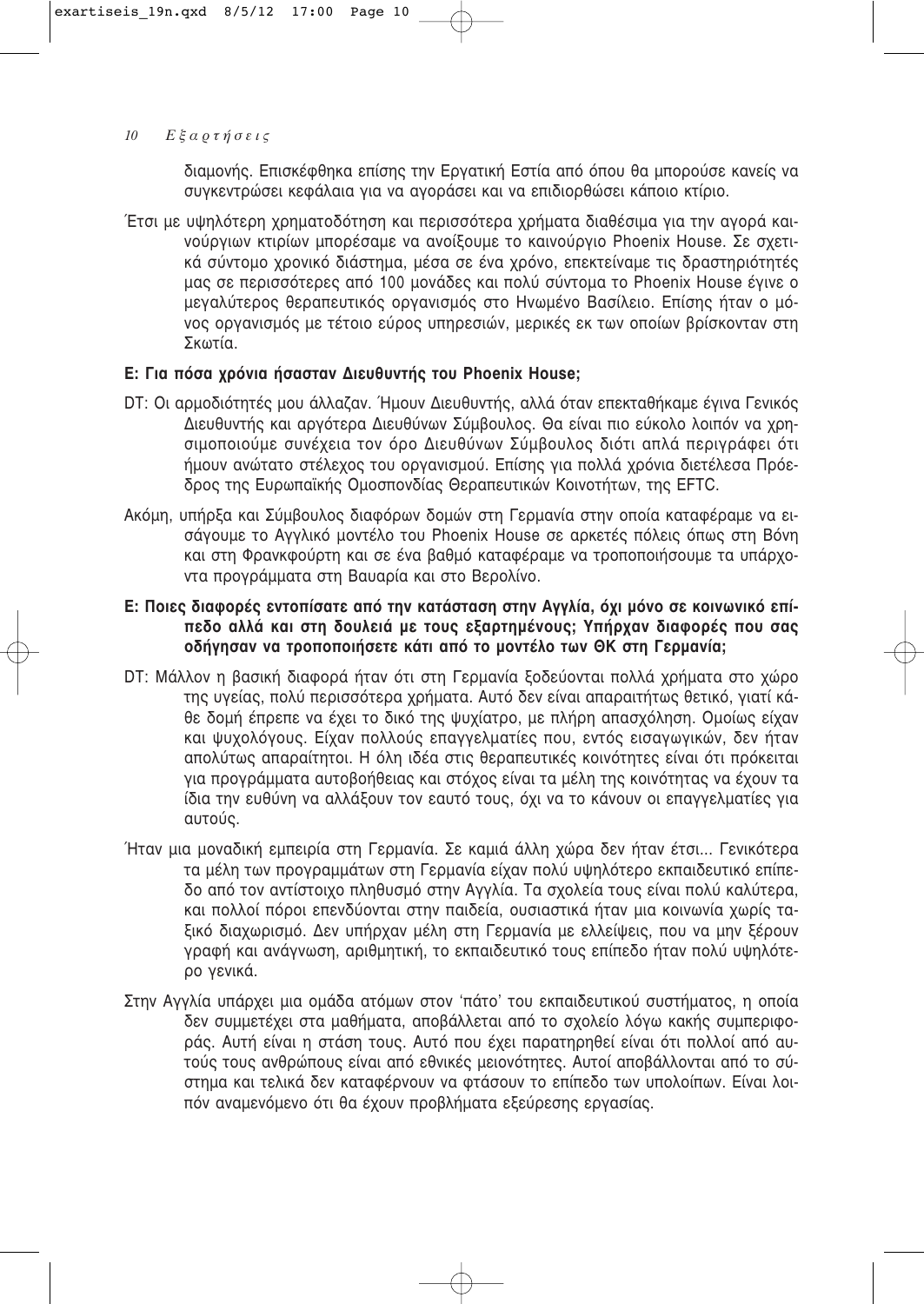- Επιστρέφοντας όμως στη δεκαετία του 1980, που είναι η περίοδος που άνοιξαν οι δομές αυτές στη Γερμανία, εκείνοι είχαν πλήρη απασχόληση. Υπήρχε πιθανότητα να ολοκληρώσουν την κοινότητα και να βρουν δουλειά αμέσως, τόσο απλό. Τώρα είναι διαφορετικά τα πράγματα λόγω του ιδιαίτερα υψηλού ποσοστού ανεργίας στη Γερμανία και του χαμηλότερου αντίστοιχου ποσοστού στο Ηνωμένο Βασίλειο. Η οικονομία της Αγγλίας στηρίζεται σε μεγάλο βαθμό στους μετανάστες, στους ανθρώπους που έρχονται στη χώρα. Αυτές είναι πολύ σημαντικές διαφορές.
- Υπάρχουν δύο σημαντικά πλεονεκτήματα στη Γερμανία, η ερνασία και η ανώτερη εκπαίδευση, Είναι καλύτερα προετοιμασμένοι να αντιμετωπίσουν τα πράνματα, και νι' αυτό το λόγο έχουν λιγότερες ανάγκες από υπηρεσίες που έχουν ως στόχο την προετοιμασία τους για τη ζωή μετά τη θεραπεία.

#### Ε: Οι μειονοτικές ομάδες στην Αγγλία ήταν από άλλες χώρες, μετανάστες;

DT: Ήταν μάλλον μεικτός ο πληθυσμός στις δομές που είχαμε. Όπως και να το δούμε το Λονδίνο είναι ένα μωσαϊκό πληθυσμών.

#### Ε: Με ποιο τρόπο επηρεάζεται η χρήση ουσιών από την κοινωνική κατάσταση και από την  $\epsilon\theta$ νική ταυτότητα του ατόμου;

- DT: Στο Ηνωμένο Βασίλειο για μεγάλο χρονικό διάστημα θεωρούσαμε ότι η κοκαΐνη και το κρακ ήταν το ναρκωτικό των μειονοτικών ομάδων, των αφρικανών, των ανθρώπων που κατάγονται από την Καραϊβική. Νομίζω όμως ότι αυτό έχει αλλάξει πλέον. Πιστεύω ότι το πρόβλημα που αντιμετωπίζουν σήμερα περισσότερο είναι άλλο, για παράδειγμα, οι νεαροί είναι πολύ πιθανό να προέρχονται από μονογονεϊκές οικογένειες, από οικογένειες όπου απουσιάζει ο πατέρας και συνεπώς ζουν σε ένα σπίτι χωρίς κάποιο πρότυπο. Δεν υπάρχει πρότυπο στην οικογένεια. Αυτό είναι ένα σημαντικό χαρακτηριστικό. Όμως, όλα αυτά τα χαρακτηριστικά, είναι κατά κάποιο τρόπο κάπως πλαστά. Για παράδειγμα, αυτό το διάστημα είμαι επικεφαλής ενός οργανισμού με τρεις Θεραπευτικές Κοινότητες. Πραγματοποιήσαμε λοιπόν μια μελέτη με γυναίκες της εργατικής τάξης, ασιατικής καταγωγής που ζουν στο Ανατολικό Λονδίνο. Από τη μελέτη φάνηκε ότι αυτός ο πληθυσμός δεν κά-VEL Κατανάλωση αλκοόλ. Η αλήθεια όμως είναι ότι πίνουν αρκετά μενάλες ποσότητες αλκοόλ, σε βαθμό που να προκαλούν μόνιμες βλάβες στην υγεία τους. Η μελέτη δεν απεικόνιζε την πραγματικότητα. Συνεπώς δεν έχει νόημα να συζητάμε ποια ουσία χρησιμοποιούσαν και με τι συχνότητα. Δεν έχουμε πραγματικές αποδείξεις για να υποστηρίξουμε ότι η χρήση που έκαναν διαφέρει από οποιαδήποτε άλλη ομάδα ατόμων.
- Aυτό που έχει ενδιαφέρον όμως να δούμε είναι κάτι που έχουν όλοι κοινό: ότι ξεκινούν τη χρήση σε αρκετά νεαρή ηλικία. Είναι μια σχετικά νεαρή ομάδα ατόμων. Αυτό που δεν γνωρίζουμε σαφώς είναι τι συμβαίνει με αυτά τα άτομα όταν φτάσουν στα τέλη της δεκαετίας των 20 ετών. Μια μελέτη που είχε γίνει στο παρελθόν έδειξε ότι αρκετά μεγάλος αριθμός ατόμων σταμάτησε τη χρήση επειδή βρέθηκε σε μια σχέση ή επειδή βρήκαν δουλειά. Κάποιο τυχαίο γεγονός στη ζωή τους τούς έκανε να αλλάξουν. Αυτή η μελέτη όμως είναι πλέον αρκετά παλιά, είναι από τη δεκαετία του 1970. Δεν γνωρίζουμε ποια είναι η σημερινή κατάσταση.

#### Ε: Έχετε βρει λοιπόν ότι οι μειονοτικές ομάδες είναι πιο ευάλωτες προς τη χρήση ουσιών;

DT: Είναι πιο πιθανό να καταλήξουν στη φυλακή τα άτομα αυτών των ομάδων. Η πλειοψηφία των ανθρώπων από μειονοτικές ομάδες στη φυλακή βρίσκονται εκεί για παραβάσεις που σχετίζονται με τα ναρκωτικά.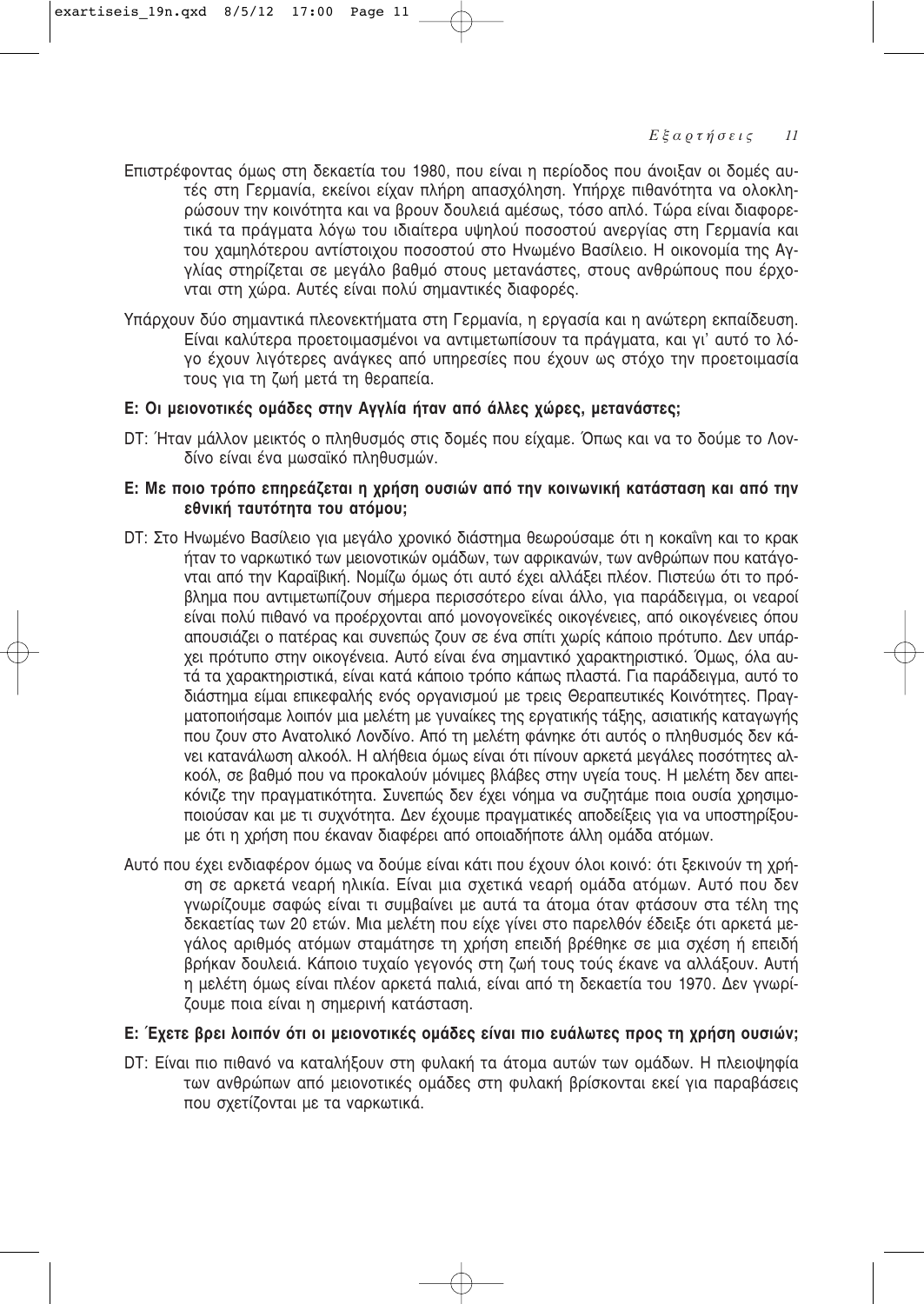- Είναι επίσης πιο πιθανό ότι χρειάζονται ψυχιατρική υποστήριξη από ότι οι αντίστοιχοι λευκοί. Δεν είναι ιδιαίτερα σαφές για ποιο λόγο συμβαίνει αυτό, Φαίνεται ότι υπάρχουν πολύ υψηλά επίπεδα ψυχικών παθήσεων στα άτομα των μειονοτικών ομάδων. Επίσης, πρόσφατα στοιχεία έχουν δείξει ότι οποιοσδήποτε με προδιάθεση στη σχιζοφρένεια επιδεινώνει την κατάστασή του με τη χρήση της κάνναβης. Ιδιαίτερα τα νέα είδη κάνναβης που είναι πολύ ισχυρά.
- Υπάρχουν λοιπόν αρκετά συχνά αμφιλεγόμενα στοιχεία για τη χρήση ουσιών και τις μειονοτικές ομάδες, τα οποία θα πρέπει να διευκρινιστούν. Το Phoenix House έγινε πολύ μεγάλο πρόγραμμα. Πάντοτε θέλαμε οι αποφάσεις να λαμβάνονται στο μέγιστο δυνατό βαθμό από τα μέλη. Με ποιο τρόπο γίνεται αυτό είναι θέμα της διοίκησης περισσότερο. Υπήρχε επίσης και ένα είδος κοινωνικού ιδεαλισμού, κάτι αρκετά σημαντικό. Οι άνθρωποι αναλογίζονται τις ευθύνες τους ως μέλη ενός κοινωνικού συνόλου, και όχι ως άτομα. Έπρεπε να σκεφτούν και τους άλλους. Νομίζω πως το μοντέλο των Θεραπευτικών Κοινοτήτων είναι καλό ως προς αυτό το σημείο.

#### Ε: Πως ξεκίνησε η ενασχόλησή σας με τον τομέα των εξαρτήσεων; Τι σας κίνησε το ενδιαφέρον;

DT: Ήμουν εξαρτημένος στη δεκαετία του 1960. Είναι μια αρκετά σύντομη ιστορία πραγματικά. Νομίζω ότι αργά ή γρήγορα συνειδητοποιεί κανείς ότι δεν μπορεί να εξακολουθήσει με αυτόν τον τρόπο ζωής, έτσι ψάχνει να βρει διέξοδο. Όλοι το κάνουν αυτό. Δεν μπορώ να σκεφτώ κάποιον ο οποίος δεν έχει κάνει καμία προσπάθεια να σταματήσει τη χρήση. Προσωπικά δεν το βρήκα ιδιαίτερα δύσκολο. Ήμουν από τα πρώτα μέλη του Phoenix House. Τότε δεν ονομαζόταν καν έτσι, ονομαζόταν "Alpha" Project. Όταν έφυγα από εκεί εκπαιδεύτηκα εκ νέου και επέστρεψα στην Αγγλία. Όπως σας είπα και νωρίτερα ήμουν στην εκπαίδευση τότε, το 1974.

## Ε: Έχετε υπάρξει και καθηγητής δηλαδή...

DT: Αυτό ήταν πολύ παλιά, δεν το σκέφτομαι καν πλέον. Δεν σκέφτομαι καθόλου το χώρο της εκπαίδευσης...

#### Ε: Ποιες είναι κάποιες από τις σημαντικότερες δυσκολίες που συναντήσατε στην καριέρα ή στη ζωή σας;

DT: Οι δυσκολίες ήταν... αρκετές... Το σύστημα στην Αγγλία εδώ και πολύ καιρό έχει στηθεί γύρω από την υποκατάσταση. Πρώτα η ηρωίνη, έπειτα η μεθαδόνη, και αυτή ήταν η επίσημη προσέγγιση του Εθνικού Συστήματος Υγείας της Αγγλίας. Έτσι οτιδήποτε άλλο, όπως οι Θεραπευτικές Κοινότητες έπρεπε να αγωνιστούν για να βρουν το χώρο τους. Αυτή ήταν μία δυσκολία... να καταφέρουμε να φτιάξουμε έναν οργανισμό που θα δεχόταν να χρηματοδοτήσει η κυβέρνηση. Οι περισσότερες από τις δυσκολίες ήταν οικονομικής φύσης. Εννοώ ότι και τα άλλα λύνονταν, διότι όσο πιο μεγάλος γίνεται ένας οργανισμός, τόσο περισσότερους πόρους έχει και έτσι έχει τη δυνατότητα να φτιάξει τμήμα προσωπικού για τη διαχείριση των ανθρωπίνων πόρων και τα σχετικά ζητήματα. Μπορεί να έχει ειδικό τμήμα για τις χρηματοδοτήσεις. Έτσι δεν ήμουν αναγκασμένος να τα κάνω όλα εγώ. Μπορεί να υπάρχει τμήμα ανάπτυξης που να ασχολείται με αυτά τα ζητήματα. Όσο, λοιπόν, μεγαλώνει ο οργανισμός διευκολύνεται η κατάσταση. Το ζήτημα είναι όταν φτάσει πλέον να είναι πολύ μεγάλος ο οργανισμός, που είναι πιο ανώνυμα τα πράγματα, έτσι έγινε και με το Phoenix House, αλλά αυτό δεν έγινε όσο ήμουν εγώ.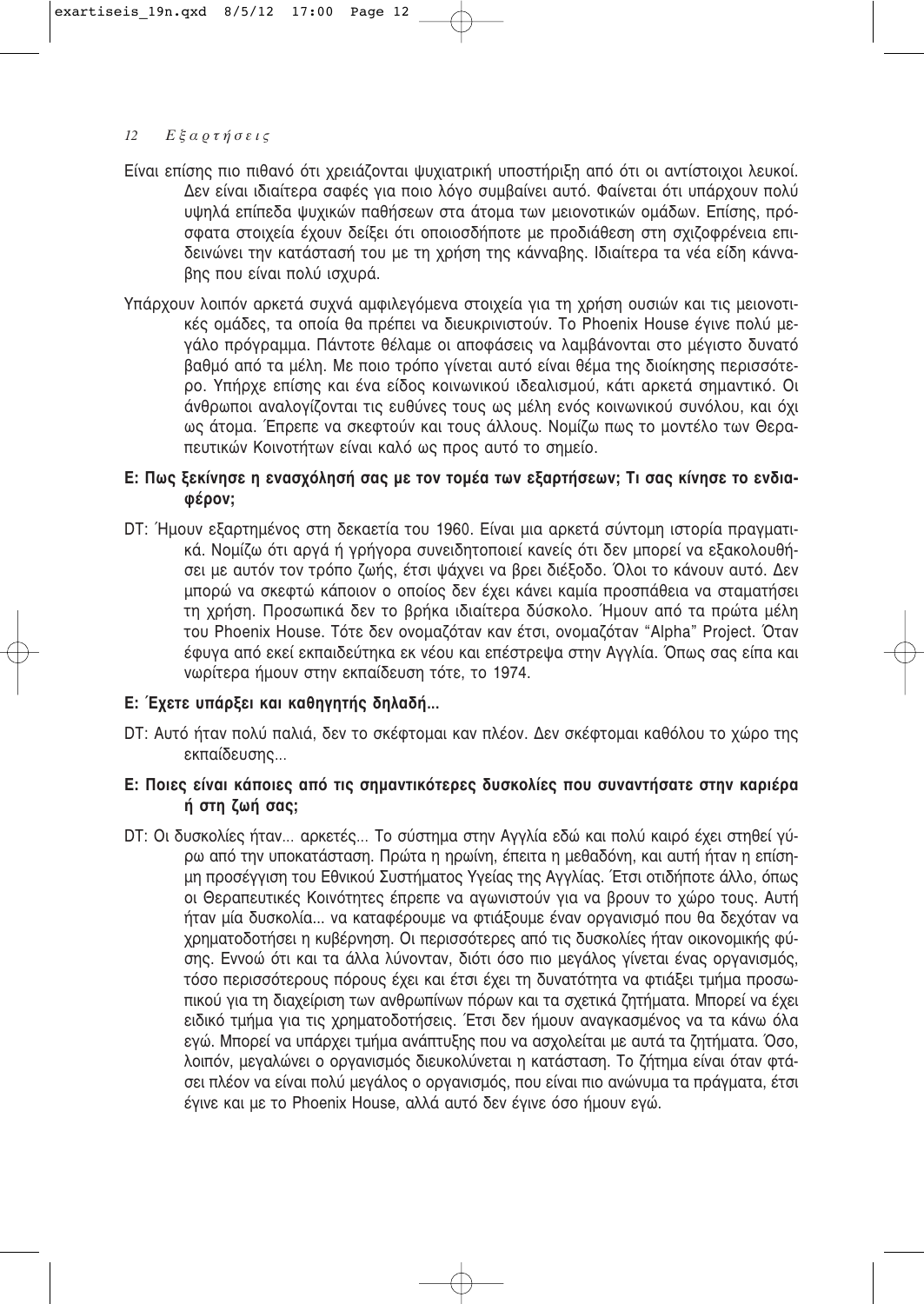#### exartiseis\_19n.qxd 8/5/12 17:00 Page 13

#### **Ε: Άρα η μεγαλύτερη δυσκολία για εσάς ήταν η χρηματοδότηση της ΘΚ;**

DT: Αυτό σιγά-σιγά λύθηκε. Το πρόβλημα με τις Θεραπευτικές Κοινότητες είναι ότι δεν θέλεις τα μέλη να μένουν μέσα και να μην κάνουν τίποτα. Η θεραπευτική μεθοδολονία λοιπόν είναι να δημιουργείται κάποιου είδους ένταση που θα οδηγήσει στην επικοινωνία των ανθρώπων μεταξύ τους ώστε να ξεκινήσουν πραγματικά να δουλεύουν με τα προβλήματά τους. Το πρόβλημα τότε είναι ότι εάν το παρακάνεις κινδυνεύεις να αρχίσουν να φεύγουν από το πρόγραμμα. Εάν αρχίσει να συμβαίνει αυτό, τότε έχεις πρόβλημα με τη χρηματοδότηση, γιατί η χρηματοδότηση εξαρτάται από τους αριθμούς. Η εξιοορρόπηση ανάμεσα σε αυτά τα δύο είναι το δύσκολο, να έχεις μια κοινότητα σταθερή, με σταθερή χρηματοδότηση η οποία να καλύπτει τις ανάγκες θεραπείας.

#### **Ε: Ποια είναι ίσως η σημαντικότερη δυσκολία που αντιμετωπίζει κάποιος που δουλεύει στο** χώρο της θεραπείας της τοξικοεξάρτησης;

- DT: Νομίζω ότι οι αποτυχίες είναι πάντα δύσκολο να αντιμετωπιστούν. Το ίδιο όμως πιστεύω Και για τις επιτυχίες. Είναι δύο ακραίες περιπτώσεις που αυξάνουν το άγχος, η επιτυγία και η αποτυχία. Η επιτυχία βέβαια είναι πιο εύκολο να αντιμετωπιστεί από ότι η αποτυχία. Αυτό νομίζω είναι ένα από τα προβλήματα.
- Και πάντοτε προκαλεί μεγάλη έκπληξη ότι οι άνθρωποι που αρχικά θεωρείς ότι δεν μπορείς να τους βοηθήσεις, που είναι ιδιαίτερα πολύπλοκες περιπτώσεις, τελικά σε εκπλήσσουν και τα καταφέρνουν.
- Εγώ προσπαθούσα να συναντάω όλους τους ανθρώπους από όλες τις δομές που είχαμε. Δύο Φορές το χρόνο, συναντήσεις σε μικρές ομάδες. Προσπαθούσα να συναντώ τα νέα μέλη. Είναι νομίζω πολύ σημαντικό οι άνθρωποι να νιώθουν κοντά στη διοίκηση, να νιώθουν ότι είμαστε άνθρωποι και μπορούν να μας πλησιάσουν. Νομίζω ότι αν είσαι έτσι τότε και το προσωπικό θα είναι έτσι.

#### Ε: Υπάρχει κάτι που σας εντυπωσίασε πολύ; Κάτι σημαντικό που μάθατε που θα θέλατε να **το μοιραστείτε μαζί μας;**

DT: Είμαι απολύτως βέβαιος ότι το ΚΕΘΕΑ δεν χρειάζεται μαθήματα από εμένα. Είναι ένας επιτυχημένος οργανισμός, δεν νομίζω ότι έχω κάτι που χρειάζεται να μάθει από εμένα.

#### $E: \Gamma$ ια εμάς θα είναι χρήσιμο!

DT: Πάντοτε με εντυπωσίαζε όταν πήγαινα σε διάφορες δομές και μιλούσα με τους ανθρώπους που βρίσκονταν εκεί εκείνη τη στιγμή. Πάντα το έβρισκα εντυπωσιακό. Είναι πολύ σημαντική στιγμή όταν οι άνθρωποι περιγράφουν τη ζωή τους και τις φιλοδοξίες τους και τα όνειρά τους για το μέλλον. Αυτό λοιπόν που θα απαντούσα εδώ είναι ότι οι καθημερινές εμπειρίες είναι αυτό που με εντυπωσιάζει.

#### Ε: Πώς ήταν το περιβάλλον στο οποίο μεγαλώσατε; Με ποιο τρόπο σας επηρέασε το οικογενειακό παρελθόν, πώς επηρεάστηκαν οι επιλογές σας;

DT: Προέρχομαι από μέσης κοινωνικής τάξης οικογένεια. Δεν γεννήθηκα στο Λονδίνο, το περισσότερο διάστημα μέναμε στην επαρχία, ή τουλάχιστον στα περίχωρα. Η σχέση μου με τους γονείς μου ήταν η φυσιολογική σχέση που έχει κανείς με τη μητέρα και τον πατέρα του. Πότε καλή, πότε κακή, γενικά μέτρια, ήταν αρκετά καλά. Όμως, τώρα πλέον δεν ζούνε οι γονείς μου, έχω μείνει εγώ και η αδερφή μου, και κρατάμε τακτική επαφή, εκείνη μένει στη βόρεια Αγγλία.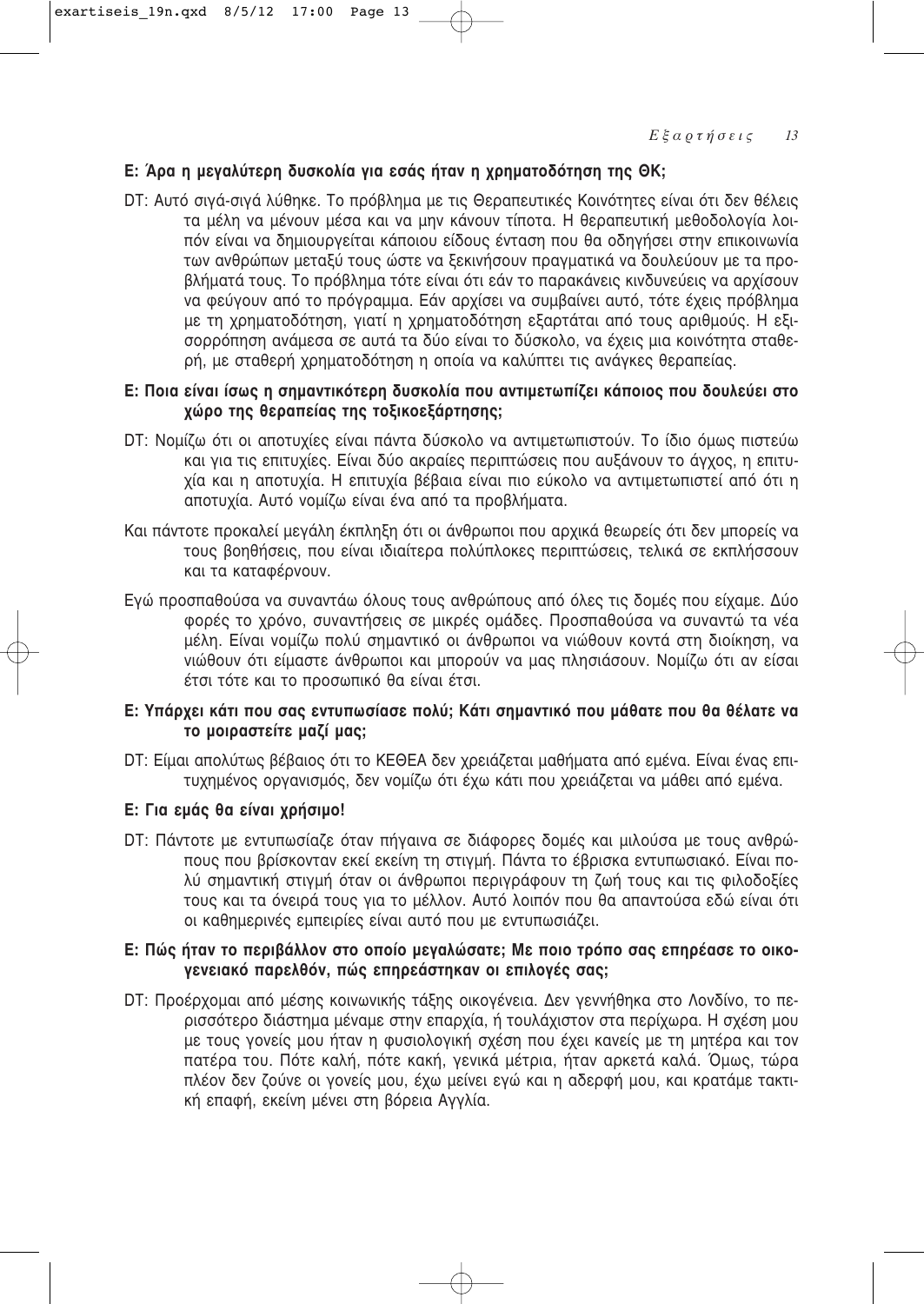#### Ε: Ποιες ήταν οι κοινωνικές συνθήκες την περίοδο που μεγαλώνατε στην Αγγλία, και με <u>ΠΟΙΟ Τρόπο επηρέασε τον τρόπο σκέψης σας:</u>

DT: Οι κοινωνικές συνθήκες ήταν... αρκετά παράξενες. Πολλοί υποστηρικτές της αριστεράς, οι πολιτικές για τους φοιτητές, τα μέλη των κομμάτων της αριστεράς. Δεν νομίζω πως αυτό είναι κάτι ιδιαίτερα σημαντικό, όμως. Τελικά, εγώ σχετίστηκα με το Ερνατικό Κόμμα, και είμαι μέλος του από τότε.

#### Ε: Μεγαλώνοντας είχατε φανταστεί ότι θα είστε αυτό που είσαστε σήμερα; Είχατε φαντα**στεί ότι θα καταφέρνατε όλα όσα έχετε κάνει; Ότι θα δουλεύατε στις ΘΚ;**

DT: Όχι, δεν γνώριζα τίποτα για τις ΘΚ. Εγώ ήμουν φοιτητής της Σχολής Καλών Τεχνών. Εκεί ο καθηγητής που είχαμε δεν ακολουθούσε κάποιο ιδιαίτερο πρόγραμμα. Δίδασκε τέχνη. Αργότερα μπήκα στο χώρο της διαφήμισης, και εκεί ήταν που αξιοποίησα το ταλέντο μου. Αυτός είναι ένας χώρος που έχεις διαρκώς χρονικά όρια να τηρήσεις. Και αυτή ήταν ουσιαστικά η σχέση που υπήρχε με τη χρήση.

#### Ε: Υπήρξαν επιλογές στη ζωή σας που ενώ αρχικά φαινόντουσαν «λανθασμένες», τελικά **αποδείχθηκαν «σωστές»;**

- DT: Δεν μπορώ να σκεφτώ κάτι τέτοιο. Δεν μπορώ να σκεφτώ κάποια λάθος επιλογή που να αποδείχθηκε σωστή. Όλες οι λάθος επιλογές μου αποδείχθηκαν... λάθος! Και αναφέρομαι κυρίως στις επαγγελματικού χαρακτήρα αποφάσεις, στην εμπλοκή μου με τους ξενώνες την ίδια περίοδο με την έξαρση του HIV/AIDS, κάτι που έκανα μετά από απαίτηση από το Εθνικό Σύστημα Υγείας (NHS) της Αγγλίας. Και φυσικά μετά ήρθε και το AIDS-AT, Φάρμακο που κυριολεκτικά ελένχει την πορεία του HIV. Έτσι ουσιαστικά έκλεισε κάθε δομή εξειδικευμένη σε αυτόν τον τομέα εκτός από αυτή που ήμασταν εμείς, εμείς ανοίξαμε. Και ενώ δεν προκάλεσε μακροπρόθεσμες βλάβες, σίγουρα κόστισε πάρα πολλά χρήματα.
- Στα μισά της δεκαετίας του 1980, ξαφνικά εμφανίστηκε από το πουθενά μια σύνδεση του HIV με τα ναρκωτικά. Μπορεί να κυκλοφορούσε ως ιδέα αλλά κανείς δεν το συζητούσε επισήμως, αυτό συνέβη στα μέσα της δεκαετίας του '80. Εκείνη την περίοδο ξεκινήσαμε να φτιάξουμε έναν ξενώνα για άτομα που βρίσκονταν στα τελευταία στάδια της ασθένειας για να μπορέσουμε να τους προσφέρουμε ένα χώρο όπου θα μπορούν να μείνουν και να πεθάνουν με αξιοπρέπεια, αλλιώς θα βρισκόντουσαν στο δρόμο. Εκείνη λοιπόν την περίοδο σκέφτηκα ότι ένας τέτοιος ξενώνας που υποδέχεται άτομα με καρκίνο και άλλες καταληκτικές ασθένειες δεν θα δεχόταν να φιλοξενήσει χρήστες λόγω του HIV. Αυτές ήταν οι σκέψεις πίσω από τη δημιουργία του ξενώνα που φτιάξαμε εμείς. Όλα αυτά ανήκουν στο παρελθόν όμως, τα πράγματα έχουν αλλάξει πλέον.

#### Ε: Ποια είναι τα άτομα τα οποία θεωρείτε ότι είναι οι δάσκαλοι, σύμβουλοι, μέντορές σας τόσο σε επαγγελματικό όσο και σε προσωπικό επίπεδο;

DT: Χωρίς να αναφερθώ σε συγκεκριμένα ονόματα, θεωρώ τους αμερικανούς συναδέλφους των Θεραπευτικών Κοινοτήτων πηγή έμπνευσης, κυρίως λόγω του μεγέθους τους. Επίσης θεωρώ ότι η δουλειά που έκαναν έγινε με απόλυτη σοβαρότητα, με ένα πολύ εστιασμένο τρόπο σκέψης. Δεν μοιάζει καθόλου με τον ευρωπαϊκό τρόπο αντιμετώπισης των πραγμάτων. Η προσέγγιση των ευρωπαίων περιλαμβάνει πολύ περισσότερη αμφισβήτηση και δημοκρατία. Νομίζω ότι εάν εξετάσουμε ποια ήταν η κατάσταση στην Ευρώπη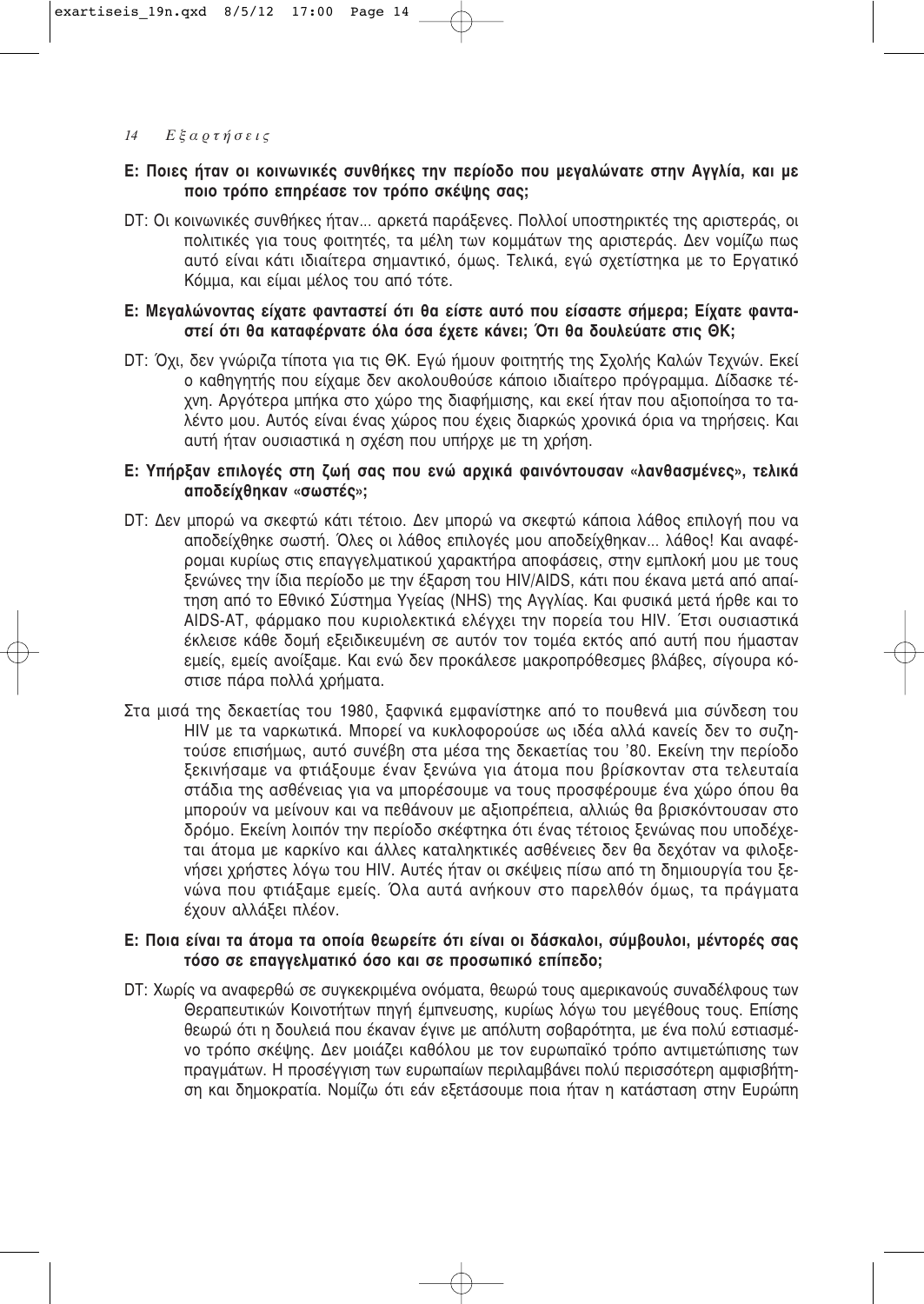πριν από την αμερικανική επιρροή, θα δούμε πάρα πολλές μικρές προσπάθειες, την επίδραση των χριστιανικών ομάδων, ή κάτι παρόμοιο. Χωρίς όμως κανενός είδους οργάνωση. Δεν θα μπορούσαν να παρέχουν υπηρεσίες σε μεγάλες ομάδες ατόμων. Νομίζω ότι οι Θεραπευτικές Κοινότητες στην Αμερική ενέπνευσαν αυτό τον τρόπο σκέψης.

#### Ε: Από όλα όσα κάνατε στη ζωή σας επαγγελματικά, τι ήταν αυτό που τελικά σας άρεσε περισσότερο;

DT: Μου άρεσε περισσότερο η δουλειά μου στο Phoenix. Εδώ θα μπορούσα επίσης να αναφέρω τη γυναίκα μου η οποία υπήρξε πηγή τρυφερότητας και έμπνευσης τα τελευταία 31 χρόνια στη ζωή μου. Εκείνη έχει τη δική της καριέρα. Είναι εξαιρετικό. Δούλευε στις Κοινωνικές Υπηρεσίες, σε πολύ υψηλό επίπεδο και τώρα είναι υψηλόβαθμο στέλεχος με μερική απασχόληση ως σύμβουλος της κυβέρνησης.

#### Ε: Ποιες θεωρείτε ότι είναι οι σημαντικότερες αρετές ενός θεραπευτή;

Page 15

 $17:00$ 

exartiseis 19n.qxd 8/5/12

- DT: Δεν έχω ιδέα! Ποτέ δεν το σκέφτηκα με αυτό τον τρόπο. Πιστεύω πως μια καλή αρχή είναι μια καλή εκπαίδευση, στα βασικότερα χαρακτηριστικά θα έβαζα την ενσυναίσθηση, καθώς επίσης και την ικανότητα να μπορείς να δεις πέρα από την πρώτη εντύπωση που σου αφήνει κάποιο άτομο. Ποτέ όμως δεν αναλογίστηκα τους θεραπευτές με τέτοιο τρόπο.
- Τα άτομα με τα οποία ασχολείστε έχουν ανάγκη από επαγγελματική βοήθεια, ώστε να ενισχυθούν και να καταφέρουν να βάλουν μια τάξη στη ζωή τους μόνοι τους.
- Δεν έχουν όλοι ανάγκη από την ίδια προσέγγιση, την ίδια δεξιότητα. Φτιάχνετε τις ομάδες και μέσα σε αυτές χρειάζεται να υπάρχει τουλάχιστον ένας φυσικός ηγέτης, ο οποίος θα τραβήξει την κατάσταση... θα τραβήξει τους ανθρώπους μέσα από το ρόλο του. Η χαρισματική ηγεσία λοιπόν θα ήταν ένα προσόν.

#### Ε: Τι θα συμβουλεύατε ένα νέο θεραπευτή ή ερευνητή που θα ερχόταν να δουλέψει με εξαρτημένους εφήβους ή ενήλικους;

- DT: Νομίζω ότι το σημαντικότερο δεν είναι εάν θα δουλέψουν στο χώρο της θεραπείας... υπάρχουν πολλά άλλα πράγματα στη ζωή που θα βοηθούσαν να εμπλουτιστούν οι εμπειρίες τους. Νομίζω είναι σημαντικό να έχουν κάνει κάποια άλλη δουλειά πριν. ώστε να έχουν διευρύνει τους ορίζοντές τους. Να έχουν δουλέψει σε κάποιο διαφορετικό χώρο, να έχουν πάρει ένα χρόνο εκτός να δουν τον κόσμο, να γνωρίσουν τους ανθρώπους, να ασχοληθούν με ανθρώπους με αναπηρίες, ή με άτομα στην ψυχική υγεία. Υπάρχουν πολλά που μπορεί να κάνει κανείς πριν ξεκινήσει να εργάζεται στο χώρο της θεραπείας από τα ναρκωτικά, που είναι ένα πολύ περιορισμένο πεδίο απασχόλησης ουσιαστικά.
- Όλοι όσοι έχω γνωρίσει που δουλεύουν στο χώρο της θεραπείας, «κολλάνε» πολύ γρήγορα, εκτός εάν καταφέρουν να ανελιχθούν σε ανώτερα κλιμάκια. Αλλιώς είναι καταστροφικό. Δεν αναφέρομαι στις δομές διαμονής τόσο πολύ, όσο στο street work, στη χορήγηση μεθαδόνης... Υπάρχουν άνθρωποι που μπορεί να το κάνουν για πολλά χρόνια, και αυτό προκαλεί μια οπισθοδρόμηση. Δεν ξέρω πόση αισιοδοξία μπορεί να βρει κανείς και να τη μεταδώσει και στην ομάδα του, όταν το μόνο που κάνει είναι να τους δίνει βελόνες και εξοπλισμό. Θα πρότεινα λοιπόν, να έκαναν κάτι άλλο πριν ασχοληθούν με το χώρο αυτό.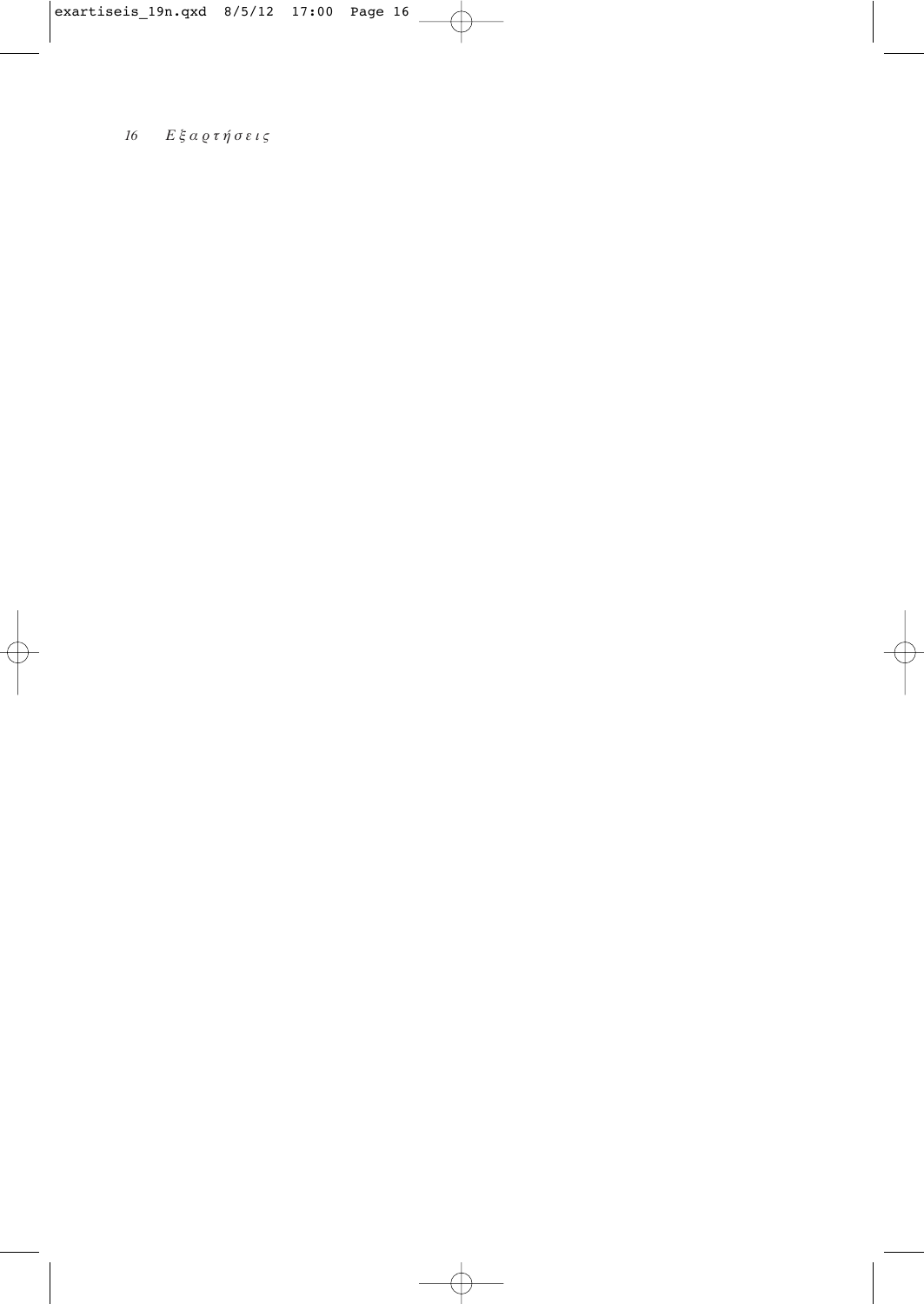$E \xi a \varrho \tau \eta \sigma \varepsilon \iota$ ς 17

## <u>ΟΙ ΕΞΑΡΤΗΣΕΙΣ ΣΤΗΝ ΕΛΛΑΔΑ</u><br>DRUG ADDICTION IN GREECE</u>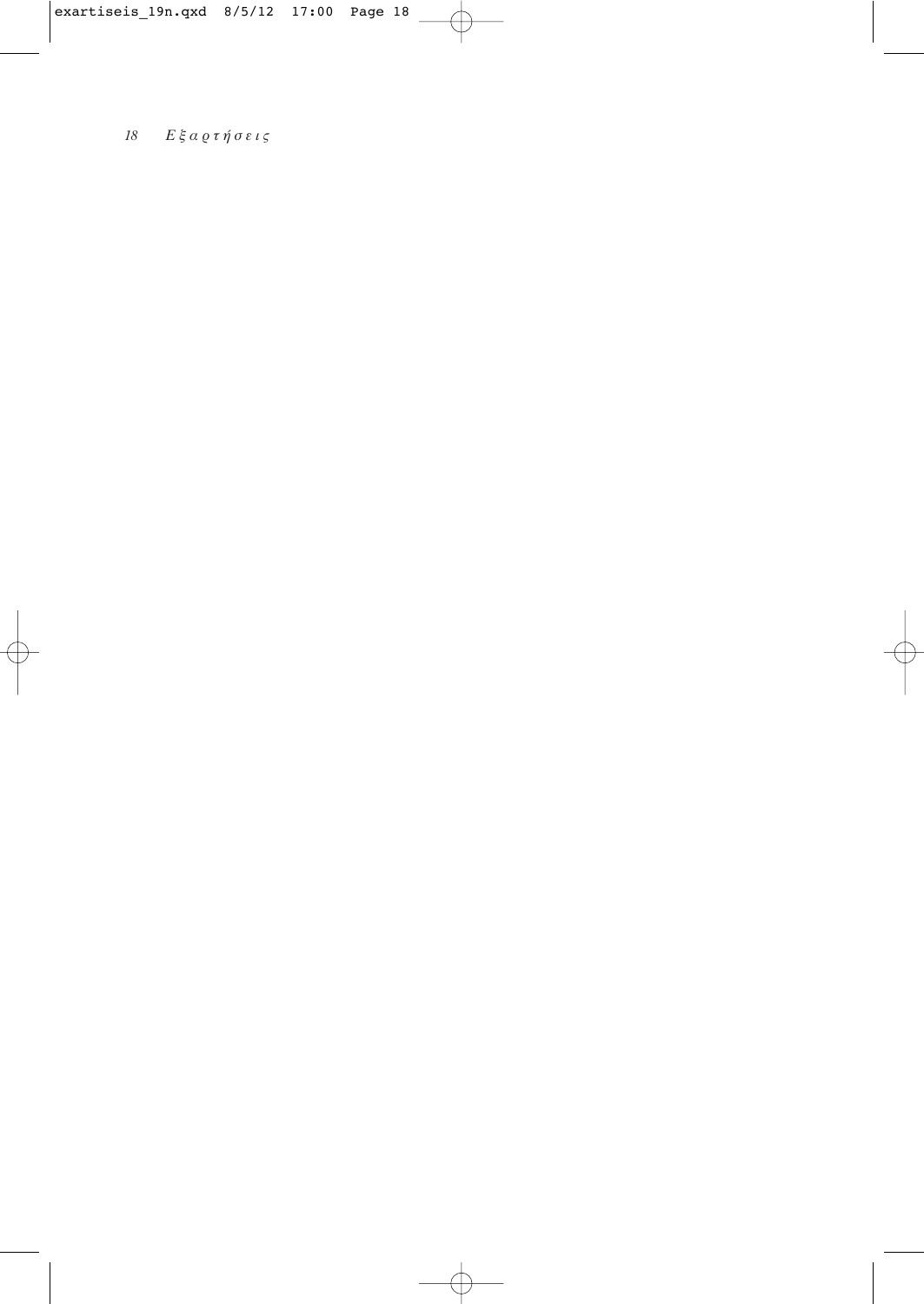*Ε ξ α ρ τ ή σ ε ι ς , τεύχος 19, 2012*

DRUG USE, VIOLENCE AND INJURIES AMONG YOUNG TOURISTS IN MALIA, CRETE

KOKKEVI A.1 , STAMOS A., SIAMOU I., KANAVOU E. UNIVERSITY MENTAL HEALTH RESEARCH INSTITUTE

Abstract

- Aim: The study examined the frequency of high risk behaviour (drug use, drunkenness, violent behaviour) among young British and German tourists on their summer vacation in the town of Malia on the island of Crete.
- Methods: The study was conducted in 2009 as part of the European project TRAVELS. The sample consisted of 1,082 young tourists (781 British and 301 German), 16-30 years old, recruited at the departure gates of Heraklion airport. Data were collected by means of an anonymous self-completed questionnaire.
- Results: The majority of tourists (74.9%) reported nightlife recreation as their main reason for choosing to spend their vacation in Malia. Their choice of the specific night spots (bars/clubs) was determined by the availability of cheap alcohol (68.9%). Getting drunk on at least half of the days of their holiday was reported by 75.8% of British tourists and 15.4% of Germans ( $p < 0.001$ ). Use of any illegal drug during the holiday was reported by 11% of Germans and 4.2% of British tourists (p<0.001). More British than Germans, participated in verbal altercations (28.1% versus 6.9%, p<0.001) and physical assaults (6.9% versus 2.4%, p<0.001).
- Conclusions: These findings show that young tourists on vacation in Malia are heavily involved in high risk behaviour. Young British tourists tend to take part more than Germans in incidents of violence and drunkenness. Alcohol abuse and the frequent violence might engender severe repercussions for public health and safety in the area.

<sup>1</sup> Contact Details: PO Box 66517, 156 01 Papagou, Tel: 0030210 6170016, 0030210 6536902 Fax: 0030210 6537273, 0030210 6528354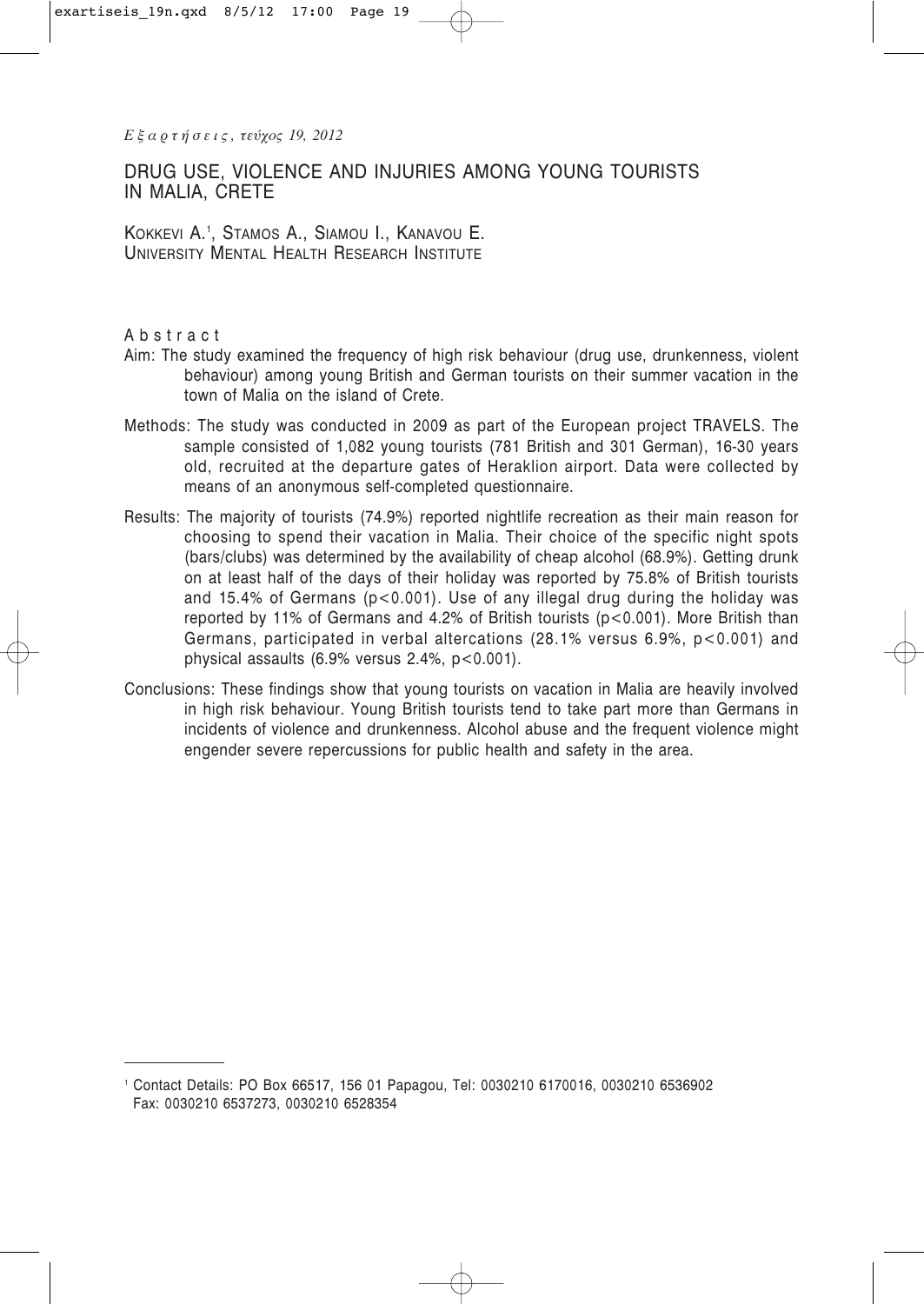*Ε ξ α ρ τ ή σ ε ι ς , τεύχος 19, 2012*

ΧΡΗΣΗ ΟΥΣΙΩΝ, ΒΙΑ ΚΑΙ ΤΡΑΥΜΑΤΙΣΜΟΙ ΜΕΤΑΞΥ ΤΩΝ ΝΕΑΡΩΝ ΤΟΥΡΙΣΤΩΝ ΣΤΑ ΜΑΛΙΑ ΤΗΣ ΚΡΗΤΗΣ

 $K$ okkebh A. $^2$ , Σtamo $\Sigma$  A., Σiamoy I., Kanaboy E. ΕΡΕΥΝΗΤΙΚΟ ΠΑΝΕΠΙΣΤΗΜΙΑΚΟ ΙΝΣΤΙΤΟΥΤΟ ΨΥΧΙΚΗΣ ΥΓΙΕΙΝΗΣ (ΕΠΙΨΥ)

 $\Pi$ ερίληψη

- Σκοπός: Η διερεύνηση της συχνότητας εμφάνισης συμπεριφορών υψηλού κινδύνου (χρήση ναρκωτικών ουσιών, μέθη, βίαιες συμπεριφορές) μεταξύ των νεαρών Βρετανών και Γερμανών τουριστών που επέλεξαν τα Μάλια της Κρήτης για τις καλοκαιρινές τους διακοπές.
- Μέθοδος: Η μελέτη εντάσσεται στο πλαίσιο του ευρωπαϊκού ερευνητικού προγράμματος TRAVELS που πραγματοποιήθηκε το 2009. Το δείγμα αποτέλεσαν 1.082 νεαροί τουρίστες, 781 Βρετανοί και 301 Γερμανοί, ηλικίας 16-30 ετών οι οποίοι συμπλήρωσαν ανώνυμο ερωτηματολόγιο κατά την αναχώρησή τους από το αεροδρόμιο του Ηρακλείου.
- Αποτελέσματα: Ο κυριότερος λόγος για το οποίο οι νεαροί τουρίστες επέλεξαν τα Μάλια για τις διακοπές τους ήταν η νυχτερινή διασκέδαση (74,9%). Βασικό κριτήριο για την επιλογή συγκεκριμένων χώρων νυχτερινής διασκέδασης ήταν τα φτηνά ποτά (68,9%). Το 75,8% των Βρετανών και το 15,4% των Γερμανών (p=0,001) ανέφεραν πως μέθυσαν τουλάχιστον τις μισές ημέρες των διακοπών τους στα Μάλια. Χρήση οποιασδήποτε παράνομης ουσίας κατά τη διάρκεια των διακοπών τους ανέφερε το 11% των Γερμα-Vών και το 4,2% των Βρετανών τουριστών (p<0,001). Το 28,1% των Βρετανών και το 6,9% των Γερμανών ανέφερε ότι συμμετείχε σε λεκτικό διαπληκτισμό (p<0,001). Επιπλέον, το 6,9% των Βρετανών και το 2,4% των Γερμανών τουριστών συμμετείχε σε σωματική συμπλοκή (p < 0,01).
- Συμπεράσματα: Διαπιστώνεται ότι οι νεαροί τουρίστες εμφανίζουν με μεγάλη συχνότητα συμπεριφορές υψηλού κινδύνου στη διάρκεια των διακοπών τους στα Μάλια της Κρήτης. Σε περιστατικά βίας και μέθης εμπλέκονται περισσότεροι Βρετανοί τουρίστες σε σύγκριση με τους Γερμανούς. Η κατάχρηση αλκοόλ και τα συχνά περιστατικά βίας που διαπιστώθηκαν ενέχουν κινδύνους για τη δημόσια υγεία και ασφάλεια της περιοχής.

<sup>2</sup> Στοιχεία Επικοινωνίας: Τ.Θ. 66517, 156 01 Παπάγου, Τηλέφωνα: 210 6170016, 210 6536902 Fax: 210 6537273, 210 6528354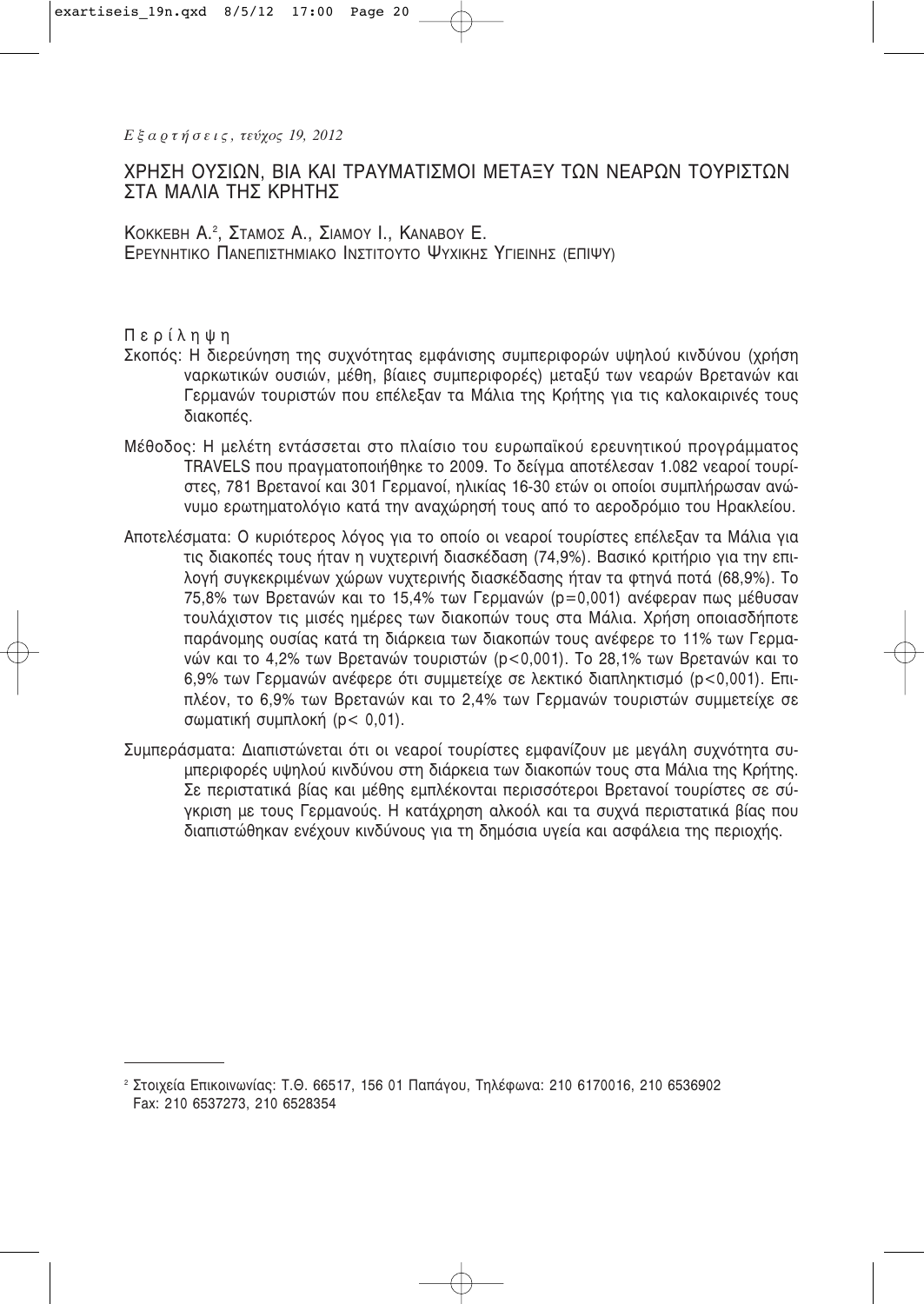#### ΕΙΣΑΓΩΓΗ

- Ένας μεγάλος αριθμός νέων ταξιδεύει για διακοπές σε χώρες του εξωτερικού για διάστημα συνήθως μίας ή δύο εβδομάδων. Μεγάλο ποσοστό από αυτούς τους νεαρούς τουρίστες προσελκύονται από προορισμούς με έντονη νυχτερινή ζωή και εύκολη πρόσβαση στο αλκοόλ και τα ναρκωτικά (Hughes et al., 2004).
- Η χρήση καπνού και αλκοόλ αποτελεί βασικό στοιχείο της νυχτερινής διασκέδασης ενώ τα τελευταία χρόνια έχει προστεθεί στο σκηνικό και η κατανάλωση άλλων ουσιών, όπως το έκστασυ, η κοκαΐνη και οι αμφεταμίνες (Measham et al., 2001).
- Η κατάχρηση αλκοόλ και ναρκωτικών ουσιών μπορεί να έχει αρνητικές συνέπειες τόσο στο ίδιο το άτομο, όπως προσωρινή απώλεια μνήμης, τραυματισμούς, εξάρτηση από τις ουσίες ή και αιφνίδιο θάνατο, όσο και ευρύτερα στην κοινωνία, όπως ατυχήματα, επεισόδια βίας, βιασμοί, μετάδοση σεξουαλικών ασθενειών κτλ. (Bellis et al., 2002; Bellis et al., 2005; Dunn et al., 2003; Grant et al., 2001; Johnson and Stahl, 2004; Wells et al., 2005).
- Αν και η βία μεταξύ των νέων εμφανίζεται σε ποικίλα περιβάλλοντα, ένα μεγάλο μέρος της λαμβάνει χώρα στο πλαίσιο της νυχτερινής διασκέδασης, όπου παρατηρείται άμεση σύνδεση μεταξύ της υπερβολικής κατανάλωσης αλκοόλ και των βίαιων επεισοδίων (Hughes et al., 2008). Τα περιστατικά βίας εμφανίζονται αυξημένα σε περιοχές όπου συγκεντρώνονται χώροι διασκέδασης στους οποίους πωλούνται αλκοολούχα ποτά (Norstrom, 2000).
- Τα στοιχεία της παρούσας εργασίας προκύπτουν από έρευνα στη χώρα μας στο πλαίσιο του ευρωπαϊκού ερευνητικού προγράμματος TRAVELS το οποίο υποστηρίχθηκε από την Ευρωπαϊκή Ένωση. Το πρόγραμμα πραγματοποιήθηκε το 2009 υπό τον συντονισμό του IREFREA<sup>3</sup> σε τουριστικές περιοχές 5 ευρωπαϊκών χωρών (Ελλάδα - Μάλια Κρήτης, Κύπρος - Πάφος, Ιταλία - Τρεβίζο, Ισπανία - Μαγιόρκα, Πορτογαλία - Αλγκάρβε) οι οποίες αποτελούν δημοφιλείς ταξιδιωτικούς προορισμούς των νέων κατά την περίοδο των καλοκαιρινών τους διακοπών. Στην εργασία αυτή εξετάζεται η συχνότητα εμφάνισης συμπεριφορών υψηλού κινδύνου (βία, τραυματισμοί, χρήση ναρκωτικών ουσιών και μέθη) στους νεαρούς τουρίστες οι οποίοι επέλεξαν τα Μάλια της Κρήτης για τις καλοκαιρινές τους διακοπές.

#### ΜΕΘΟΔΟΛΟΓΙΑ

#### *Τόπος διεξαγωγής της έρευνας*

Τα Μάλια στο Νομό Ηρακλείου της Κρήτης επελέγησαν για τη διεξαγωγή της έρευνας στη χώρα μας μετά από μελέτη των στατιστικών στοιχείων της Ελληνικής Στατιστικής Αρχής και σχετικών άρθρων του έντυπου ενημερωτικού τύπου (εφημερίδες, περιοδικά) από την οποία προέκυψε ότι η περιοχή αυτή συγκεντρώνει τους περισσότερους νεαρούς τουρίστες στη χώρα.

<sup>3</sup> Το Ευρωπαϊκό Ερευνητικό Ινστιτούτο για την Πρόληψη των Κινδύνων στους Εφήβους και τους Νέους (IREFREA) είναι ένα ευρωπαϊκό δίκτυο επαγγελματιών το οποίο ιδρύθηκε το 1988 με σκοπό την προώθηση της έρευνας και της πρόληψης της χρήσης εξαρτησιογόνων ουσιών και άλλων προβλημάτων των εφήβων και των νέων.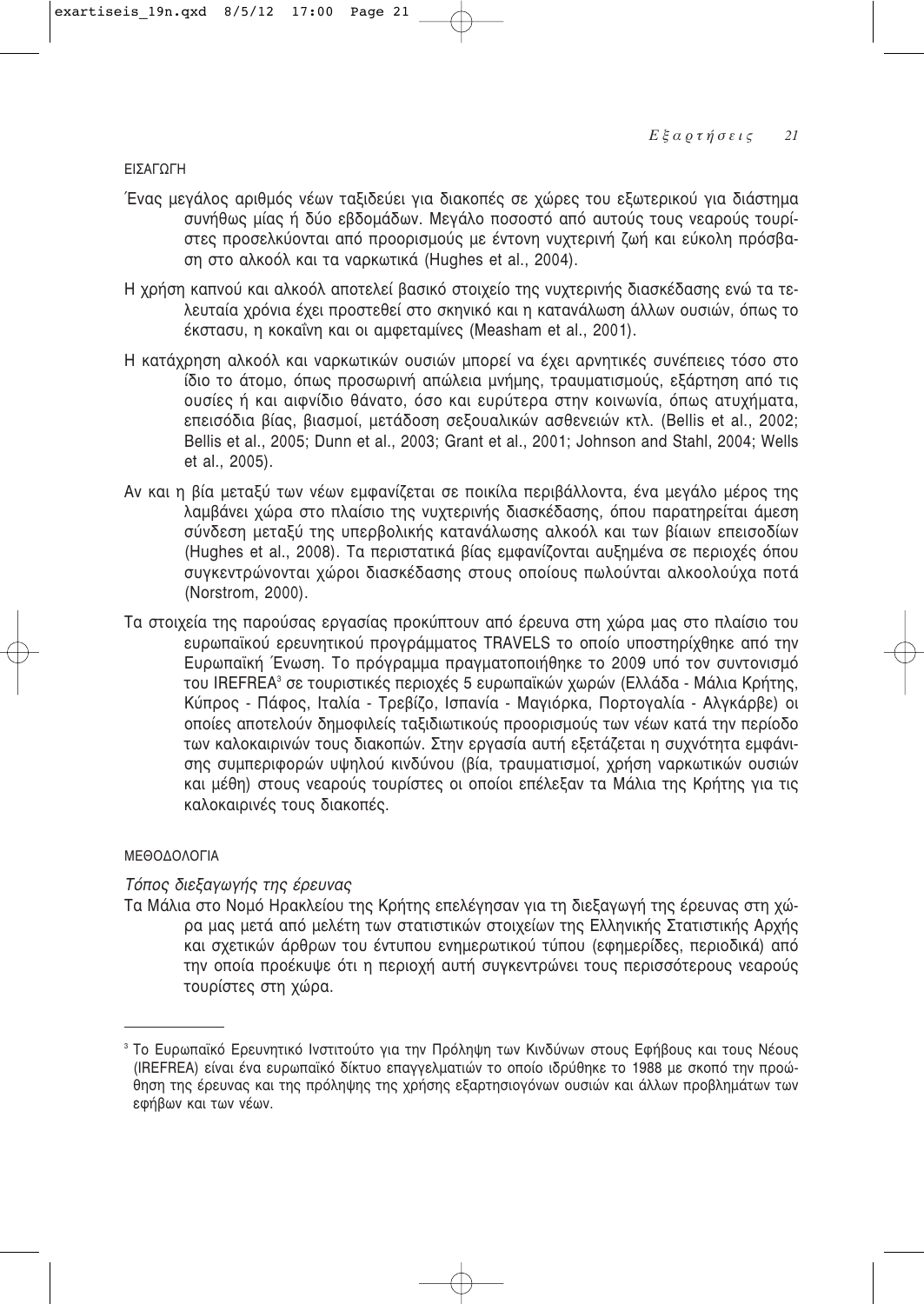#### *Δείγμα*

- Στην έρευνα συμμετείχαν 1.082 νεαροί τουρίστες, 781 Βρετανοί και 301 Γερμανοί, οι οποίοι επιλέχθηκαν με κριτήρια: α) την αυξημένη προσέλευση των δύο αυτών εθνικοτήτων στην περιοχή όπου έγινε η έρευνα, β) την ηλικία (16-30 ετών) και γ) το γεγονός ότι ταξίδευαν χωρίς ανήλικα παιδιά και συννενείς μενάλης ηλικίας (π.χ. νονείς).
- Η συμμετοχή στην έρευνα ήταν εθελοντική. Από τον συνολικό αριθμό των 3.182 τουριστών στους οποίους απευθύνθηκαν οι ερευνητές αρνήθηκαν να συνεργαστούν οι 1.944 (61,1%) πριν ακόμα τους δοθούν οι πληροφορίες σχετικά με τον σκοπό της έρευνας. Aπό τους 1.238 που συναίνεσαν, συμπλήρωσαν το ερωτηματολόγιο 1.105 άτομα (89,3%), σε παρόμοια ποσοστά Βρετανοί και Γερμανοί. Τέλος, από το σύνολο των 1.105 απαντημένων ερωτηματολογίων 23 (2,1%) θεωρήθηκαν άκυρα μετά από το σχετικό έλεγχο και αφαιρέθηκαν από το δείγμα.

#### $M$ έθοδος συλλογής στοιχείων

- Η συλλογή των στοιχείων, πραγματοποιήθηκε στο αεροδρόμιο του Ηρακλείου Κρήτης, κατά τη χρονική περίοδο του Ιουλίου – Αυγούστου 2009. Χρησιμοποιήθηκε ανώνυμο ερωτηματολόγιο το οποίο συμπλήρωναν οι νεαροί τουρίστες με παρουσία του ερευνητή κατά την αναχώρηση για την πατρίδα τους μετά το πέρας των διακοπών τους.
- Οι κύριες θεματικές ενότητες του ερωτηματολογίου περιλάμβαναν πληροφορίες για τους λόγους επιλογής του συγκεκριμένου προορισμού διακοπών, τη χρήση ουσιών, τη σεξουαλική συμπεριφορά και τη βία.

#### Στατιστική ανάλυση

Υπολογίστηκαν τα ποσοστά απαντήσεων των νεαρών τουριστών που αφορούν σε συγκεκριμέvες συμπεριφορές υψηλού κινδύνου (χρήση αλκοόλ και ναρκωτικών, μέθη, λεκτική και σωματική βία, λεκτικές και σωματικές απειλές, σεξουαλική παρενόχληση, τραυματισμοί). Οι απαντήσεις για τη χρήση ουσιών, ομαδοποιήθηκαν ως «ποτέ» και «χρήση μία ή περισσότερες φορές». Στη συνέχεια έγιναν συγκρίσεις με τον έλεγχο χ2 μεταξύ: α) των δύο εθνικοτήτων (Βρετανοί – Γερμανοί), β) των δύο φύλων, γ) των τριών ηλικια-Κών ομάδων (16-19, 20-24, 25-30) και δ) της διάρκειας παραμονής στην Κρήτη (ημέρες: <=7, 8-14, >= 15). Για την ανεύρεση της στατιστικά σημαντικά υψηλότερης συχνότητας απάντησης σε ερωτήσεις πολλαπλής επιλογής χρησιμοποιήθηκε ο έλεγχος του McNemar. Μελετήθηκε επίσης με τη στατιστική μέθοδο της λογιστικής παλινδρόμησης η σχέση των επικίνδυνων συμπεριφορών (λεκτική και σωματική βία, σεξουαλική παρενόχληση, τραυματισμοί) με την εθνικότητα, το φύλο, την ηλικία και τη διάρκεια παραμονής των τουριστών στα Μάλια. Στο μοντέλο αυτό έγινε έλεγχος για τη σημα-Vτικότητα των αλληλεπιδράσεων της εθνικότητας με το φύλο καθώς και της εθνικότητας με την ηλικία.

#### ΑΠΟΤΕΛΕΣΜΑΤΑ

#### 1. Κοινωνιοδημογραφικά χαρακτηριστικά των τουριστών

Στην έρευνα συμμετείχαν περισσότερες γυναίκες από ότι άνδρες νεαροί τουρίστες, διαφορά η οποία προκύπτει από τον μεγαλύτερο αριθμό γυναικών μεταξύ των Βρετανών τουριστών (Πίνακας 1).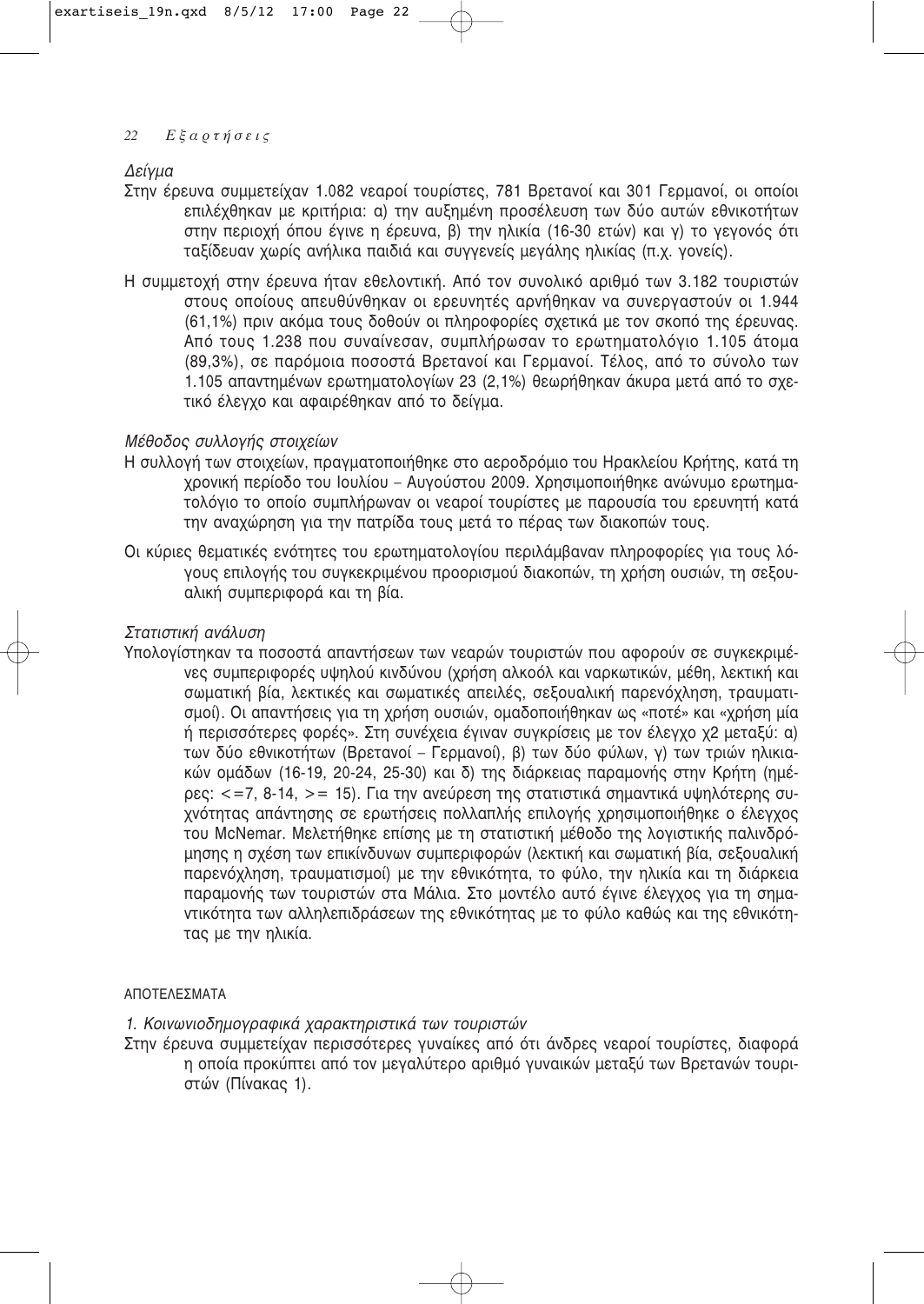Αν και η ηλικία των συμμετεχόντων ήταν προκαθορισμένη από το ερευνητικό πρωτόκολλο (16-30 ετών), αξίζει να σημειωθεί ότι το 47,4% των τουριστών ήταν έφηβοι ηλικίας 16-19 ετών, ενώ το υψηλότερο ποσοστό εφήβων παρατηρήθηκε μεταξύ των Βρετανών τουριστών. Οι μισοί τουρίστες εκτίμησαν ότι ανήκουν στο μέσο κοινωνικοοικονομικό επίπεδο (Πίνακας 1).

|  | ΠΙΝΑΚΑΣ 1. ΚΟΙΝΩΝΙΟΔΗΜΟΓΡΑΦΙΚΑ ΣΤΟΙΧΕΙΑ |  |
|--|-----------------------------------------|--|
|--|-----------------------------------------|--|

exartiseis\_19n.qxd 8/5/12 17:00 Page 23

|        |                    | ΣΥΝΟΛΟ      | <b>BPETANOI</b> | <b><i>FEPMANOI</i></b> |  |
|--------|--------------------|-------------|-----------------|------------------------|--|
|        |                    | $N = 1.082$ | $N = 781$       | $N = 301$              |  |
|        |                    | %           | %               | %                      |  |
| Φύλο   |                    |             |                 |                        |  |
|        | Άνδρες             | 47,7        | 44,8            | 55,1                   |  |
|        | Γυναίκες           | 52,3        | 55,2            | 44,9                   |  |
| Ηλικία |                    |             |                 |                        |  |
|        | $16 - 19$          | 47,4        | 59,5            | 15,9                   |  |
|        | $20 - 25$          | 39,3        | 35,2            | 49,8                   |  |
|        | 26-30              | 13,3        | 5,2             | 34,2                   |  |
|        | Οικονομικό επίπεδο |             |                 |                        |  |
|        | Υψηλό              | 6,6         | 7,6             | 4,1                    |  |
|        | Μέσο προς υψηλό    | 19,4        | 16,6            | 26,2                   |  |
|        | Μέσο               | 49,6        | 46,0            | 58,3                   |  |
|        | Μέσο προς χαμηλό   | 15,1        | 17,2            | 10,0                   |  |
|        | Χαμηλό             | 9,3         | 12,4            | 1,5                    |  |

2. Κριτήρια επιλογής προορισμού και χώρων διασκέδασης

Η παραμονή στα Μάλια για τη μεγάλη πλειονότητα των τουριστών ήταν μία έως δύο εβδομάδες (Πίνακας 2).

- Οι κυριότεροι λόγοι για τους οποίους οι τουρίστες αναφέρουν πως επέλεξαν τα Μάλια για τις καλοκαιρινές τους διακοπές ήταν η νυχτερινή διασκέδαση (74,9%) και το κλίμα (53,0%). Διαφορές παρατηρούνται μεταξύ των δύο εθνικοτήτων με τους Βρετανούς να επιλέγουν σε υψηλότερο ποσοστό από τους Γερμανούς τα Μάλια για τη νυχτερινή διασκέδαση, ενώ αντίθετα τους Γερμανούς για το κλίμα και το κόστος (p< 0,001) (Πίνακας 2).
- Τα βασικά κριτήρια επιλογής των χώρων νυχτερινής διασκέδασης, ήταν η πώληση φθηνών ποτών (68,9%), το φιλικό περιβάλλον (63,9%), η δυνατότητα για χορό (57,5%) και η δυvατή μουσική (54,6%) (Πίνακας 2). Σημαντικές διαφορές μεταξύ των δύο εθνικοτήτων παρατηρούνται επίσης όσον αφορά τα προαναφερθέντα κριτήρια επιλογής του χώρου διασκέδασης με εξαίρεση το κριτήριο του φιλικού περιβάλλοντος. Συγκεκριμένα, περισσότεροι Βρετανοί σε σύγκριση με τους Γερμανούς τουρίστες επέλεξαν τους χώρους διασκέδασης με κριτήρια: τα φθηνά ποτά, τη δυνατή μουσική και τη δυνατότητα για χορό (p< 0,001) (Πίνακας 2).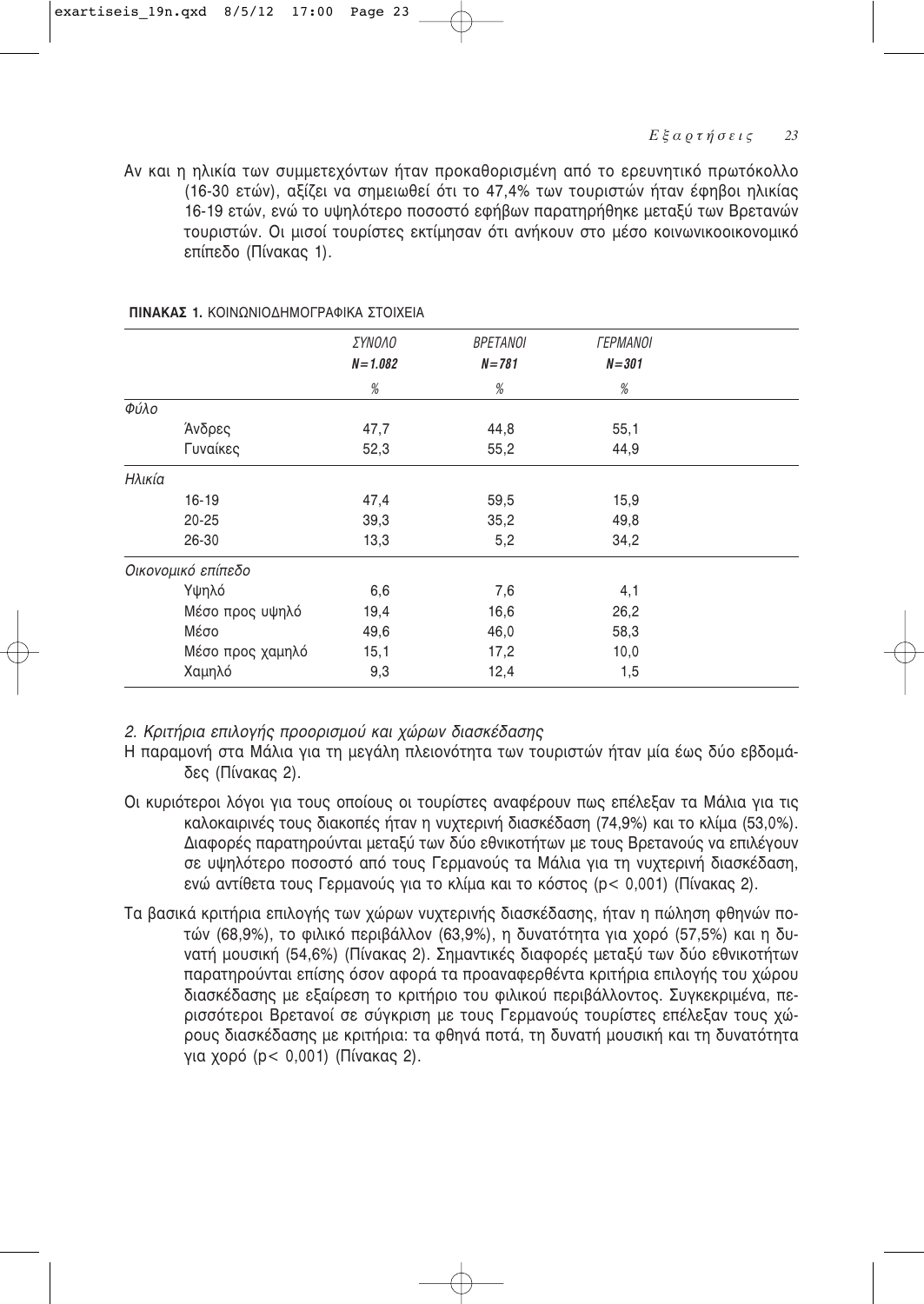#### $E$ ξαρτήσεις 24

| 19181 LI 11911 Z AIAZREARZI IZ |             |                 |                        |  |
|--------------------------------|-------------|-----------------|------------------------|--|
|                                | ΣΥΝΟΛΟ      | <b>BPETANOI</b> | <b><i>FEPMANOI</i></b> |  |
|                                | $N = 1.082$ | $N = 781$       | $N = 301$              |  |
|                                | %           | %               | %                      |  |
| Διάρκεια παραμονής             |             |                 |                        |  |
| Μέχρι 7 ημέρες                 | 58,9        | 63,6            | 46,5                   |  |
| 8 έως 14 ημέρες                | 36,5        | 31,4            | 49,8                   |  |
| 15 ή περισσότερες ημέρες       | 4,6         | 5,0             | 3,7                    |  |
| Κριτήρια επιλογής προορισμού   |             |                 |                        |  |
| Κόστος                         | 19,5        | 10,7            | 42,8                   |  |
| Νυχτερινή διασκέδαση           | 74,9        | 87,3            | 42,4                   |  |
| Πολιτισμός                     | 11,8        | 7,5             | 23,2                   |  |
| Κλίμα                          | 53,0        | 45,5            | 72,7                   |  |
| Εργασία                        | 1,9         | 2,3             | 0,7                    |  |
| Επίσκεψη σε οικογένεια/φίλους  | 4,0         | 4,1             | 3,7                    |  |
| Κριτήρια επιλογής χώρου        |             |                 |                        |  |
| νυχτερινής διασκέδασης         |             |                 |                        |  |
| Φιλική ατμόσφαιρα              | 63,9        | 63,9            | 63,9                   |  |
| Ευκαιρίες για σεξ              | 29,4        | 34,3            | 16,5                   |  |
| Παιχνίδια (π.χ. μπιλιάρδο)     | 6,9         | 8,4             | 2,7                    |  |
| Καθαρές τουαλέτες              | 15,3        | 17,0            | 11,0                   |  |
| Κοντινή απόσταση               |             |                 |                        |  |
| από ξενοδοχείο/δωμάτιο         | 24,4        | 23,3            | 27,1                   |  |
| Μέρη όπου οι πελάτες μεθούν    | 29,1        | 35.1            | 13,1                   |  |
| Χορός                          | 57,5        | 67,2            | 31,6                   |  |
| Δημοφιλείς χώροι διασκέδασης   | 20,0        | 17,1            | 27,8                   |  |
| Φθηνά ποτά                     | 68,9        | 80,6            | 37,8                   |  |
| Δυνατή μουσική                 | 54,6        | 64,4            | 28,5                   |  |
|                                |             |                 |                        |  |

#### ΠΙΝΑΚΑΣ 2. ΔΙΑΡΚΕΙΑ ΠΑΡΑΜΟΝΗΣ ΚΑΙ ΚΡΙΤΗΡΙΑ ΕΠΙΛΟΓΗΣ ΠΡΟΟΡΙΣΜΟΥ ΔΙΑΚΟΠΩΝ ΚΑΙ ΧΩΡΩΝ NIVYTEDINIUT AIATKEAATUT

3. Χρήση καπνού, αλκοόλ και παράνομων ουσιών

- Χρήση καπνού κατά τη διάρκεια των διακοπών του στα Μάλια ανέφερε περίπου ένας στους δύο νεαρούς τουρίστες (51,0%) χωρίς να διαπιστώνονται σημαντικές διαφορές μεταξύ των δύο εθνικοτήτων (Πίνακας 3).
- Κατανάλωση αλκοόλ αναφέρεται από σχεδόν όλους τους τουρίστες (98,8%), χωρίς να υπάρχουν σημαντικές διαφορές μεταξύ των Βρετανών και των Γερμανών (Πίνακας 3).
- Πάνω από τους μισούς τουρίστες (59,0%) ανέφεραν ότι μέθυσαν τουλάχιστον τις μισές ημέρες παραμονής τους στα Μάλια. Οι διαφορές ως προς τη μέθη είναι σημαντικές μεταξύ των δύο εθνικοτήτων, με τρεις στους τέσσερις Βρετανούς τουρίστες (75,8%) σε σύγκριση με το 15,4% των Γερμανών (p<0,001) να αναφέρουν μέθη τουλάχιστον τις μισές ημέρες των διακοπών τους (Πίνακας 3).
- Χρήση οποιασδήποτε παράνομης ουσίας (κάνναβη, έκστασυ, κοκαΐνη, αμφεταμίνες, κεταμίνη, GHB) κατά τη διάρκεια των διακοπών τους στα Μάλια, αναφέρει το 11,0% των Γερμα-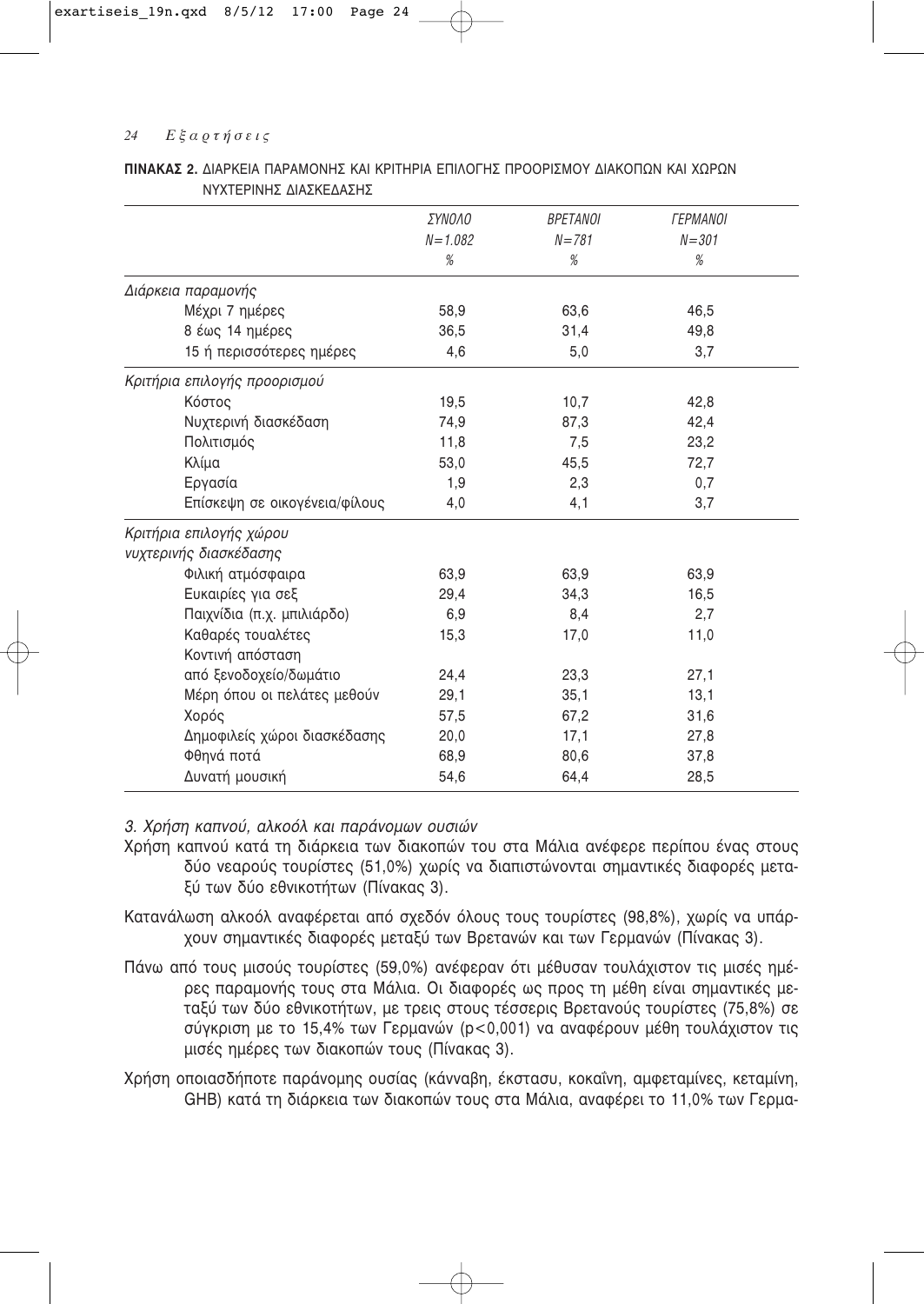νών και το 4,2% των Βρετανών τουριστών (p< 0,001). Η συνηθέστερα αναφερόμενη ουσία είναι η κάνναβη, χρήση της οποίας έκανε το 4,6% των νεαρών τουριστών με τους Γερμανούς να εμφανίζουν υψηλότερα ποσοστά χρήσης της ουσίας (9,7%) σε σύγκριση με τους Βρετανούς (2,6%) (p < 0,001) (Πίνακας 3).

Μικρότερα ποσοστά εμφανίζει η χρήση των άλλων παράνομων ουσιών, όπως της κοκαΐνης  $(1.6%)$ , του έκστασυ  $(1.5%)$ , της κεταμίνης  $(1%)$ , του GHB  $(1%)$ , και των αμφεταμινών (0,9%). Καθώς τα ποσοστά αυτά είναι αρκετά χαμηλά, δεν παρουσιάζονται ιδιαίτερες διαφορές ανάμεσα στις δύο εθνικότητες, εκτός από τη χρήση κοκαΐνης η οποία αναφέρεται μόνο από τους Βρετανούς (2,2%, p<0,01) (Πίνακας 3).

|      |                            | ΣΥΝΟΛΟ      | <b>BPETANOI</b> | <b><i>FEPMANOI</i></b> |
|------|----------------------------|-------------|-----------------|------------------------|
|      |                            | $N = 1.082$ | $N = 781$       | $N = 301$              |
|      |                            | %           | %               | %                      |
|      | Χρήση ουσιών               |             |                 |                        |
|      | Αλκοόλ                     | 98,8        | 99,1            | 98,0                   |
|      | Καπνός                     | 51,0        | 50,6            | 52,2                   |
|      | Οποιαδήποτε παράνομη ουσία | 6,1         | 4,2             | 11,0                   |
|      | Κάνναβη                    | 4,6         | 2,6             | 9,7                    |
|      | Έκστασυ                    | 1,5         | 1,3             | 2,0                    |
|      | Κοκαΐνη                    | 1,6         | 2,2             | 0,0                    |
|      | Αμφεταμίνες                | 0,9         | 1,0             | 0,7                    |
|      | Κεταμίνη                   | 1,0         | 1,3             | 0,3                    |
|      | GHB                        | 1,0         | 1,3             | 0,3                    |
| Μέθη |                            |             |                 |                        |
|      | Ποτέ                       | 17,1        | 5,7             | 46,8                   |
|      | < μισές ημέρες παραμονής   | 23,9        | 18,5            | 37,9                   |
|      | > = μισές ημέρες παραμονής | 59,0        | 75,8            | 15,4                   |

#### **ΠΙΝΔΚΔΣ 3.** ΧΡΗΣΗ ΩΥΣΙΟΝ ΚΑΙ ΜΕΘΗ ΚΑΤΑ ΤΗ ΛΙΑΡΚΕΙΑ ΤΟΝ ΛΙΑΚΟΠΟΝ

*4. Άσκηση λεκτικής και σωματικής βίας* 

exartiseis\_19n.qxd 8/5/12 17:00 Page 25

- Σχεδόν ένας στους πέντε νεαρούς τουρίστες (22,2%) ανέφερε ότι συμμετείχε σε λεκτικό διαπληκτισμό κατά τη διάρκεια των καλοκαιρινών του διακοπών στα Μάλια της Κρήτης, με υψηλότερο ποσοστό μεταξύ των Γερμανών σε σύγκριση με τους Βρετανούς (28,1% Kαι 6,9% αντίστοιχα, p<0,001) (Πίνακας 4).
- Το 5,6% των νεαρών τουριστών συμμετείχε επίσης σε σωματική συμπλοκή, με υψηλότερο ποσοστό τους Βρετανούς σε σύγκριση με τους Γερμανούς (6,9% και 2,4% αντίστοιχα, p<0,01) (Πίνακας 4). Σημαντικές διαφορές παρατηρούνται και μεταξύ των δύο φύλων όσον αφορά τη λεκτική και σωματική βία, με τους άνδρες να διαπληκτίζονται λεκτικά ή να συμμετέχουν σε σωματική συμπλοκή σε υψηλότερα ποσοστά σε σύγκριση με τις γυναίκες (p<0,001) (Πίνακας 4).
- Aπό τους νεαρούς τουρίστες που ανέφεραν ότι ενεπλάκησαν σε διαπληκτισμό, η πλειονότητα ανέφερε εμπλοκή σε λεκτικό διαπληκτισμό (93,2%) και περίπου ένας στους τρεις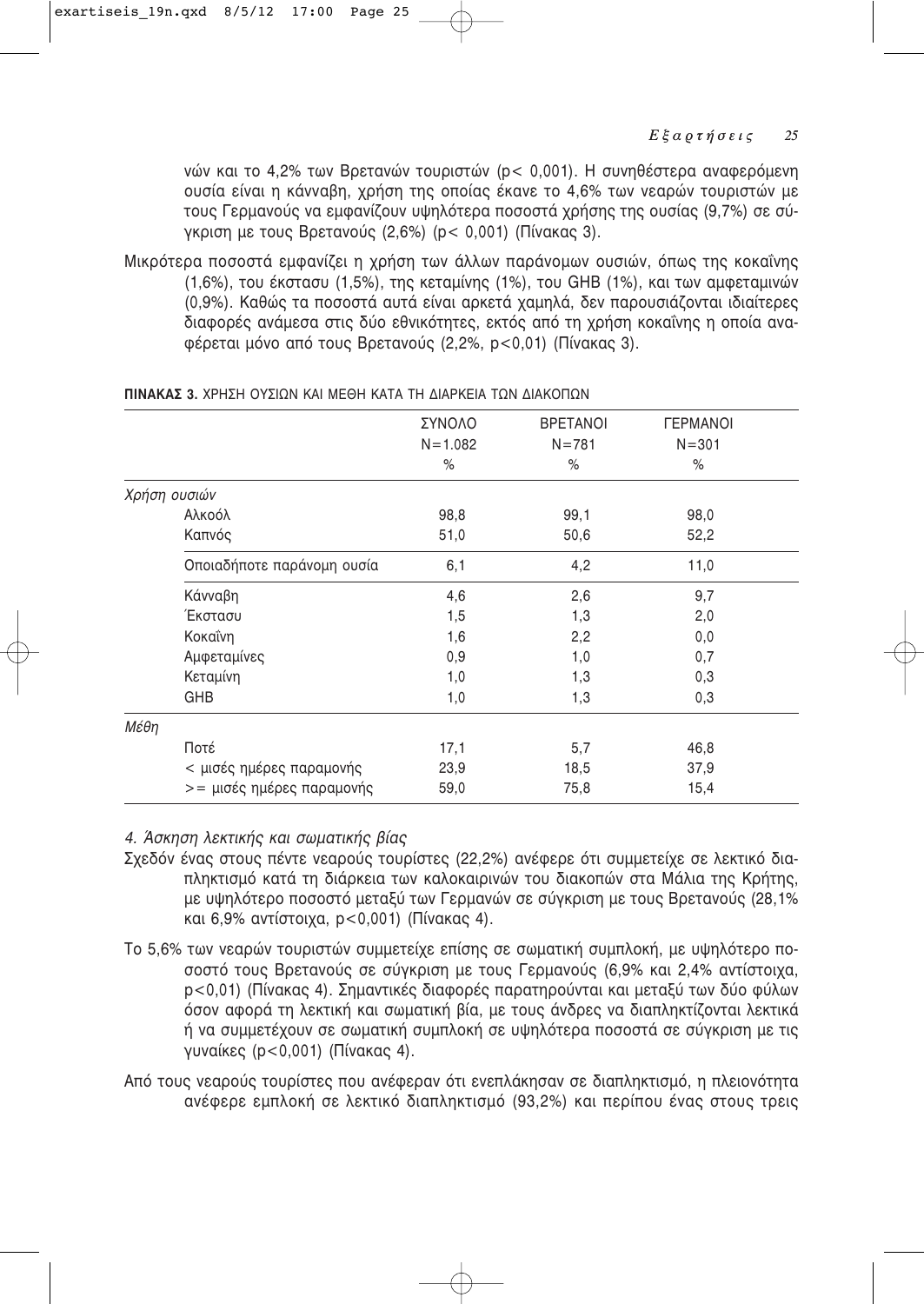(31,3%) σε σωματικό. Όσον αφορά το άτομο με το οποίο ήρθαν σε αντιπαράθεση, οι περισσότεροι (66,9%) ανέφεραν ότι ήταν κάποιος άγνωστος, ένας στους τρεις (31,1%) κάποιος φίλος τους και μόλις το 2,0% ο/η σύντροφός τους (τα στοιχεία αυτά δεν εμφανίζονται σε Πίνακα).

- Σχεδόν ένας στους δύο νεαρούς τουρίστες (48,6%) δηλώνει ότι η συμπλοκή στην οποία συμμετείχε έγινε στο δρόμο και περίπου ένας στους τέσσερις (27,7%) σε κάποιο μπαρ. <u>Το 17,6% αναφέρει επίσης το ξενοδοχείο ως τόπο στον οποίο έλαβε χώρα το συμβάν</u> και το 16,9% κάποιο κλαμπ. Τα περισσότερα περιστατικά (65,1%) έλαβαν χώρα, σύμφωνα με τις απαντήσεις των εμπλεκομένων, μεταξύ 2:00 π.μ. και 5:00 π.μ.
- Σχεδόν τρεις στους τέσσερις νεαρούς τουρίστες που συμμετείχε σε λεκτικό διαπληκτισμό ή σωματική συμπλοκή δηλώνει ότι τόσο αυτός όσο και το πρόσωπο με το οποίο ήρθε σε αντιπαράθεση είχαν καταναλώσει αλκοόλ την ώρα που συνέβη το γεγονός (76,0% και 73,1% αντίστοιχα). Ένα αρκετά μικρότερο ποσοστό τουριστών (2,8%) αναφέρει ότι βρισκόταν υπό την επήρεια ναρκωτικών ουσιών όταν ένινε η συμπλοκή.
- Οι συχνότερα αναφερόμενοι λόγοι για τους οποίους ξεκίνησε κάποιος διαπληκτισμός ήταν κάποια διαφωνία (45,4%) ή κάποια προσβολή (33,8%). Επιπρόσθετοι λόγοι ήταν «το σπρώξιμο ή το χύσιμο ενός ποτού λόγω συνωστισμού» (17,7%), «η αυτοάμυνα» (13,5%), «ο καυγάς για την πλάκα» (12,8%), «ο ανταγωνισμός για ερωτικό σύντροφο» (9,9%) και «το να παρακάμψει κάποιος τη θέση του στην ουρά» (4,3%) (τα στοιχεία αυτά δεν εμφανίζονται σε Πίνακα).
- 5.  $\Theta$ *υματοποίηση*
- Το 16,8% των νεαρών τουριστών ανέφερε ότι δέχθηκε σωματική ή λεκτική απειλή κατά τη διάρκεια των διακοπών τους στα Μάλια της Κρήτης. Όσον αφορά τις δύο εθνικότητες, περισσότεροι Βρετανοί σε σύγκριση με τους Γερμανούς υπήρξαν θύματα λεκτικής ή σωματικής απειλής (19,8% και 9,0% αντίστοιχα, p<0,001) (Πίνακας 4). Τέλος, τη συμπεριφορά αυτή υπέστησαν περισσότεροι άνδρες από γυναίκες, ανεξάρτητα από την εθνικότητά τους (p<0,001) (Πίνακας 4).
- Το 13,2% των νεαρών τουριστών ανέφερε κλοπή κάποιων προσωπικών αντικειμένων. Θύματα κλοπής υπήρξαν σχεδόν τριπλάσιος αριθμός Βρετανών σε σύγκριση με τους Γερμανούς (16,4% και 4,9% αντίστοιχα, p<0,001) (Πίνακας 4).
- Σεξουαλική παρενόχληση δέχθηκαν το 15,5% των νεαρών τουριστών κατά τη διάρκεια παραμονής τους στα Μάλια, με υψηλότερο ποσοστό οι Βρετανοί σε σύγκριση με τους Γερμανούς (19,4% και 5,2% αντίστοιχα, p<0,001) (Πίνακας 4).

#### *Τραυματισμοί, ανάγκη ιατρικής περίθαλψης*

- Σχεδόν ένας στους δέκα νεαρούς τουρίστες (11,1%) τραυματίστηκε σε κάποιο ατύχημα κατά τη διάρκεια των διακοπών τους στα Μάλια. Τραυματισμό σε ατύχημα ανέφεραν σε διπλάσιο ποσοστό οι Βρετανοί σε σύγκριση με τους Γερμανούς τουρίστες (12,8% και 6,6% αντίστοιχα, p< 0,01) και οι άνδρες σε σύγκριση με τις γυναίκες (14,9% και 7,6% αντίστοιχα, p<0,001) (Πίνακας 4).
- $\Sigma$ χεδόν ένας στους έντεκα νεαρούς τουρίστες (8,7%) χρειάστηκε να πάει στο νοσοκομείο ή να επισκεφτεί γιατρό. Αναζήτησαν ιατρική βοήθεια λόγω τραυματισμού ή άλλων προβλη-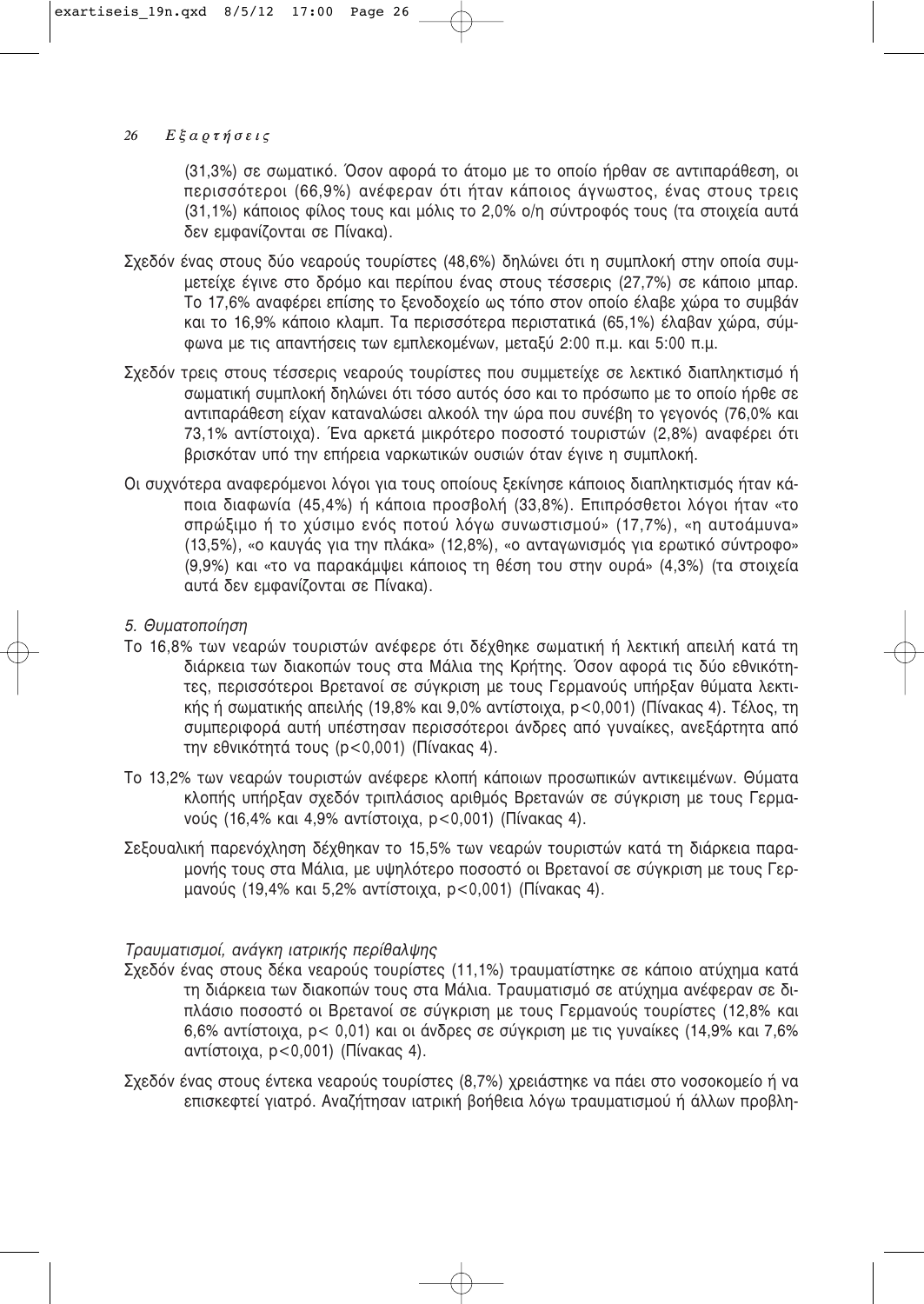μάτων υγείας σε υψηλότερο ποσοστό οι νεαροί Βρετανοί σε σύγκριση με τους Γερμανούς τουρίστες (9,8% και το 5,9% αντίστοιχα, p< 0,05) (Πίνακας 4).

| ΠΙΝΑΚΑΣ 4. ΒΙΑΙΕΣ ΣΥΜΠΕΡΙΦΟΡΕΣ, ΘΥΜΑΤΟΠΟΙΗΣΗ, ΤΡΑΥΜΑΤΙΣΜΟΙ, ΑΝΑΓΚΗ ΙΑΤΡΙΚΗΣ ΠΕΡΙΘΑΛΨΗΣ |  |  |
|----------------------------------------------------------------------------------------|--|--|
| ΣΤΟ ΣΥΝΟΛΟ ΚΑΙ ΑΝΑ ΦΥΛΟ                                                                |  |  |

|                                 |           | ΣΥΝΟΛΟ ΤΟΥΡΙΣΤΩΝ |             |           | <b>BPETANOI</b> |           | <b><i>FEPMANOI</i></b> |           |           |
|---------------------------------|-----------|------------------|-------------|-----------|-----------------|-----------|------------------------|-----------|-----------|
|                                 | ΑΝΔΡΕΣ    | ΓΥΝΑΙΚΕΣ         | ΣΥΝΟΛΟ      | ΑΝΔΡΕΣ    | ΓΥΝΑΙΚΕΣ        | ΣΥΝΟΛΟ    | ΑΝΔΡΕΣ                 | ΓΥΝΑΙΚΕΣ  | ΣΥΝΟΛΟ    |
|                                 | $N = 490$ | $N = 541$        | $N = 1.082$ | $N = 333$ | $N = 410$       | $N = 781$ | $N = 1.57$             | $N = 131$ | $N = 301$ |
|                                 | %         | %                | %           | %         | %               | %         | %                      | %         | %         |
| Λεκτικός διαπληκτισμός          | 27,6      | 17,3             | 22.2        | 35.2      | 22.3            | 28.1      | 11.5                   | 1.5       | 6,9       |
| Σωματική συμπλοκή               | 8,4       | 3,1              | 5,6         | 10.6      | 3.9             | 6,9       | 3,8                    | 0.8       | 2,4       |
| Σωματική ή λεκτική απειλή       | 21,8      | 12,2             | 16.8        | 26.4      | 14.5            | 19,8      | 12.1                   | 5,3       | 9,0       |
| Θύμα κλοπής                     | 14.9      | 11.6             | 13.2        | 18.9      | 14.4            | 16,4      | 6,4                    | 3,1       | 4,9       |
| Θύμα σεξουαλικής παρενόχλησης   | 13,9      | 16.9             | 15.5        | 18.6      | 20.1            | 19.4      | 3,8                    | 6,9       | 5,2       |
| Τραυματισμός                    | 14.9      | 7,6              | 11.1        | 17.1      | 9,3             | 12,8      | 10,2                   | 2,3       | 6,6       |
| Επίσκεψη σε γιατρό ή νοσοκομείο | 9,2       | 8,3              | 8,7         | 10.2      | 9,5             | 9,8       | 7,0                    | 4,6       | 5,9       |

\* Ο αριθμός των ανδρών και των νυναικών δεν ανταποκρίνεται στο συνολικό αριθμό των τουριστών. καθώς και στο συνολικό αριθμό των Άγγλων και των Γερμανών επειδή ορισμένοι ερωτώμενοι δεν προσδιόρισαν το φύλο τους

6. Επικίνδυνες συμπεριφορές ανά εθνικότητα, φύλο, ηλικιακή ομάδα και διάρκεια παραμονής Η καθεμία συμπεριφορά (λεκτικός διαπληκτισμός, σωματική συμπλοκή, τραυματισμός και σεξουαλική παρενόχληση) εξετάστηκε ξεχωριστά σε μία πολυπαραγοντική ανάλυση παλινδρόμησης σε σχέση με τέσσερις παράγοντες κινδύνου: εθνικότητα, φύλο, ηλικία και διάρκεια παραμονής στα Μάλια (Πίνακας 5). Παρουσιάζονται εδώ μόνο οι κύριες επιδράσεις αυτών των παραγόντων, καθώς οι αλληλεπιδράσεις μεταξύ τους δεν ήταν στατιστικά σημαντικές (p>0,05).

- Στην ανάλυση με εξαρτημένη μεταβλητή τον τραυματισμό, στατιστικά σημαντικοί παράγοντες ήταν το φύλο (p<0.001) και η ηλικία (p<0.001). Η σχετική πιθανότητα (odds ratio -ΟR) για τραυματισμό στην ηλικιακή ομάδα των 16-19 ετών ήταν 8 φορές υψηλότερη σε σύγκριση με αυτήν των 26-30 ετών (OR=8,60, 95% διάστημα εμπιστοσύνης 2,53-29,2). Ήταν επίσης υψηλότερη για τους άνδρες 2,64 (1,73-4,01) σε σύγκριση με τις γυναίκες. Το αυξημένο ποσοστό τραυματισμών ανάμεσα στους Βρετανούς οφείλεται στο ότι οι τουρίστες ηλικίας 16-19 είναι στη μεγάλη πλειονότητά τους Βρετανοί.
- Ο λεκτικός διαπληκτισμός σχετίζεται στατιστικά σημαντικά (p<0,001) με όλους τους τέσσερις παράγοντες, με μεγαλύτερη πιθανότητα εμφάνισης στους άνδρες (ΟR 2,67, 1,92-3,72), στους Βρετανούς (ΟR 4,04, 2,35-6,93), στους νεότερους σε ηλικία (ΟR 5,52, 2,38-12,8, σε ηλικία 16-19 και OR 2,61, 1,12-6,15, σε ηλικία 20-25, σε σύγκριση με ηλικία 26-30) και στους τουρίστες με μεγαλύτερη διάρκεια διαμονής (OR 1,65, 1,18-2,31, για 8-14 ημέρες και OR 4,00, 2,07-7,72, για τουλάχιστον 15 ημέρες, σε σύγκριση με διαμονή μέχρι και 7 ημέρες. Η πιθανότητα εμπλοκής σε σωματική συμπλοκή ήταν αυξημένη κυρίως στους άνδρες (OR 3,38, 1,86-6,14, p<0,001) καθώς και στους Βρετανούς (OR 2,63, 1,09-6,32, p=0,03). Τέλος, η σεξουαλική παρενόχληση εμφανίζει ιδιαί-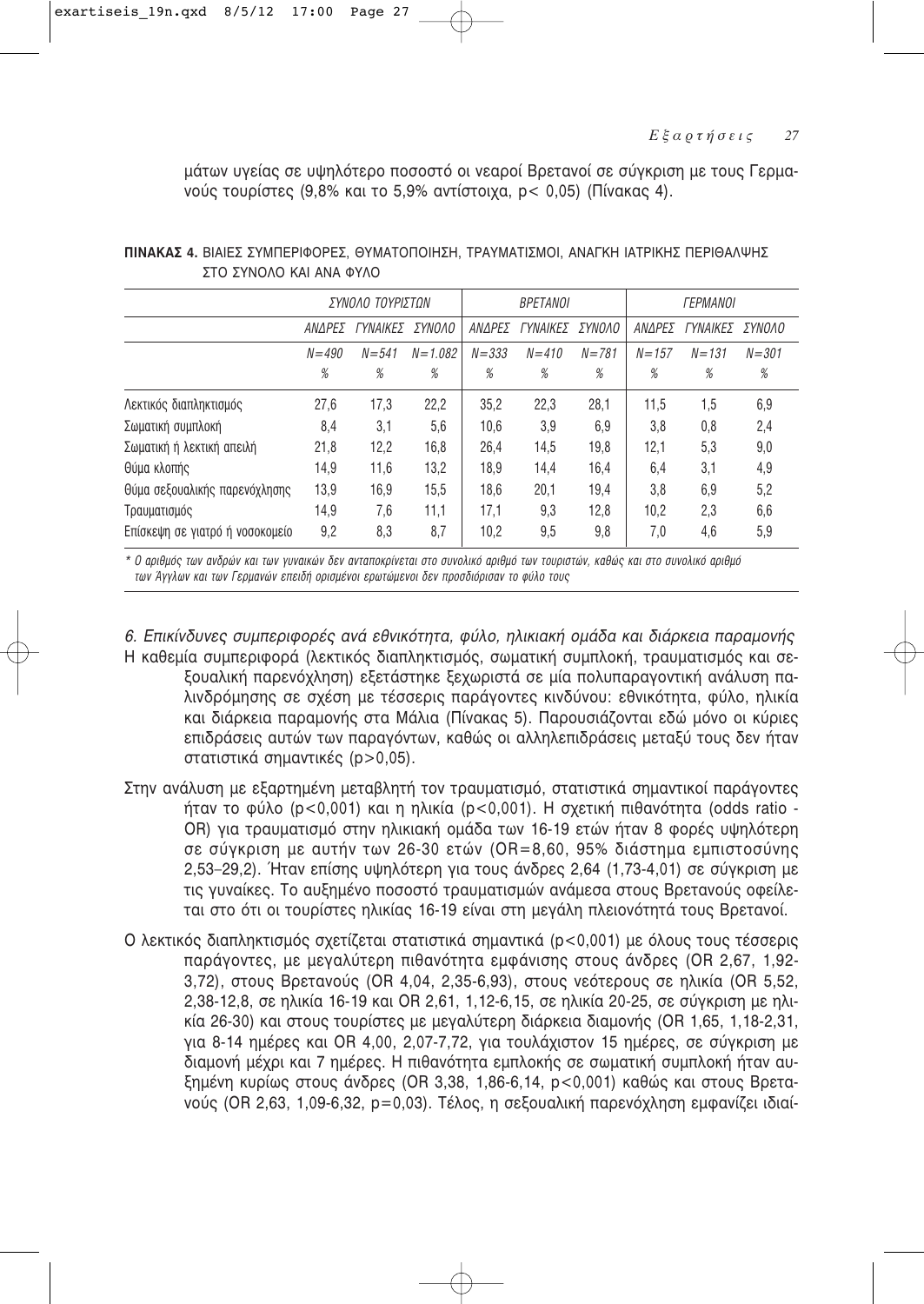τερα αυξημένη πιθανότητα εμφάνισης στους Βρετανούς (OR 3,44, 1,88-6,28,  $p < 0.001$ ).

|                             | Τραυματισμός | Λεκτικός<br>διαπληκτισμός | Σωματική<br>συμπλοκή | Σεξουαλική<br>παρενόχληση |  |
|-----------------------------|--------------|---------------------------|----------------------|---------------------------|--|
|                             | %            | %                         | %                    | %                         |  |
| Εθνικότητα                  |              |                           |                      |                           |  |
| Άγγλοι                      | 12,8         | 28,1                      | 6,9                  | 19,4                      |  |
| Γερμανοί                    | 6,6          | 6,9                       | 2,4                  | 5,2                       |  |
| Φύλο                        |              |                           |                      |                           |  |
| Άνδρες                      | 14,9         | 27,6                      | 8,4                  | 13,9                      |  |
| Γυναίκες                    | 7,6          | 17,3                      | 3,1                  | 16,9                      |  |
| Ηλικιακή ομάδα              |              |                           |                      |                           |  |
| $16 - 19$                   | 14,9         | 31,5                      | 7,0                  | 20,9                      |  |
| $20 - 25$                   | 9,4          | 16,7                      | 5,2                  | 11,3                      |  |
| 26-30                       | 2,2          | 5,1                       | 2,2                  | 8,1                       |  |
| Διάρκεια παραμονής (ημέρες) |              |                           |                      |                           |  |
| $\leq$ = 7                  | 12,5         | 19,1                      | 5,2                  | 16,6                      |  |
| $8 - 14$                    | 8,8          | 24,5                      | 6,1                  | 13,3                      |  |
| $>= 15$                     | 12,0         | 40,0                      | 8,0                  | 18,0                      |  |

#### **ΠΙΝΑΚΑΣ 5:** ΕΠΙΚΙΝΔΥΝΕΣ ΣΥΜΠΕΡΙΦΟΡΕΣ ΣΕ ΣΧΕΣΗ ΜΕ ΤΗΝ ΕΘΝΙΚΟΤΗΤΑ, ΤΟ ΦΥΛΟ, ΤΗΝ ΗΛΙΚΙΑΚΗ ΟΜΑΔΑ ΚΑΙ ΤΗ ΔΙΑΡΚΕΙΑ ΠΑΡΑΜΟΝΗΣ ΣΤΟΝ ΤΟΠΟ ΠΡΟΟΡΙΣΜΟΥ

#### ΣΥΜΠΕΡΑΣΜΑΤΑ

- Οι χώρες της Μεσογείου μεταξύ των οποίων και η Ελλάδα αποτελούν δημοφιλείς προορισμούς για τους Βρετανούς και τους Γερμανούς τουρίστες. Όπως έδειξε η έρευνα στα Μάλια της Κρήτης, βασικό κριτήριο επιλογής της περιοχής αποτελεί η νυχτερινή διασκέδαση με τρεις στους τέσσερις τουρίστες να την επιλέγουν με αυτό το κριτήριο.
- Η κατανάλωση αλκοολούχων ποτών διαπιστώνεται να είναι εξαιρετικά διαδεδομένη μεταξύ των νεαρών τουριστών αφού σχεδόν όλοι ανέφεραν χρήση αλκοόλ. Αντίστοιχη εικόνα με αυτή στα Μάλια διαπιστώνεται για τους Βρετανούς και τους Γερμανούς τουρίστες και στις υπόλοιπες χώρες που συμμετείχαν στην έρευνα (Κύπρο, Ισπανία, Ιταλία, Πορτογαλία) (Hughes et al., 2011). Όμως, όσον αφορά τη μέθη, τα ποσοστά των Βρετανών τουριστών είναι αρκετά υψηλότερα στην Ελλάδα (75,8%) σε σχέση με τις άλλες χώρες, με εξαίρεση την Ισπανία στην οποία τα ποσοστά μέθης είναι περίπου στα ίδια επίπεδα με αυτά στη χώρα μας (μέθη τουλάχιστον τις μισές μέρες παραμονής: 71,1% στην Ισπανία, 24,8% στην Ιταλία, 20,2% στην Κύπρο, 33% στην Πορτογαλία) (Calafat et al., 2011).
- Σχετικά με τη χρήση παράνομων ουσιών, στην Κρήτη σε σύγκριση με τους τουριστικούς προορισμούς των άλλων ευρωπαϊκών χωρών που συμμετείχαν στην έρευνα, η Ελλάδα εμφανίζει το χαμηλότερο ποσοστό μεταξύ των Βρετανών τουριστών (Κύπρος 18,8%, Ιτα-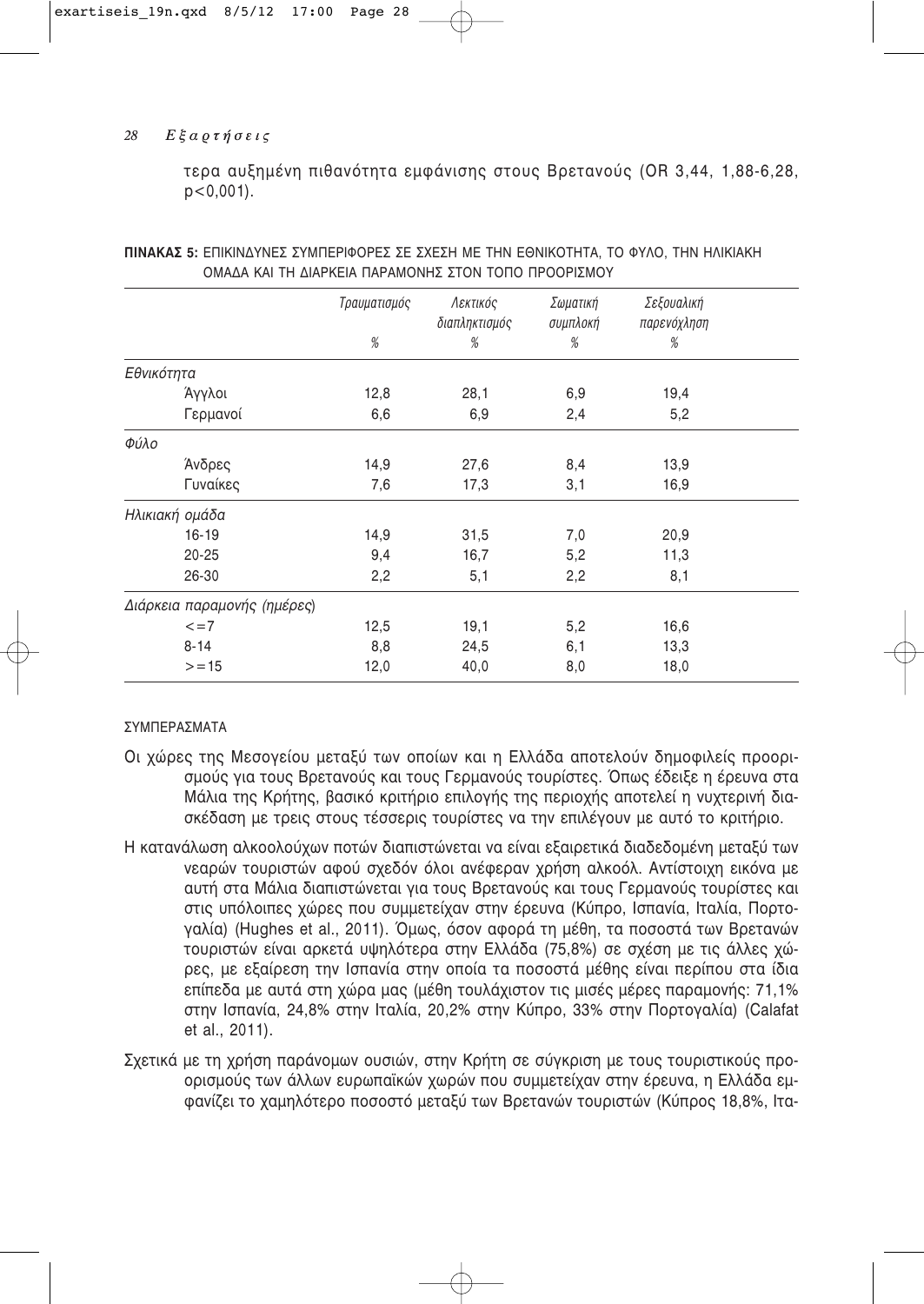λία 12,2%, Πορτογαλία 10,8%, Ισπανία 8,9%, Ελλάδα 4,2%), και το τρίτο κατά σειρά μεταξύ των Γερμανών τουριστών μετά την Πορτογαλία και την Κύπρο (Πορτογαλία 20,2%, Κύπρος 16,6%, Ελλάδα 11%, Ισπανία 7,5%, Ιταλία 4,2%) (Hughes et al., 2011).

Στα περιστατικά λεκτικής και σωματικής βίας τα στοιχεία της έρευνας στα Μάλια δείχνουν πως εμπλέκονται σε αυτά περισσότεροι Βρετανοί τουρίστες σε σύγκριση με τους Γερμανούς καθώς και οι άνδρες σε σύγκριση με τις γυναίκες. Επιπλέον, η λεκτική βία, όπως επιβεβαιώνεται και από την πολυπαραγοντική ανάλυση, εκδηλώνεται περισσότερο μεταξύ ανδρών Βρετανών τουριστών νεαρότερης ηλικίας που διαμένουν για μεγαλύτερο χρονικό διάστημα στα Μάλια. Νεαροί τουρίστες που εκδηλώνουν βίαιες συμπεριφορές σε άλλους τουριστικούς προορισμούς της Μεσογείου, όπως στις Βαλεαρίδες νήσους, παρουσιάζουν ανάλογα χαρακτηριστικά (Hughes et al., 2008).

exartiseis 19n.qxd 8/5/12

- Η βία που εκδηλώνεται στους νεαρούς τουρίστες στην Κρήτη αφορά κυρίως στη λεκτική βία η οποία λαμβάνει χώρα σε δημόσιους χώρους ή σε χώρους διασκέδασης και συμβαίνει συνήθως όταν τα άτομα είναι κάτω από την επίδραση του αλκοόλ. Αξίζει να σημειωθεί ότι το υψηλότερο ποσοστό λεκτικής βίας παρατηρήθηκε στους Βρετανούς τουρίστες κατά τη διάρκεια των διακοπών τους στην Κρήτη σε σύγκριση με τους τουριστικούς προορισμούς των άλλων ευρωπαϊκών χωρών που συμμετείχαν στην έρευνα (Hughes et al., 2011).
- Aπό την άλλη πλευρά, κάποιοι νεαροί τουρίστες, οι περισσότεροι Βρετανοί, υπήρξαν θύματα βίας έχοντας υποστεί λεκτικές και σωματικές απειλές, κλοπή προσωπικών αντικειμένων και σεξουαλική παρενόχληση. Επιπλέον, στους Βρετανούς τουρίστες, ηλικίας 16-19 ετών διαπιστώθηκε μεγαλύτερη πιθανότητα τραυματισμού κατά τη διάρκεια της παραμονής τους στα Μάλια.
- Λαμβάνοντας υπόψη τα παραπάνω στοιχεία της έρευνας στη χώρα μας, θεωρούμε ότι η κατάχρηση αλκοόλ και τα συχνά περιστατικά βίας αρκετών νεαρών τουριστών κατά τη διάρκεια των διακοπών τους ενέχουν κινδύνους για τη δημόσια υγεία και ασφάλεια της περιοχής. Επιπλέον, ο τρόπος αυτός διασκέδασης των νεαρών τουριστών δημιουργεί ερωτήματα για την επιρροή και τις επιπτώσεις που μπορεί να έχει στη συμπεριφορά και τα πρότυπα κατανάλωσης αλκοόλ των νέων της τοπικής κοινωνίας.
- Είναι σημαντική κατά συνέπεια η ανάπτυξη κατάλληλων πολιτικών με σκοπό την τροποποίηση των προτύπων διασκέδασης των τουριστών που κυριαρχούν στην περιοχή. Αυτό είναι απαραίτητο να γίνει με τη συμβολή και τη συνεργασία των εμπλεκόμενων φορέων και υπηρεσιών (κέντρα νυχτερινής διασκέδασης, ξενοδοχεία, τουριστικά γραφεία, προξενεία, δημοτικές αρχές κτλ), με σκοπό την προαγωγή ενός τρόπου διασκέδασης που θα διασφαλίζει καλύτερα την υγεία και την ασφάλεια των νέων στο περιβάλλον της vυχτερινής διασκέδασης και θα περιορίζει τους κινδύνους και την ενόχληση της τοπικής κοινότητας.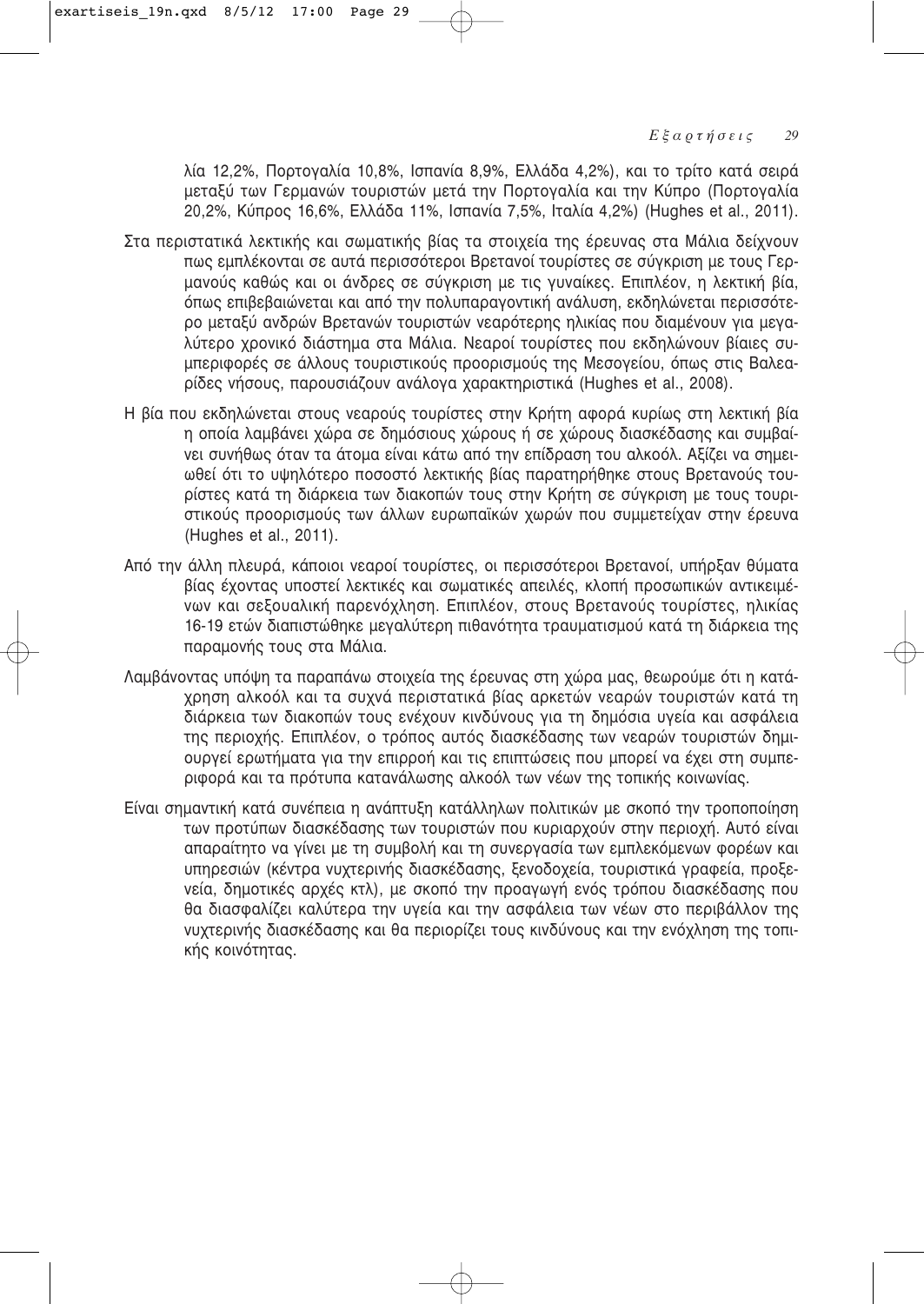#### *Βιβλιο*γραφία

- Bellis, M.A., Hughes, K. and Lowey, H. (2002). Healthy nightclubs and recreational substance use: From a harm minimisation to a healthy settings approach. *Addictive Behaviours*, 27, 1025 -1035.
- Bellis M.A., Hughes K., McVeigh J., Thomson R. and Luke C. (2005). Effects of nightlife activity on health. *Nursing Standard* 19, 63-71.
- Calafat, A., Magalhaes, C.C.A., Bajcarova, L., Bellis, M., Boyiadjis, G., Cibin, B., Duch MA., Juan, M., Kokkevi, A., Hughes, K., Mendes, F., Mendes, R., Lazarov, P., Pavlakis, A., Siamou, I., Stamos, A. and Tripodi, S. (2011). *Tourism, nightlife and violence: a cross-cultural analysis and preventive recommendations. Results from the Daphne tourism Projects 2008-2009 and 2009-2010*. IREFREA, Palma, Spain.
- Dunn M.S., Bartee R.T. and Perko M.A. (2003). Self-reported alcohol use and sexual behaviours of adolescents. *Psychological Reports,* 92, 33-48.
- Grant B.F., Stinson F.S. and Harford T.C. (2001). Age at onset of alcohol use and DSM-IV alcohol abuse and dependence: a 12-year follow-up. *Journal of Substance Abuse* 13, 493-504.
- Hughes K., Bellis M., McVeigh J. and Thomson R. (2004). A potent cocktail. *Nursing Standard*, 18, 14-16.
- Hughes, K., Bellis, M.A., Calafat, A., Juan, M., Schnitzer, S. and Anderson, Z. (2008). Predictors of violence in young tourists: A comparative study of British, German and Spanish holidaymakers. *European Journal of Public Health,* 18, 569-574.
- Hughes K, Bellis M.A., Calafat A., Kokkevi A., Mendes M.R. and Bajcàrova L. (2011). Substance use, violence and unintentional injury in young holidaymakers visiting Mediterranean destinations. *Journal of Travel Medicine*, 18, 80-89.
- Johnson T.J. and Stahl C. (2004). Sexual experiences associated with participation in drinking games. *Journal of General Psychology*, 131, 304–20.
- Measham, F., Aldridge, J. and Parker, H. (2001). Unstoppable? Dance drug use in the UK clubs scene. In: Parker, H., Aldridge, J. and Egginton, R., eds. *UK Drugs Unlimited: New Research and Policy Lessons on Illicit Drug Use*, pp. 80–97. Basingstoke: Palgrave.
- Norstrom T. (2000). Outlet density and criminal violence in Norway, 1960-1995. *Journal of Studies on Alcohol*, 61, 907-911.
- Wells S., Graham K., Speechley M. and Koval J.J. (2005). Drinking patterns, drinking contexts and alcoholrelated aggression among late adolescents and young drinkers. *Addiction*, 100, 933-944.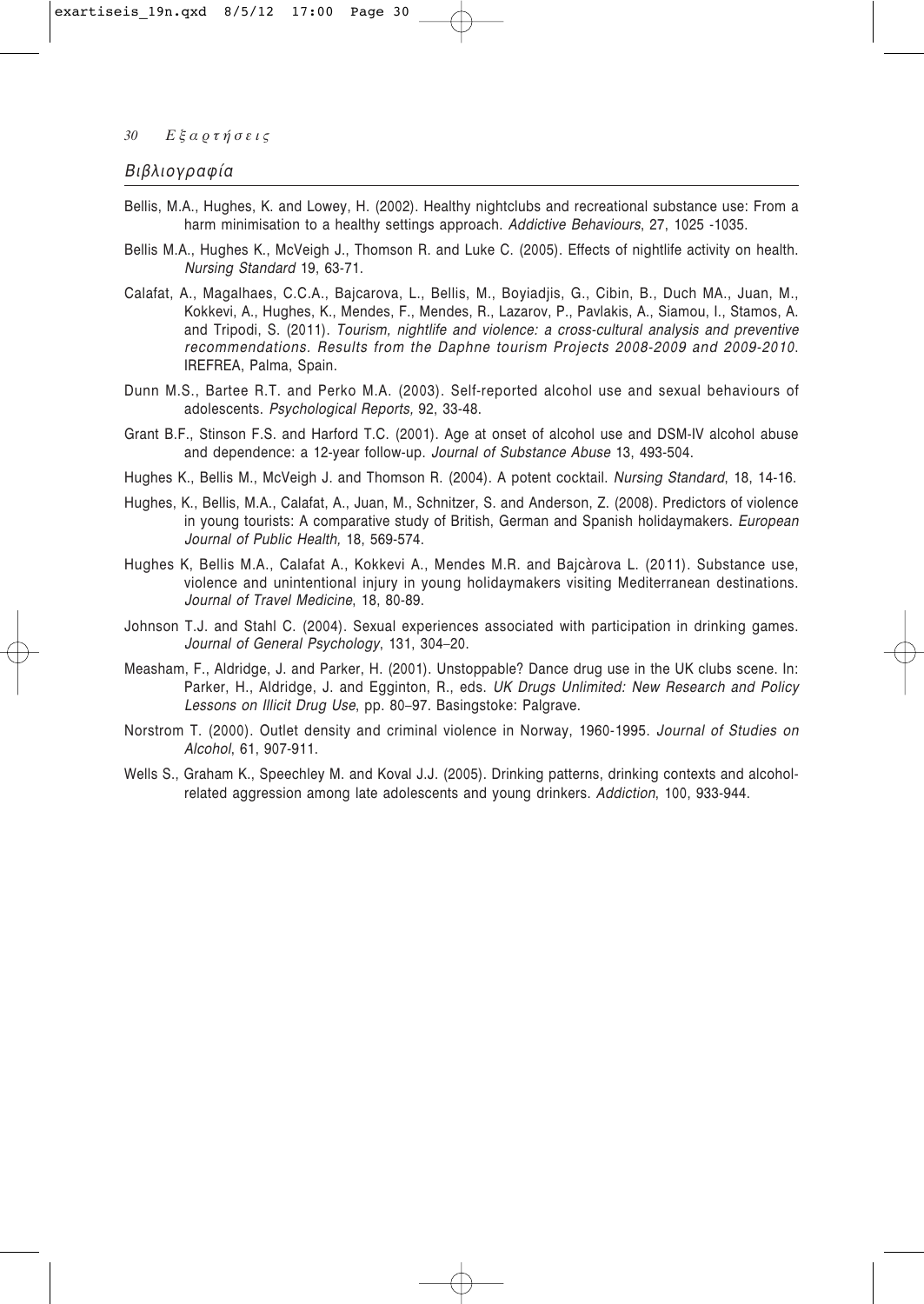*Ε ξ α ρ τ ή σ ε ι ς , τεύχος 19, 2012*

## DRUG ADDICTION TREATMENT AND RECONNECTION WITH THE SCHOOL SYSTEM

MARINA PAPADI<sup>1</sup>

Abstract

- School dropout (in secondary school and Lyceum graduates) is highly associated with substance abuse as evidenced by the self-report data given by the drug users who contacted the 18 ANO treatment services for drug dependence, where they initiated their education and psychotherapy.
- Reconnection with school is deemed an important factor for their therapy, their social rehabilitation and the relapse prevention.

<sup>1</sup> Contact details: marpapadi@yahoo.gr T: +30210 3622217 – 210 3622701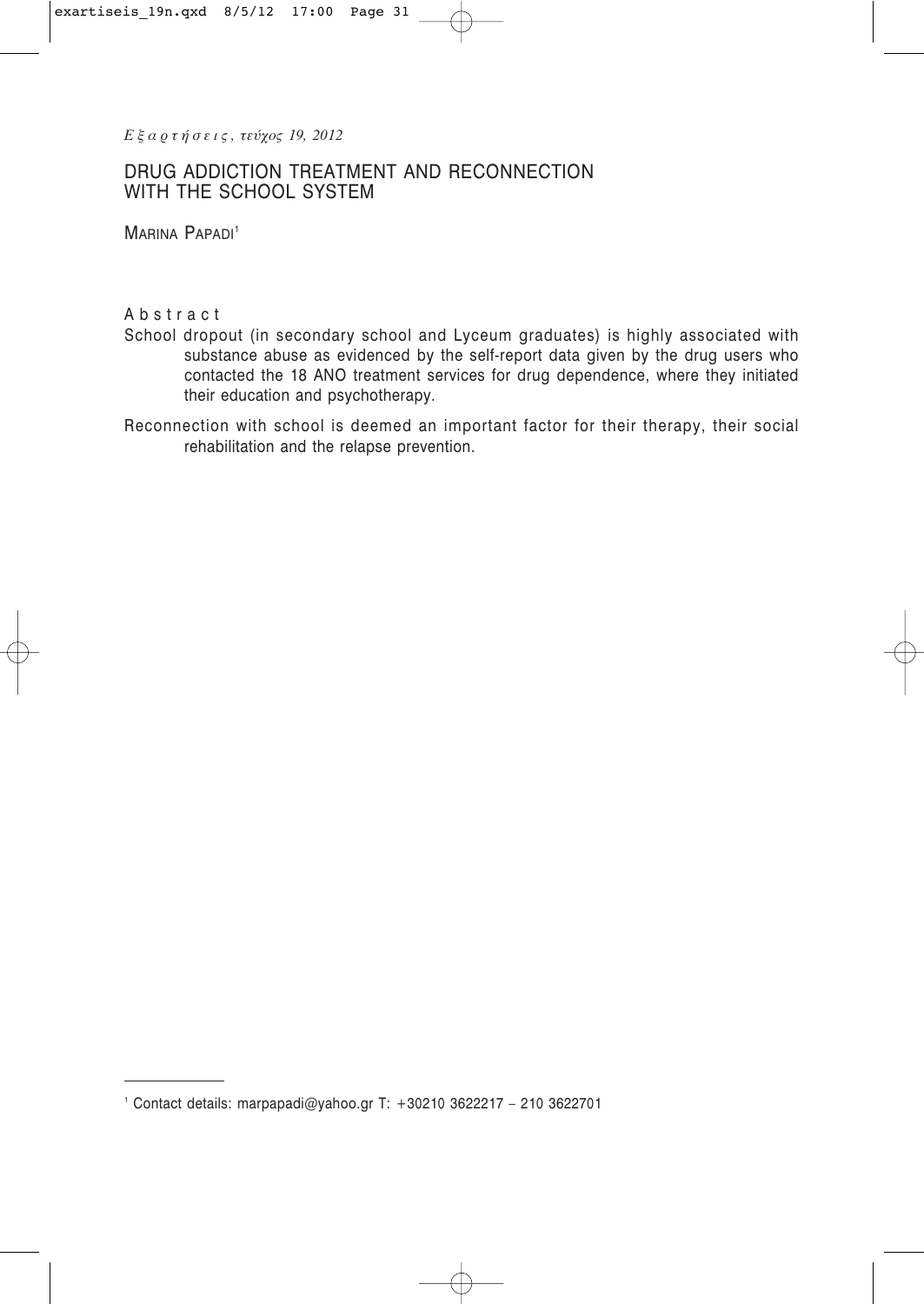*Ε ξ α ρ τ ή σ ε ι ς , τεύχος 19, 2012*

## ΘΕΡΑΠΕΙΑ ΑΠΕΞΑΡΤΗΣΗΣ ΚΑΙ ΣΧΟΛΙΚΗ ΕΠΑΝΑΣΥΝΔΕΣΗ

 $M$ аріна Пападн. Ph.D<sup>2</sup>

ΨΥΧΟΛΟΓΟΣ, ΣΧΟΛΕΙΟ ΤΗΣ ΜΟΝΑΔΑΣ ΑΠΕΞΑΡΤΗΣΗΣ 18 ΑΝΩ, ΨΥΧΙΑΤΡΙΚΟ ΝΟΣΟΚΟΜΕΙΟ ΑΤΤΙΚΗΣ

#### $\prod$  $E$  $D$  $(\lambda$  $n \psi$  $n$

- Η σχολική αποτυχία συσχετίζεται με τη χρήση τοξικών ουσιών με αποτέλεσμα την πρόωρη διακοπή της δευτεροβάθμιας εκπαίδευσης για τους χρήστες τοξικών ουσιών, σύμφωνα με στοιχεία που κατέθεσαν μέλη των θεραπευτικών προγραμμάτων της Μονάδας Απεξάρτησης 18 ΑΝΩ.
- Η σχολική επανασύνδεση αποτελεί έναν σημαντικό παράγοντα για τη φάση της κοινωνικής επανένταξης και την πρόληψη της υποτροπής στη διάρκεια της θεραπείας απεξάρτησης.

#### ΕΙΣΑΓΩΓΗ

- Η θεραπεία απεξάρτησης μπορεί να λειτουργήσει αποτελεσματικά βάζοντας στο επίκεντρο μιας σταθερής, πολύπλευρης και ενιαίας διαδικασίας τον άνθρωπο που κάνει χρήση τοξικών ουσιών και τη δυσλειτουργία που εκφράζει στην ανάγκη του να δώσει ένα προσωπικό νόημα στην ζωή του.
- Πρόκειται για μια διαδικασία μετάβασης η οποία δεν εξαντλείται στην ομαλοποίηση της συμπεριφοράς του και ισοδυναμεί με μια διαρκή δημιουργία όρων ανασυγκρότησης της προσωπικότητας, διαμόρφωσης νέας ταυτότητας, ανάπτυξης νέων ενδιαφερόντων, νέων δραστηριοτήτων (Μάτσα, 2001). Μια διαδικασία επανασύνδεσης με την κοινωνική πραγματικότητα της ζωής του.
- Έκφραση αυτής της επανασύνδεσης αποτελεί για πολλούς θεραπευόμενους και θεραπευόμεvες η παρακολούθηση των εκπαιδευτικών δραστηριοτήτων του Σχολείου γεγονός που αναγνωρίζεται από τα θεραπευτικά προγράμματα απεξάρτησης ως ένας σημαντικός παράγοντας πρόληψης της υποτροπής και τα δεσμεύει να ενσωματώσουν στην θεραπευτική τους πρακτική και φιλοσοφία την εκπαιδευτική υποστήριξη μέσω ενός οργανωμένου πλαισίου το οποίο παρέχει σχολικά μαθήματα αλλά και υπηρεσίες συμβουλευτικής και σχολικού επαγγελματικού προσανατολισμού.
- Παράλληλα το φαινόμενο της Σχολικής Αποτυχίας (Parrenoud, 1984) και σχολικής διακοπής φαίνεται να απασχολεί τα τελευταία χρόνια τόσο την Ελληνική κοινωνική πραγματικότητα αλλά και πολλές χώρες στην Ευρώπη και τις ΗΠΑ καθώς πλήττει ευπαθείς κοι-Vωνικά ομάδες, ομάδες χαρακτηριζόμενες από διαφορετικές συμπεριφορές, εκπαιδευτικές ανάγκες, ομάδες κοινωνικά αποκλεισμένες (Κουτρουβίδη, 2007).

<sup>&</sup>lt;sup>2</sup> Κλινική Ψυχολόγος - Ψυχοθεραπεύτρια, Επιστημονικά Υπεύθυνη του Σχολείου της Μονάδας Απεξάρτησης 18 ΑΝΩ, Ψυχιατρικό Νοσοκομείο Αττικής.

Στοιχεία επικοινωνίας: marpapadi@yahoo.gr Τηλέφωνο 210 3622217 - 210 3622701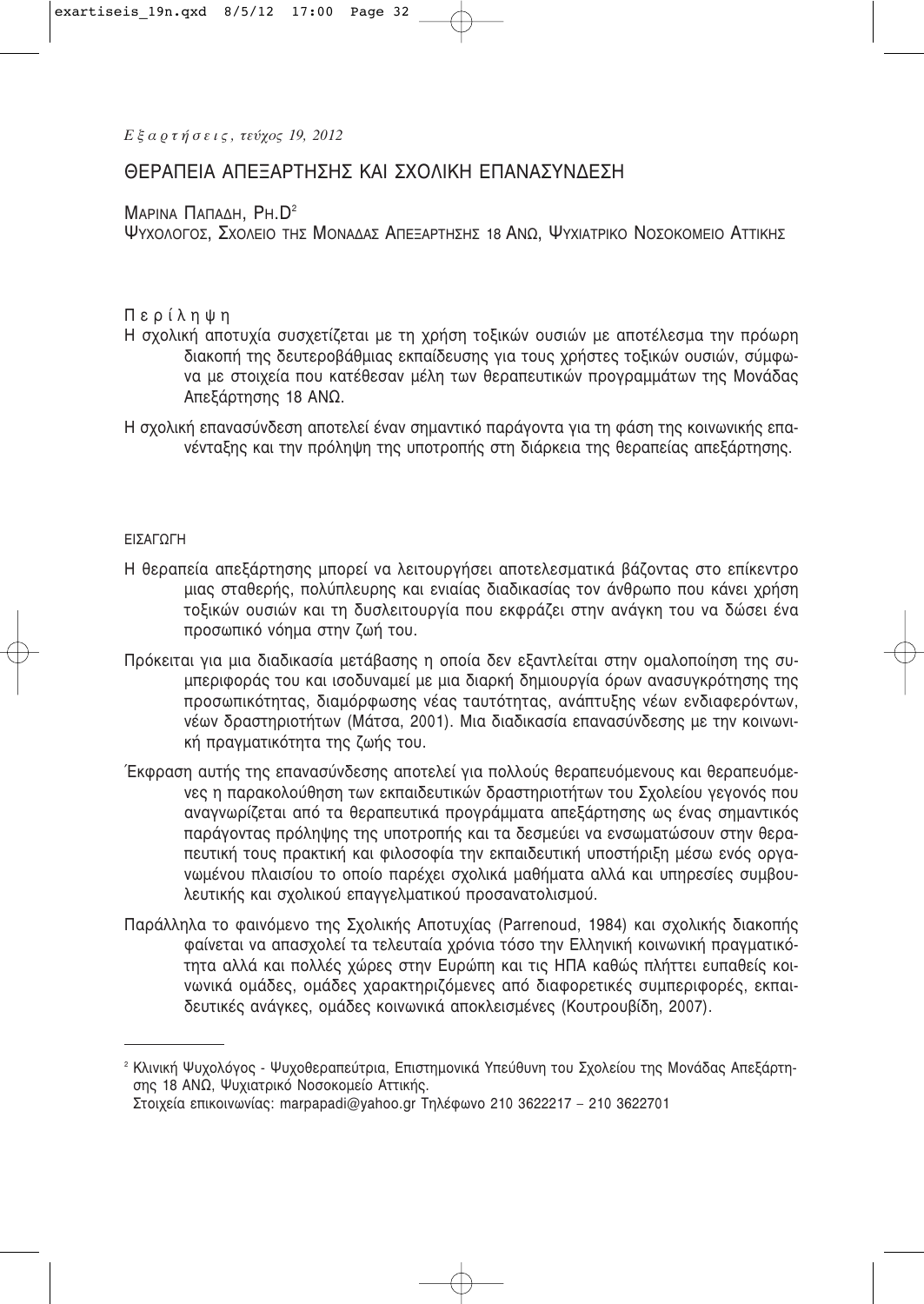Επίσης το γεγονός της έναρξης της χρήσης τοποθετείται χρονικά στην αρχή της εφηβείας φαίνεται να συνδέεται και να αλληλεπιδρά με τη χαμηλή επίδοση του έφηβου μαθητή, τη διακοπή του σχολείου και την αποτυχία. Ερευνητικά δεδομένα και μελέτες στην διεθνή και ελληνική βιβλιογραφία το επιβεβαιώνουν (Mench and Kandel, 1988· Ekstom K.α, 1986 Eliot and Voss,1974· EKTEΠΝ, 1999· KEΘEΑ 1998· Παπανδρέου, 2003) και υπογραμμίζουν ότι η σχέση των δύο φαινομένων δεν είναι αυστηρά αιτιακή, περισσότερο τροφοδοτούν το ένα το άλλο μέχρι ο χρήστης και η οικογένειά του να αναζητήσουν βοήθεια σε ένα πρόγραμμα απεξάρτησης (Κουτρουβίδης, 2007).

#### ΤΟ ΣΧΟΛΕΙΟ ΣΤΗΝ ΜΟΝΑΔΑ ΑΠΕΞΑΡΤΗΣΗΣ 18 ΑΝΩ

exartiseis\_19n.qxd 8/5/12 17:00 Page 33

- Στη Μονάδα Απεξάρτησης 18 ΑΝΩ, λειτουργεί πλαίσιο σχολικής εκπαίδευσης από το 2001 σε συνεργασία με το Υπουργείο Παιδείας. Από το Σεπτέμβριο του 2010 έχει αποκτήσει νέο θεσμικό πλαίσιο της κατ' οίκον διδασκαλίας σύμφωνα με το νόμο 3879-21-9-2010 το οποίο επιτρέπει τη συμμετοχή των θεραπευομένων σε σχολικά τμήματα δευτερο- $\beta$ άθμιας εκπαίδευσης και στις αντίστοιχες εξετάσεις ως κατ' οίκον διδαχθέντες. Παράλληλα λειτουργούν τμήμα εκμάθησης ξένης γλώσσας και τμήματα Η/Υ με στόχο την ολοκλήρωση της εκπαίδευσής τους για την απόκτηση του ECDL ενώ συμμετέχουν σε συνεδρίες συμβουλευτικής και επαγγελματικού προσανατολισμού.
- Aπό τα στοιχεία που αναφέρονται στην τελευταία πενταετία (2006-2010) το σχολείο στο 18 ΑΝΩ δέχθηκε τα αιτήματα 366 ατόμων, εκ των οποίων τα 276 άτομα ήταν άνδρες (75%) και τα 90 άτομα γυναίκες (25%) ενώ η κατανομή των αιτημάτων τους παρουσιάζεται ως εξής:
	- 14 άτομα με αίτημα για Πανελλαδικές εξετάσεις (4%)
	- 170 άτομα με αίτημα για το Απολυτήριο Λυκείου (46%)
	- 49 άτομα με αίτημα για το Απολυτήριο Γυμνασίου (13%)
	- 66 άτομα με αίτημα για ξένη γλώσσα (18%)
	- 92 άτομα με αίτημα για τους Η/Υ (25%).

#### ΤΟ ΠΡΟΦΙΛ ΤΩΝ ΘΕΡΑΠΕΥΟΜΕΝΩΝ ΠΟΥ ΠΡΟΣΕΡΧΟΝΤΑΙ ΣΤΟ ΣΧΟΛΕΙΟ

Aπό τα στοιχεία που αναφέρονται στα τελευταία 2 έτη (2009-2010) παρατηρούμε ότι η ηλικιακή ομάδα που κυριαρχεί στο δείγμα αυτό αφορά την δεκαετία 20 - 30 ετών (ποσοστό 76%). Πρόκειται δηλαδή για ενήλικους χρήστες ουσιών και όχι έφηβους. Είναι στην πλειοψηφία τους άνεργοι σε ποσοστό 64,2%, άγαμοι (ποσοστό 82,7%), χωρίς παιδιά (79%) ενώ ζουν μόνοι τους (21%) ή σε ξενώνες του προγράμματος (32,1%). Είναι εξαρτημένοι χρήστες ηρωίνης (84,6%) με χρονικό διάστημα παραμονής στην χρήση που κυμαίνεται από 11 - 15 έτη (42%). Η έναρξης της χρήσης τοποθετείται στις ηλικίες 11 - 15 ετών σε ποσοστό (66,1%). Στην πλειοψηφία τους (48,1%) είναι η πρώτη φορά που συμμετέχουν σε θεραπευτικό πρόγραμμα του 18 ΑΝΩ, παρακολουθούν την φάση της Κοινωνικής Επανένταξης (60,5%) ή βρίσκονται στην ολοκλήρωσή της (17,3%). Δεν αντιμετωπίζουν σοβαρά και μακροχρόνια προβλήματα υγείας (50,6%), δεν έχουν παραβατική συμπεριφορά (50,6%) και δεν εκκρεμούν δικαστικές αποφάσεις εις βάρος τους (57,4%).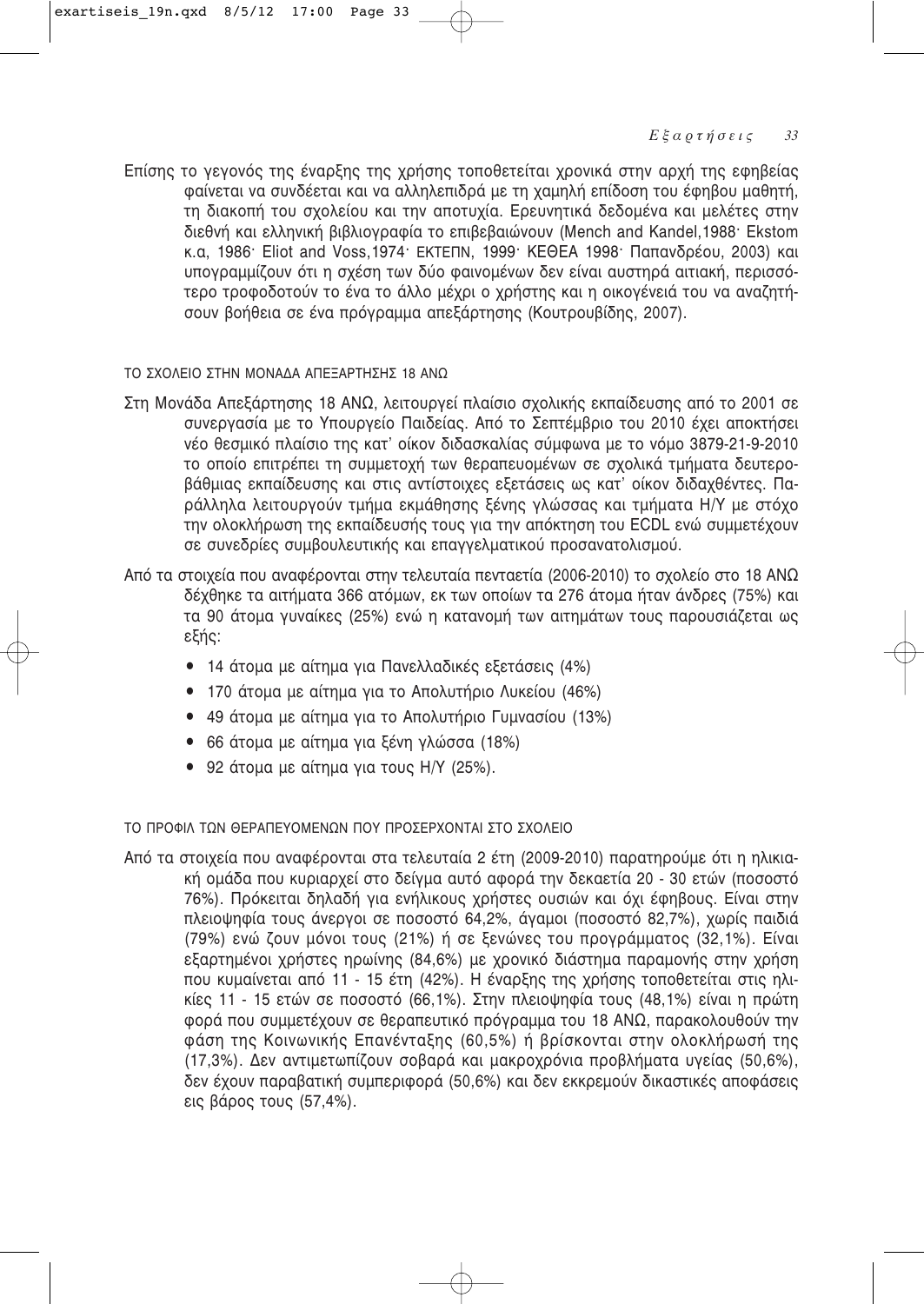- *34 Εξαρτήσεις*
- ΤΟ ΕΚΠΑΙΔΕΥΤΙΚΟ ΙΣΤΟΡΙΚΟ
- Οι θεραπευόμενοι που παρακολουθούν το σχολείο έχουν ξεκινήσει τη σχολική εκπαίδευση στην Ελλάδα (93,8%) και ένα μικρό ποσοστό (1,2%) είναι μετανάστες ή παιδιά μεταναστών. Έχουν διακόψει τη σχολική τους εκπαίδευση στην πλειοψηφία τους κατά τη διάρκεια της Α' Λυκείου (24,1%) και την επαναπροσεγγίζουν κατά μέσο όρο μετά από 14,5 χρόνια (42,6%). Όπως γίνεται κατανοητό οι περισσότεροι έχουν ολοκληρώσει το γυμγάσιο (45,5%) ενώ εμφανίζεται και ένας μικρός αριθμός που έχει ολοκληρώσει μόνο το δημοτικό (13%). Είναι σημαντικό να καταγραφεί εδώ ότι η πλειοψηφία των γονέων (33,1%) που προσέγγισαν το 2008 το πρόγραμμα οικογένειας του 18 ΑΝΩ είχαν ολοκληρώσει το δημοτικό σχολείο.
- Ο τρόπος που η οικογένεια διαχειρίζεται το σοβαρό ζήτημα της εκπαίδευσης αντανακλά και τα δυναμικά των σχέσεων των μελών της καθώς οι απαιτήσεις τους για υψηλές επιδόσεις συνυπάρχουν με την απουσία δεξιοτήτων για την εκπλήρωση των ρόλων και την ανεπάρκεια των γονεϊκών προτύπων (Σκοδρογιάννη 2009· Παπαδή 2008).
- Ως αιτία διακοπής του σχολείου αναφέρεται με μεγαλύτερη συχνότητα η χρήση ουσιών (38,3) ενώ ακολουθούν η ανάγκη για εργασία και η έλλειψη ενδιαφέροντος (6,2%) για το σχολείο. Βασικό κίνητρο για την επανασύνδεσή τους με την σχολική εκπαίδευση ενώ είναι σε θεραπεία αποτελεί η ανάγκη για επαγγελματική εξέλιξη (38,9%), ενώ ως βασική δυσκολία που μπορεί να επιδράσει στην σχολική τους επίδοση αναφέρουν κυρίως τη διδασκαλία της γλώσσας (13%).
- Aυτή η δυσκολία έχει ίσως μια ιδιαίτερη σημασία και για τη θεραπευτική τους πορεία καθώς η γλώσσα έχει δυο βασικές λειτουργίες: αυτήν που αναπαριστά τον κόσμο και αυτήν που δίνει νόημα στον κόσμο (Αλεξανδρίδης, 2011). Ο εξαρτημένος έχει ένα λόγο ο οποίος μπορούσε να εκφρασθεί κυρίως μέσα από την πράξη και το σώμα και τώρα πρέπει να γίνει λέξεις που θα αποκτήσουν νόημα και θα είναι οικείες για τον ίδιο.
- ΤΟ ΑΙΤΗΜΑ ΓΙΑ ΤΗΝ ΣΧΟΛΙΚΗ ΕΚΠΑΙΔΕΥΤΙΚΗ ΕΠΑΝΑΣΥΝΔΕΣΗ.

Μπορώ να κολυμπήσω όπως οι άλλοι, μόνο που έχω καλύτερη μνήμη από εκείνους. Δεν έχω ξεχάσει την προηγούμενη ανικανότητά μου να κολυμπώ.

*Kάφκα, Παραβολές και Παράδοξα.* 

- Το αίτημα του θεραπευόμενου για την ένταξή του στο σχολείο του 18 ΑΝΩ συνοδεύεται στην αφήγησή του σε μας από μια βαθύτερη γνώση και επιθυμία να τα καταφέρει αυτήν τη φορά στη ζωή του και να ολοκληρώσει την εκπαίδευσή του. Ταυτόχρονα όμως η επιθυμία αυτή συνοδεύεται από μια προηγούμενη, τραυματική ανάμνηση της προσωπικής του πορείας στο σχολείο. Το σχολείο τον έχει απορρίψει και εκείνος ανταποκρίθηκε με απόρριψη επίσης.
- Κατά τη διάρκεια της εφηβείας στην οποία τραυματισμοί της παιδικής ηλικίας συνήθως αναζωπυρώνονται σε συνδυασμό με την αδυναμία του σχολείου να λειτουργήσει ως παράγοντας κοινωνικοποίησης επιδεινώνουν την εξέλιξή του και τη σχολική του πορεία, τον στιγματίζουν καθώς μέσα από την χρήση ουσιών αναζητά την δική του ψυχική ισορροπία και οδηγείται τις περισσότερες περιπτώσεις σε διακοπή της εκπαίδευσής του.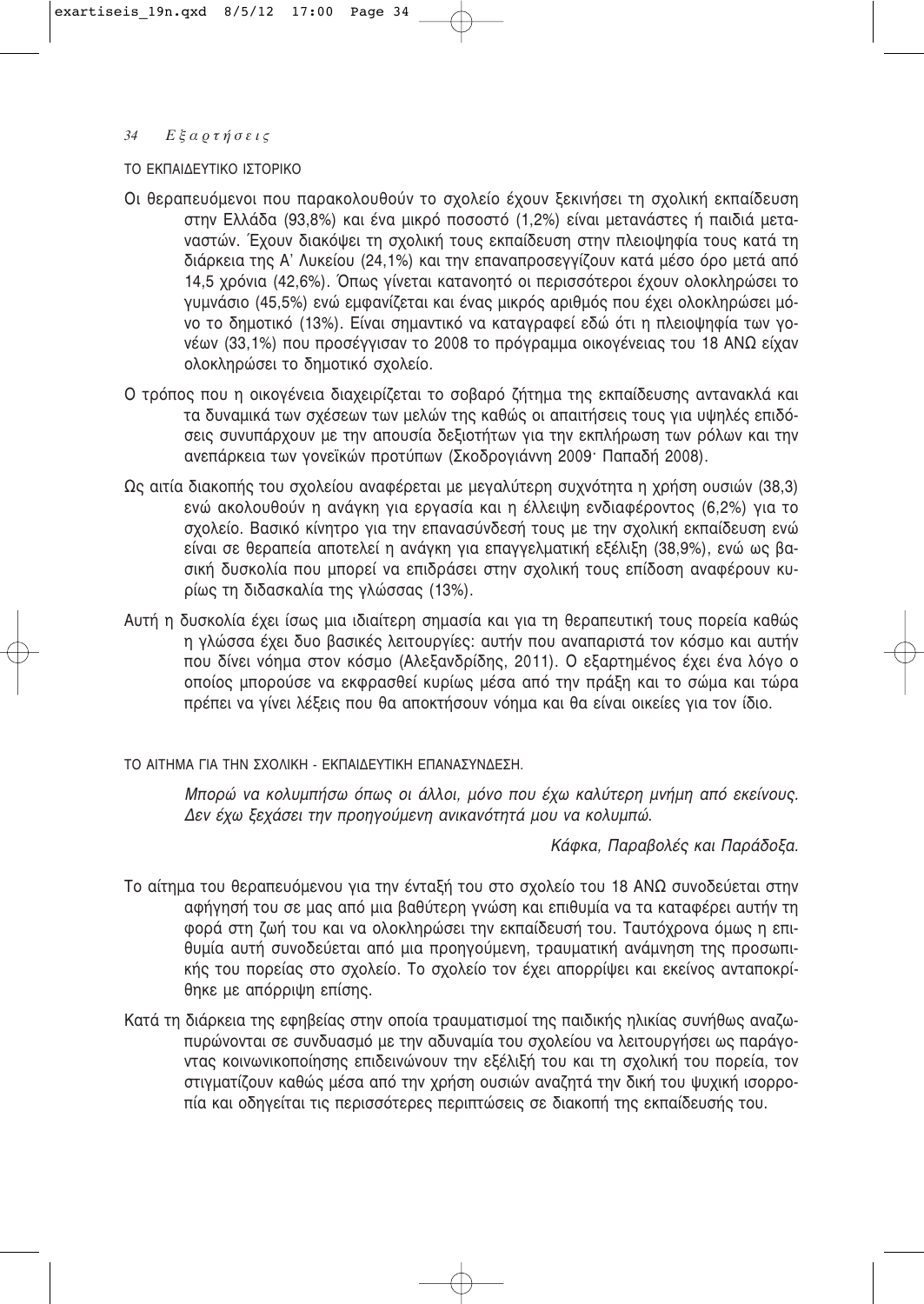- Η στιγμή που θα καταθέσει το αίτημα της επανασύνδεσης είναι πάντα προσωπική, μέσα από την αξιολόγηση του στην ψυχοθεραπευτική διαδικασία και αποκτά ένα ιδιαίτερο και προσωπικό νόημα που βοηθά τον εξαρτημένο να επανενταχθεί.
- Το σχολείο του 18 ΑΝΩ δίνει μια δεύτερη ευκαιρία σε αυτό το αίτημα τόσο στο εκπαιδευτικό επίπεδο καθώς οι θεραπευόμενοι ολοκληρώνουν με επιτυχία και την εκπαίδευσή τους όσο και στο ψυχικό υποστηρίζοντας το πρωταρχικό αίτημα της θεραπείας.
- Μέσα από την επαφή του με το πλαίσιο του σχολείου βιώνει με περισσότερη ασφάλεια τις αδυναμίες, τα κενά που άφησε πίσω της η μεγάλη απουσία από την εκπαίδευση. Συμμετέχει ξανά σε μια ομάδα ανθρώπων τους συμμαθητές του με τους οποίους αποκτά ένα νέο κοινό σημείο που ξεπερνά το κοινό παρελθόν στις ουσίες και αφορά το κοινό παρόν στην γνώση, στην προσπάθεια για μελέτη, στην κούραση από την έλλειψη χρόνου για την αναζήτηση εργασίας.
- Επικοινωνεί ξανά με καθηγητές, τους επιτρέπει να του διδάξουν μαθαίνοντας του να αξιολογεί και εκείνος την πορεία του μέσα από τις επιδόσεις του στα μαθήματα. Τον βοηθούν μέσα από το ρόλο τους να διαπραγματευθεί τις σχέσεις εξουσίας περισσότερο λειτουργικά για τον ίδιο. Ωστόσο και για τους ίδιους τους καθηγητές αυτή η διδασκαλία αναγνωρίζεται ως μια ιδιαίτερη συναισθηματική και εκπαιδευτική εμπειρία. Μία εμπειρία που θα αναζωπυρώσει αναμνήσεις και βιώματα και στους ίδιους μέσα από την επαγγελματική τους πορεία όσο και την προσωπική - μαθητική.
- Έτσι δάσκαλος και μαθητής έχοντας ο καθένας την δική του ιστορία, τον δικό του τρόπο δράση, σκέψης, μάθησης, τις δικές του ανάγκες και ιδιαιτερότητες συναντιούνται ξανά στην τάξη.
- Η σχολική τάξη στο θεραπευτικό πλαίσιο είναι ένα πεδίο δυναμικών στο οποίο συνυπάρχουν συνειδητές και ασυνείδητες πλευρές στην σχέση των μελών της. Ο εκπαιδευτικός μπορεί να συμβολίζει τον πατέρα που έχει την ισχύ να επιβάλλει το Νόμο αλλά και την παντοδύναμη μητέρα που μπορεί να δώσει ή να αρνηθεί την τροφή - γνώση. Για όλους αυτούς τους λόγους είναι σημαντικό ο εκπαιδευτικός να επικοινωνεί αυτή την εμπειρία με την θεραπευτική ομάδα που υποστηρίζει το πλαίσιο λειτουργίας του σχολείου μέσα σε ένα πρόγραμμα απεξάρτησης. Στην Μονάδα Απεξάρτησης 18 ΑΝΩ οι εκπαιδευτικοί έρχονται εφόσον και οι ίδιοι το θέλουν να εργασθούν, εκπαιδεύονται από την θεραπευτική ομάδα και έχουν τακτικές συναντήσεις μαζί της.
- Η θεραπευτική ομάδα επεξεργάζεται το αίτημα του θεραπευόμενου για την εκπαίδευσή του όχι μόνο στο επίπεδο της αξιολόγησης των γνωστικών ικανοτήτων και λειτουργιών. Προσπαθεί να αναδείξει την επιθυμία πάνω στην οποία στηρίζεται η διαδικασία της μάθησης υποστηρίζοντας παράλληλα τόσο τις βασικές αρχές λειτουργίας του θεραπευτικού πλαισίου όσο και τα όρια, τους κανονισμούς που οφείλουν να υπάρχουν σε ένα εκπαιδευτικό πλαίσιο.

#### ΣΥΜΠΕΡΑΣΜΑΤΑ

Ένας μεγάλος κίνδυνος για την θεραπευτική ομάδα σε ένα τέτοιο πλαίσιο είναι να επιτρέψει στα μέλη της να λειτουργήσουν εκείνα παντοδύναμα και ναρκισσιστικά ενισχύοντας την ανάγκη του θεραπευόμενου-μαθητή για ένα γρήγορο χωρίς κόπο και προσπάθεια αίσιο τέλος.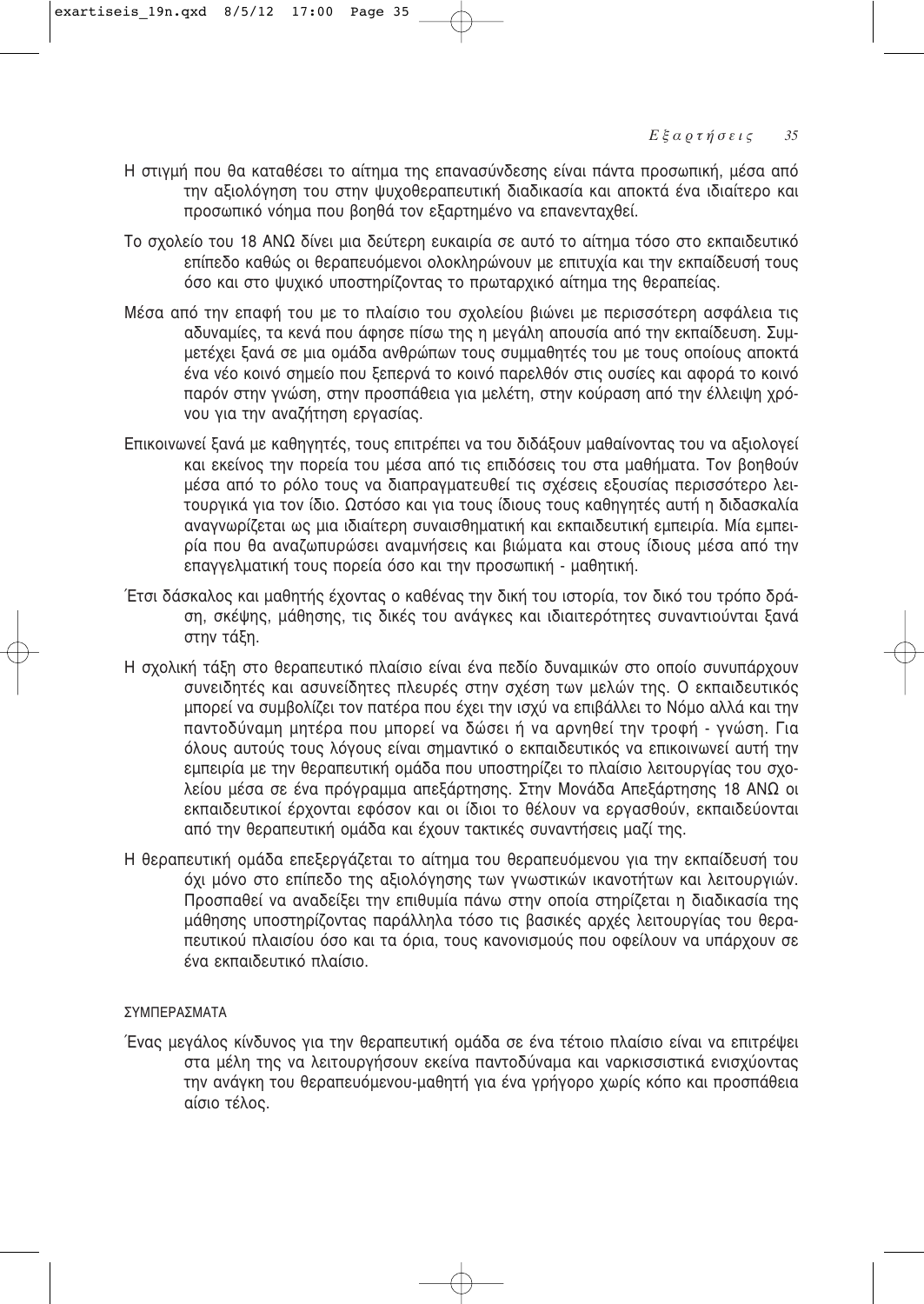- *36 Εξαρτήσεις*
- Να μην τους υποσχεθούν την επιτυχία των εξετάσεων αλλά να αντέξουν για να διαπραγματευθούν μαζί του τις ελλείψεις και τις αδυναμίες του ακόμη και την διάθεσή του να εγκαταλείψει την προσπάθειά του είναι ο βασικός της στόχος και σκοπός. Η θεραπευτική ομάδα του σχολείου συγκρατεί τα αρνητικά συναισθήματα (Winnicott) για να κάνει δυvατή την επεξεργασία τους, υποστηρίζει και βοηθά τον θεραπευόμενο - μαθητή να γίνει υποκείμενο της επιθυμίας του για την γνώση και την μάθηση καθώς συνειδητά και ασυνείδητα φτιάνει κάτι πολύ δικό του από όλα όσο διδάσκεται.
- Έτσι το σχολικό πλαίσιο συναντάται και λειτουργεί υποστηρικτικά στο θεραπευτικό το οποίο έχει βασικό στόχο μέσα από το ρόλο του διαμεσολαβητή, τη μετάβαση του ατόμου που εξαρτήθηκε από τις ουσίες στην απεξάρτησή (Μάτσα 2001).

#### $B$ ιβλιογραφία

Adam Phillips, (2010). *Το θηρίο στο παιδικό δωμάτιο*. Αθήνα: Οκτώ.

- Green, A., (2011). Η διαισθητική γνώση του αρνητικού στο παιχνίδι και πραγματικότητα. Στο: Η έννοια του *αρνητικού στην Ψυχανάλυση*. Αθήνα: Νήσος.
- Mench, B.S., Kandel, D.B., (1998). Dropping out of High School and Drug Involvement. *Sociology of Education*, 61, 95-113.
- Αλεξανδρίδης, Α., (2011). Φύση και Λόγος στην Ψυχανάλυση. Αθήνα: Ίκαρος.
- Βασλαματζής, Γ., (2005). Θεωρία και Πρακτική στη δημιουργία ενός ψυχοδυναμικού πλαισίου για οριακούς ασθενείς. Στο Ο Οριακός ασθενής-Ψυχαναλυτική Ψυχοθεραπεία σε κλινικό πλαίσιο. Αθήνα: Καστανιώτης.
- Δημόπουλος, Β., (2010). *Η θεωρία και η κλινική του ναρκισσισμού*. Αθήνα: Μετά.
- Κουτρουβίδης, Π., Κούτρας, Β., (2007). Σχολική πορεία εφήβων χρηστών ναρκωτικών ουσιών. Σχολική προσαρμογή, σχολική αποτυχία, εκπαιδευτική επανένταξη. Εξαρτήσεις, τεύχος 12, 43-62.
- Μάτσα, Κ.(2001). Ψάξαμε ανθρώπους και βρήκαμε σκιές: Το αίνιγμα της τοξικομανίας. Αθήνα: Άγρα.
- Παπαδή, Μ., (2008). *Η οικογένεια του εξαρτημένου. Συμβίωση ή υποστήριξη; Ο ρόλος της στην έκβαση* της θεραπείας του εξαρτημένου. Διδακτορική Διατριβή. Αθήνα: Πάντειο Πανεπιστήμιο Κοινωνικών και Πολιτικών Επιστημών, Τμήμα Ψυχολογίας.
- Παπανδρέου, Π., Τουλούμη, Γ., Πουλόπουλος, Χ., (2003). Εγκατάλειψη του σχολείου, χρήση ουσιών και παραβατικότητα. Εξαρτήσεις, τεύχος 4, 25-42
- Σκοδρογιάννη, Κ., (2009). Η χρήση ουσιών στην εφηβεία, η διακοπή από το σχολείο και η επανασύνδεση με την εκπαίδευση: Πως βιώνουν οι ίδιοι οι έφηβοι αυτή την μετάβαση συμμετέχοντας σε ένα θεραπευτικό πρόγραμμα. Στο: *Η οικογένεια και το Σχολείο*. ΣΕΚΕ: Appleprint.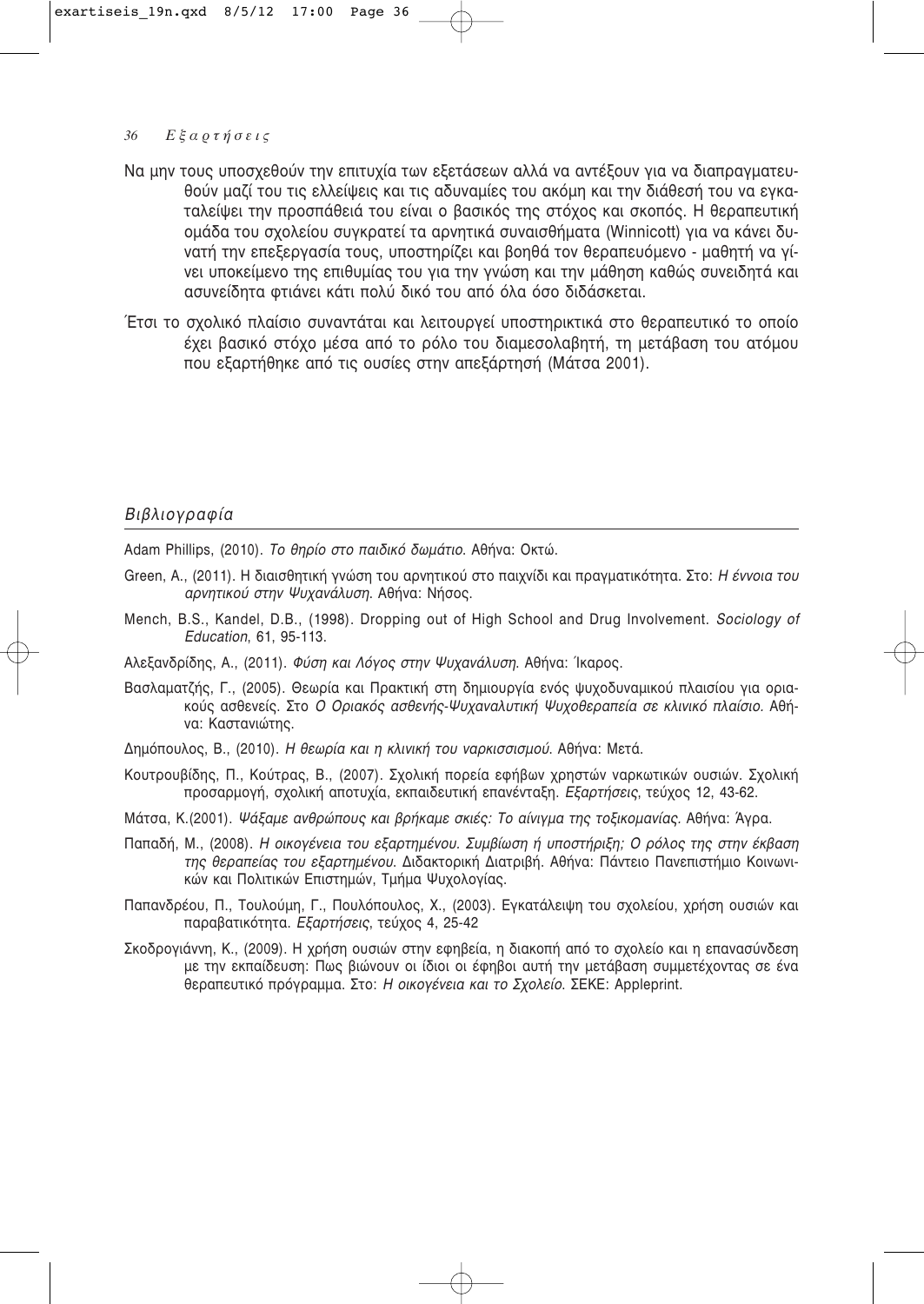$E \xi a \varrho \tau \eta \sigma \varepsilon \iota$ ς 37

# H AIEONH E EMPEIPIA<br>INTERNATIONAL EXPERIENCE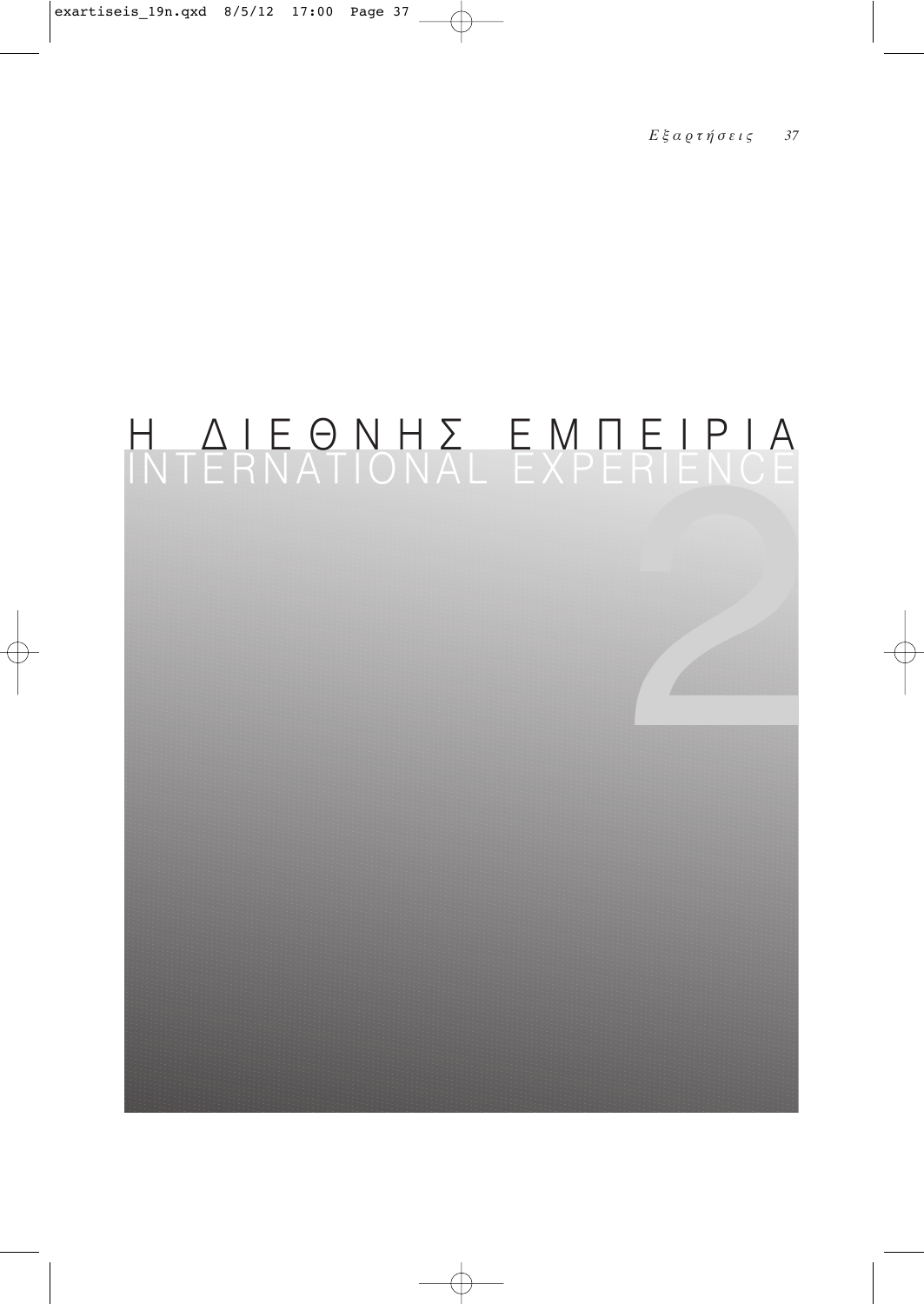Αναφορές ή παραπομπές στα άρθρα που δημοσιεύονται μεταφρασμένα στις Εξαρτήσεις πρέπει να αναφέρουν ως πηγή τα στοιχεία του πρωτότυπου ξενόγλωσσου άρθρου, όπως αυτά καταγράφονται στην αρχική σελίδα κάθε άρθρου της παρούσας δημοσίευσης.

References or quotations from the articles published in translation in the Journal Exartisis have to refer as source, the information on the original article, as they are printed on the first page of each article.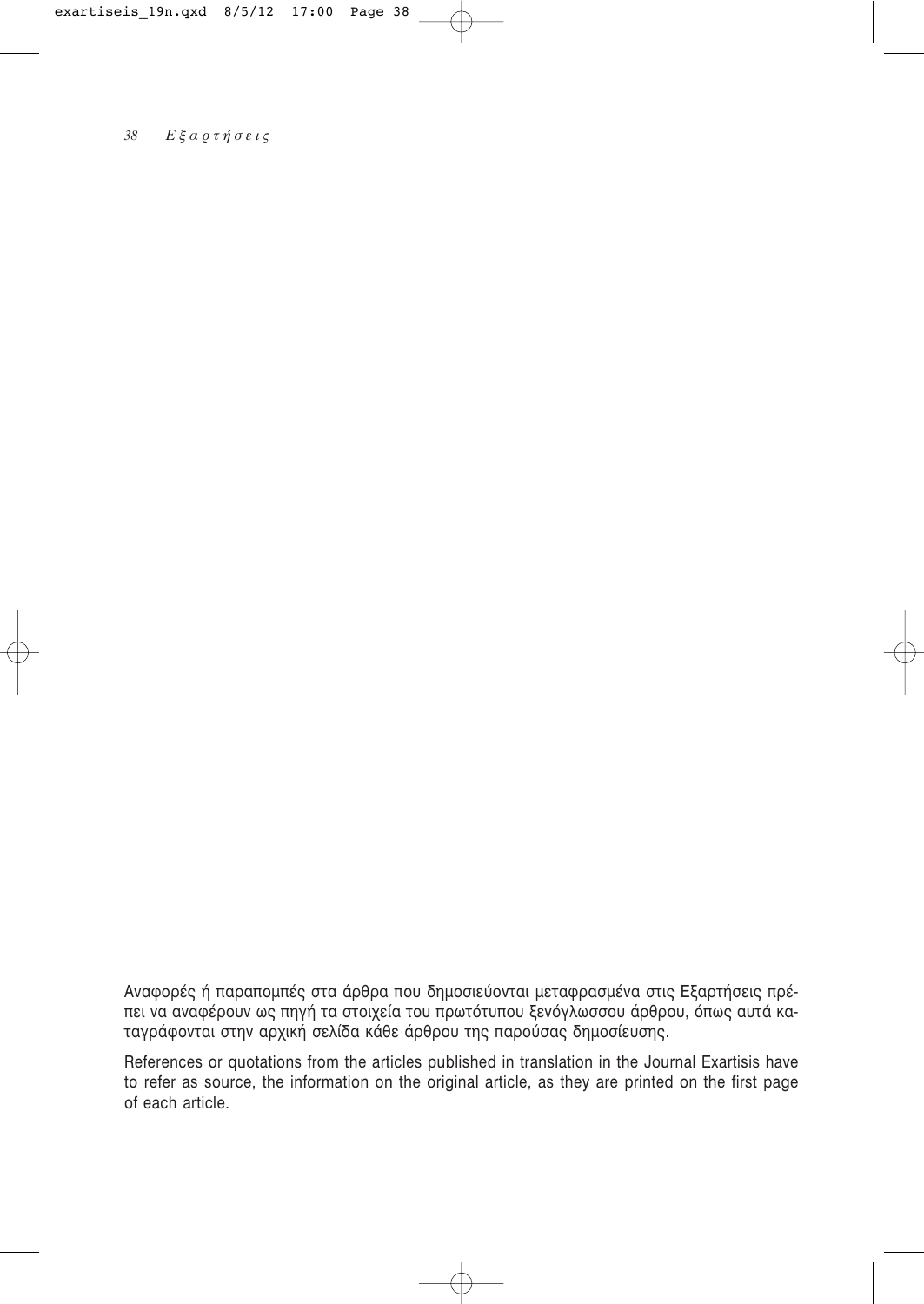*Ε ξ α ρ τ ή σ ε ι ς , τεύχος 19, 2012*

## Η ΕΞΑΡΤΗΣΗ ΚΑΙ ΟΙ ΣΧΕΤΙΖΟΜΕΝΕΣ ΕΠΙΣΤΗΜΕΣ – ΦΙΛΟΣΟΦΙΑ<sup>1</sup>

#### BENNETT FODDY<sup>2</sup>

PROGRAMME ON ETHICS & THE NEW BIOSCIENCES, JAMES MARTIN 21ST CENTURY SCHOOL, OXFORD UNIVERSITY, OXFORD, UK

*Μετάφραση στα ελληνικά ΓΕΩΡΓΙΑ ΧΡΙΣΤΟΦΙΛΗ Translation in Greek* GEORGIA CHRISTOFILI

#### $\Pi$ ερίληψη

- Η φιλοσοφική συζήτηση γύρω από το θέμα της εξάρτησης συνεχίζει αδιάκοπα από το 1990. Επιπλέον, ένας μεγάλος αριθμός αρκετά παλαιότερων φιλοσοφικών θεωριών σχετίζο-Vται άμεσα με τη μελέτη της εξάρτησης. Παρόλα αυτά οι εξελίξεις στον τομέα της φιλοσοφίας σπανίως εντάχθηκαν στην επιστήμη της εξάρτησης. Σε αυτό το άρθρο θα εστιάσω σε δύο βασικά ζητήματα της επιστημονικής βιβλιογραφίας: στην ταξινόμηση της εξάρτησης ως ασθένειας και τη θέση ότι η εξαρτητική συμπεριφορά αποτελεί ψυχαναγκαστική συμπεριφορά. Ενώ και οι δύο αυτές θέσεις επιδέχονται κριτικής όσον αφορά στο εμπειρικό κομμάτι, στο θεωρητικό/φιλοσοφικό κομμάτι υπάρχει μακρά ιστορία φιλοσοφικών αναζητήσεων που θα πρέπει να ληφθούν υπόψη ώστε να μπορέσουν να τεκμηριωθούν, σε φιλοσοφικό επίπεδο, αυτές οι θέσεις. Θα ξεκινήσω δείχνοντας με ποιό τρόπο μπορεί να χρησιμοποιηθεί το εννοιολογικό έργο φιλοσόφων, όπως των Boorse και Nordenfelt για την κριτική της τοποθέτησης ότι η εξάρτηση είναι ασθένεια. Στη συνέχεια, θα δείξω με ποιο τρόπο βαθιές φιλοσοφικές έννοιες που αφορούν στην ελευθερία και στη δύναμη της ελεύθερης βούλησης βρίσκονται βαθιά ριζωμένες στις επιστημονικές θέσεις σχετικά με τον καταναγκασμό και την τοξικοεξάρτηση. Αυτές οι έννοιες εμπεριέχουν το στοιχείο του παράδοξου και ένα μεγάλο βαθμό δυσκολίας, και έχουν απασχολήσει πολλά μεγάλα μυαλά της σύγχρονης φιλοσοφίας, όπως oι Audi, Arpaly, Frankfurt, Mele, Wallace και Watson. Θα δείξω πως μπορούν να προκύψουν προβλήματα, όταν οι επιστήμονες επιλέξουν να αγνοήσουν το έργο αυτών των φιλοσόφων, και θα αναλύσω σε ποια σημεία θα πρέπει να προσπαθήσουν να εντάξουν και σε ποια να αποκλείσουν, αυτές τις φιλοσοφικές έννοιες.
- Συμπεράσματα: Αρκετές από τις φιλοσοφικές έννοιες και θεωρίες μπορεί να είναι χρήσιμες για την επιστήμη της εξάρτησης. Είναι σημαντικό να κατανοηθεί και να αναγνωριστεί το έργο της φιλοσοφίας, εάν επιθυμούμε την πρόοδο της επιστήμης.

Λέξεις κλειδιά: Εξάρτηση, καταναγκασμός, ασθένεια, φιλοσοφία.

<sup>&</sup>lt;sup>1</sup> Τίτλος πρωτοτύπου: "Addiction and its sciences - philosophy", Addiction, Vol. 106 (1):25-31

<sup>&</sup>lt;sup>2</sup> Διεύθυνση επικοινωνίας: Bennett Foddy, Programme on Ethics & the New Biosciences,

James Martin 21st Century School, Oxford University, Suite 8, Littlegate House, 16/17 St Ebb's Street, Oxford OX1 1PT. E-mail: bennett.foddy@philosophy.ox.ac.uk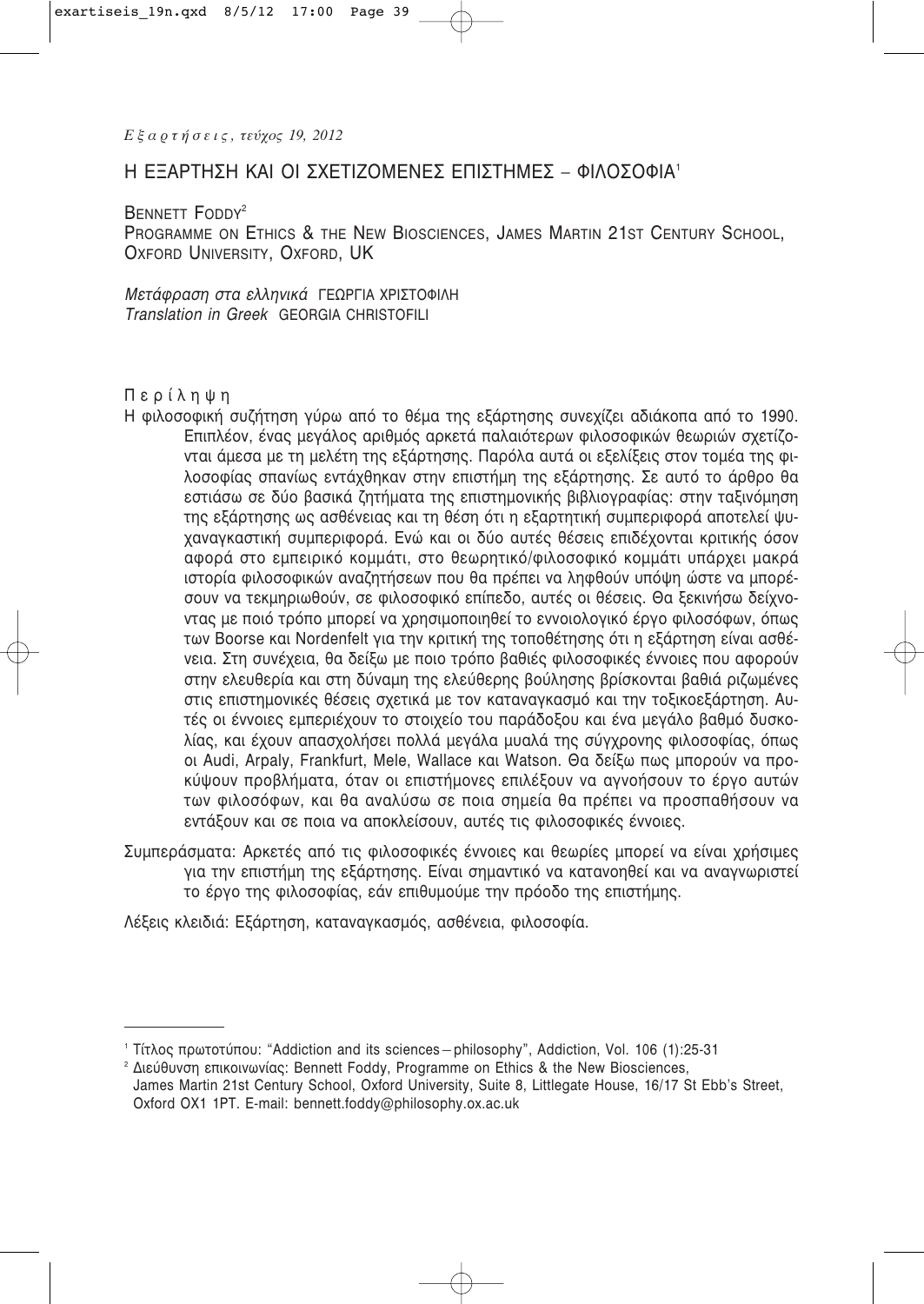#### $\Delta$ 0 Εξαρτήσεις

#### ΕΙΣΑΓΩΓΗ

- Για ποιο λόγο μελετάμε το φαινόμενο της εξάρτησης; Εάν το εξετάσουμε από την οπτική των επαγγελματιών υγείας, η απάντηση είναι ότι επιθυμούμε να βοηθήσουμε τους ανθρώπους να διακόψουν ανεπιθύμητες και επιβλαβείς συμπεριφορές. Για τους επιστήμονες, η απάντηση είναι ότι επιθυμούμε να εξηγήσουμε τους μηχανισμούς που εμπλέκονται και οδηγούν σε συμπεριφορές μη-φυσιολογικής κατανάλωσης. Οι φιλόσοφοι, από την πλευρά τους μελετούν την εξάρτηση επειδή «δημιουργεί πρόβλημα» στα ισχύοντα παραδοσιακά φιλοσοφικά μοντέλα, σύμφωνα με τα οποία η κρίση μας σχετικά με το τι θα πρέπει να κάνουμε θεωρητικά μπορεί να επηρεάσει τις πράξεις μας. Συχνά οι εξαρτημένοι εξακολουθούν τη χρήση ουσιών παρά το γεγονός ότι δηλώνουν πως θα προτιμούσαν να μην τη συνέχιζαν ή παρότι γνωρίζουν ότι θα ήταν σε καλύτερη κατάσταση εάν απείχαν. Η πρόκληση στη φιλοσοφία είναι να εξηγήσει για ποιο λόγο οι προτιμήσεις και οι προθέσεις των εξαρτημένων φαίνεται να μη συνδέονται με τις εξαρτητικές επιλογές. Η εξάρτηση, ωστόσο, είναι μια περίπτωση που πρέπει να ενταχθεί σε μια ευρύτερη φιλοσοφική συζήτηση σχετικά με τον αυτοέλεγχο, την επιθυμία, την ελευθερία βούλησης, το φορέα και την ευθύνη των μη-εξαρτημένων ατόμων. Θέλουμε να μάθουμε εάν, και με ποιο τρόπο, οι επιθυμίες μας μάς «κλέβουν» τον έλεγχο ή τη λογική.
- Οι απαντήσεις τόσο στα γενικά όσο και στα πολύ συγκεκριμένα φιλοσοφικά ερωτήματα έχουν μια σημαντική πρακτική σχέση με την ιατρική αντιμέτωπιση της εξάρτησης (addiction medicine) και τις νευροεπιστήμες, όπως και για τη φιλοσοφία. Αυτές οι έννοιες εμπεριέχουν το στοιχείο του παράδοξου καθώς και μεγάλο βαθμό δυσκολίας, ενώ έχουν απασχολήσει πολλά μεγάλα μυαλά της σύγχρονης φιλοσοφίας, όπως τους Audi, Arpaly, Frankfurt, Mele, Wallace και Watson. Παρόλα αυτά, οι ψυχολόγοι, οι γιατροί, και –ιδιαίτερα- οι νευροεπιστήμονες σπάνια χρησιμοποιούν αυτές τις έννοιες με τον ίδιο τρόπο, όπως οι φιλόσοφοι και ακόμη πιο σπάνια αναννωρίζουν τις εξελίξεις και συζητήσεις που παρουσιάζονται στη βιβλιογραφία της φιλοσοφίας. Σε αυτό το άρθρο, θα σκιαγραφήσω κάποια φιλοσοφικά ζητήματα γύρω από την εξάρτηση και θα εξηγήσω για ποιο λόγο δεν είναι καθόλου παράλονο να υποστηρίξουμε ότι οι νευροεπιστήμονες θα πρέπει να κατανοήσουν τη φιλοσοφική πτυχή που σχετίζεται με τη μελέτη της εξάρτησης.

#### Η ΕΞΑΡΤΗΣΗ ΟΣ ΑΣΘΕΝΕΙΑ

- Για πολλές δεκαετίες, η ορθόδοξη θεώρηση τόσο στις νευροεπιστήμες όσο και στον τομέα της ψυχιατρικής ήταν ότι η εξάρτηση είναι ψυχιατρική νόσος [1]. Το 1968 εντάχθηκε στη δεύτερη αναθεώρηση του Διαγνωστικού και Στατιστικού Εγχειριδίου για τις Ψυχικές Διαταραχές (DSM), και παρουσιάστηκε σαφώς ως ψυχική νόσος για λόγους που εξυπηρετούσαν θέματα διάγνωσης και θεραπείας<sup>[2]</sup>.
- Στη δεκαετία του 1990, παρόλα αυτά, με τις νέες εξελίξεις στην επιστήμη της νευροαπεικόνισης, αποκαλύφθηκαν κάποιοι βιολογικοί μηχανισμοί της εξάρτησης και ορισμένοι επιστήμονες διαμόρφωσαν την αντίληψη ότι για την εξάρτηση ευθύνονται περισσότερο βιολογικοί παράγοντες από ψυχικοί. Για παράδειγμα, από το ρόλο του ως διευθυντή του Εθνικού Ινστιτούτου για την Κατάχρηση Ουσιών (NIDA), ο Alan Leshner έγραψε ότι ο λόγος, για τον οποίο θα πρέπει να σκεφτόμαστε την εξάρτηση ως πάθηση, είναι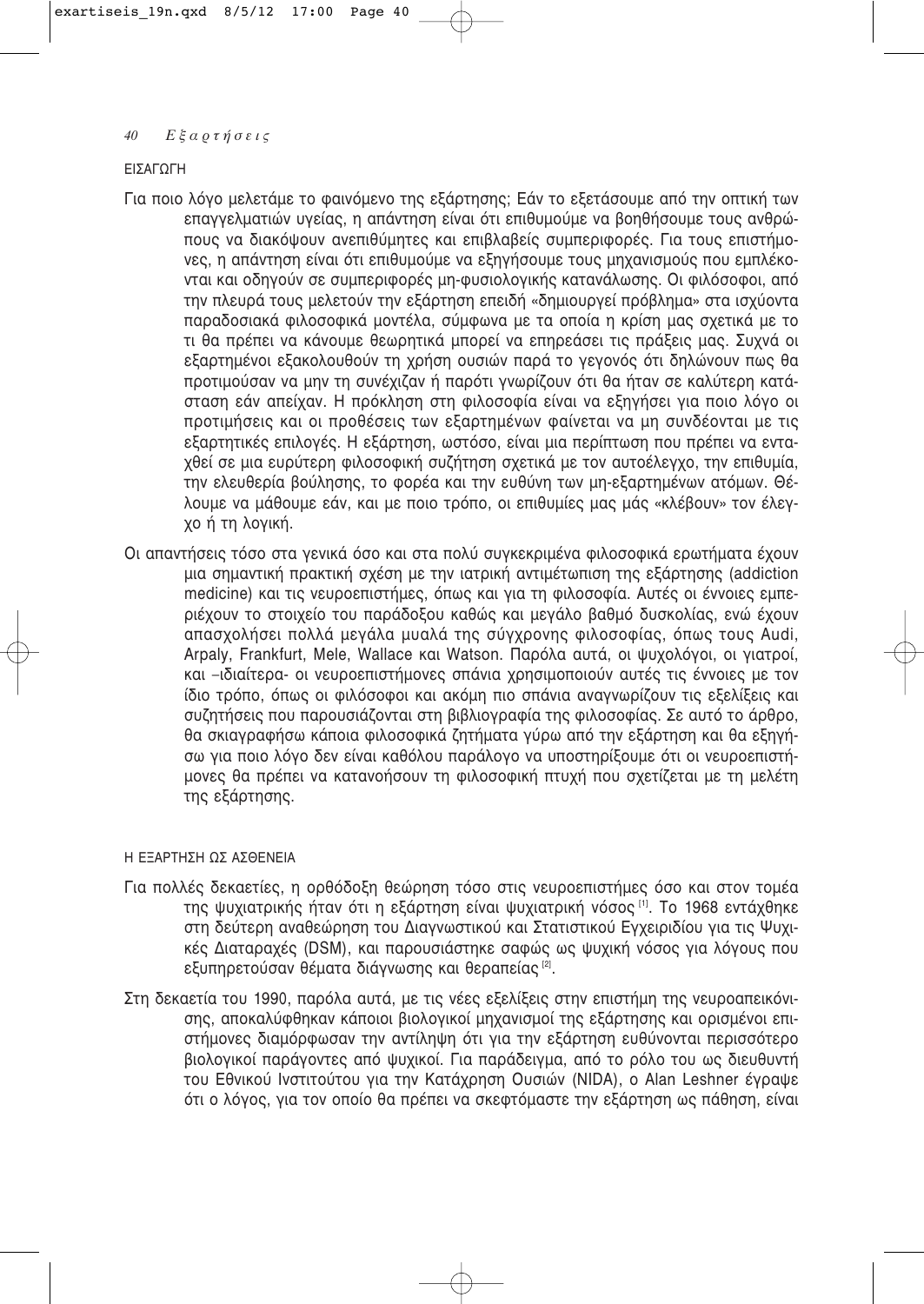διότι «συνδέεται με αλλαγές στη δομή και στη λειτουργία του εγκεφάλου» [3]. Η ίδια φιλοσοφία διέπει και τη δουλειά αρκετών ακόμη συγγραφέων<sup>[4]</sup>.

- Οι Heyman, Heather και Alexander, μεταξύ άλλων, υποστηρίζουν ότι η εξάρτηση είναι ασθέ-VEIA, βασιζόμενοι κυρίως σε εμπειρικά στοιχεία <sup>[4-6]</sup>. Ωστόσο, στο παρόν έργο θα ήθελα να ασχοληθώ με τη μετάβαση από τις αλλαγές στον εγκέφαλο στην ασθένεια, καθώς πρόκειται για ένα κομμάτι στον πεδίο των ερευνών για την εξάρτηση, όπου μπορούν να εφαρμοστούν οι μέθοδοι και οι έννοιες της φιλοσοφίας. Η ασθένεια αποτελεί ένα εξαιρετικό παράδειγμα ασαφούς και αόριστης έννοιας που ούτως ή άλλως χρησιμοποιείται ευρέως στις έρευνες και στη λήψη αποφάσεων πολιτικής. Οι φιλοσοφικές αναφορές της ασθένειας που αποπειρώνται να αποσαφηνίσουν την έννοια, έχουν πολλές μορφές και μεγέθη. Ο Boorse, για παράδειγμα, υποστηρίζει μια νατουραλιστική/φυσιολατρική αντίληψη της ασθένειας, κατά την οποία η ασθένεια αντανακλάται στην απώλεια λειτουρνίας κάποιου οργάνου (σύμφωνα με τις στατιστικές νόρμες) [7]. Στον αντίποδα, ο Nordenfelt υποστηρίζει μια κανονιστική αντίληψη, που ορίζει τις ασθένειες ως καταστάσεις, οι οποίες μας εμποδίζουν να εκπληρώσουμε τους «ζωτικούς μας στόχους» [8].
- Το ερώτημα εάν η άποψη του Boorse ή του Nordenfelt, ή κάποιου άλλου παρουσιάζει καλύτερα αυτό που εννοούμε όταν αποκαλούμε κάτι «ασθένεια» παραμένει ανοιχτό, όμως καμία από τις δημοσιευμένες θέσεις δεν μπορεί να υποστηρίξει τον ισχυρισμό ότι οι αλλαγές στη δομή και στη λειτουργία του εγκεφάλου επαρκούν για να ονομάσουμε κάτι ασθένεια. Η πλαστικότητα είναι ένα φυσιολονικό και νενικά πολύ ωφέλιμο χαρα-Κτηριστικό του ανθρώπινου εγκεφάλου. Συνεπώς, εάν ορίζαμε «τις αλλαγές στη δομή και λειτουργία του εγκεφάλου» επαρκές κριτήριο για την ασθένεια, τότε όλοι οι άνθρωποι θα χαρακτηρίζονταν ασθενείς. Παρόλα αυτά, η έννοια της εξάρτησης ως ασθένειας έχει διατηρηθεί, κατά κύριο λόγο χάρη στις προσπάθειες των νευροεπιστημόνων, και αυτή τη στιγμή αποτελεί επίσημη θέση τόσο του ΝΙDA όσο και του ΠΟΥ ότι η εξάρτηση είναι ασθένεια [9,10].
- Υπάρχουν σημαντικές πρακτικές συνέπειες στο να οριστεί κάτι ως ασθένεια. Μεταξύ άλλων, συνήθως, δεν ζητούμε ηθικές ή νομικές ευθύνες από κάποιον για τα συμπτώματα της ασθένειάς του, ακόμη και όταν η ασθένεια προκαλείται από το ίδιο το άτομο. Όταν τα εν λόγω συμπτώματα είναι συμπεριφορές, όπως στην περίπτωση της εξάρτησης, δεν μπορούμε να αποδώσουμε ευθύνη στον ασθενή για αυτές τις συμπεριφορές. Φυσικά η επίσημη «καταχώρηση» της εξάρτησης ως ασθένεια δεν απάλλαξε τους εξαρτημένους από ηθική ή νομική ευθύνη με κανένα τρόπο. Αντίθετα με ότι συμβαίνει με άλλους «ασθενείς», οι εξαρτημένοι δεν λαμβάνουν επιδόματα αναπηρίας, ούτε προστατεύονται από διακρίσεις στο χώρο της εργασίας τους σύμφωνα με τους Νόμους στις ΗΠΑ [11,12]. Στην πραγματικότητα, οι εξαρτημένοι οδηνούνται στη φυλακή για τη χρήση ουσιών, το υποτιθέμενο σύμπτωμα της ασθένειάς τους και η εξάρτηση δεν αποτελεί νομική αιτιολόγηση.
- Παρόλα αυτά οι εξαρτημένοι αντιμετωπίζονται ως ανεύθυνοι άνθρωποι, με τέτοιο τρόπο ώστε να επιδεινώνεται η κατάστασή τους. Ο Husak υποστήριξε ότι η χρήση ναρκωτικών για αναψυχή είναι πολύτιμη για τους χρήστες [13,14]. Η «αρχή περί βλάβης» του Mill υπαγορεύει ότι, όταν ένα άτομο επιλέγει την αγορά κάποιου πολύτιμου αγαθού, ακόμη κι εάν η απόκτησή του είναι επικίνδυνη, οι υπόλοιποι οφείλουμε να σεβαστούμε την ελευθερία του να το αποκτήσει <sup>[15]</sup>. Η απαγόρευση μπορεί να αιτιολογηθεί μόνον όταν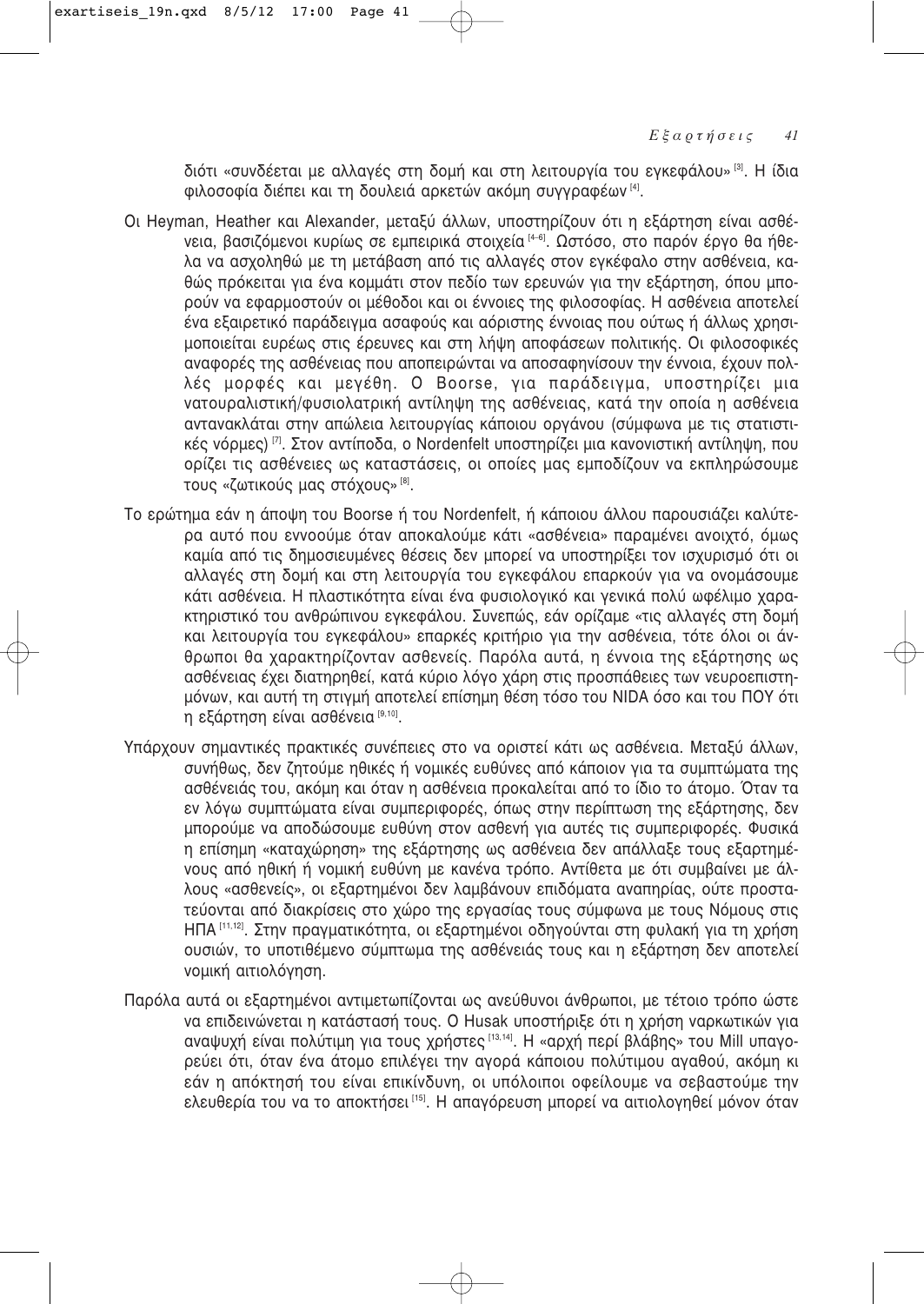η συγκεκριμένη ελευθερία καταπατά σημαντικά τις ελευθερίες των υπολοίπων. Με άλλα λόγια, η επιβλαβής φύση των ναρκωτικών δεν επαρκεί από μόνη της για να αιτιολογήσει την απαγόρευσή τους. Εάν η χρήση ουσιών είναι το σύμπτωμα της ασθένειας, οι εξαρτημένοι χάνουν το υποτιθέμενο δικαίωμά τους να πάρουν ναρκωτικά. Η ονομασία ασθένεια μετατρέπει τη λήψη ουσιών από μια αυτόνομη, υπεύθυνη επιλογή σε ένα εξωγενές φαινόμενο, κάτι το οποίο συμβαίνει στον εξαρτημένο ενάντια στη θέλησή του/της. Με βάση αυτή τη λογική, μπορούμε να αιτιολογήσουμε την απαγόρευση της χρήσης ουσιών από κάποιον, ή ακόμη και την υποχρέωσή του να υποβληθεί σε διαδικασία θεραπείας, χωρίς να ανησυχούμε ότι καταπατάται η αυτονομία του <sup>[16]</sup>.

Είναι πολύ δύσκολο να αποφανθούμε τελικά εάν διευκολύνεται, ή όχι, η ζωή των χρηστών ανακηρύσσοντας την εξάρτηση ασθένεια, λόγω των αλλαγών που προκαλεί στη δομή του εγκεφάλου τους. Είναι σαφές, ωστόσο, ότι με αυτή την κίνηση, παραβλέπουμε μια σημαντική φιλοσοφική αντιπαράθεση και προχωράμε σε αυτό τον ισχυρισμό βασισμένοι σε λάθος στοιχεία. Ενδεχομένως, να ισχύει ότι είναι καλό η εξάρτηση να αντιμετωπίζεται ως ασθένεια, αλλά αυτό δεν μπορεί να αποδειχθεί με επιχειρήματα που αγνοούν τη βιβλιογραφία στο χώρο της φιλοσοφίας σε σχέση με τη φύση της ασθένειας.

#### ΨΥΧΑΝΑΓΚΑΣΤΙΚΗ ΧΡΗΣΗ ΩΥΣΙΩΝ

Το να χαρακτηριστεί η εξάρτηση ασθένεια του εγκεφάλου, αποτελεί έναν από τους τρόπους με τους οποίους ο εξαρτημένος εμφανίζεται να μην έχει καμία ευθύνη για τη χρήση ουσιών που κάνει. Οι εξαρτημένοι, ανεξάρτητα εάν θα θεωρήσουμε ότι έχουν κάποια ασθένεια, ή όχι, αναφέρονται συχνά ως «εκτός ελέγχου». Όταν λέμε ότι κάποιος είναι «εκτός ελέγχου», ή ότι συμπεριφέρεται «ψυχαναγκαστικά» δεν πρόκειται για έναν απλό αφηρημένο επιστημονικό ισχυρισμό για την αναγνώριση μιας διαταραχής. Όπως και ο ισχυρισμός ότι η εξάρτηση είναι ασθένεια, πρόκειται για έναν ισχυρισμό με εκτεταμένες πρακτικές και ηθικές συνέπειες. Ενδεχομένως η σημαντικότερη επίπτωση είναι ότι εάν κάποιο άτομο ενεργεί όντως από ψυχαναγκασμό τότε αποποιείται κάθε ηθικής ευθύνης που σχετίζεται με τη συμπεριφορά αναζήτησης ουσιών, μερικώς ή πλήρως.

#### *Νευρολογικές και ψυχολογικές «ενδείξεις» για τον ψυχαναγκασμό*

Η ιδέα ότι η χρήση ουσιών είναι «ψυχαναγκαστική» φαίνεται να υπεισέρχεται στην επιστημονική συζήτηση ως μια αδιαμφισβήτητη παρατήρηση και όχι ως συμπέρασμα εμπειρίας ή ανάλυσης. Ένα άρθρο που άσκησε ιδιαίτερα έντονη επίδραση ήταν αυτό που κυκλοφόρησε από τον Jaffe το 1965 και συχνά αναφέρεται ως πηγή αυτής της ιδέας. Αυτό που έκανε ο Jaffe ήταν απλώς να εξισώσει τον «ψυχαναγκασμό» με την «έντονη επιθυμία» και να καταλήξει στο συμπέρασμα ότι η έντονη επιθυμία που βιώνουν οι χρόνιοι χρήστες ουσιών ουσιαστικά αποτελεί την αφορμή για «ψυχαναγκαστική χρήση» «που χαρακτηρίζεται από την ενασχόληση με τη χρήση και την απόκτηση της ουσίας» <sup>[17]</sup>. Το ίδιο έτος, σε μια ομοίως δημοφιλή δημοσίευση, ο Eddy εξίσωσε τον ψυχαναγκασμό που προέρχεται από τα ναρκωτικά με μια «ακατανίκητη επιθυμία» για την ουσία [18]. Μέχρι τα μέσα της δεκαετίας του 1990, η καθιερωμένη πεποίθηση ήταν ότι οι εξαρτημένοι εκτός από τα σωματικά συμπτώματα ανοχής και στερητικών που βιώνουν, βιώvoυν επίσης και την «ψυχαναγκαστική» χρήση ουσιών. Στα διαγνωστικά εργαλεία που χρησιμοποιούνται από τους ψυχιάτρους, η ψυχαναγκαστική συμπεριφορά που επηρεάζεται από τις ουσίες αναγνωρίζεται και γίνεται κατανοητή στο πλαίσιο των συμπερι-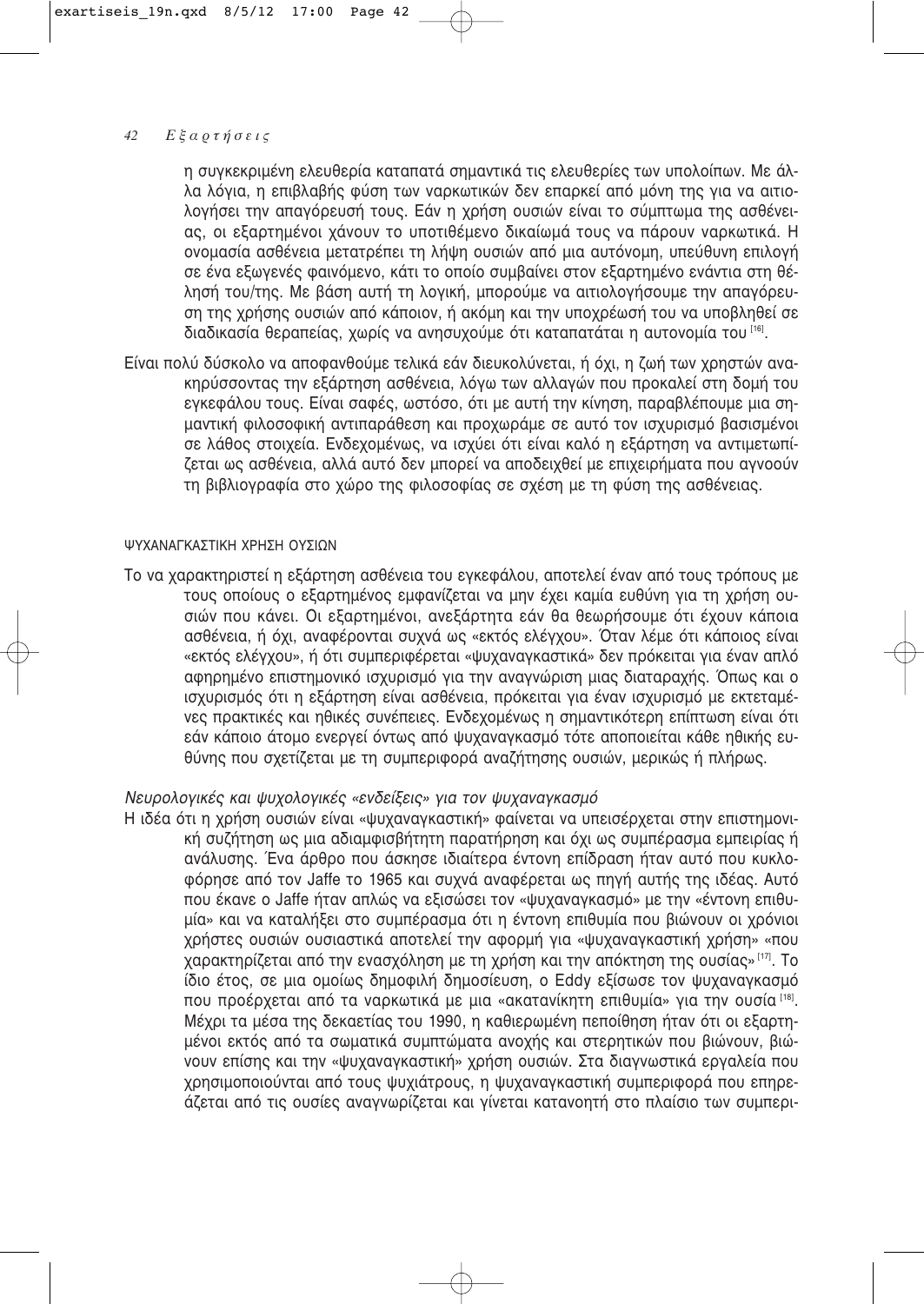φορών και εμπειρικών εκφάνσεών της –ως η επαναλαμβανόμενη αδυναμία ρύθμισης της χρήσης ουσιών, που υπερβαίνει την αρχική πρόθεση του χρήστη κ.ο.κ. [19,20]. Σήμερα, η ιδέα ότι οι χρήστες κάνουν ψυχαναγκαστική χρήση ουσιών είναι βαθιά ριζωμένη στην επιστήμη της εξάρτησης. Ο Stephen Hyman, για παράδειγμα, ξεκινά το άρθρο του με τη φράση «η εξάρτηση ορίζεται ως ψυχαναγκαστική χρήση ουσιών παρά την ύπαρξη αρνητικών συνεπειών» παρόλο που η συγκεκριμένη θέση του είναι πιο μετριασμένη, ότι οι χρήστες ουσιών καταλήγουν να αξιολογούν τα ναρκωτικά περισσότερο από όσο θα έπρεπε <sup>[21]</sup>. Σε παρόμοιο μοτίβο κινείται και η μελέτη του Modell που ορίζει ότι η έντονη επιθυμία για ουσίες περιλαμβάνει «ψυχαναγκαστικούς» ιδεασμούς και «παρορμητικές» συμπεριφορές [22].

- Από το 1960, ο ισχυρισμός ότι η εξαρτητική χρήση ουσιών αποτελεί ψυχαναγκασμό αποτελεί ζήτημα ορισμού, δεν υπάρχει ωστόσο σαφής συμφωνία σχετικά με το τι σημαίνει αυτό. Φαίνεται ότι οι εξαρτητικές συμπεριφορές ορίζονται ως ψυχαναγκαστικές για τέσσερις διαφορετικούς λόγους: πρώτον, οι εξαρτημένοι φαίνεται να δρουν ψυχαναγκαστικά, διότι παρουσιάζονται αδιάφοροι ως προς το κόστος που προκαλεί η χρήση ουσιών. Δεύτερον, φαίνονται ψυχανανκαστικοί επειδή μετανιώνουν αλλά αδυνατούν να μειώσουν τη χρήση ουσιών. Τρίτον, φαίνονται ψυχαναγκαστικοί, επειδή αναφέρουν έντονες επιθυμίες, τις οποίες δεν είναι σε θέση να ελέγξουν. Τέλος, οι νευροεπιστήμονες υποστηρίζουν ότι οι χρήστες συμπεριφέρονται ψυχαναγκαστικά, επειδή οι πράξεις τους φαίνεται να έχουν νευρολογικά αίτια. Τόσο η επιστημονική όσο και η αντικειμενική βάση αυτών των θέσεων υποστηρίζεται από μια μειοψηφική ομάδα στην επιστημονική και γενική βιβλιογραφία. Ο John Davies, για παράδειγμα, έχει αμφισβητήσει τη σημασία των συμπεριφορικών αποδείξεων χρησιμοποιώντας ζώα<sup>[23]</sup>. Ο Stanton Peele πέρασε πολλά χρόνια τονίζοντας τη φυσική απεξάρτηση των εξαρτημένων [24] όμως η άποψη ότι οι εξαρτημένοι συμπεριφέρονται ψυχαναγκαστικά επιδέχεται αμφισβήτησης σε φιλοσοφικό επίπεδο. Κανένας από τους τέσσερις λόγους που ανέφερα δεν θα θεωρούταν αδιαφιλονίκητη απόδειξη για τον ψυχαναγκασμό σε φιλοσοφικό επίπεδο.
- Οι φιλόσοφοι έχουν ασχοληθεί αρκετά με το τι οδηγεί κάποιον να συμπεριφέρεται ψυχαναγκαστικά και με ποιο τρόπο ο ψυχαναγκασμός περιορίζει την ευθύνη. Αυτού του είδους τα προβλήματα αποτελούν πραγματικά, ζωντανά ζητήματα της βιβλιογραφίας της φιλοσοφίας, τα οποία σε μεγάλο μέρος δεν μπορούν να επιλυθούν ή να αγνοηθούν με τον απλό εντοπισμό των νευρωνικών συσχετισμών μιας συμπεριφοράς που φαίνεται εξωγενώς «ψυχαναγκαστική» ή «εσκεμμένη» ή με την έμφαση στο ότι συχνά οι εξαρτημένοι προσπαθούν (συχνά ανεπιτυχώς) να μειώσουν ή να ελέγξουν τη χρήση ουσιών. Στο υπόλοιπο αυτού του άρθρου θα προσπαθήσω να δείξω γιατί είναι απαραίτητος ο συνυπολογισμός της σχετικής φιλοσοφικής πτυχής, ώστε να φανεί ότι οι εξαρτημένοι συμπεριφέρονται ψυχαναγκαστικά, για κάθε ένα από τα τέσσερα επιχειρήματα που εντοπίζονται στην επιστημονική βιβλιονραφία.
- Ο ψυχαναγκασμός όπως αποδεικνύεται από την έλλειψη ευαισθησίας ως προς το κόστος Ένα στοιχείο της νευροψυχολογίας που χρησιμοποιήθηκε για να επιβεβαιώσει τον ψυχαναγκαστικό χαρακτήρα της εξαρτητικής χρήσης ουσιών είναι η «ανελαστικότητα της τιμής» ('price inelasticity'). Να εξηγήσουμε λίγο τι σημαίνει αυτό. Όταν ένα ζώο συνηθίσει τη δόση της ουσίας, τότε φαίνεται να είναι διατεθειμένο να κάνει όλο και περισσότερα πράγματα για αυτή τη δόση, μπορεί, για παράδειγμα, να δεχτεί σκληρότερες τιμωρίες για να πάρει τη δόση του [25]. Αυτό καθρεφτίζεται εμφανώς στη συμπεριφορά των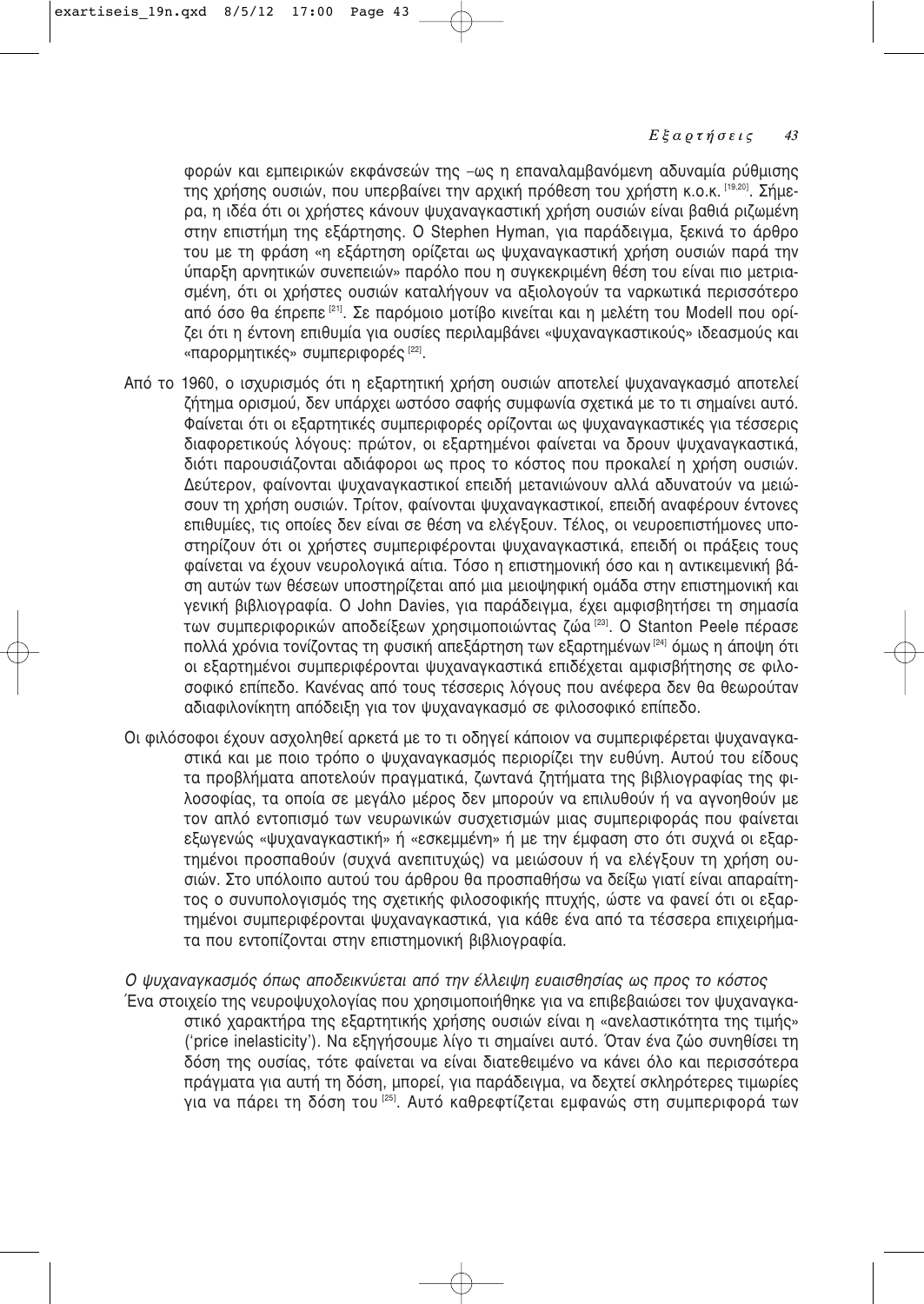εξαρτημένων ανθρώπων, οι οποίοι αντιμετωπίζουν ολοένα και μεγαλύτερο κόστος στην υγεία τους, την ευτυχία και την ελευθερία τους όσο αυξάνει η χρήση ουσιών. Κάποιες φορές το φαινόμενο περιγράφεται ως «έλλειψη ευαισθησίας ως προς το κόστος» ενώ άλλες φορές ως «υπερεκτίμηση» της ευχαρίστησης που συνδέεται με τις ουσίες <sup>[26]</sup>. Όπως και να 'χει αυτή η μεταβολή της ευαισθησίας όσον αφορά το κόστος και τα οφέλη αναφέρεται συχνά στον επιστημονικό χώρο ως σημαντική πτυχή της «ψυχαναγκαστικής» φύσης της εξαρτητικής χρήσης ουσιών<sup>[27]</sup>.

- Στη βιβλιογραφία στον τομέα της φιλοσοφίας, επίσης, η εν λόγω απ-ευαισθητοποίηση προς το κόστος (ή υπερεκτίμηση του οφέλους) αναφέρεται αρκετά συχνά ως ένδειξη ότι ένα άτομο δρα ψυχαναγκαστικά ή «αν-ελεύθερα», το φιλοσοφικό επιχείρημα ωστόσο είναι πολύ πιο απαιτητικό. Για να υποθέσει ότι η αυξανόμενη απ-ευαισθητοποίηση προς το κόστος αντιπροσωπεύει απώλεια ελέγχου απαιτεί μια προηγούμενη υπόθεση ότι η «σωστή» εκτίμηση των ναρκωτικών είναι απόλυτη και αμετάβλητη. Στην πραγματικότητα όμως τα ανθρώπινα όντα μεταβάλλουν την εκτίμησή τους προς τα αγαθά, διαρκώς. Έτσι, μια ουσία μπορεί απλώς να γίνει πιο πολύτιμη για κάποιον εάν η επιθυμία του για αυτήν αυξηθεί. Για αυτό το λόγο, η σχετική βιβλιογραφία έχει αφιερώσει πολλές προσπάθειες για να μπορέσει να προσδιορίσει με ποιο τρόπο ένα άτομο με αυτοέλεγχο, που ελέγχει τον ψυχαναγκασμό του θα πρέπει να συμπεριφέρεται απέναντι στα αντι-κίνητρα (counter-incentives). Η σημαντική αναφορά των Fischer & Ravizza αναφορικά με την ευθύνη, νια παράδεινμα, υποστηρίζει ότι ένα υπεύθυνο άτομο θα πρέπει να είναι σε θέση να τροποποιήσει τη συμπεριφορά του για να αντιδράσει σε ένα «συγκροτημένο» και λογικό σύνολο αντι-κινήτρων, λαμβάνοντας ωστόσο υπόψη ότι ορισμένα αντι-κίνητρα (συμπεριλαμβανομένων της προσωπικής υγείας και της ευημερίας κάποιου) μπορεί να αποδυναμωθούν, καθώς ενισχύονται άλλα αγαθά<sup>[28]</sup>.
- Πως μπορούμε να προσδιορίσουμε εάν ένας εξαρτημένος αντιδρά προς το κόστος από τη χρήση ουσιών με ένα σωστό και λογικό τρόπο; Δεν αρκεί να πούμε ότι η χρήση ουσιών είναι ανθυγιεινή και δαπανηρή, αφού και οι μη-εξαρτημένοι άνθρωποι πολύ συχνά δέχονται υψηλά κόστη και σοβαρές βλάβες που σχετίζονται με εκούσιες συμπεριφορές, όπως επίσης συχνά αλλάζουν την εκτίμησή τους ως προς κάποιο καταναλωτικό αγαθό. Εάν το να είναι κανείς εξαρτημένος σημαίνει απλώς ότι εκτιμά πάρα πολύ τις ναρκωτικές ουσίες, τότε ίσως είναι απόλυτα λογικό και φυσιολογικό από τον εξαρτημένο να αποδέχεται τους κινδύνους για την υγεία του και τον προσωπικό πόνο κατά την αναζήτηση των ουσιών. Για να αποδειχθεί ότι οι εξαρτημένοι λειτουργούν ψυχαναγκαστικά βάσει της αντίδρασής τους προς το κόστος από την εξάρτησή τους, η επιστήμη θα πρέπει να δείξει κάτι περισσότερο από το απλό γεγονός ότι οι εξαρτημένοι ορισμένες φορές υπερεκτιμούν τις ουσίες. Θα πρέπει να δείξει ότι οι εξαρτημένοι συνδέουν το κόστος και τα αντι-κίνητρα με τέτοιο τρόπο που να διαφέρει δομικά και να είναι ανοργάνωτος, σε σύγκριση με ένα μη-εξαρτημένο άτομο που δίνει μεγάλη αξία στα ναρκωτικά ή σε άλλα αγαθά. Αν δεν απαντηθεί από τη νευροεπιστήμη αυτό το ζήτημα, τότε το κόστος που σχετίζεται με τη χρήση ουσιών δεν θα πρέπει να αποτελεί ένδειξη ότι η χρήση ουσιών είναι παρορμητική.

#### Ο ψυχαναγκασμός όπως αποδεικνύεται από τη μεταμέλεια

Παρόλο που ισχύει ότι οι εξαρτημένοι πολύ συχνά δηλώνουν ότι μετανιώνουν για τις συνέπειες που έχει η χρήση ουσιών και ότι επιθυμούν να μειώσουν την κατανάλωση, και παρότι είναι γενικά αλήθεια ότι συχνά κάνουν αποτυχημένες προσπάθειες να περιορί-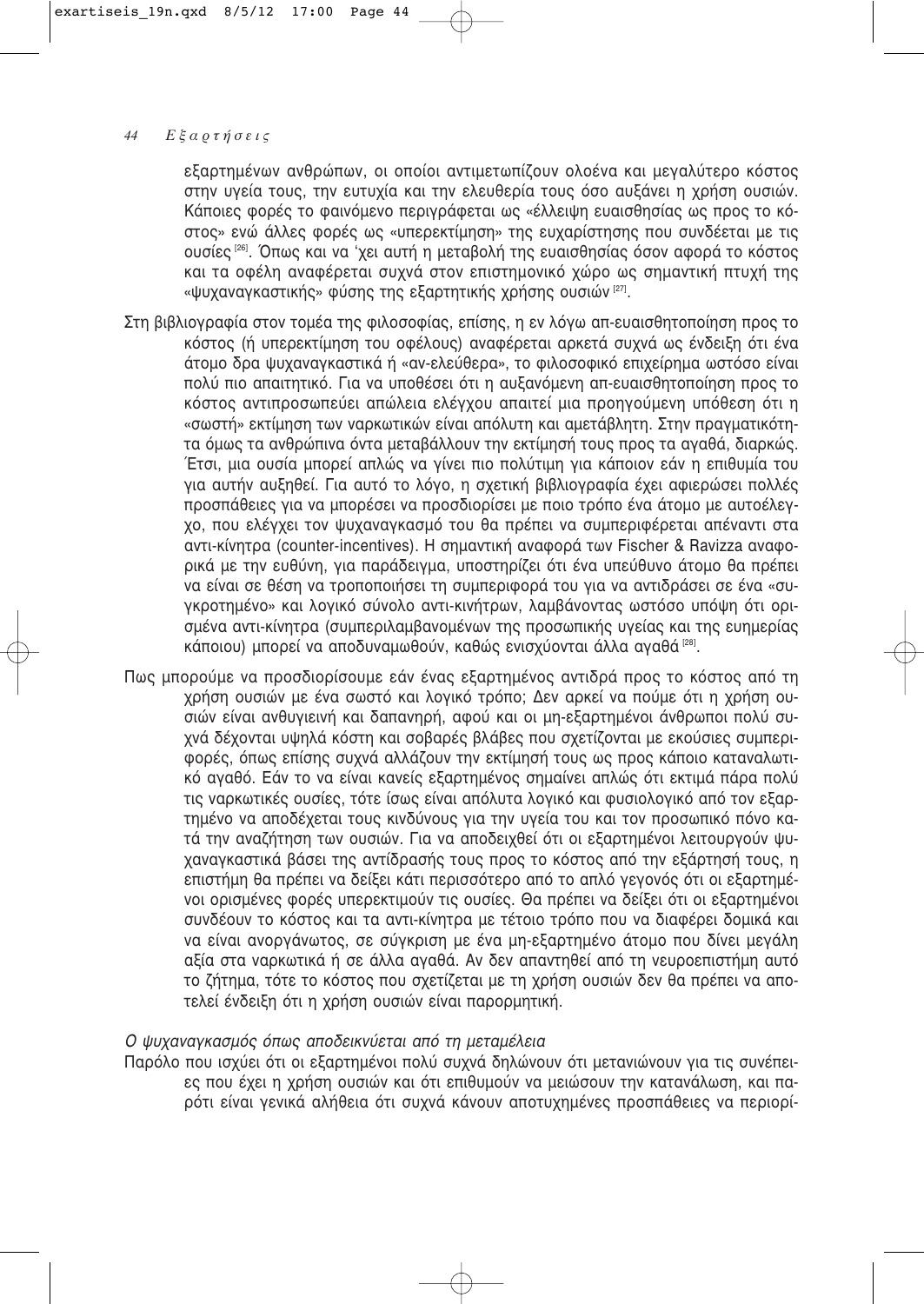σουν τη χρήση, κανένα από αυτά τα γεγονότα δεν αρκεί για να εδραιωθεί η άποψη ότι οι εξαρτητικές συμπεριφορές είναι ψυχανανκαστικές. Το μόνο που δείχνει είναι αδύναμη θέληση, με τον ίδιο τρόπο που οι μη-εξαρτημένοι άνθρωποι εμπλέκονται συχνά σε επιβλαβείς συμπεριφορές, που υποδηλώνουν αδύναμη θέληση, για τις οποίες μετανιώνουν και τις οποίες δεν έχουν προγραμματίσει. Στη φιλοσοφική μελέτη όσον αφορά τις πράξεις, ως πράξεις αδύναμου χαρακτήρα ορίζονται αυτές οι οποίες πρανματοποιούνται ενάντια στην ορθή κρίση του υποκειμένου. Η μελέτη αυτής της αδυναμίας του χαρακτήρα είναι ένα από τα παλαιότερα ζητήματα που απασχόλησαν τη φιλοσοφία, 2400 χρόνια νωρίτερα ο Πλάτων προβληματίστηκε πολύ σοβαρά σχετικά με το τι είναι αυτό που ωθεί ένα άτομο να επιλέξει, οικειοθελώς, κάτι με αρνητικό ή κα-Κό αποτέλεσμα <sup>[29]</sup>. Αυτό το πρόβλημα εξακολουθεί να προκαλεί αμφιλεγόμενες συζητήσεις στη σύγχρονη φιλοσοφία, διότι δεν είναι σαφές εάν οι συμπεριφορές αδύναμου χαρακτήρα επιλέγονται οικειοθελώς ή εάν είναι συμπτώματα της απώλειας του αυτό-ελένχου.

exartiseis 19n.qxd

Οι σύγχρονοι φιλόσοφοι υποστηρίζουν ότι οι άνθρωποι υποκύπτουμε σε πράξεις που υποδηλώνουν αδύναμο χαρακτήρα οικειοθελώς και αυτοβούλως <sup>[29]</sup>. Εάν αυτή η άποψη είναι ορθή, τότε το γεγονός ότι οι εξαρτημένοι μετανοούν για τη χρήση ουσιών, ή ότι θεωρούν ότι δεν είναι σωστό να κάνουν χρήση δεν μας αποδεικνύει ότι η χρήση ουσιών είναι ψυχαναγκασμός, ούτε ότι πρόκειται για μικρότερη απώλεια ελέγχου. Ομοίως, πολλοί φιλόσοφοι έχουν δεχθεί ως απόδειξη της περιορισμένης ευθύνης των εξαρτημένων την ανικανότητά τους να τηρήσουν την απόφασή τους να απέχουν από τις ουσίες [30], ωστόσο όχι όλοι. Οι περισσότεροι φιλόσοφοι θεωρούν ότι οι αποφάσεις που δείχνουν αδύναμο χαρακτήρα, γενικά, είναι παράλογες ή απερίσκεπτες, ωστόσο από μόνες τους δεν αποδεικνύουν απώλεια της ικανότητας λήψης λογικής απόφασης. Ας δούμε ένα παράδειγμα, ο Donald Davidson θεωρούσε ότι, όταν κάποιος ενεργεί με αδυναμία χαρακτήρα συμβαίνει επειδή οδηγείται σε λανθασμένη κρίση ως προς την ορθότητα της πράξης, και δεν λαμβάνει υπόψη του τους λόγους για τους οποίους θα πρέπει να αντισταθεί στον πειρασμό [31]. Άλλοι όπως οι Audi και Arpaly, απορρίπτουν αυτή τη θέση και υποστηρίζουν ότι μια ενέργεια μπορεί να είναι λογική ακόμη και εάν Κρίνουμε ότι δεν αξίζει τον κόπο <sup>[32, 33]</sup>. Και για τους τρεις, ωστόσο, οι αποφάσεις ενός εξαρτημένου που εκφράζουν αδυναμία χαρακτήρα δεν επαρκούν για να τεκμηριώσουν ότι στερούνται της ικανότητας του ορθολογικής σκέψης. Σύμφωνα με τις αναφορές τους, είμαστε σε θέση να κάνουμε παράλογες επιλογές που εκφράζουν αδυναμία χαρακτήρα οικειοθελώς και εσκεμμένα, και ότι επίσης οι άνθρωποι που παίρνουν αυτές τις αποφάσεις μπορούν να αναλάβουν και την ευθύνη για αυτές. Οι αδύναμοι χαρακτήρες, συνεπώς, μπορεί απλώς να είναι «οκνηροί» ή «παράτολμοι», σίγουρα όμως δεν είναι ψυχαναγκστικοί. Έτσι, για να τεκμηριώσουμε ότι οι εξαρτημένοι δρουν ψυχαναγκαστικά με τέτοιο τρόπο ώστε να απαλλάσσονται των ευθυνών τους, δεν αρκεί απλά να πούμε ότι η χρήση ουσιών είναι μια παράλογη πράξη που θα τη μετανιώσουν. Θα πρέπει να αποδείξουμε επίσης ότι ο εξαρτημένος δεν είναι σε θέση να ενεργήσει λογικά όσον αφορά τα ναρκωτικά. Έχουν παρουσιαστεί αρκετά επιχειρήματα τόσο από φιλοσόφους όσο και από επιστήμονες σχετικά με αυτό το ζήτημα, κάποια από τα οποία θα παρουσιάσω παρακάτω. Θα πρέπει όμως να έχει καταστεί σαφές έως τώρα ότι η μεταμέλεια των εξαρτημένων, όπως και η αδυναμία τους να τηρήσουν την από-Φασή τους για αποχή από τις ουσίες, δεν αποτελούν ικανοποιητικές αποδείξεις ότι η χρήση ουσιών είναι ψυχαναγκασμός.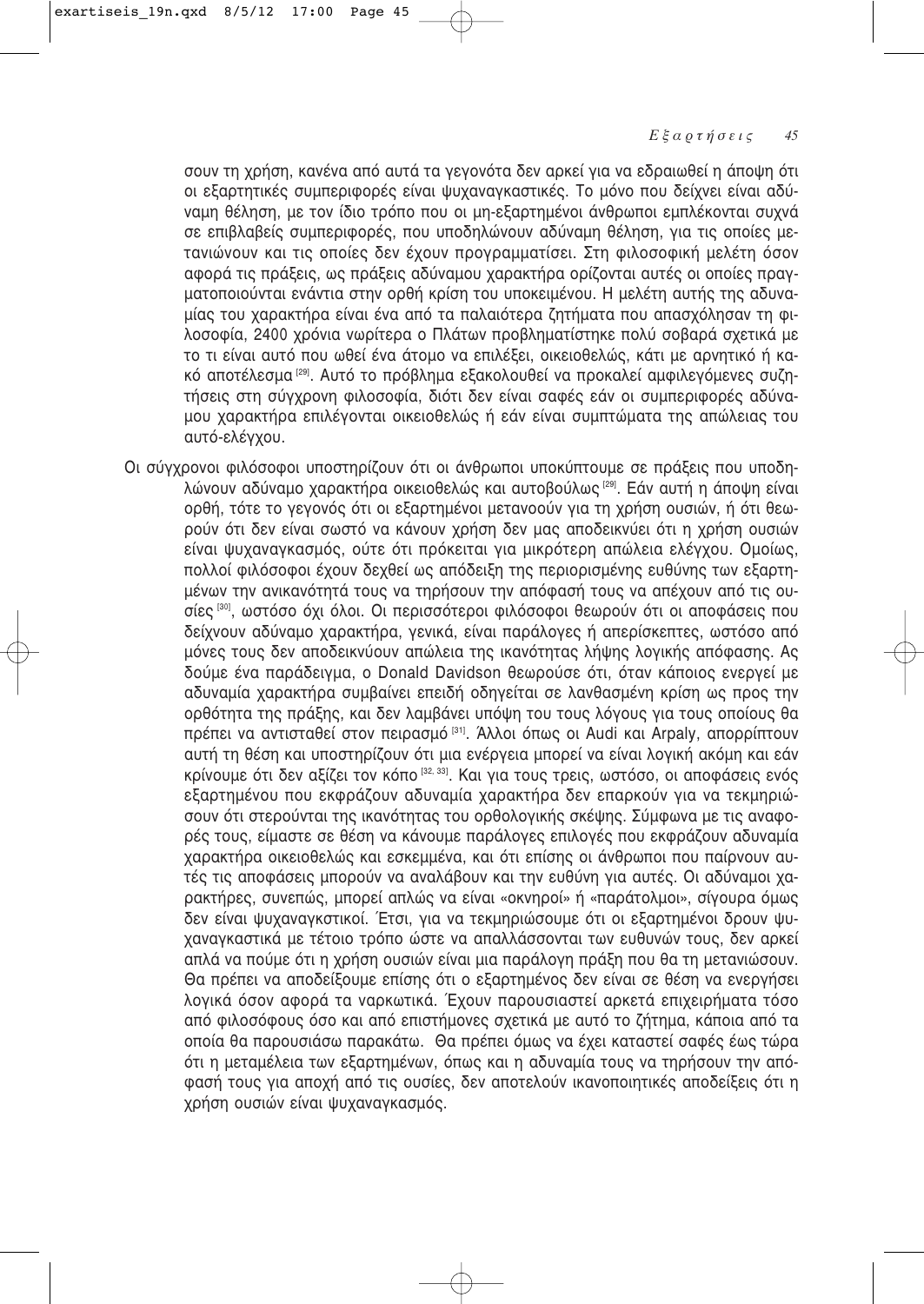Ο ψυχαναγκασμός σύμφωνα με τους νευρολογικούς μηχανισμούς

Οι νευροεπιστήμονες συχνά υποστηρίζουν ότι, όπως γνωρίζουμε ότι η νευροβιολογία υποστηρίζει την επανεμφανιζόμενη συμπεριφορά του εξαρτημένου σχετικά με την αναζήτηση ουσιών, μπορούμε να συμπεράνουμε ότι η συμπεριφορά τους είναι ψυχαναγκαστική ή ακούσια<sup>[3, 34, 35]</sup>. Αυτό το επιχείρημα φαίνεται να υποστηρίζει ότι η ανθρώπινη συμπεριφορά μπορεί να είναι ελεύθερη μόνο εάν δεν υπάρχουν εντοπισμένα βιολογικά αίτια. Κάποια στιγμή έγινε μια έντονη φιλοσοφική συζήτηση σχετικά με το εάν μπορεί κανείς να ενεργεί ελεύθερα και με υπευθυνότητα, όταν οι πράξεις διέπονται από βιολογικά αίτια <sup>[36]</sup>. Σήμερα, εκτός από κάποιους εξέχοντες πολέμιους <sup>[37, 38]</sup>, η διαμάχη έχει κατασταλάξει στην πλευρά της 'συνύπαρξης', που υποστηρίζει ότι υπάρχουν και η ελεύθερη βούληση και η ευθύνη, και ότι συμβαδίζει με τις συμπεριφορές μας που έχουν αναγνωρίσιμες και βιολογικές αιτίες προέλευσης [39]. Μια από τις επιπτώσεις στο συνεχές της φιλοσοφικής σκέψης είναι ότι δεν αρκεί πλέον να υποστηρίξει κανείς ότι ένα άτομο ενεργεί ψυχαναγκαστικά ή αυτόματα απλά και μόνο επειδή μια συμπεριφορά έχει βιολογικά αίτια. Δεν αρκεί καν να τονίσει κανείς ότι οι ενέρνειες ενός ατόμου έχουν βιολογικά αίτια τα οποία είναι αφύσικα ή ασυνήθιστα. Τα σημαντικά ερωτήματα αφορούν το εάν ή όχι τα βιολογικά αίτια της συμπεριφοράς ενός ατόμου (είτε είναι φυσιολογικά είτε όχι) έχουν λειτουργικά χαρακτηριστικά, τα οποία καθιστούν τις πράξεις τους οικειοθελείς ή παρορμητικές.

Ορισμένες φορές υπό το πρίσμα των νευροεπιστημονικών ή ψυχολογικών πειραματισμών, είναι σαφές ότι ένα βιολογικό σύστημα δεν είναι σε θέση να υποστηρίξει υπεύθυνες αποφάσεις. Οι εγκέφαλοι των σοβαρά τοξικωμένων εξαρτημένων, για παράδειγμα, δεν είναι σε θέση να λάβουν τα είδη των αξιόπιστων κρίσεων που χρειάζονται για την ηθική ευθύνη, σύμφωνα με όλες τις σημαντικές φιλοσοφικές αναφορές. Βάσει γενικής αποδοχής, οι πράξεις τους καθοδηγούνται από αίτια που περιορίζουν την υπευθυνότητά τους. Aπό όσο γνωρίζω, κανένα επιστημονικό πείραμα δεν έχει δείξει ως τώρα ότι οι μηχανισμοί των νευρώνων που προκαλούν εξαρτητική συμπεριφορά σε μη-τοξικωμένους εξαρτημένους είναι λιγότερο ικανοί να υποστηρίξουν την υπεύθυνη ή αυτόβουλη δράση από ό,τι οι αντίστοιχοι μηχανισμοί φυσιολογικών συμπεριφορών. Για να αποδειχθεί αυτό, θα πρέπει να έχουμε σαφή επιστημονική συναίνεση όσον αφορά τους τρόπους με τους οποίους τα αίτια των εξαρτητικών συμπεριφορών διαφέρουν από τα αίτια των μη-εξαρτητικών συμπεριφορών. Κατά δεύτερον, χρειαζόμαστε μια σαφή φιλοσοφική συναίνεση ότι αυτή η διαφορά αρκεί για να απαλλαχθούν οι εξαρτημένοι από την ευθύνη. Ωστόσο, οι νευροεπιστήμονες μπορούν να συμπληρώσουν μόνο το μισό παζλ.

#### Ο ψυχαναγκασμός όπως αποδεικνύεται από την ακατανίκητη επιθυμία

Το πρώτο επιστημονικό μοντέλο για τις εξαρτήσεις ήταν το «αντανακλαστικό μοντέλο χρήσης ουσιών», κατά το οποίο ο εξαρτημένος δεν καταφέρνει να ελέγξει τη συμπεριφορά του επειδή έχει «μάθει» να αντιδρά αντανακλαστικά στα ερεθίσματα που αφορούν τα Vαρκωτικά [40]. Μια αντίθετη άποψη, προτάθηκε από τον Tiffany αλλά και άλλους στη δεκαετία του 1990: περιέγραφε ότι η χρήση ουσιών δεν είναι παρορμητική με την έννοια ότι γίνεται αντανακλαστικά, αλλά ότι επηρεάζεται από ισχυρές επιθυμίες που σχετίζονται με τις ουσίες, ή αλλιώς «έντονες επιθυμίες», οι οποίες περιορίζουν την ΙΚανότητα του εξαρτημένου να κάνει λογικές επιλογές [41, 42].

Το ερώτημα εάν οι έντονες επιθυμίες στερούν τον αυτό-έλεγχο είναι ένα από τα πιο παλαιά και δύσκολα ερωτήματα της φιλοσοφίας. Στην καρδιά αυτού του προβλήματος κρύβε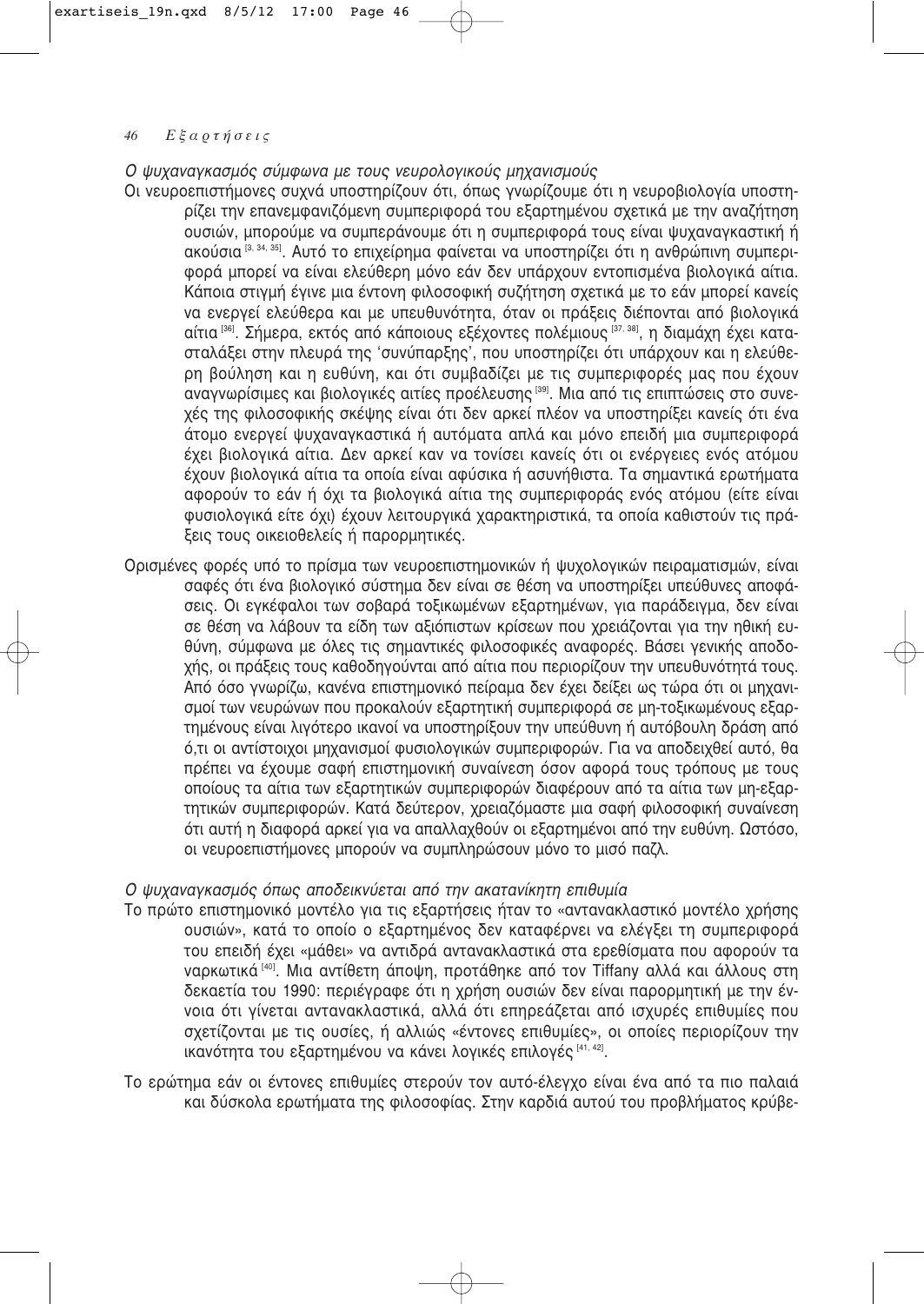ται το ερώτημα εάν υποχωρούμε στις έντονες επιθυμίες μας οικειοθελώς ή εάν έχουμε τη «δύναμη της θέλησης», η οποία μπορεί να μην φανεί αρκετά δυνατή απέναντι σε κάποια πολύ έντονη επιθυμία, καθιστώντας τις πράξεις μας ακούσιες. Το ερώτημα αυτό δεν έχει απαντηθεί ούτε από τις επιστημονικές αλλά ούτε από τις φιλοσοφικές μελέτες για τον αυτοέλεγχο. Για τη διερεύνηση αυτού του ερωτήματος έχουν χρησιμοποιηθεί αρκετές διαφορετικές προσεγγίσεις. Ο Velleman υποστηρίζει ότι οι πράξεις μας πάντοτε αντανακλούν τις μεγαλύτερες επιθυμίες μας, ακόμη και εάν δείχνουν αδυναμία θέλησης, ή το αντίθετο. Αυτή η άποψη υποδηλώνει ότι οι εξαρτημένοι μπορεί να λειτουργούν με πλήρη επίγνωση και έλεγχο της χρήσης ουσιών που κάνουν ανεξάρτητα πόσο «ακατανίκητες» είναι οι επιθυμίες τους [43]. Ο Feinberg, αντίθετα, υποστηρίζει ότι καμία επιθυμία δεν είναι τόσο ακαταμάχητη, διότι θα μπορούσαμε να αντισταθούμε απλά «προσπαθώντας περισσότερο» <sup>[44]</sup>. Τέλος, υπάρχουν και αυτοί που υποστηρίζουν ότι υπάρχει μια πεπερασμένη, «εξαντλήσιμη» ικανότητα ανθεκτικότητας στις επιθυμίες μας και ότι λαμβάνουμε αποφάσεις που δείχνουν «αδυναμία», όταν αυτή η ικανότητα αντίστασης έχει εξαντληθεί από κάποιες έντονες επιθυμίες ή από παρατεταμένο διάστημα αντίστασης σε αυτές [45, 46]. Άλλοι προσπάθησαν να αποφύγουν αυτά τα δύσκολα ερωτήματα εντελώς. Κάποιοι υποστήριξαν ότι δεν ενεργούμε ακούσια, όταν υποχωρούμε μπροστά σε μια έντονη επιθυμία, αλλά ότι μπορεί να απαλλασσόμαστε από την ευθύνη επειδή οι έντονες επιθυμίες μας μάς υποβάλουν σε μια μορ-Φή βίας που μας «υποχρεώνει» να ικανοποιήσουμε αυτές τις επιθυμίες [47, 48]. Με βάση αυτές τις αναφορές, οι έντονες επιθυμίες γίνονται τόσο δυσάρεστες που θα ήταν παράλογο να περιμένουμε να συνεχίσουν να τις ανέχονται οι εξαρτημένοι.

exartiseis 19n.qxd 8/5/12

- Τέλος, οι φιλόσοφοι υποστηρίζουν ότι υπάρχουν αρκετοί τρόποι με τους οποίους οι επιθυμίες μας μπορεί να είναι σε θέση να περιορίσουν τη λογική μας ικανότητα, καθιστώντας μας λιγότερο υπεύθυνους, χωρίς ωστόσο να μετατρέπουν τις πράξεις μας σε ψυχαναγκαστικές. Ο Morse, για παράδειγμα, υποστήριξε ότι στην εξάρτηση οι έντονες επιθυμίες περιορίζουν τη λογική ικανότητα του εξαρτημένου επειδή είναι διασπαστικές. Αυτό δυσκολεύει το άτομο να αποφασίσει λογικά για το τι είναι καλύτερο να κάνει [48]. Ο Wallace, στο ίδιο μήκος κύματος, υποστηρίζει ότι οι έντονες επιθυμίες μπορεί να αλλοιώσουν την κρίση μας, οδηγώντας μας σε υπερεκτίμηση του αντικειμένου του πόθου, σε σχέση με την εκτίμηση που θα κάναμε εάν ήμασταν ελεύθεροι από αυτές τις επιθυμίες [49]. Όλα αυτά μπορεί να επαρκούν, για να φανεί ότι η εξαρτητική χρήση ουσιών περιλαμβάνει περιορισμένη ικανότητα λογικής επιλογής και ενδεχομένως και περιορισμένη ευθύνη, δεν δείχνουν όμως ότι η εξάρτηση είναι «ψυχαναγκαστική» σε κανένα λογικό επίπεδο. Η απλή υπόθεση ότι οι έντονες επιθυμίες αρκούν για να οδηγήσουν ένα άτομο σε ψυχαναγκαστικές συμπεριφορές εγείρει αρκετά σημαντικά και αμφιλεγόμενα φιλοσοφικά ερωτήματα. Δεν είναι ξεκάθαρο ότι οι «μεταβολές στις προτιμήσεις» που προέρχονται από τις έντονες επιθυμίες δεν είναι απλώς οικειοθελείς αποφάσεις, και επιπλέον δεν είναι σαφές με ποιον τρόπο η επιθυμία υποτίθεται ότι αναιρεί την ικανότητα αυτοελέγχου του ατόμου.
- Aυτό είναι ένα πρόβλημα, το οποίο θα μπορούσε να επιλυθεί είτε από τους φιλοσόφους είτε από τους νευροεπιστήμονες, ωστόσο καμία από τις δύο ομάδες δεν έχει καταφέρει να το κάνει. Περαιτέρω πειράματα στον τομέα των νευροεπιστημών μπορεί να δείξουν, επακριβώς, με ποιον τρόπο λειτουργεί ο αυτοέλεγχος και με ποιον τρόπο οι αποφάσεις μπορούν (ή δεν μπορούν) να επηρεαστούν από τις έντονες επιθυμίες. Τέτοια αποτελέσματα θα επέφεραν ένα κύμα αλλαγών στον τομέα της φιλοσοφίας για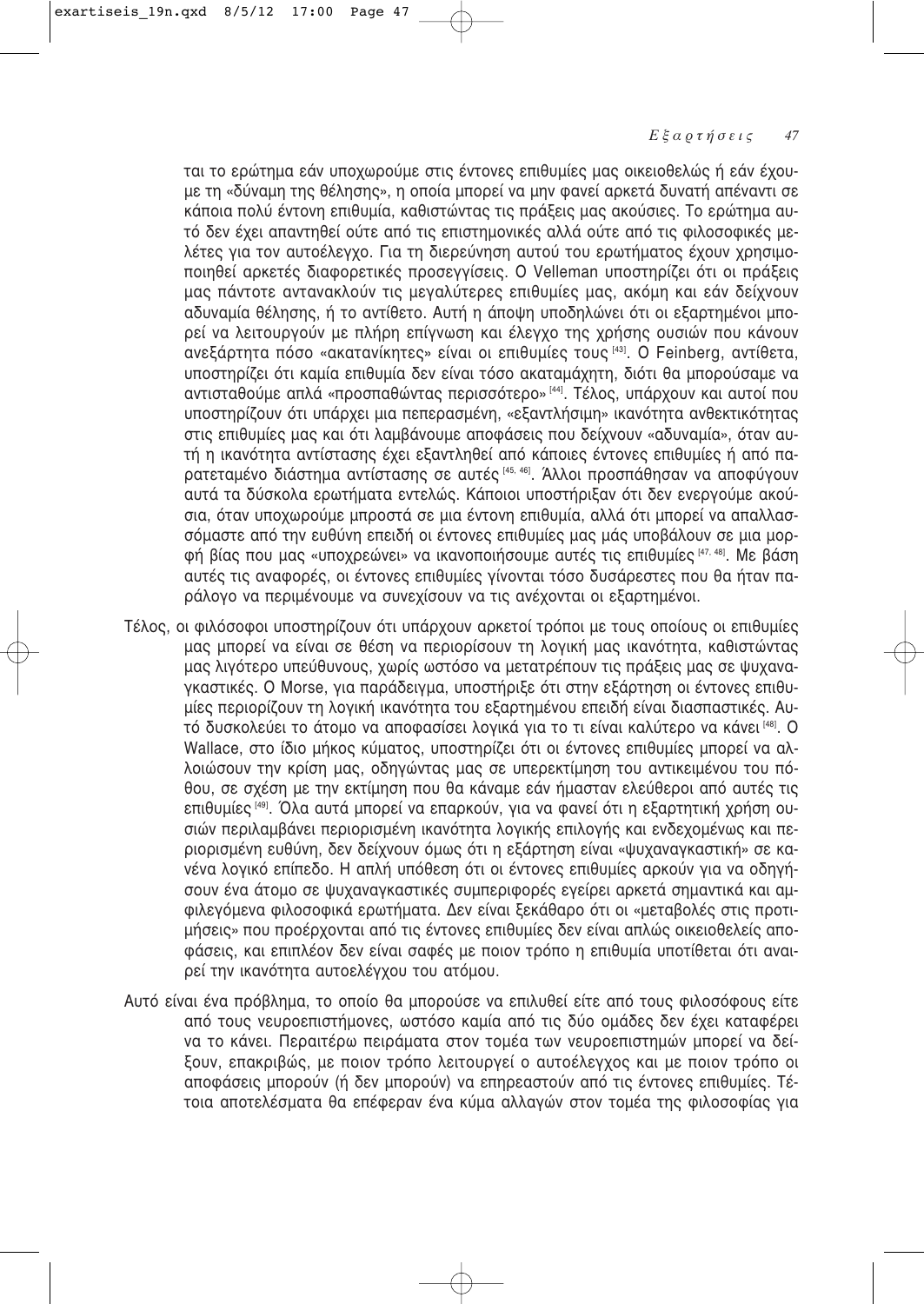τον εγκέφαλο. Ομοίως, μια ακαταμάχητα συναρπαστική φιλοσοφική θεώρηση μπορεί να δείξει ότι οι επιθυμίες και οι αποφάσεις, που έχουν ληφθεί ορθά, δεν είναι κάτι που μπορεί κανείς να μετρήσει με ένα ηλεκτρόδιο ή με κάποια συσκευή απεικόνισης. Ταυτόχρονα, είναι σημαντικό η επιστήμη να μην υπερβαίνει τα όριά της. Εάν δεν είναι ξεκάθαρο ότι οι έντονες επιθυμίες οδηγούν σε ψυχαναγκαστικές συμπεριφορές, τότε οι επιστήμονες θα έπρεπε να αποφεύγουν να υποστηρίζουν ότι οι έντονες επιθυμίες αποτελούν απόδειξη ψυχαναγκασμού. Ούτε η μεταμέλεια, ούτε η έντονη επιθυμία, ούτε οι απερίσκεπτες αποφάσεις, ούτε οι μεταβολές στη βιολογία του εγκεφάλου μπορούν να τεκμηριώσουν, χωρίς επιπλέον επιχειρήματα, ότι οι εξαρτημένοι συμπεριφέρονται ψυχαναγκαστικά, με την έννοια ότι όλα αυτά θα περιόριζαν την ευθύνη των επιλογών τους. Οι επιστήμονες κάνουν ένα μεγάλο φιλοσοφικό λάθος, με σημαντικές πρακτικές και επιστημονικές συνέπειες όταν θεωρούν ότι αυτά επαρκούν για να αποδειχθεί πως οι εξαρτημένοι δεν έχουν τον έλεγχο.

#### **ΣΥΜΠΕΡΑΣΜΑΤΑ**

- Όταν τα φιλοσοφικά ζητήματα είναι τόσο πολύπλοκα και αβέβαια όσο η εξάρτηση, είναι δύσκολο να βρεθεί τρόπος να αξιοποιηθεί το έργο των φιλοσόφων από τους επιστήμονες και τα άτομα που χαράσσουν πολιτική. Ωστόσο, πρόκειται για ένα πρόβλημα που δεν μπορεί απλώς να ξεχαστεί ή να παραβλεφθεί.
- Όταν οι συννραφείς νράφουν ότι η εξάρτηση είναι ασθένεια επειδή εμπεριέχει νευρολονικές μεταβολές, ή όταν ο Hyman δηλώνει ότι οι εξαρτημένοι υποφέρουν από ψυχαναγκασμούς, επειδή υπερεκτιμούν τις ουσίες, αποφεύγουν δύσκολα φιλοσοφικά ερωτήματα με πραγματικές πρακτικές συνέπειες τόσο για την επιστήμη όσο και για τις πολιτικές για την εξάρτηση. Επιπλέον, αυτά τα προβλήματα είναι μόνο τα δύο πιο εμφανή –αποτελούν απλά την κορφή ενός τεράστιου και επικίνδυνου παγόβουνου που απειλεί τις επιστημονικές και ιατρικές εξελίξεις στη μελέτη του φαινομένου της εξάρτησης.
- Οι φιλόσοφοι πιθανόν θα πρέπει να εντάξουν νέα στοιχεία από τις κοινωνικές και βιολογικές επιστήμες στις καταγραφές τους για το τι συνιστά την ασθένεια, ή τι είναι αυτό που καθιστά ένα άτομο υπεύθυνο για τις πράξεις του. Στη συνέχεια, είναι πολύ σημαντικό οι εξελίξεις στο φιλοσοφικό τομέα να κατανοηθούν και να ενταχθούν στην επιστήμη των εξαρτήσεων, της ιατρικής και των πολιτικών.

Δήλωση αντικρουόμενων συμφερόντων: Κανένα.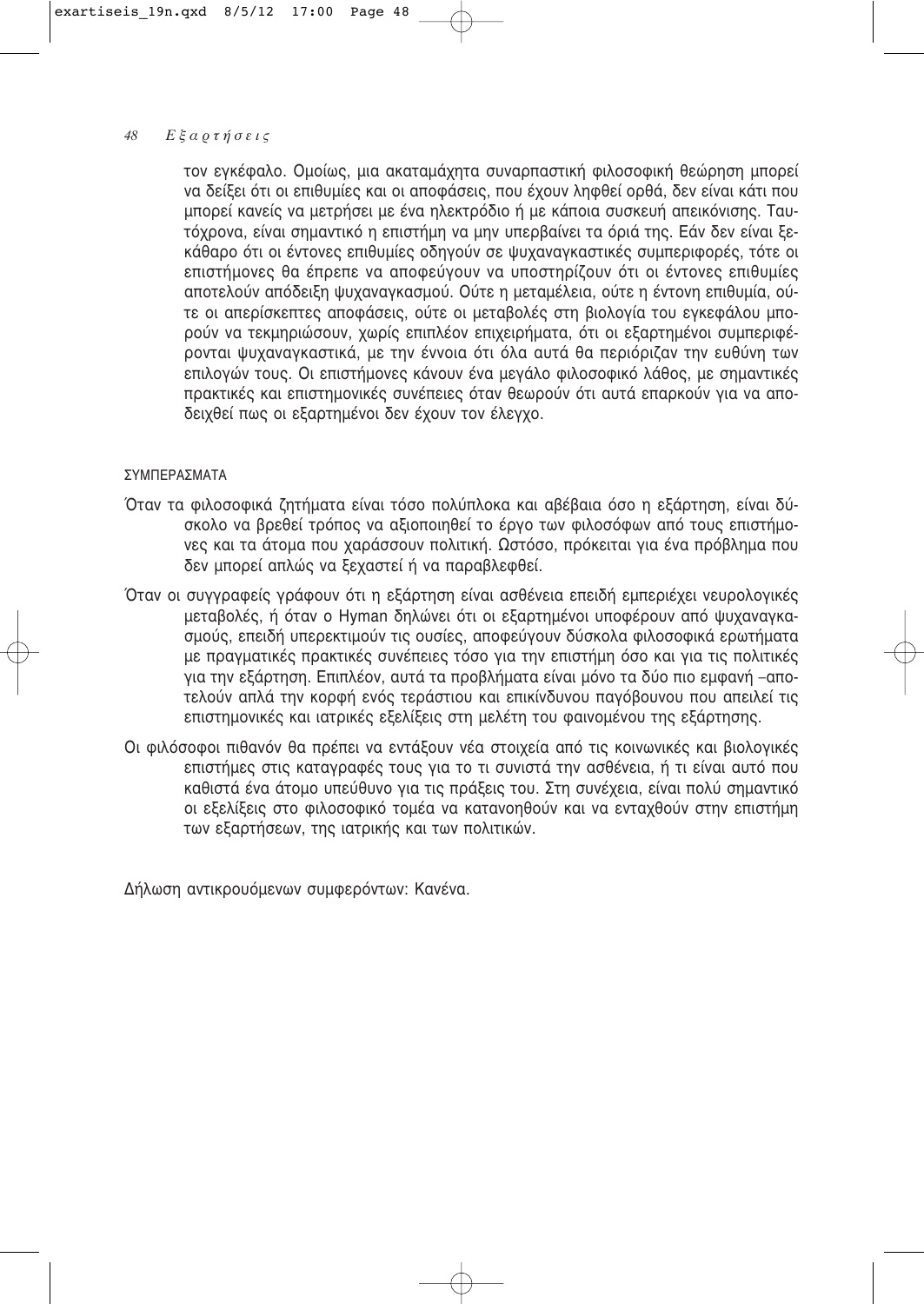#### Παραπομπές

1. Jellinek E. M. Alcoholism, a genus and some of its species. Can Med Assoc J 1960; 24: 1341-5.

- 2. American Psychiatric Association. Committee on Nomenclature and Statistics. Diagnostic and Statistical Manual of Mental Disorders, 2nd edn. Washington, DC: American Psychiatric Association; 1968.
- 3. Leshner A. I. Addiction is a brain disease, and it matters. Science 1997; 278: 45-7.
- 4. Heyman G. M. Is addiction a chronic, relapsing disease? Relapse rates, estimates of duration, and a theory of addiction. In: Heymann P., BrownsbergerW., editors. Drug Addiction and Drug Policy. Cambridge, MA: Harvard University Press; 2001, p. 81-117.
- 5. Alexander B. The disease and adaptive models of addiction: a framework evaluation. In: Peele S., editor. Visions of Addiction: Major Contemporary Perspectives on Addiction and Alcoholism. New York: Lexington Books; 1988, p. 45-66.
- 6. Heather N. Why alcoholism is not a disease. Med J Aust1992; 156: 212-5.
- 7. Boorse C. Health as a Theoretical Concept. Philos Sci 1977; 44: 542-73.
- 8. Nordenfelt L. On chronic illness and quality of life: a conceptual framework. Health Care Anal 1995; 3:  $290 - 8.$
- 9. National Institute on Drug Abuse, Principles of Drug Addiction Treatment: A Research-Based Guide. Contract no.: NIH Publication no. 09-4180. Bethesda, MD: National Institute on Drug Abuse; 2009.
- 10. World Health Organization. Neuroscience of Psychoactive Substance Use and Dependence. Geneva: World Health Organization; 2004.
- 110th Congress: ADA Amendment Act of 2008. Available from 11. S.3406 http://www.govtrack.us/congress/bill.xpd? bill=s110-3406 (accessed 1 October 2010; archived by Webcite at http://www.webcitation.org/5tQWfWCYM)
- 12. Watkins K. E., Podus D. The impact of terminating disability benefits for substance abusers on substance use and treatment participation. Psychiatr Serv 2000; 51: 1371-2, 81.
- 13. Husak D. N. Drugs and Rights. Cambridge, UK/New York, USA: Cambridge University Press; 1992.
- 14. Husak D. N., De Marneffe P. The Legalization of Drugs. Cambridge, UK/New York: Cambridge University Press; 2005.
- 15. Mill J. S. On Liberty, 2nd edn. London: J. W. Parker; 1859.
- 16. Caplan A. L. Ethical issues surrounding forced, mandated, or coerced treatment. J Subst Abuse Treat 2006; 31: 117-20.
- 17. Jaffe J. Drug addiction and drug abuse. In: Goodman L., Gilman A., editors. The Pharmacological Basis of Therapeutics: A Textbook of Pharmacology, 3rd edn. New York: Macmillan; 1965, p. 285-311.
- 18. Eddy N. B., Halbach H., Isbell H., Seevers M. H. Drug dependence: its significance and characteristics. BullWorld Health Organ 1965; 32: 721-33.
- 19. American Psychiatric Association, American Psychiatric Association. Task Force on DSM-IV. Diagnostic and Statistical Manual of Mental Disorders: DSM-IV, 4th edn. Washington, DC: American Psychiatric Association; 1994.
- 20. World Health Organization. Division of Mental Health. The ICD-10 Classification of Mental and Behavioural Disorders: Clinical Descriptions and Diagnostic Guidelines. Geneva: World Health Organization; 1992.
- 21. Hyman S. E. Addiction: a disease of learning and memory. Am J Psychiatry 2005; 162: 1414-22.
- 22. Modell J. G., Glaser F. B., Cyr L., Mountz J. M. Obsessive and compulsive characteristics of craving for alcohol in alcohol abuse and dependence. Alcohol Clin Exp Res 1992; 16: 272-4.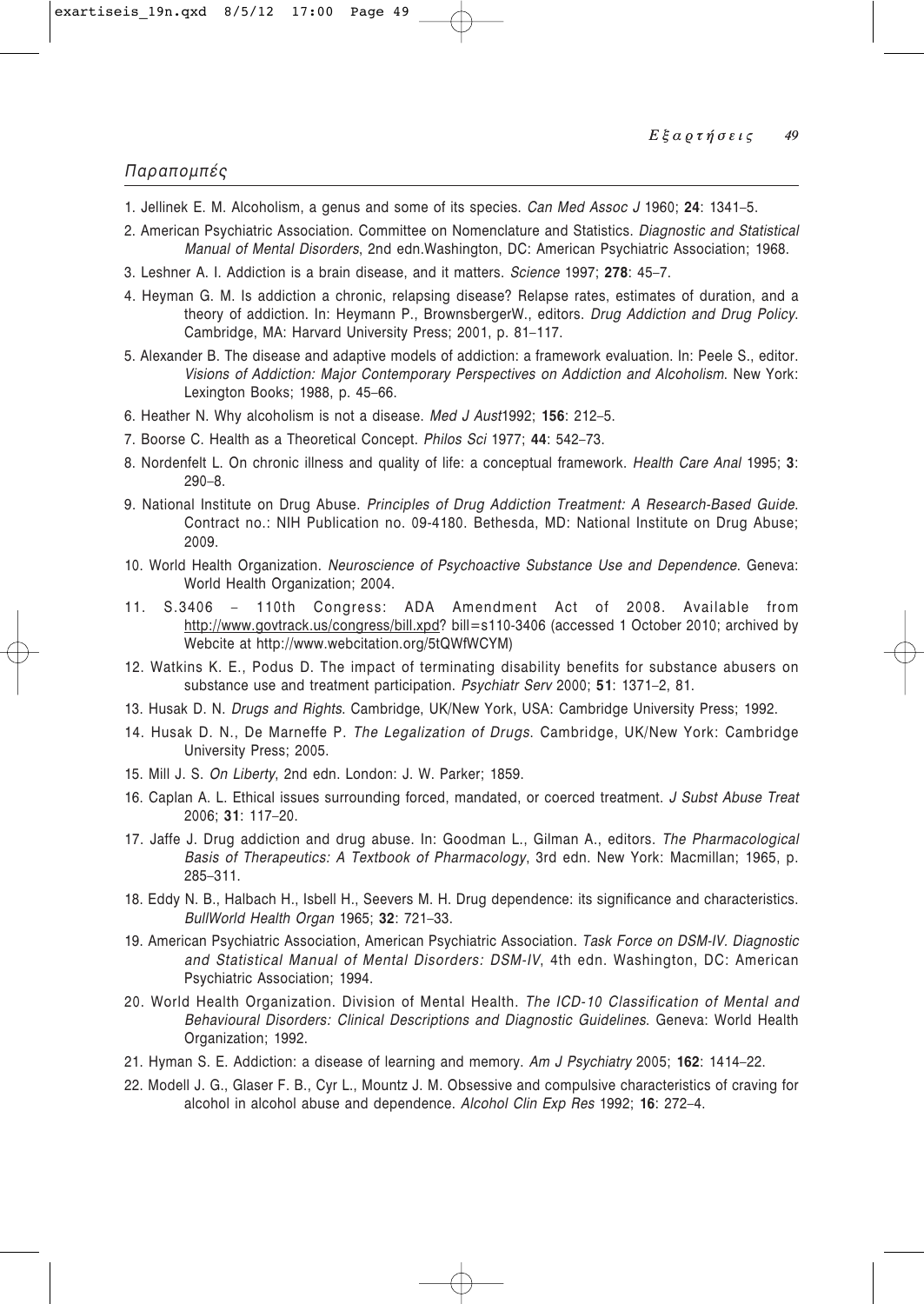- 23. Davies J. B. *The Myth of Addiction*, 2nd edn. Amsterdam: Harwood Academic; 1997.
- 24. Peele S. What works in addiction treatment and what doesn't: is the best therapy no therapy? *Int J Addict* 1990; **25**: 1409–19.
- 25. Everitt B. J., Robbins T. W. Neural systems of reinforcement for drug addiction: from actions to habits to compulsion. *Nat Neurosci* 2005; **8**: 1481–9.
- 26. Hyman S. E. The neurobiology of addiction: implications for voluntary control of behavior. *Am J Bioeth* 2007; **7**: 8–11.
- 27. Ahmed S. H., Koob G. F. Transition to drug addiction: a negative reinforcement model based on an allostatic decrease in reward function. *Psychopharmacology* 2005; **180**: 473–90.
- 28. Fischer J. M., Ravizza M. *Responsibility and Control: A Theory of Moral Responsibility*. Cambridge, UK/New York: Cambridge University Press; 1998.
- 29. Mele A. Akratics and Addicts. *Am Philos Q* 2002; **39**: 153– 67.
- 30. Frankfurt H. Freedom of the will and the concept of a person. *J Philos* 1971; **68**: 5–20.
- 31. Davidson D. How is weakness of the will possible? In: Feinberg J., editor. *Moral Concepts*. Oxford: Oxford University Press; 1969, p. 93–113.
- 32. Arpaly N. On acting rationally against one's best judgement. *Ethics* 2000; **110**: 488–513.
- 33. Audi R. Weakness of will and rational action. *Australas J Philos* 1990; **68**: 270–81.
- 34. Koob G. F., Nestler E. J. The neurobiology of drug addiction. *J Neuropsychiatry Clin Neurosci* 1997; **9**: 482–97.
- 35. Volkow N. D., Li T. K. Drug addiction: the neurobiology of behaviour gone awry. *Nat Rev Neurosci* 2004; **5**: 963–70.
- 36. Roskies A. Neuroscientific challenges to free will and responsibility. *Trends Cogn Sci* 2006; **10**: 419–23.
- 37. Strawson G. The bounds of freedom. In: Kane R. H., editor. *The Oxford Handbook of FreeWill*. Oxford: Oxford University Press; 2002, p. 441–60.
- 38. Smilansky S. *FreeWill and Illusion*. Oxford: Oxford University Press; 2000.
- 39. Watson G. Free action and free will. *Mind* 1987; **382**: 145– 72.
- 40. Wikler A. Conditioning of successive adaptive responses to the initial effects of drugs. *Cond Reflex* 1973; **8**: 193–210.
- 41. Tiffany S. T., Carter B. L. Is craving the source of compulsive drug use? *J Psychopharmacol* 1998; **12**: 23–30.
- 42. Robinson T. E., Berridge K. C. The neural basis of drug craving: an incentive–sensitization theory of addiction. *Brain Res* 1993; **18**: 247–91.
- 43. Velleman J. D. What happens when someone acts? *Mind* 1992; **101**: 461–81.
- 44. Feinberg J. *Doing and Deserving*. Princeton: Princeton University Press; 1970.
- 45. Levy N. Autonomy and addiction. *Can J Philos* 2006; **36**:427.
- 46. Levy N. Is addictive behaviour responsible behaviour? In: Graham G., Poland J., editors. *Addiction and Responsibility*. Cambridge, MA: MIT Press; 2009; in press.
- 47. Watson G. Disordered appetites: addiction, compulsion and dependence. In: Elster J., editor. *Addiction: Entries and Exits*. New York: Russell Sage Foundation; 1999, p. 3–28.
- 48. Morse S. Hooked on hype: addiction and responsibility. *Law Philos* 2000; **19**: 3–49.
- 49. Wallace R. Addiction as a defect of the will. *Law Philos* 1999; **18**: 621–54.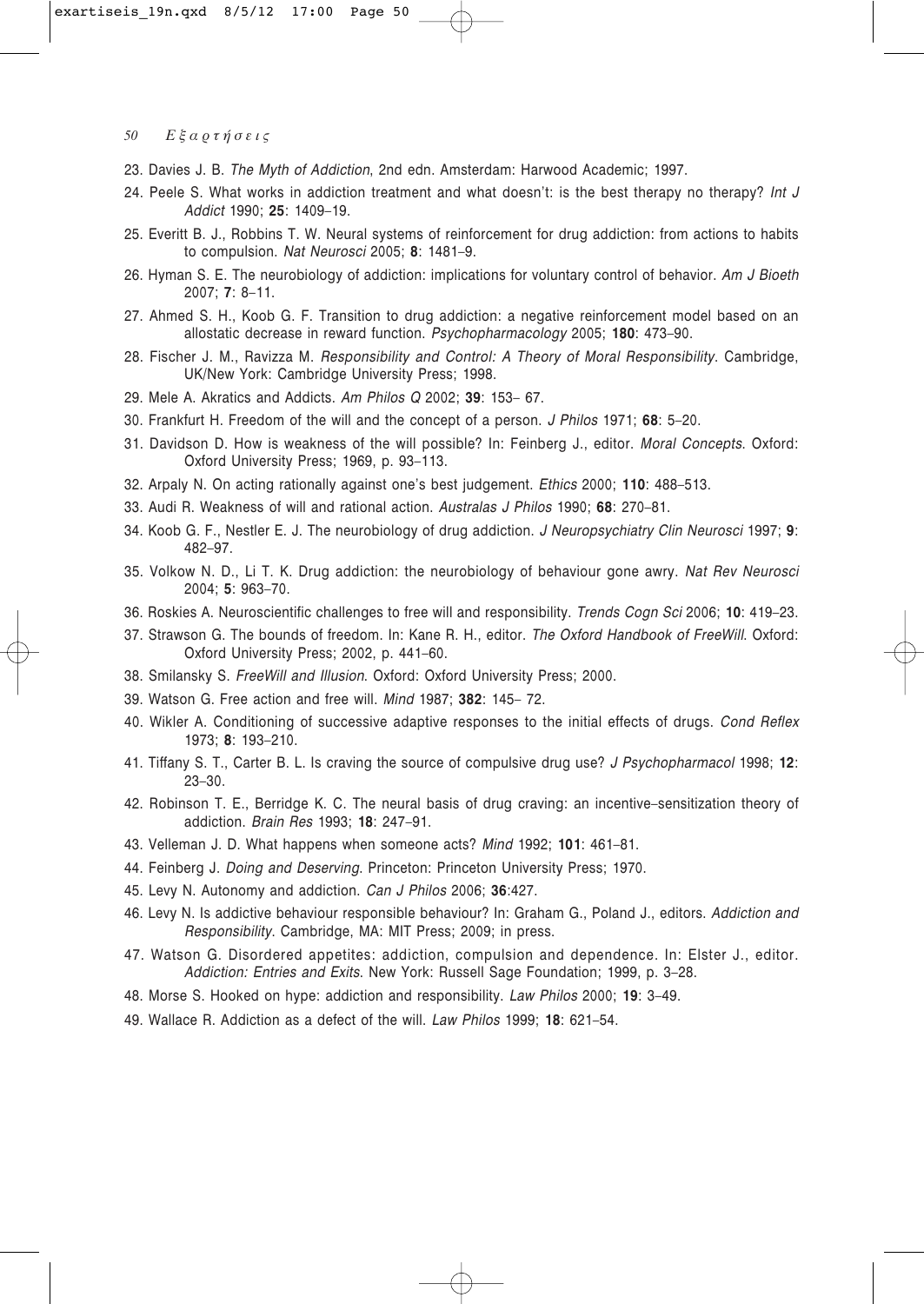*Ε ξ α ρ τ ή σ ε ι ς , τεύχος 19, 2012*

### ΕΘΙΣΜΟΣ ΚΑΙ ΕΞΑΡΤΗΣΗ ΣΤΟ DSM-V<sup>1</sup>

#### CHARLES O'BRIEN<sup>2</sup>

CENTER FOR STUDIES OF ADDICTION, UNIVERSITY OF PENNSYLVANIA, PHILADELPHIA, PA, USA

*Μετάφραση στα ελληνικά* ΓΕΩΡΓΙΑ ΧΡΙΣΤΟΦΙΛΗ *Translation in Greek* GEORGIA CHRISTOFILI

Περίληψη

Καθώς έχει ήδη ξεκινήσει η διαδικασία της πέμπτης αναθεώρησης του Διαγνωστικού και Στατιστικού Εγχειριδίου για τις Ψυχικές Διαταραχές (DSM) αυτό το άρθρο εστιάζει στις αλλαγές που προτείνονται για την ενότητα που αφορά στην κατάχρηση ουσιών. Περιγράφει, εν συντομία, την ιστορία που κρύβεται πίσω από την καθιερωμένη ορολογία, καθώς και τους λόγους επικράτησης του όρου «εξάρτηση» (dependence) έναντι του όρου «εθισμός» (addiction) στις παλαιότερες εκδόσεις του DSM. Ο όρος «εξάρτηση», ενώ στο παρελθόν χρησιμοποιούταν για να περιγράψει την ανεξέλεγκτη συμπεριφορά αναζήτησης ουσιών, ωστόσο έχει και μια άλλη σημασία –περιγράφει τις βιολογικές αλλαγές που παρουσιάζονται, όταν κανείς παίρνει φάρμακα που δρουν στο Κεντρικό Νευρικό Σύστημα, τα οποία όταν διακοπούν απότομα οδηνούν σε επανεμφάνιση της συμπτωματολογίας ή της προηγούμενης κατάστασης (rebound effect). Αυτά τα διπλά νοήματα έχουν προκαλέσει σύγχυση και κατά κάποιο τρόπο συμβάλουν στη διατήρηση ιατρικών πρακτικών που προσπαθούν να αντιμετωπίσουν τον πόνο ανεπιτυχώς, από φόβο του θεράποντα, μήπως προκαλέσει εθισμό στον ασθενή συνταγογραφώντας του οπιοειδή. Για να αντιμετωπιστεί και αυτό το πρόβλημα, έχει προταθεί να τροποποιηθεί στο DSM-V η σχετική ενότητα σε «Εθισμός και Σχετικές Διαταραχές» κάτι που θα περιλαμβάνει και τη διαταραχή της εξάρτησης από τα τυχερά παιχνίδια. Οι διαταραχές της χρήσης ουσιών μπορούν να αναφέρονται ως διαταραχή της «χρήση αλκοόλ» ή της «χρήσης οπιοειδών». Τα κριτήρια όσον αφορά στις διαταραχές, κατά πάσα πιθανότητα θα παραμείνουν τα ίδια, με μόνη διαφορά την κατάργηση του κριτηρίου «παράνομες δραστηριότητες» και την προσθήκη του κριτηρίου «έντονη επιθυμία». Η άλλη σημαντική αλλαγή αφορά την κατάργηση της διαφοροποίησης μεταξύ κατάχρησης και εξάρτησης, καθώς δεν υπάρχουν σαφή στοιχεία που να υποστηρίζουν την ύπαρξη κάποιου ενδιάμεσου σταδίου. Αυτές οι αλλαγές αναμένεται να συμβάλουν στην αποσαφήνιση, και συνεπώς τη διάγνωση και τη θεραπεία της κατάχρησης ουσιών και των σχετικών διαταραχών.

Λέξεις Κλειδιά: Εθισμός, εξάρτηση, πόνος, ανοχή, σύνδρομο στέρησης.

<sup>&</sup>lt;sup>1</sup> Τίτλος πρωτοτύπου: "Addiction and dependence in DSM-V", Addiction, Volume 106(5):866-867

<sup>&</sup>lt;sup>2</sup> Διεύθυνση επικοινωνίας: Charles O'Brien, University of Pennsylvania, Treatment Research Center, 3900 Chestnut Street, Philadelphia, PA 19104-6178, USA. E-mail: obrien@mail.trc.upenn.edu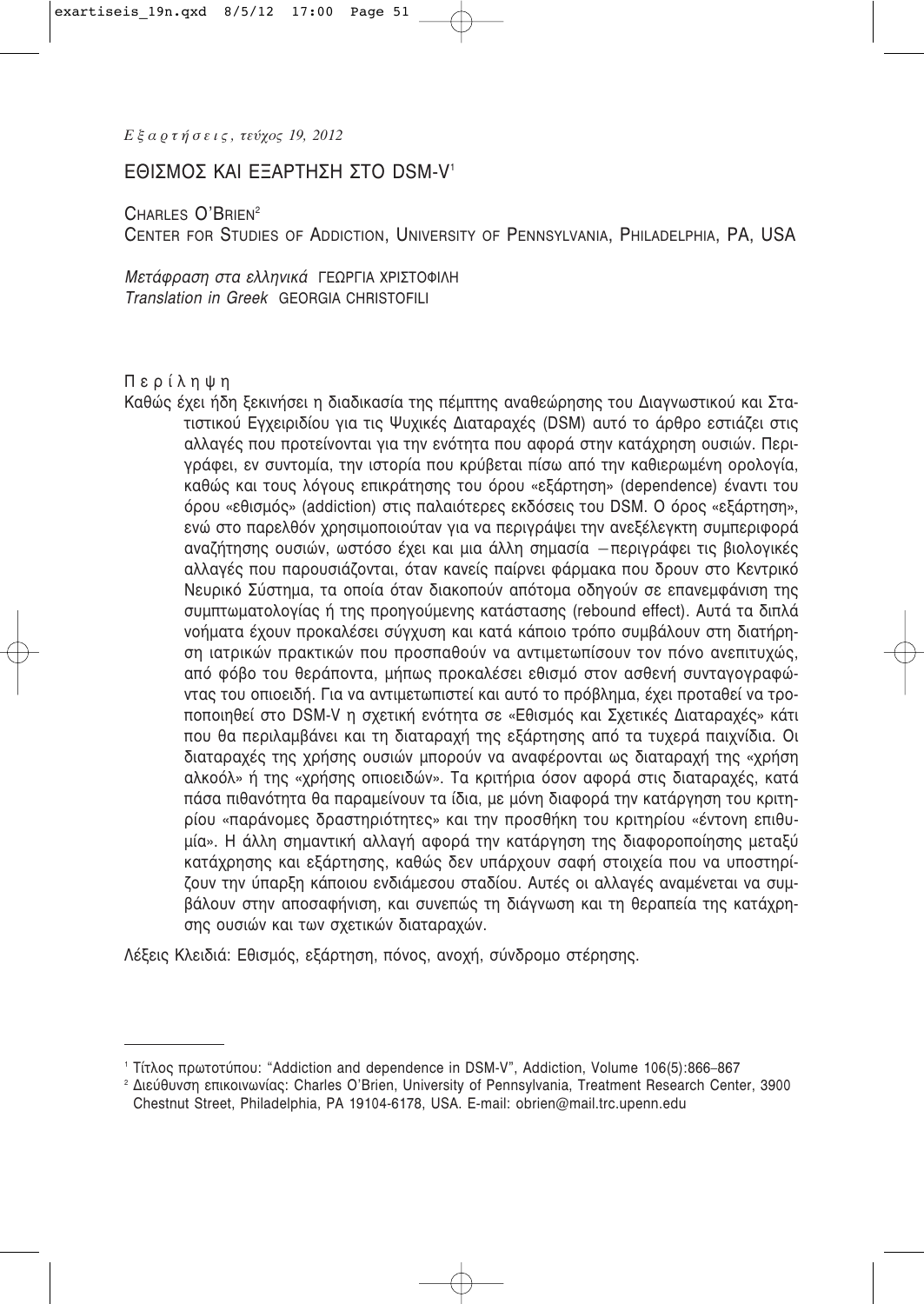- Στα μέσα της δεκαετίας του 1980 περίπου, ο Σύλλογος Αμερικανών Ψυχολόγων (APA) συντό-VΙσε τις συναντήσεις μιας ομάδας ειδικών σε θέματα εξαρτήσεων, στην οποία συμμετείχαν και μέλη του Παγκόσμιου Οργανισμού Υγείας (WHO), με στόχο την αναθεώρηση της ενότητας που αφορά στην κατάχρηση ουσιών στο Διαγνωστικό και Στατιστικό Εγχειρίδιο για τις Ψυχικές Διαταραχές-έκδοση ΙΙΙ (DSM-ΙΙΙ). Αυτή η διεθνής επιτροπή πραγματοποίησε αρκετές συναντήσεις τα επόμενα χρόνια σε πολλές χώρες. Συναντήθηκαν στην Ουάσινγκτον, στην Κοπεγχάγη και στη Νέα Υόρκη. Τα αποτελέσματα της δουλειάς τους δημοσιεύτηκαν το 1987 με τον όνομα DSM-III-R (αναθεωρημένο). Επρόκειτο για ένα πολύ σημαντικό επίτευγμα, καθώς η επιτροπή κατέληξε σε συμφωνία ότι η συγκεκριμένη διαταραχή ήταν μια παρορμητική, ανεξέλεγκτη συμπεριφορά αναζήτησης ουσιών και η οποία μπορούσε να οριστεί από ένα σύνολο κριτηρίων με εξαιρετική συνέπεια και αξιοπιστία μεταξύ των αξιολογητών. Η επιτροπή κατέληξε στις περισσότερες αποφάσεις ομόφωνα, καθώς η ομάδα συμφωνούσε σε γενικές γραμμές όσον αφορά στον ορισμό του συνδρόμου (τα ονόματα των μελών περιλαμβάνονται στον πρόλογο της έκδοσης DSM-III-R). Ωστόσο, μια σημαντική διαφωνία αφορά στον τίτλο που θα πρέπει να έχει η ενότητα. Όσα από τα μέλη της επιτροπής είχαν θεραπευτικό υπόβαθρο υποστήριζαν την επιλογή «εθισμός» ή «διαταραχή του εθισμού», ενώ όσοι δεν είχαν υποστήριζαν ότι ο όρος εθισμός ήταν μειωτικός και θα μπορούσε να οδηγήσει στην αποξένωση των ατόμων που επιθυμούμε να βοηθήσουμε. Η δεύτερη ομάδα υποστήριζε τον πιο ουδέτερο όρο «εξάρτηση» καθώς η επιρροή από το έργο του Καθηγητή Griffith Edwards και των συνεργατών του, αναφορικά με το σύνδρομο εξάρτησης από το αλκοόλ, ήταν έντονη <sup>[1]</sup>.
- Η ομάδα των θεραπευτών, ωστόσο, τόνισε ότι ο όρος «εξάρτηση» χρησιμοποιείται ήδη για να εκφράσει κάτι εντελώς διαφορετικό και φυσιολογικό. Υπογράμμισαν ότι οι όροι «ανοχή», που πρόκειται για τη μειωμένη επίδραση μιας ουσίας έπειτα από επαναλαμβανόμενη χρήση και «σύνδρομο στέρησης» που εμφανίζεται με τα φάρμακα που παρέχο-Vται για την αντιμετώπιση του πόνου, της κατάθλιψης ή των αγχωδών διαταραχών χαρακτηρίζονται ήδη από τον όρο «εξάρτηση», αλλά δεν παρουσιάζουν καμία ομοιότητα με τη διαταραχή της ανεξέλεγκτης αναζήτησης ουσιών, όπως ορίζεται από το DSM-III-R. Έπειτα από μία σειρά συζητήσεων και διαφωνιών, επικράτησε ο όρος «εξάρτηση» με διαφορά μιας ψήφου.
- Το 1994 η επόμενη έκδοση του εγχειριδίου, DSM-IV, αποδέχτηκε την ορολογία που προτάθηκε στο DSM-III-R με ελάχιστες μόνο τροποποιήσεις. Έτσι, από το 1987, η επιστημονική κοινότητα έχει εξοικειωθεί εντελώς με τη χρήση του όρου «εξάρτηση» για την περιγραφή του συνδρόμου της ανεξέλεγκτης αναζήτησης ουσιών, όπως ορίστηκε αρχικά στο DSM-III-R. Δυστυχώς, οι συνέπειες για τους γενικούς γιατρούς και τους ασθενείς τους από αυτή την επιλογή στην ορολογία, είναι πολλές και συχνά προκαλούν σύγχυση<sup>[2]</sup>. Ο όρος «εξάρτηση», χρησιμοποιούνταν ήδη πολλά χρόνια πριν από το DSM-III-R για να περιγράψει τις βιολογικές αλλαγές οι οποίες παρουσιάζονται όταν κανείς παίρνει φάρμακα που δρουν στο Κεντρικό Νευρικό Σύστημα. Όταν η χρήση αυτών των φαρμάκων διακοπεί απότομα επανεμφανίζεται η συμπτωματολογία ή η προηγούμενη κατάσταση (rebound effect). Εάν η λέξη χρησιμοποιείται επίσης για την παρορμητική, ανεξέλεγκτη συμπεριφορά αναζήτησης ουσιών, τότε αναπόφευκτα δημιουργείται σύγχυση και οι ασθενείς που εμφανίζουν φυσιολογικά επίπεδα ανοχής και στερητικού συνδρόμου, χωρίς να υπάρχουν ενδείξεις κατάχρησης ή ασυνήθιστης συμπεριφοράς θα συγχέονται με όσους πληρούν τα κριτήρια «εξάρτησης» σύμφωνα με το DSM-III-R.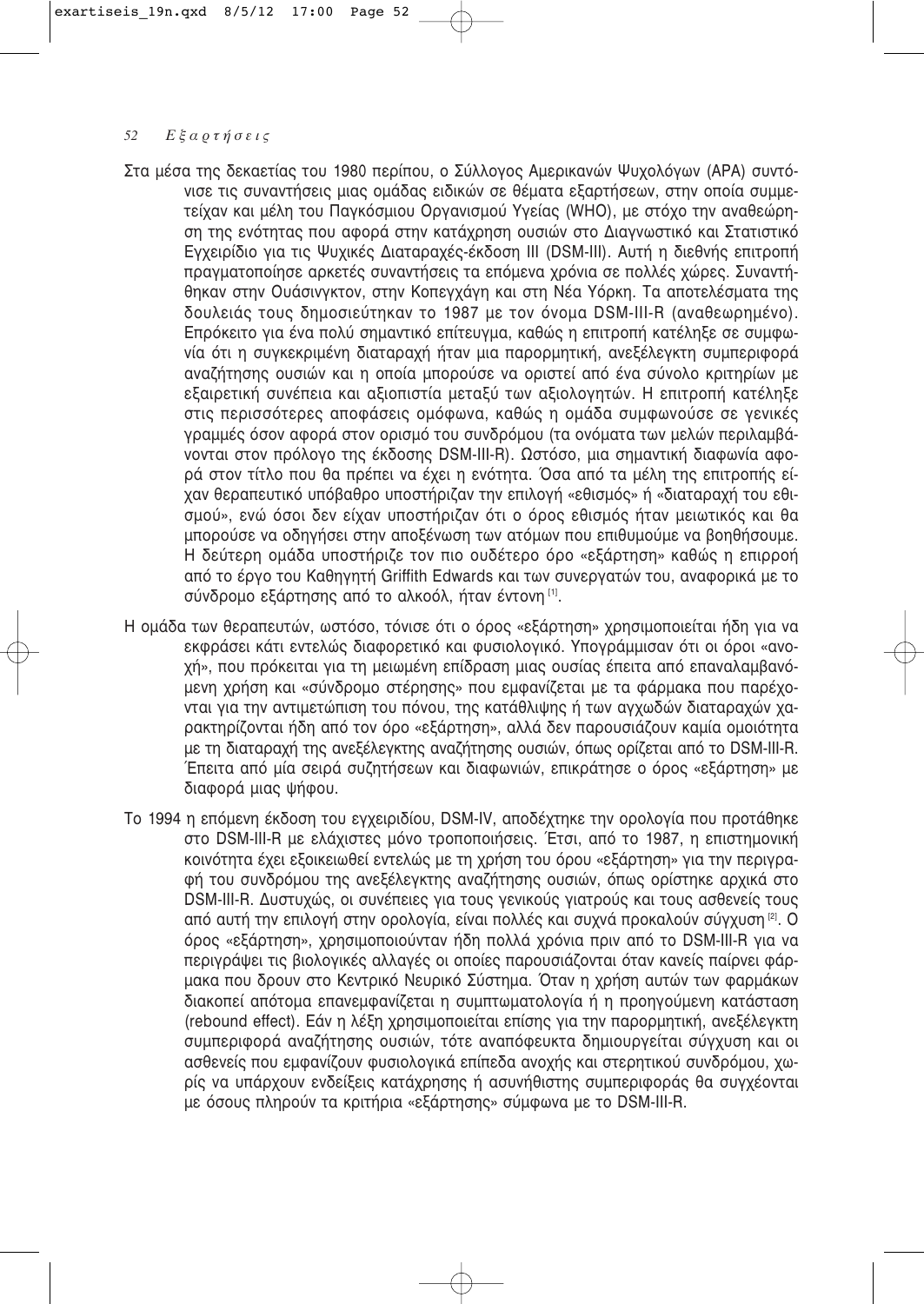Όσοι αναλαμβάνουν να διδάξουν στους φοιτητές ιατρικής ή στους γιατρούς θέματα εθισμού θα πρέπει να διευκρινίζουν ότι υπάρχει μια φυσιολογική σωματική αντίδραση που ονομάζεται «σωματική εξάρτηση» και παράλληλα ο «εθισμός» που περιγράφει την συμπεριφορά αναζήτησης ουσιών και αναφέρεται ως «εξάρτηση» στο DSM. Η λανθασμένη συνεπαγωγή είναι ότι η «εξάρτηση» στο DSM δεν ήταν ούτε σωματική ούτε βιολογική. Κυρίως όμως, η σημαντικότερη αιτιολογία που προβαλλόταν για την ανεπαρκή αντιμετώπιση του πόνου με οπιοειδή ήταν ο φόβος των γιατρών ότι θα προκαλέσουν εθισμό. Όταν, στην πραγματικότητα, ο εθισμός κατά τη διαδικασία θεραπευτικής αντιμετώπισης του πόνου δεν είναι κάτι συνηθισμένο. Έτσι, ασθενείς έχουν αφεθεί να υποφέρουν, λόγω της ανεπαρκούς δόσης παυσίπονων που τους χορηγείτο, όταν υπήρχαν ενδείξεις ανοχής ή συνδρόμου στέρησης [3].

exartiseis\_19n.qxd 8/5/12 17:00 Page 53

- Για να αντιμετωπιστούν αυτά τα προβλήματα, προτάθηκαν αλλαγές για την πέμπτη αναθεώρηση του εγχειριδίου, συμπεριλαμβανομένων και αλλαγών στην ορολογία. Η ενότητα συνολικά ονομάστηκε «Εθισμός και Σχετικές Διαταραχές». Στη συγκεκριμένη ενότητα εντάχθηκε και ο παθολογικός τζόγος, ως εθισμός που δεν σχετίζεται με ουσίες, αλλά με συμπεριφορά. Εξετάστηκαν και άλλες κατηγορίες εθισμού, αλλά μόνον ο παθολογικός τζόγος πληρούσε τα κριτήρια για να ενταχθεί. Στα παραρτήματα προτείνεται ο εθισμός στο ίντερνετ, με στόχο να αυξηθεί ο αριθμός των σχετικών ερευνών.
- Η κατηγορία «κατάχρηση» έχει εξαιρεθεί από τη δομή αυτή καθώς δεν υπάρχουν επαρκή στοιχεία για να υποστηρίξουν την ύπαρξη ενδιάμεσου σταδίου ανάμεσα στη χρήση και στον εθισμό από ουσίες. Τα συμπτώματα που είχαν προταθεί για το DSM-III-R παραμένουν ως έχουν, με εξαίρεση την αφαίρεση των «νομικών προβλημάτων» και την προσθήκη της «έντονης επιθυμίας». Η ανοχή και το σύνδρομο στέρησης δεν συνυπολογίζονται στη διάγνωση, όταν ο ασθενής ακολουθεί επίσημη αγωγή για την αντιμετώπιση προβλημάτων όπως πόνος, κατάθλιψη ή άγχος. Όσοι ασθενείς ακολουθούν τέτοιου είδους επίσημη αγωγή, πληρούν τις προϋποθέσεις για διαταραχή της κατάχρησης ουσιών, μόνον εφόσον εμφανίζουν άλλα συμπτώματα ασυνήθιστης συμπεριφοράς, που σχετίζονται με την αναζήτηση ουσιών.
- Κάποια από τα μέλη της ομάδας εργασίας υποστήριξαν την επιστροφή της λέξης «εθισμός» καθώς ο όρος έχει καθιερωθεί τόσο πολύ τα τελευταία χρόνια και δεν τους φαίνεται υποτιμητικός. Στα μέσα μαζικής ενημέρωσης κυκλοφορούν ρεπορτάζ για την «εξάρτηση από το πετρέλαιο», οι γυναίκες φορούν μπλουζάκια που γράφουν «εξάρτηση από το ροζ» ή από τα ψώνια, κ.λπ. Φυσικά, το νόημα των λέξεων μπορεί να μεταβληθεί με το χρόνο και τον πολιτισμό. Αναγνωρίζουμε ωστόσο ότι δεν υπάρχουν σύγχρονες μελέτες σχετικά με το εάν η επιλογή μιας ετικέτας μπορεί να είναι υποτιμητική. Καθώς κάποιοι επιστήμονες παραμένουν αντίθετοι με τη χρήση του όρου «εθισμός», προτείvαμε μια συμβιβαστική λύση. Προτείνεται η συγκεκριμένη ενότητα στο DSM-V να ονομαστεί «διαταραχή της χρήσης ουσιών» και η σοβαρότητα να εκτιμάται ανάλογα με τον αριθμό των συμπτωμάτων.
- Οι αλλαγές που προτάθηκαν για το DSM-IV αναρτήθηκαν στην ιστοσελίδα του Συλλόγου Αμερικανών Ψυχολόγων, όπου το κοινό καλείται να κάνει το δικό του σχολιασμό για το θέμα. Έως τώρα έχουν ληφθεί 8000 σχόλια, 500 εκ των οποίων αναφέρονται συγκεκριμένα στις διαταραχές που σχετίζονται με τις ουσίες. Τα σχόλια εξετάστηκαν από την Ομάδα Εργασίας για τις Διαταραχές που Σχετίζονται με τις Ουσίες και η τελική απόφαση θα δοκιμαστεί σε μια πιλοτική εφαρμογή αργότερα αυτό το χρόνο. Η ίδια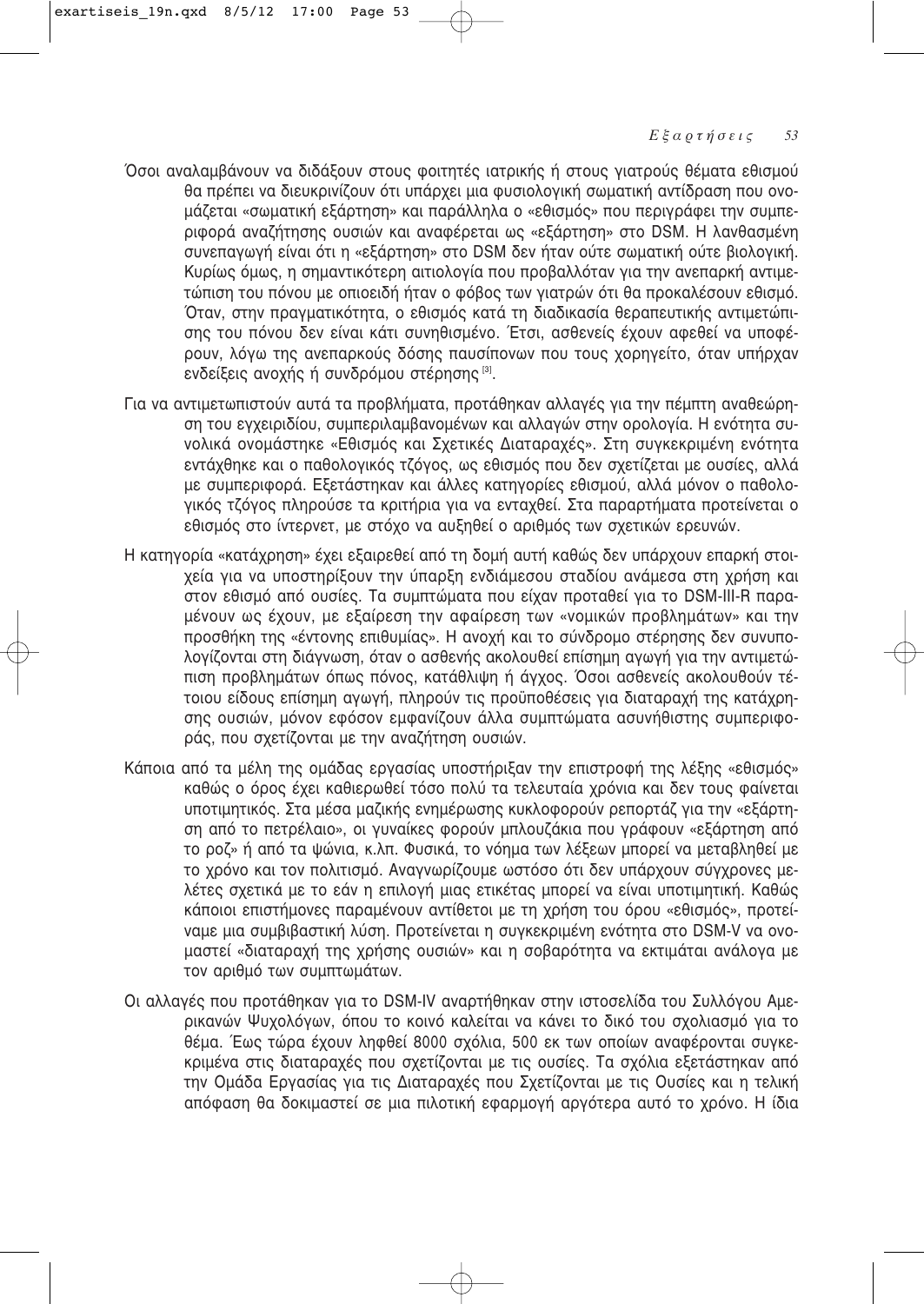διαδικασία θα ακολουθηθεί και για τις άλλες κατηγορίες του DSM-V. Η τελική μορφή του εγχειριδίου θα κυκλοφορήσει το 2013.

Αυτές οι αλλαγές έχουν ήδη παρουσιαστεί, δημοσίως, σε συναντήσεις του Συλλόγου Αμερικανών Ψυχολόγων (APA), της Κοινωνίας Ερευνών για τον Αλκοολισμό (RSA) και του Συλλόγου που ασχολείται με τα Προβλήματα της Ουσιοεξάρτησης (CPDD). Στη συνάντηση του CPDD το 2009, ρωτήθηκε το κοινό εάν υπήρχαν αμφιβολίες σχετικά με τη χρήση της λέξης «εθισμός» στη διάγνωση και δεν παρουσιάστηκαν αντιρρήσεις. Στο συμπόσιο που διοργανώθηκε το 2010 από το RSA για το DSM-V, το κοινό υποστήριξε σχεδόν ομόφωνα τη χρήση της λέξης «εθισμός». Παρόλα αυτά η ομάδα εργασίας, σε μια προσπάθειά της να ελαχιστοποιήσει τις διαφωνίες, προτείνει έναν πιο ουδέτερο όρο «διαταραχή της χρήσης ουσιών», με υποκατηγορίες «διαταραχή της χρήσης αλ- $K$ οόλ», «διαταραχή της χρήσης ηρωίνης», κ.λπ. Προσδοκούμε ότι αυτές οι αλλαγές θα συμβάλλουν στην αποσαφήνιση του όρου αποφεύγοντας τη σύγχυση που προκαλούσε ο όρος «εξάρτηση» σε προηγούμενες εκδόσεις του DSM.

Δήλωση συγκρουόμενων συμφερόντων. Κανένα.

#### *Παραπομπές*

- 1. Edwards G. The alcohol dependence syndrome: a concept as stimulus to enquiry. Br J Addict 1986; 81: 171–83.
- 2. O'Brien C. P., Volkow N., Li T.-K. What's in a word? Addiction versus dependence in DSM-V. Am J Psychiatry 2006; 163: 764–65.
- 3. Heit H. A., Gourlay D. L. DSM-V and the definitions: time to get it right. Pain Med 2009; 10: 784–6.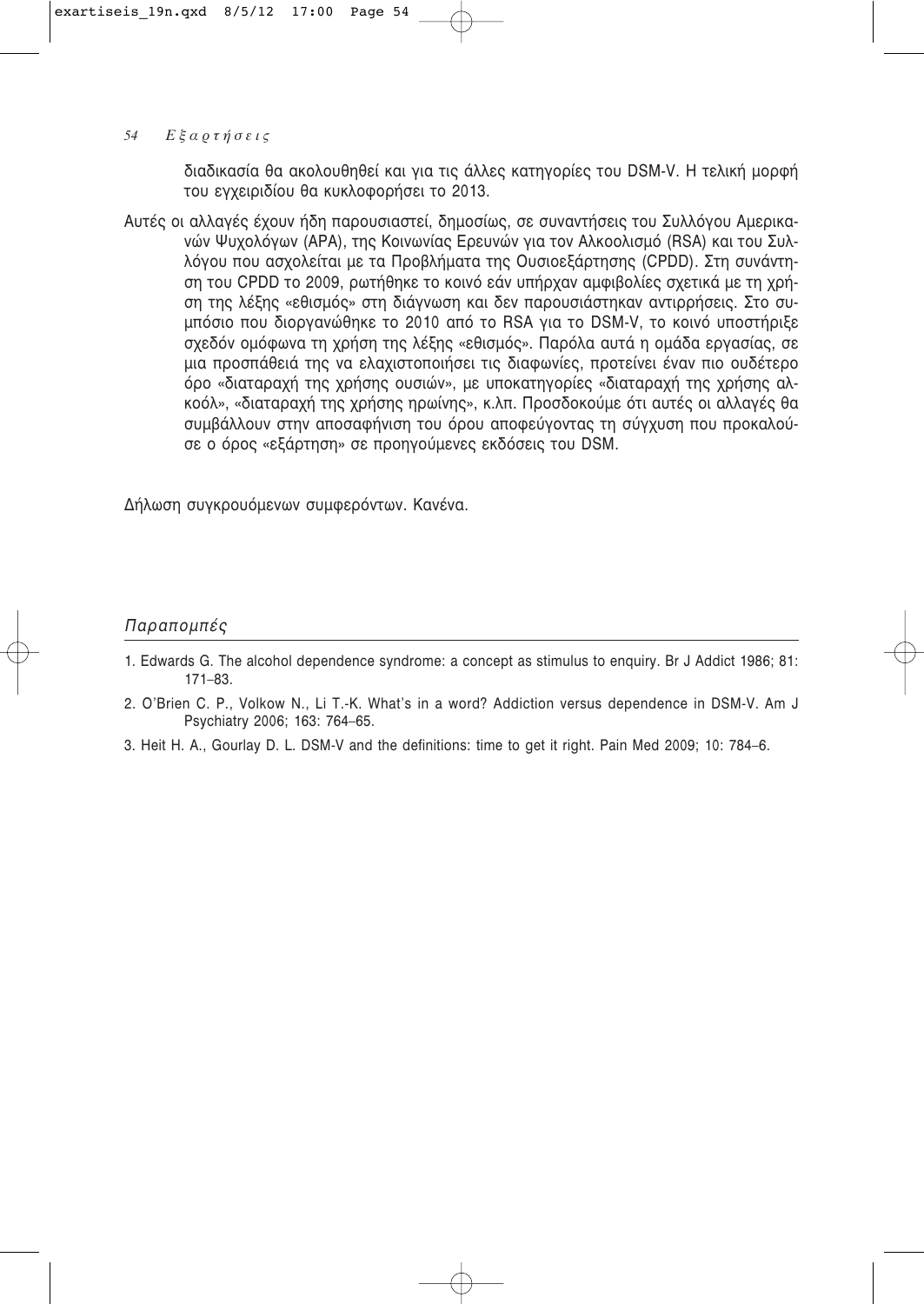## ΓΙΑ ΤΗΝ ΕΝΗΜΕΡΩΣΗ ΤΟΥ ΑΝΑΓΝΩΣΤΗ<br>FOR THE READERS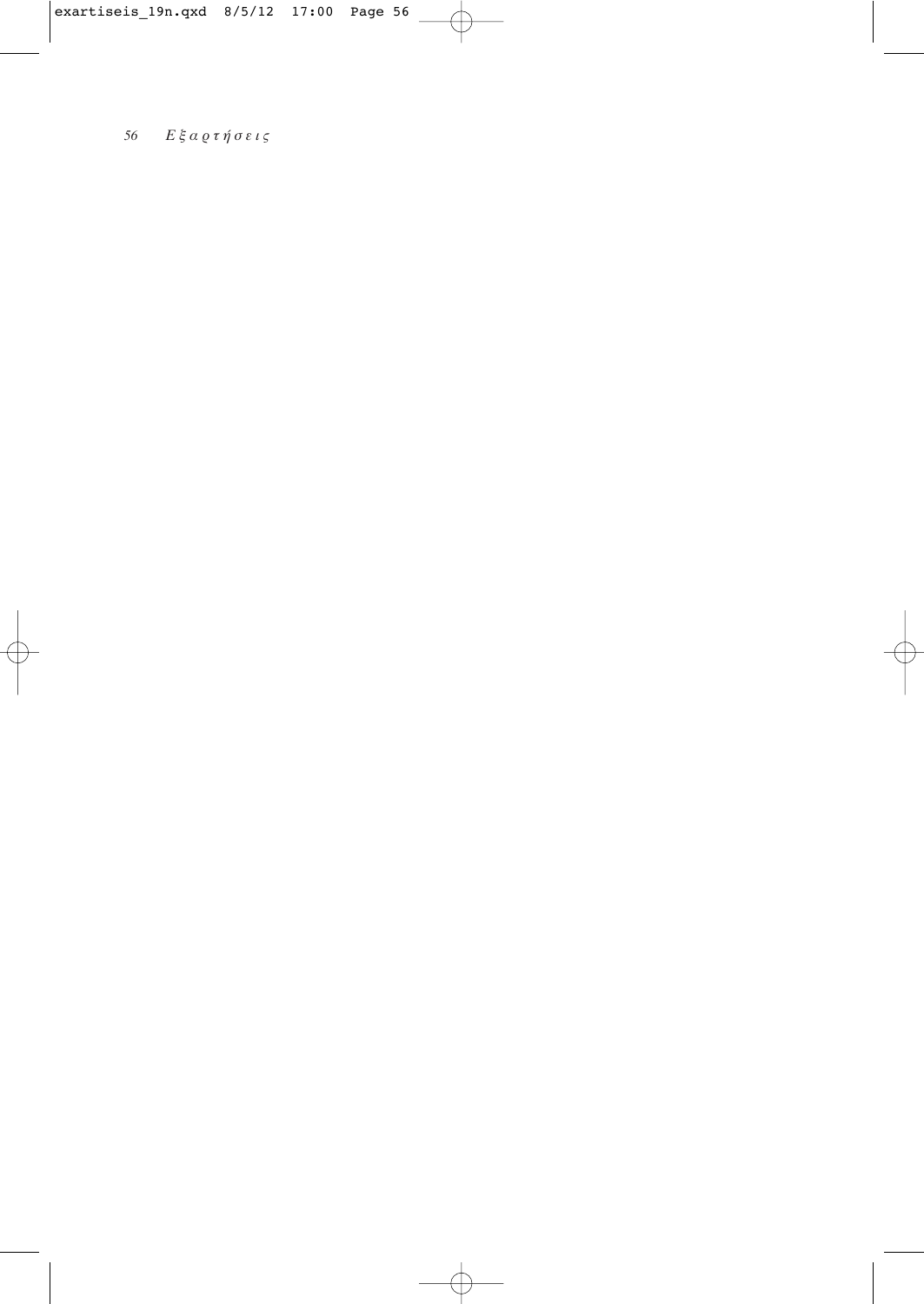#### exartiseis  $19n.qxd$   $8/5/12$  17:00

## NEA KAI FEFONOTA - NEWS AND NOTES

AΠΟ ΤΗΝ ΚΟΝΣΤΑΝΤΙΝΑ ΥΦΑΝΤΗ & THN ANNA ΤΣΙΜΠΟΥΚΛΗ BY KONSTANTINA IFANTI & ANNA TSIBOUKLI

#### ΔΙΑΒΑΖΟΥΜΕ ΣΤΟ DRUGS ΤΟΥ ΔΕΚΕΜΒΡΙΟΥ ΤΟΥ 2011, ΓΙΑ ΤΙΣ ΔΥΝΑΤΟΤΗΤΕΣ ΤΗΣ ΠΡΟΛΗΨΗΣ ΤΗΣ ΧΡΗΣΗΣ ΟΥΣΙΩΝ ΣΤΗΝ ΕΥΡΩΠΗ

Σύμφωνα με το 2009 - 2012 σχέδιο δράσης για τα ναρκωτικά στην Ευρώπη, δόθηκε αυξημένη προσοχή από τα κράτη μέλη της Ευρωπαϊκής Ένωσης στους πληθυσμούς που είναι ευάλωτοι στη χρήση ουσιών. Στοιχεία από 30 χώρες δίνουν έμφαση στο γεγονός ότι οι ευαίσθητοι πληθυσμοί που απευθύνονται σε φορείς (έφηβοι χρήστες ουσιών με παραβατική συμπεριφορά, μαθητές με ακαδημαϊκά προβλήματα, νέοι σε ιδρύματα φροντίδας) τυγχάνουν μεγαλύτερης προσοχής και παροχής σε επίπεδο πολιτικής και παρεμβάσεων από ό,τι οι ευάλωτοι πληθυσμοί που είναι δύσκολο να τους προσεγγίσει κανείς (βλέπε μετανάστες και νέοι άστεγοι). Το πλαίσιο του σωφρονισμού στην Ευρωπαϊκή Ένωση: είναι σαφής η ανεπάρκεια πολλών κρατών μελών να προσφέρουν εναλλακτικές ποινές έναντι της φυλάκισης για χρήστες ουσιών και παραβάτες του νόμου περί ναρκωτικών οι οποίοι βρίσκονται κάτω του ορίου ηλικίας ενώ υπάρχει και δυσκολία αντιμετώπισης των αναγκών τόσο των μειονοτικών ομάδων όσο και των μεταναστών καθώς και περιορισμένες δυνατότητες πρόληψης σε υποβαθμισμένες περιοχές.

#### ΤΑ ΚΟΡΙΤΣΙΑ ΠΡΟΤΙΜΟΥΝ ΠΕΡΙΣΣΟΤΕΡΟ ΤΟ ECSTASY ΑΠΟ ΤΑ ΑΓΟΡΙΑ

- Μια μελέτη από το 2002-2008 ανάμεσα σε έφηβους ηλικίας 12 17 ετών έδειξε ότι τα κορίτσια προτιμούν το έκστασυ περισσότερο από τα αγόρια, ενώ αντίθετα τα αγόρια χρησιμοποιούν κυρίως μαριχουάνα. Ο αριθμός των εφήβων που συμμετείχαν στην έρευνα κάθε χρόνο κυμαίνονταν από 17.429 έως 19.430. Wu, P., et al. Ecstasy use among U.S. adolescents from 1999 to 2008. *Drug and Alcohol Dependence* 112(1-2):33-38, 2010.
- ΤΑ ΝΑΡΚΩΤΙΚΑ ΣΧΕΤΙΖΟΝΤΑΙ ΜΕ ΤΑ ΥΨΗΛΑ ΠΟΣΟΣΤΑ ΣΕΞΟΥΑΛΙΚΩΣ ΜΕΤΑΔΙΔΟΜΕΝΩΝ ΝΟΣΗΜΑΤΩΝ (ΣΜΝ) ΣΕ ΕΦΗΒΟΥΣ ΜΕ ΠΑΡΑΒΑΤΙΚΗ ΣΥΜΠΕΡΙΦΟΡΑ
- Σύμφωνα με μια μελέτη που διεξήχθη σε 948 έφηβους που είχαν συλληφθεί για πρώτη φορά στην Τάμπα της Φλόριντα, το 19% των κοριτσιών και το 11% των αγοριών βρέθηκε θετικό σε ΣΜΝ. Σύμφωνα με τη μελέτη και με βάση στοιχεία από σχετικό τεστ ούρων υπήρχε σαφής συσχέτιση μεταξύ της χρήσης κοκαΐνης και μαριχουάνας και της επικράτησης των ΣΜΝ. Οι έφηβοι επίσης απάντησαν σε σχετικό ερωτηματολόγιο από το οποίο αναδείχθηκε ο σημαντικός ρόλος της κατάχρησης ουσιών ως παράγοντος κινδύνου για την αύξηση των ΣΜΝ. Οι σεξουαλικές επαφές στη διάρκεια της χρήσης ουσιών αποτελούσαν για το 8% των αγοριών το δεύτερο πιο συνηθισμένο παράγοντα κινδύνου και για το 9% των κοριτσιών τον τρίτο. Ο πρώτος παράγοντας κινδύνου για ΣΜΝ και για τα δύο φύλα ήταν η σεξουαλική επαφή χωρίς προφυλακτικό (21% των αγοριών και 24% των κοριτσιών) ενώ ο δεύτερος σημαντικότερος για τα κορίτσια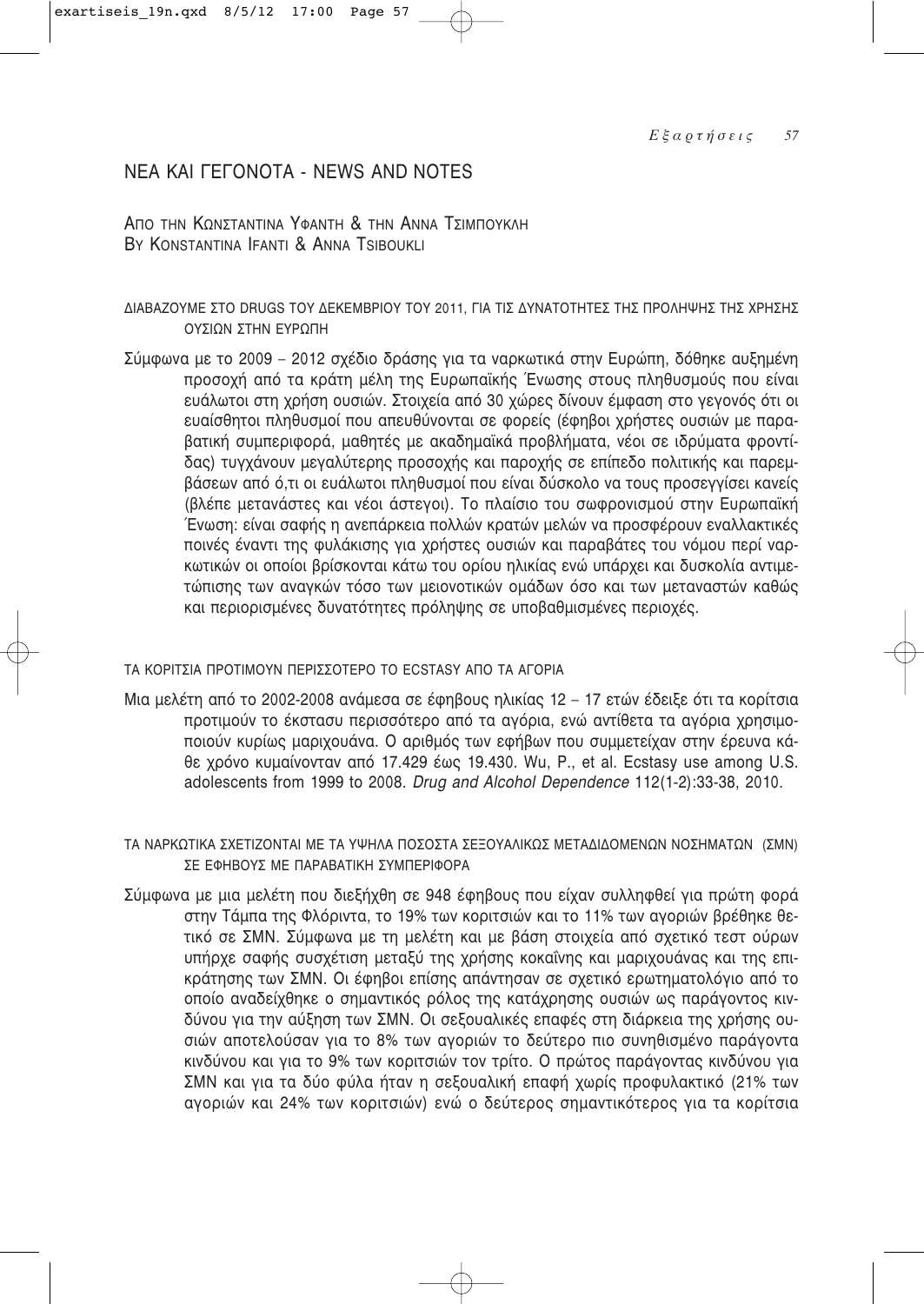ήταν ο βιασμός (10%). Οι ερευνητές υποστηρίζουν ότι υπάρχει ανάγκη άμεσης εξέτασης και θεραπείας για ΣΜΝ σε όλους τους έφηβους οι οποίοι συλλαμβάνονται για παραβάσεις και ιδιαιτέρως στα κορίτσια ώστε να προστατευθεί η υγεία αυτού του πληθυσμού που συχνά δεν έχει πρόσβαση σε υπηρεσίες υγείας.

*Journal of Behavioral Medicine* 32(2):129–141, 2009

#### ΤΟ ΚΑΠΝΙΣΜΑ ΣΧΕΤΙΖΕΤΑΙ ΜΕ ΤΟ ΑΓΧΟΣ

Ερευνητές του Κέντρου Μελετών για τον Καρκίνο του πανεπιστημίου του Τέξας υποστηρίζουν ότι για την επιτυχία των παρεμβάσεων μείωσης του καπνίσματος απαιτούνται μέτρα τα οποία θα βοηθούσαν τους συμμετέχοντες να αντιμετωπίσουν παράλληλα τις οικο-VOμικές τους δυσκολίες. Σε μια κλινική μελέτη στην οποία συμμετείχαν 320 άτομα χαμηλού εισοδήματος και τα οποία σκόπευαν να σταματήσουν το κάπνισμα, η Dr. Darla Kendzor και οι συνεργάτες της βρήκαν ότι, όσο μεγαλύτερο ήταν το άγχος λόγω οικονομικών προβλημάτων, τόσο μικρότερες ήταν οι πιθανότητες αποχής από το κάπνισμα. Στην αρχή της θεραπείας η οποία περιελάμβανε υποκατάστατο του καπνού, υλικό αυτό-βοήθειας και συμβουλευτική οι συμμετέχοντες δήλωσαν τις οικονομικές τους δυνατότητες για φαγητό, ένδυση, στέγη, επίπλωση και διάθεση αυτοκινήτου. Τα ποσοστά αποχής 26 εβδομάδες μετά από την ημερομηνία για την οποία δήλωσαν ότι σταμάτησαν το κάπνισμα, κυμάνθηκαν στο 13% - 25% των ατόμων που είχαν τις λιγότερες οικονομικές πιέσεις και στο 0% - 25% των ατόμων που είχαν τις μεναλύτερες οικονομικές πιέσεις. Η συμβίωση με σύζυγο ή σύντροφο λειτουργούσε θετικά στην επιτυχία της διακοπής του καπνίσματος και στη μείωση των αρνητικών επιδράσεων από μέτριες οικονομικές πιέσεις. Οι ερευνητές υποστηρίζουν ότι η υποστήριξη των ατόμων να αντιμετωπίσουν το άγχος, να επιλύσουν προβλήματα, να διαχειριστούν τα οικονομικά τους και να κατανοήσουν την οικονομική επιβάρυνση του καπνίσματος μπορεί να μειώσει σε ένα βαθμό την επίδραση του άγχους λόγω οικονομικών προβλημάτων στη διατήρηση της αποχής από το κάπνισμα.

*American Journal of Public Health* 100(4):702–706, 2010

#### ΡROSPERO: Ο ΔΙΕΘΝΗΣ ΚΑΤΑΛΟΓΟΣ ΣΥΣΤΗΜΑΤΙΚΩΝ ΑΝΑΣΚΟΠΗΣΕΩΝ

Στις 22 Φεβρουαρίου 2011, το κέντρο Ερευνών και Ενημέρωσης (του πανεπιστημίου του York στο Ηνωμένο Βασίλειο) και το Εθνικό Ινστιτούτο για την Έρευνα στην Υγεία δημιούργησε το PROSPERO, το διεθνή κατάλογο συστηματικών ανασκοπήσεων. Το PROSPERO αποτελεί μια διεθνή βάση δεδομένων των καταγεγραμμένων Ερευνών στην υγεία και στην κοινωνική πρόνοια. Είναι η πρώτη διαδικτυακή υπηρεσία που καταγράφει τις συστηματικές μελέτες στην υγεία και στην κοινωνική φροντίδα ανά τον κόσμο. Η πρόσβαση είναι δωρεάν και διατίθεται στο ευρύ κοινό.

*The PLoS Medicine Editors, Best Practice in Systematic Reviews: The Importance of Protocols and Registration, PLoS Medicine, 22 February 2011, e10011009,doi:10.1371/journal.pmed.10011009*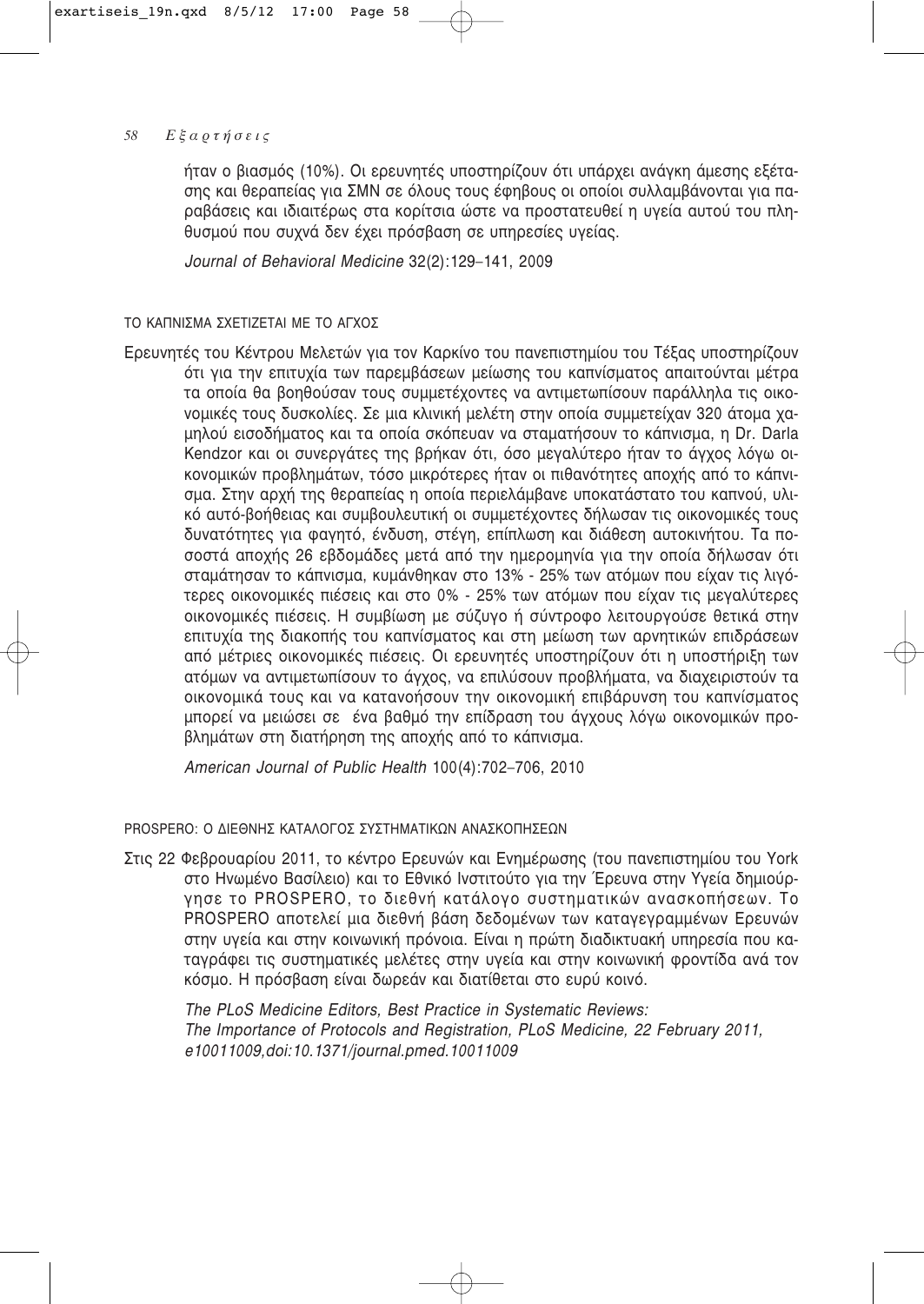#### ΣΥΝΑΝΤΗΣΕΙΣ ΚΑΙ ΣΥΝΕΔΡΙΑ

- 20ο Ευρωπαϊκό Συνέδριο Ψυχιατρικής, 3-6 Μαΐου 2012, Πράγα, Τσεχία: http://www.epacongress.org/
- Διεθνές Συνέδριο Europad με θέμα «Εξάρτηση στην ηρωίνη και Σχετιζόμενα Κλινικά Προβλήματα», 25-27 Μαΐου 2012, Βαρκελώνη, Ισπανία: http://www.europad.org/
- Ετήσια συνάντηση της Διεθνούς Κοινότητας της Ιατρικής των Εξαρτήσεων (ISAM), Γενεύη, Ελβετία, 13-17 Οκτωβρίου 2012: http://www.isamweb.org/
- 25ο συνέδριο ECNP, θα γίνει στις 13-17 Οκτωβρίου 2012, Βιέννη, Αυστρία, ηλεκτρονική διεύθυνση: http://www.ecnp-congress.eu/en.aspx
- Θερινό Σχολείο, 2-13 Ιουλίου 2012 Λισαβόνα, Πορτογαλία με θέμα «Παράνομες Oυσίες» από το EMCDDA. www.drugsummerschool.cies.iscte-iul.pt/np4/home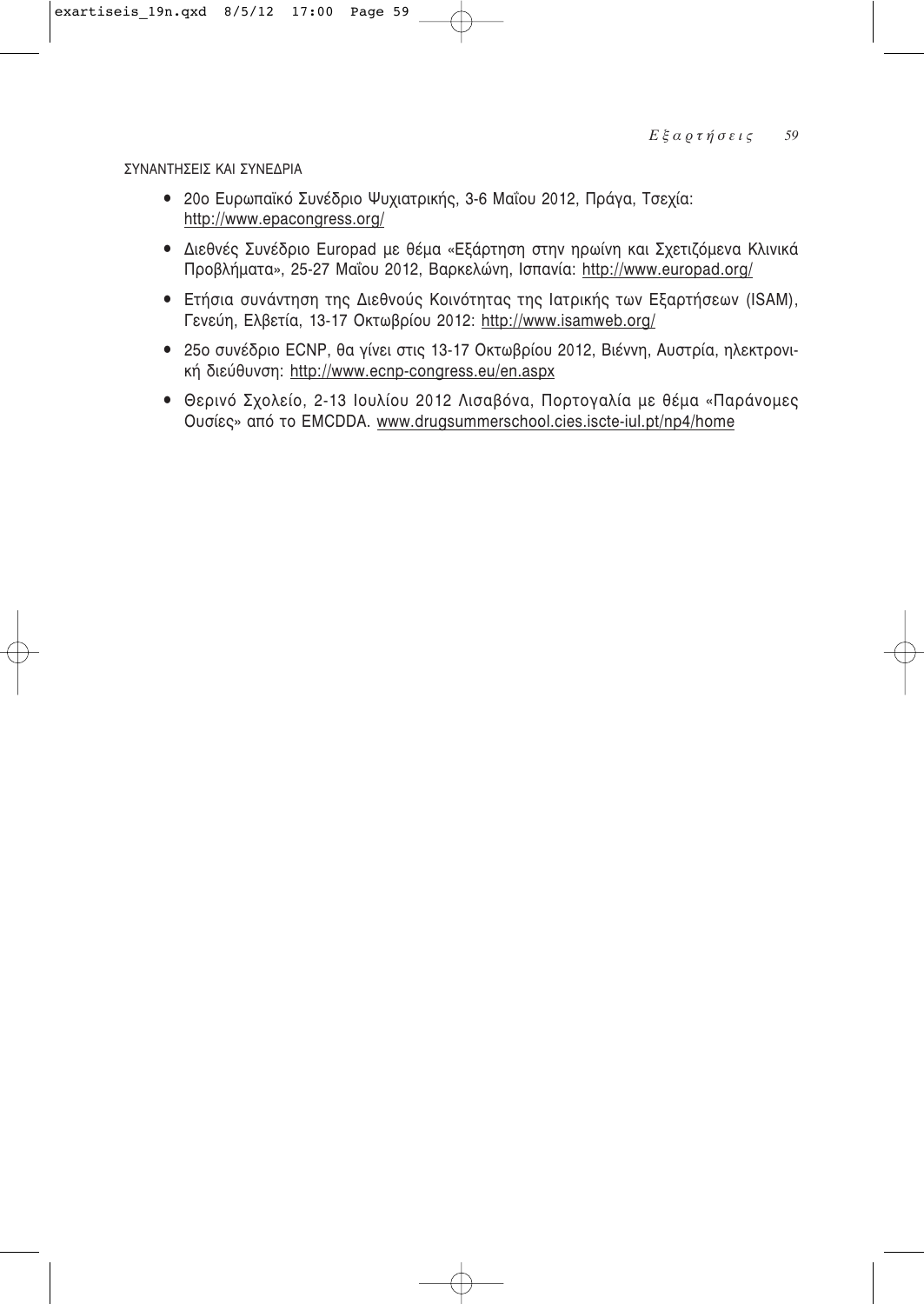#### $ΗΓΙΕΣ ΠΡΟΣ ΤΟΥΣ ΣΥΓΓΡΑΦΕΙΣ$

Пριν την υποβολή του άρθρου σας, παρακαλείστε να διαβάσετε προσεκτικά τις παρακάτω οδηγίες. Οι οδηγίες αυτές ακολουθούνται από όλα τα περιοδικά τα οποία συμμετέχουν στη Διεθνή Επιτροπή των Εκδοτών Περιοδικών για τις Εξαρτήσεις (ISAJE).

Το περιοδικό Εξαρτήσεις υιοθετεί πλήρως τη "Συμφωνία του Farmington" (Addiction, 1997, 92, 1617-1618) ή βλέπε http://www.exartiseis.gr/ η Συμφωνία του Farmington http://www.exartiseis.gr/CategoryView.asp?langid=el&CategoryID=4

#### ΓΕΝΙΚΑ ΘΕΜΑΤΑ

Στόχος του περιοδικού Εξαρτήσεις είναι να υπηρετήσει τη διεθνή διεπιστημονική επικοινωνία ανάμεσα σε ακαδημαϊκούς και κλινικούς, να ενδυναμώσει τους δεσμούς μεταξύ επιστήμης και πολιτικής, να ενισχύσει και να εμπλουτίσει την ποιότητα των απόψεων. Βιβλία και σημαντικές αναφορές μπορούν να υποβληθούν για ανασκόπηση ή /και παρουσίαση. Θα πρέπει, ωστόσο, να σας ενημερώσουμε εκ των προτέρων πως τα κείμενα δεν επιστρέφονται.

#### ΖΗΤΗΜΑΤΑ ΗΘΙΚΗΣ ΚΑΙ ΔΕΟΝΤΟΛΟΓΙΑΣ

Τα άρθρα γίνονται αποδεκτά με την προϋπόθεση πως υπόκεινται σε έλεγχο από τη συντακτική επιτροπή. Όλα τα υποβληθέντα άρθρα πρέπει απαραιτήτως να συνοδεύονται από δήλωση υπογεγραμμένη από όλους τους συγγραφείς στην οποία θα αναφέρεται ότι:

(α) το υλικό που συμπεριλαμβάνεται στο άρθρο δεν έχει δημοσιευθεί εξ ολοκλήρου ή τμηματικά σε άλλο έντυπο,

(β) το κείμενο που υποβάλλεται για δημοσίευση δεν βρίσκεται ήδη υπό έκδοση,

(γ) όλοι οι συγγραφείς που υπογράφουν το άρθρο έχουν συμμετάσχει προσωπικά στη διαδικασία συγγραφής του και αναλαμβάνουν εξίσου την ευθύνη για το περιεχόμενό του,

(δ) έχουν τηρηθεί όλες οι αρχές ηθικής και δεοντολογίας που αφορούν στην προστασία των πελατών ή των συμμετεχόντων στις έρευνες και στα πειράματα με ζώα.

Στη δήλωση πρέπει, επίσης, να αναφέρονται ρητώς οι πηγές χρηματοδότησης, άμεσης και έμμεσης, καθώς και οποιαδήποτε σχέση με φαρμακευτικές βιομηχανίες, καπνοβιομηχανίες και βιομηχανίες παραγωγής αλκοόλ.

Σχετικά με τα σημεία (α) και (β): εάν στοιχεία από τη συγκεκριμένη έρευνα παρουσιάζονται σε περισσότερες από μία δημοσιεύσεις, αυτό θα πρέπει να αναφερθεί στο άρθρο και/ή σε επιστολή προς τον εκδότη με σαφή επεξήγηση των διαφορών που υπάρχουν στο άρθρο και με συνημμένα αντίτυπα όλων των κειμένων στα οποία αναφέρεται η συγκεκριμένη έρευνα.

Εάν, σε οποιοδήποτε στάδιο, οι συγγραφείς αποφασίσουν να αποσύρουν το άρθρο τους, καλούνται να ενημερώσουν εγκαίρως και εγγράφως τον εκδότη.

#### EΚΤΑΣΗ

Οι συγγραφείς πρέπει να είναι όσο το δυνατόν πιο *συνοπτικοί και στην περίπτωση που ο περιορισμός* του άρθρου κριθεί σκόπιμος για τη διευκόλυνση της επικοινωνίας, το θέμα θα συζητηθεί με τον εκδότη. Η συνολική έκταση του άρθρου θα πρέπει να κυμαίνεται μεταξύ 6000-8000 λέξεων. Η παρουσίαση περιστατικών είναι αποδεκτή αλλά δεν θα πρέπει σε καμία περίπτωση να υπερβαίνει τις 2000 λέξεις. Οι επιστολές δεν θα πρέπει να υπερβαίνουν τις 600 λέξεις.

#### ΥΠΟΒΟΛΗ ΚΑΙ ΜΟΡΦΗ

Η υποβολή των εγγράφων πρέπει να γίνεται σε ηλεκτρονική μορφή, δισκέτα, ή CD. Θα πρέπει να είναι με γραμματοσειρά 12 στιγμών, διπλό διάστημα και περιθώρια τουλάχιστον 25 mm. Στην πρώτη σελίδα θα πρέπει να αναγράφεται ο τίτλος του άρθρου, ο οποίος δεν πρέπει να υπερβαίνει τους 45 χαρακτήρες, τα ονόματα των συγγραφέων, ο χώρος και η διεύθυνση διεξαγωγής της εργασίας και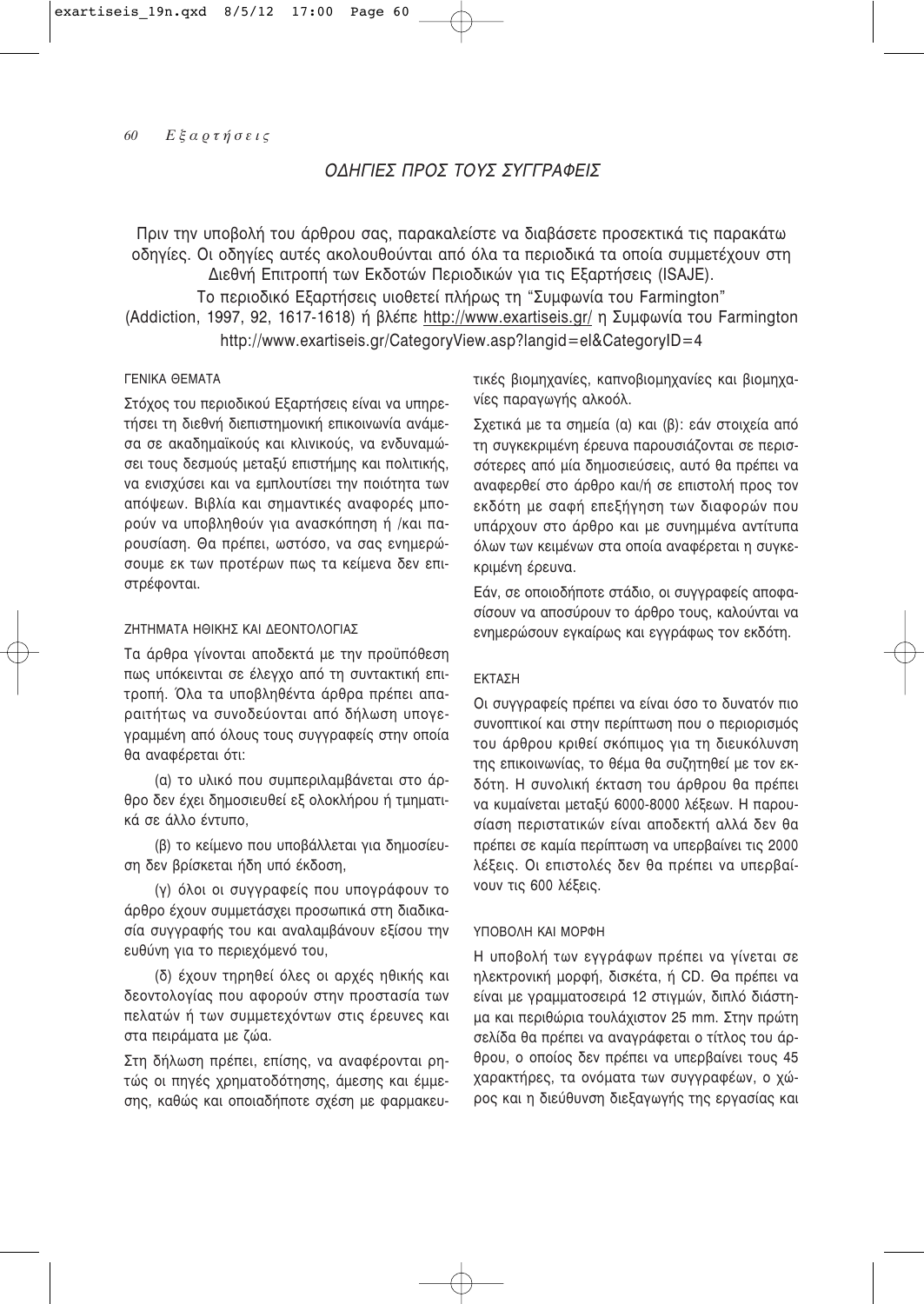η πλήρης ταχυδρομική διεύθυνση του συγγραφέα στον οποίο θα αποσταλούν τα σχόλια, η σχετική αλληλογραφία και τα αντίτυπα της έκδοσης. Στο κάτω μέρος της σελίδας του τίτλου παρακαλείστε να αναφέρετε το συνολικό αριθμό λέξεων του άρθρου. Στη δεύτερη σελίδα θα αναγράφονται μόνο ο τίτλος και τα ονόματα των συγγραφέων και η περίληψη. Ολόκληρο το άρθρο, συμπεριλαμβανομένων των παραπομπών, πινάκων, στοιχείων, και λοιπού υλικού, θα πρέπει να έχει συνεχή αρίθμηση από την πρώτη σελίδα του τίτλου ως το τέλος. Επίσης, είναι σκόπιμο να αποφεύγονται οι υποσημειώσεις, όπου είναι δυνατόν.

Μπορείτε να στείλετε το άρθρο σας ταχυδρομικά στην ακόλουθη διεύθυνση:

Για το Περιοδικό Εξαρτήσεις **KEOEA** Σορβόλου 24, 116 36 Αθήνα ή με email: exartisis@kethea.gr

#### ПЕРІЛНФН

Όταν πρόκειται για ερευνητικά άρθρα οι περιλήψεις θα πρέπει να περιλαμβάνουν τις ακόλουθες ενότητες: Στόχοι, Σχεδιασμός, Πλαίσιο/Χώρος, Συμμετέχοντες, Παρέμβαση (για τις πειραματικές δοκιμές μόνο), Μετρήσεις, Ευρήματα και Συμπεράσματα. Τα συμπεράσματα πρέπει να αναφέρονται με σαφήνεια, επειδή αυτά θα καθορίσουν σε μεγάλο μέρος την απόφαση του εκδότη. Κάθε εύρημα θα αποτιμηθεί σύμφωνα με την εγκυρότητα και την αξιοπιστία του. Όσον αφορά άλλου είδους κείμενα, δεν υπάρχουν συγκεκριμένοι κανόνες για τη δομή των περιλήψεων, αλλά πρέπει να είναι εμφανή τα συμπεράσματα της αποτίμησης, καθώς αυτά θα αποτελέσουν κεντρικό θέμα στη διαδικασία του σχολιασμού. Οι περιλήψεις δεν θα πρέπει να υπερβαίνουν συνήθως τις 250 λέξεις. Λέξεις κλειδιά θα πρέπει να αναφέρονται στο τέλος κάθε περίληψης. Οι περιλήψεις θα πρέπει να αποστέλλονται στα ελληνικά και στα αγγλικά.

#### ΒΙΒΛΙΟΓΡΑΦΙΑ ΚΑΙ ΠΑΡΑΠΟΜΠΕΣ

Η βιβλιογραφία και οι παραπομπές μπορθούν να γίνονται είτε με το σύστημα Harvard είτε με το σύ-

#### Εξαρτήσεις 61

στημα Vancouver. Όταν ακολουθείται το σύστημα Harvard, στις παραπομπές πρέπει να τηρούνται τα ακόλουθα: πρώτο το όνομα του συγγραφέα, ακολουθεί η χρονολογία δημοσίευσης σε παρένθεση π.χ. Smith (1984). Εάν οι συγγραφείς είναι έως τρεις π.χ. Smith, Green & Jones (1984), τότε στην πρώτη παραπομπή αναφέρονται και οι τρεις, ενώ στις υπόλοιπες αναφέρεται Smith et.al. (1984). Στην περίπτωση που οι συγγραφείς είναι περισσότεροι από τρεις, τότε σε όλες τις παραπομπές αναγράφεται: Smith et.al. (1984). Εάν υπάρχουν πολλές δημοσιεύσεις από τους ίδιους συγγραφείς μέσα στο ίδιο έτος, οι παραπομπές πρέπει να περιέχουν (α) (β) (γ) κ.λπ. μετά τη χρονολογία δημοσίευσης. Οι παραπομπές παρατίθενται στο τέλος του άρθρου με αλφαβητική σειρά, π.χ:

Abrams, D.B. & Wilson, G.T. (1979) Effects of alcohol on social anxiety... 88, 161-173. Blane, H.T. & Leonard, K.E. (1987) Psychological Theories.... (New York Guildford Press).

Όταν ακολουθείται το σύστημα Vancouver, οι παραπομπές αριθμούνται σύμφωνα με τη σειρά που απαντώνται στο κείμενο. Σημειώστε τις παραπομπές στο κείμενο, στους πίνακες, στις λεζάντες βάζοντας διαδοχική αρίθμηση εντός παρενθέσεως (1, 2, 3, κ.λ.π.). Οι παραπομπές που βρίσκονται μόνο μέσα σε πίνακες ή λεζάντες σχημάτων θα πρέπει να αριθμούνται σύμφωνα με τη σειρά που απαντώνται στο κείμενο.

Η αριθμητική απαρίθμηση των παραπομπών πρέπει να παρατίθεται στο τέλος του άρθρου, παράδειγμα:

- 1. Cotton, N. (1987) The familial incidence of Alcoholism, Journal of Studies on Alcohol, 40, 89-116.
- 2. Merikangas, K.R. (1989) Genetics of alcoholism: a review of Human studies...

Ανεξαρτήτως του συστήματος που θα επιλέξετε, για τους τίτλους των εφημερίδων, των περιοδικών και λοιπών εντύπων δεν πρέπει να χρησιμοποιούνται συντομογραφίες. Θα πρέπει να αναφέρονται οπωσδήποτε όλοι οι συγγραφείς. Ο κατάλογος της βιβλιογραφίας δεν πρέπει να είναι ασκόπως μακροσκελής, και πρέπει να περιλαμβάνει μόνο βι-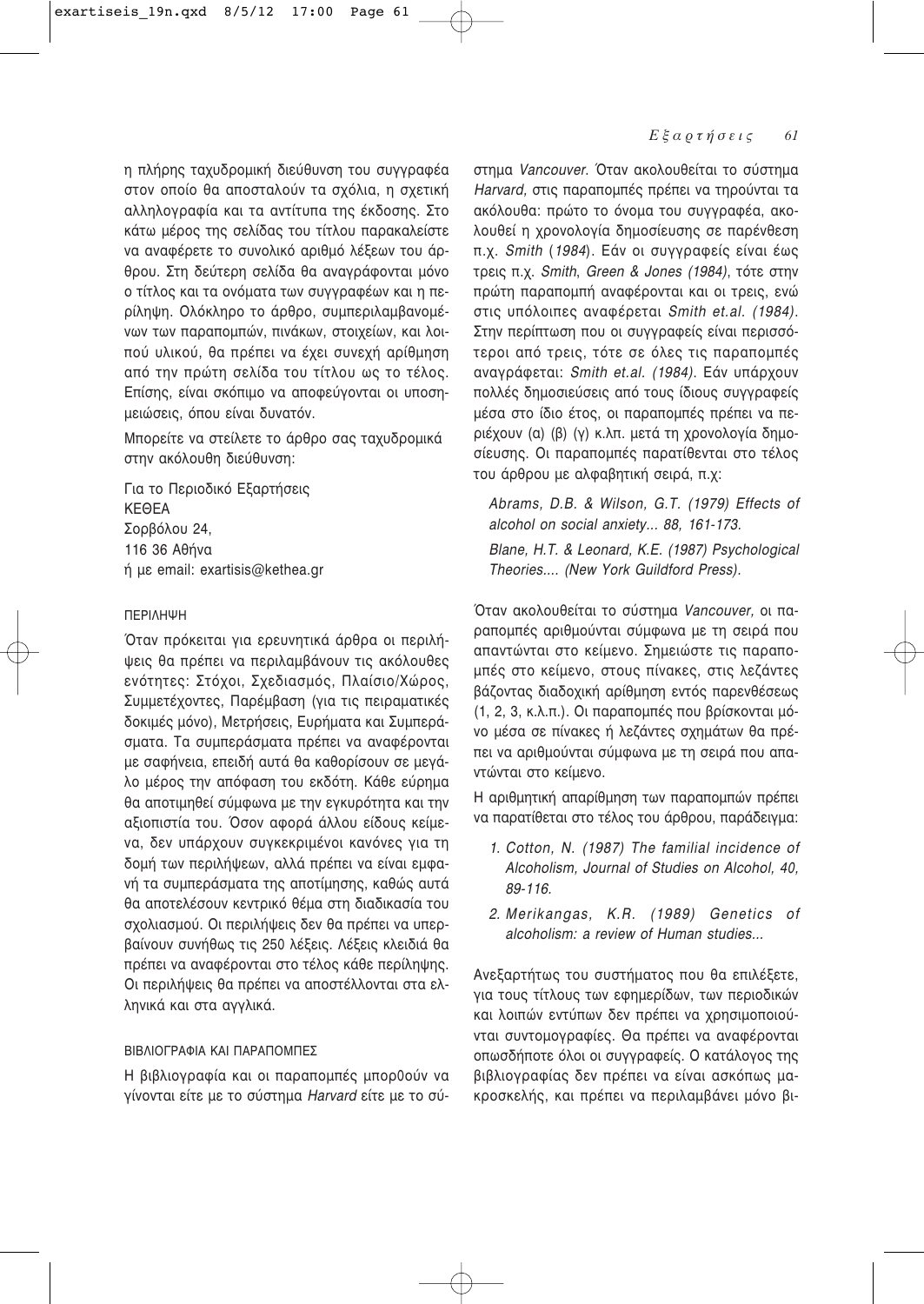βλία και έντυπα στα οποία είναι δυνατή η πρόσβαση δια μέσου των συνηθισμένων βιβλιογραφικών πηγών. Όταν πρόκειται για ξενόγλωσσα άρθρα ή βιβλία, θα πρέπει να δίνεται ο τίτλος και στα ελληνικά σε παρένθεση μετά τον πρωτότυπο τίτλο.

#### ΑΠΕΙΚΟΝΙΣΕΙΣ

Οι απεικονίσεις δεν πρέπει να είναι ενταγμένες στο κείμενο, αλλά θα πρέπει να κατατεθούν χωριστά στο τέλος με το όνομα του συγγραφέα και με σχετική αρίθμηση. Όλες οι φωτογραφίες, τα γραφήματα και τα διαγράμματα θα αναφέρονται ως «σχήματα» και θα πρέπει να έχουν διαδοχική καταχώρηση στο κείμενο με αριθμούς (π.χ. Σχήμα 1, Σχήμα 2). Η θέση των σχημάτων μέσα στο κείμενο θα πρέπει να υποδεικνύεται σαφώς. Οι τίτλοι για όλα τα σχήματα θα πρέπει να αναγράφονται σε χωριστή σελίδα. Στους τίτλους θα πρέπει, επίσης, να συμπεριλαμβάνονται και επεξηγήσεις για όλα τα σύμβολα που χρησιμοποιούνται.

#### ΠΙΝΑΚΕΣ

Οι πίνακες θα πρέπει να εκτυπώνονται σε χωριστή σελίδα και η θέση τους στο κείμενο πρέπει να υποδεικνύεται σαφώς. Οι μονάδες πρέπει να αναγράφονται εντός παρενθέσεως στην πρώτη γραμμή της εκάστοτε στήλης και όχι στο κυρίως σώμα του πίνακα. Οι λέξεις ή οι αριθμοί πρέπει να επαναλαμβάνονται σε όλες τις γραμμές, ενώ τα ομοιωματικά και λέξεις όπως: ομοίως, βλέπε, ως άνω κ.λ.π. δεν πρέπει να χρησιμοποιούνται. Ακόμη, οι πίνακες δεν θα πρέπει να έχουν διαγράμμιση.

#### ΕΠΙΜΕΛΕΙΑ

Η επιμέλεια γίνεται για έλεγχο και διευκόλυνση κάποιων βασικών διορθώσεων, όχι για γενική αναθεώρηση ή μετατροπή. Τα σχόλια επιμέλειας πρέπει να λαμβάνονται υπόψη και να επιστρέφεται το διορθωμένο κείμενο στον εκδότη μέσα σε δέκα ημέρες από την παραλαβή τους.

Τα άρθρα αποστέλλονται από τον εκδότη στον αναπληρωτή της έκδοσης για αναθεώρηση. Ο τελευταίος, αφού συμβουλευτεί τη συντακτική ομάδα, στέλνει τις προτάσεις του στον εκδότη. Ο εκδότης λαμβάνει την τελική απόφαση και επικοινωνεί με τους συγγραφείς. Εφόσον κριθεί θετικά από τη συντακτική ομάδα, το άρθρο προωθείται για επιστημονική επιμέλεια σε δύο έως τρεις σχολιαστές, μέλη της επιστημονικής επιτροπής του περιοδικού.

Ο εκδότης και ο αναπληρωτής διατηρούν το δικαίωμα να επιστρέψουν κάποιο άρθρο πριν ακόμη φτάσει στους σχολιαστές, εάν κρίνουν πως το περιεχόμενό του δεν είναι κατάλληλο για το περιοδικό εξ' αιτίας μεθοδολογικών περιορισμών, θεματολογίας ή προβλημάτων στην παρουσίαση των στοιχείων.

#### ΑΝΤΙΤΥΠΑ

Ένα αντίτυπο του περιοδικού, που περιέχει το άρθρο, θα αποσταλεί στον κύριο συγγραφέα περίπου τρεις εβδομάδες μετά την έκδοση του τεύχους.

#### ΠΝΕΥΜΑΤΙΚΗ ΙΔΙΟΚΤΗΣΙΑ/ΠΝΕΥΜΑΤΙΚΑ ΔΙΚΑΙΩΜΑΤΑ

Είναι όρος της παρούσας έκδοσης οι συγγραφείς να διατηρούν τα πνευματικά δικαιώματα από τα άρθρα που προσκομίζουν. Ωστόσο ο οργανισμός διατηρεί κάθε δικαίωμα για πλήρη δημοσίευση και διάδοση του άρθρου και του περιοδικού σε όσο το δυνατόν ευρύτερο αναγνωστικό κοινό, τόσο σε έντυπη όσο και σε ηλεκτρονική μορφή. Οι συγγραφείς μπορούν να χρησιμοποιήσουν αλλού το άρθρο μετά από τη δημοσίευσή του στο περιοδικό και χωρίς να ζητηθεί έγκριση υπό τον όρο πως θα αναφερθεί ως πρωτότυπη πηγή της δημοσίευσης το παρόν περιοδικό. Οι συγγραφείς ευθύνονται αποκλειστικά για την παραχώρηση των δικαιωμάτων αναπαραγωγής στοιχείων που βρήκαν από άλλες πηγές.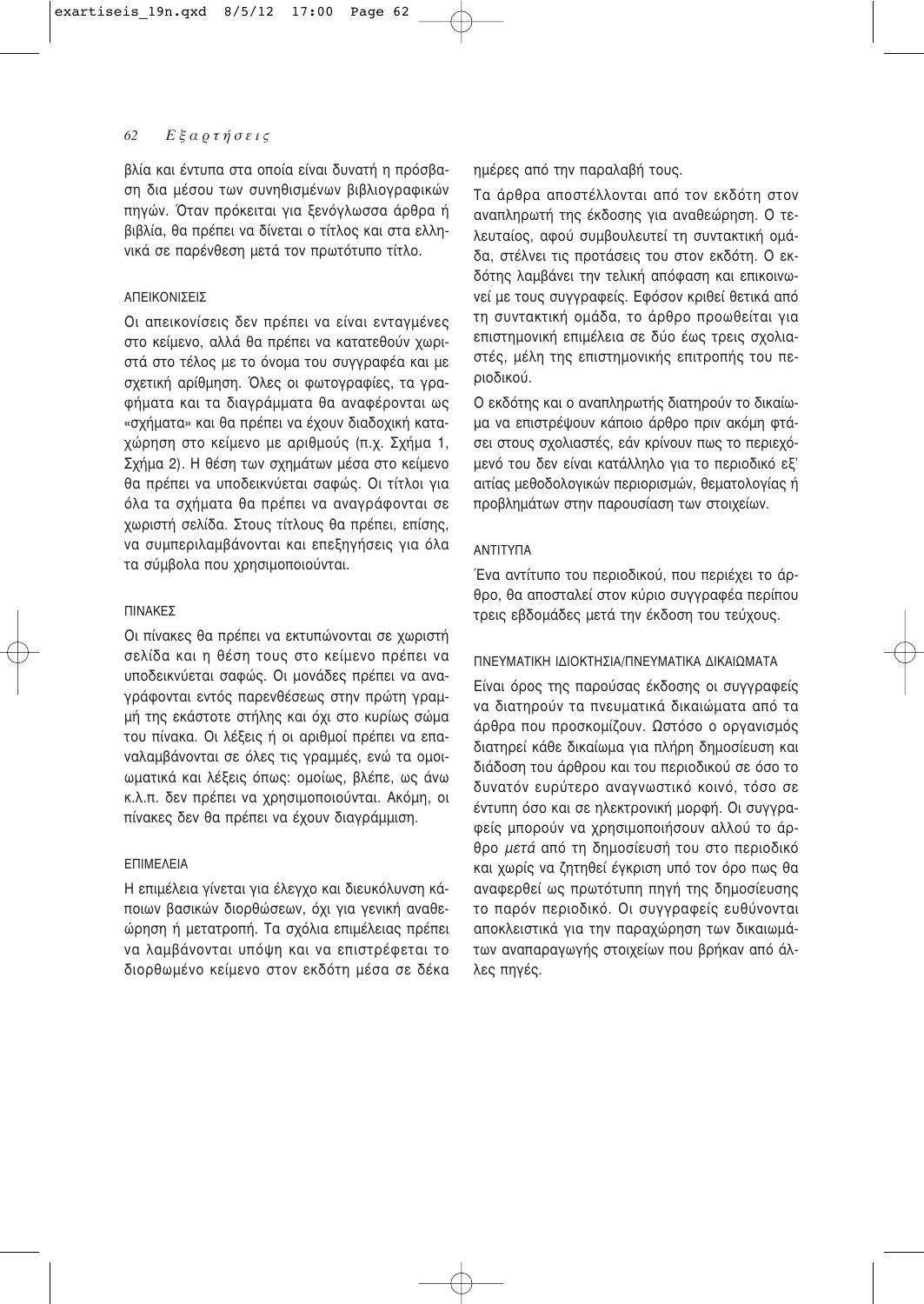exartiseis\_19n.qxd 8/5/12 17:00 Page 63

ΤΟ ΔΕΚΑΤΟ ΕΝΑΤΟ ΤΕΥΧΟΣ ΤΟΥ ΕΠΙΣΤΗΜΟΝΙΚΟΥ ΠΕΡΙΟΔΙΚΟΥ ΕΞΑΡΤΗΣΕΙΣ ΤΥΠΩΘΗΚΕ ΤΟΝ ΜΑΪΟ ΤΟΥ 2012 ΣE 550 ANTITYΠA ΑΠΟ ΤΗΝ ΠΑΡΑΓΩΓΙΚΗ ΜΟΝΑΔΑ ΤΟΥ ΚΕΝΤΡΟΥ ΘΕΡΑΠΕΙΑΣ ΕΞΑΡΤΗΜΕΝΩΝ ΑΤΟΜΩΝ  $(KE $\Theta$ E $A$ )$ ΣΧΗΜΑ ΚΑΙ ΧΡΩΜΑ

| Εποπτεία Έκδοσης Γεράσιμος ΝΟΤΑΡΑΣ       | Editing supervision Gerassimos NOTARAS  |
|------------------------------------------|-----------------------------------------|
| Αρχικός Καλλιτεχνικός Σχεδιασμός Έκδοσης | <b>Initial Layout</b>                   |
| Βουβούλα ΣΚΟΥΡΑ                          | Vouvoula SKOURA                         |
| Πληκτρολόγηση Κειμένων                   | Typing                                  |
| Τομέας Εκπαίδευσης ΚΕΘΕΑ                 | <b>KETHEA Department of Education</b>   |
| Γλωσσική επιμέλεια - Διορθώσεις          | Proof-reading                           |
| Κωνσταντίνα ΥΦΑΝΤΗ                       | Konstantina YFANTI                      |
| Τυπογραφική επιμέλεια                    | Print editing                           |
| Γεωργία ΧΡΙΣΤΟΦΙΛΗ                       | Georgia CHRISTOFILI                     |
| Σχεδιασμός Λογότυπου Τέτη ΚΑΜΟΥΤΣΗ       | Logo Teti KAMOUTSI                      |
| Ηλεκτρονική Επεξεργασία - Σελιδοποίηση   | Typeset - Layout                        |
| Σταύρος ΜΠΕΛΕΣΑΚΟΣ                       | Stavros BELESSAKOS                      |
| Εκτύπωση - Βιβλιοδεσία ΣΧΗΜΑ ΚΑΙ ΧΡΩΜΑ   | Publication - Binding SCHEMA AND CHROMA |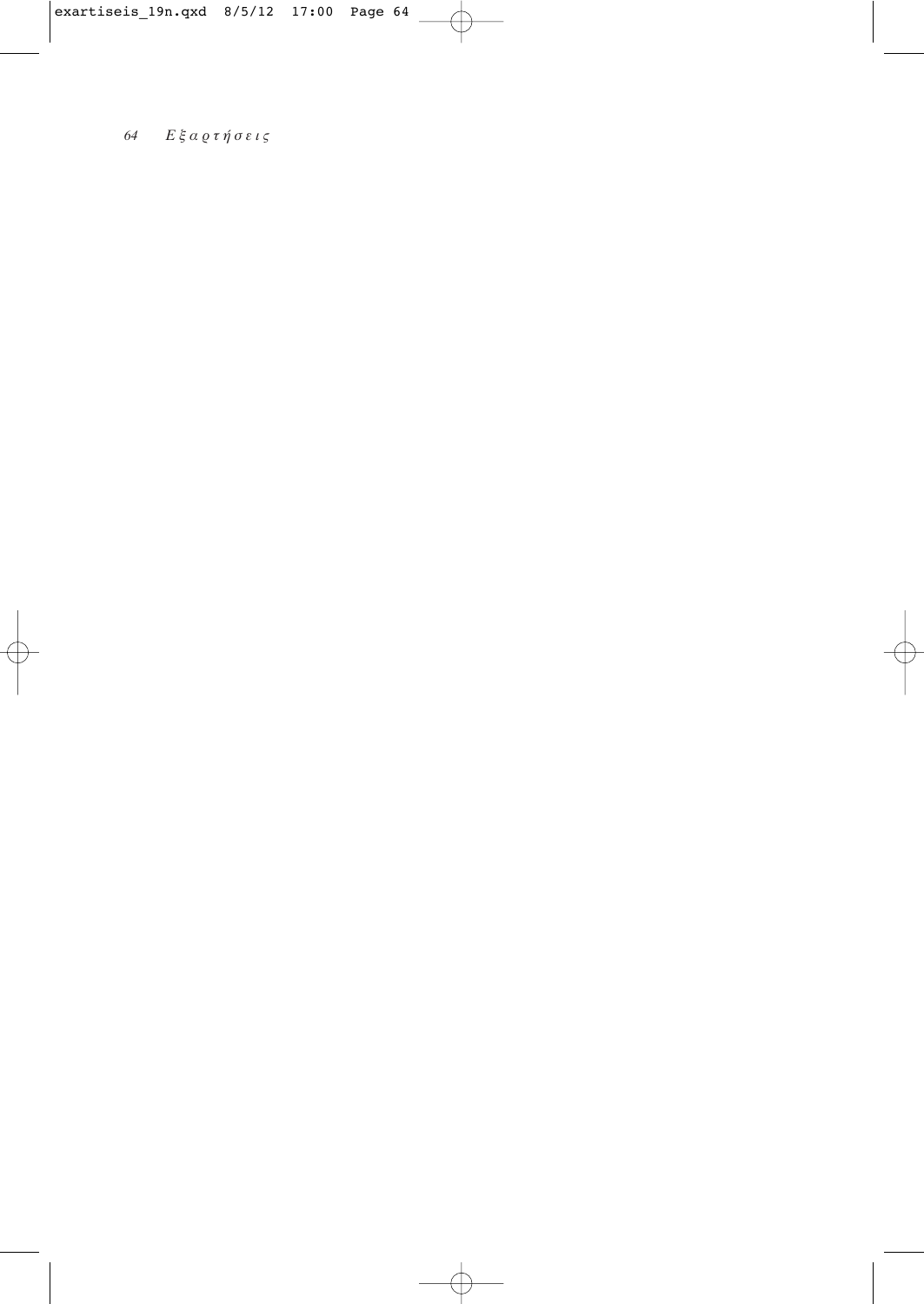## Δελτίο Παραγγελίας

Θα ήθελα συνδρομή στο περιοδικό Εξαρτήσεις (ISSN 1109-5350) για το έτος .......... (2 τεύχη) ΣΤΟΙΧΕΙΑ ΣΥΝΔΡΟΜΗΤΗ (ΠΑΡΑΚΑΛΩ ΣΥΜΠΛΗΡΩΣΤΕ ΜΕ ΚΕΦΑΛΑΙΑ) 

#### ΕΙΔΟΣ ΣΥΝΔΡΟΜΗΣ

| Ετήσια ατομική συνδρομή   | $o \t∈ 15,00$ |
|---------------------------|---------------|
| Ετήσια συνδρομή φορέων    | $o \t∈ 20.00$ |
| Ετήσια φοιτητική συνδρομή | $o \t∈ 10,00$ |

#### **ΤΡΟΠΟΣ ΠΛΗΡΩΜΗΣ**

- ο Με ταχυδρομική επιταγή
- ο Με τραπεζική επιταγή στο όνομα ΚΕΘΕΑ
- ο Με τραπεζική κατάθεση στο λογαριασμό 117/296000-12 της Εθνικής Τράπεζας της Ελλάδος, όπου θα σημειώνεται η ένδειξη «για Εξαρτήσεις». Αντίγραφο της κατάθεσης όπου θα φαίνεται ευκρινώς το όνομα του καταθέτη, θα πρέπει να αποσταλεί μαζί με το παρόν δελτίο παραγγελίας στη διεύθυνση του περιοδικού.
- ο Μέσω Internet Banking Εθνική Τράπεζα της Ελλάδος IBAN: GR4801101170000011729600012

Το παρόν έντυπο καθώς και το αποδεικτικό πληρωμής θα πρέπει να σταλούν στην παρακάτω διεύθυνση: ΚΕΘΕΑ, Σορβόλου 24, Αθήνα, 116 36

Για περισσότερες πληροφορίες μπορείτε να απευθυνθείτε στο τηλέφωνο 210 9241993-6, να στέλνετε φαξ στο 210 9241986, ή email στο exartisis@kethea.gr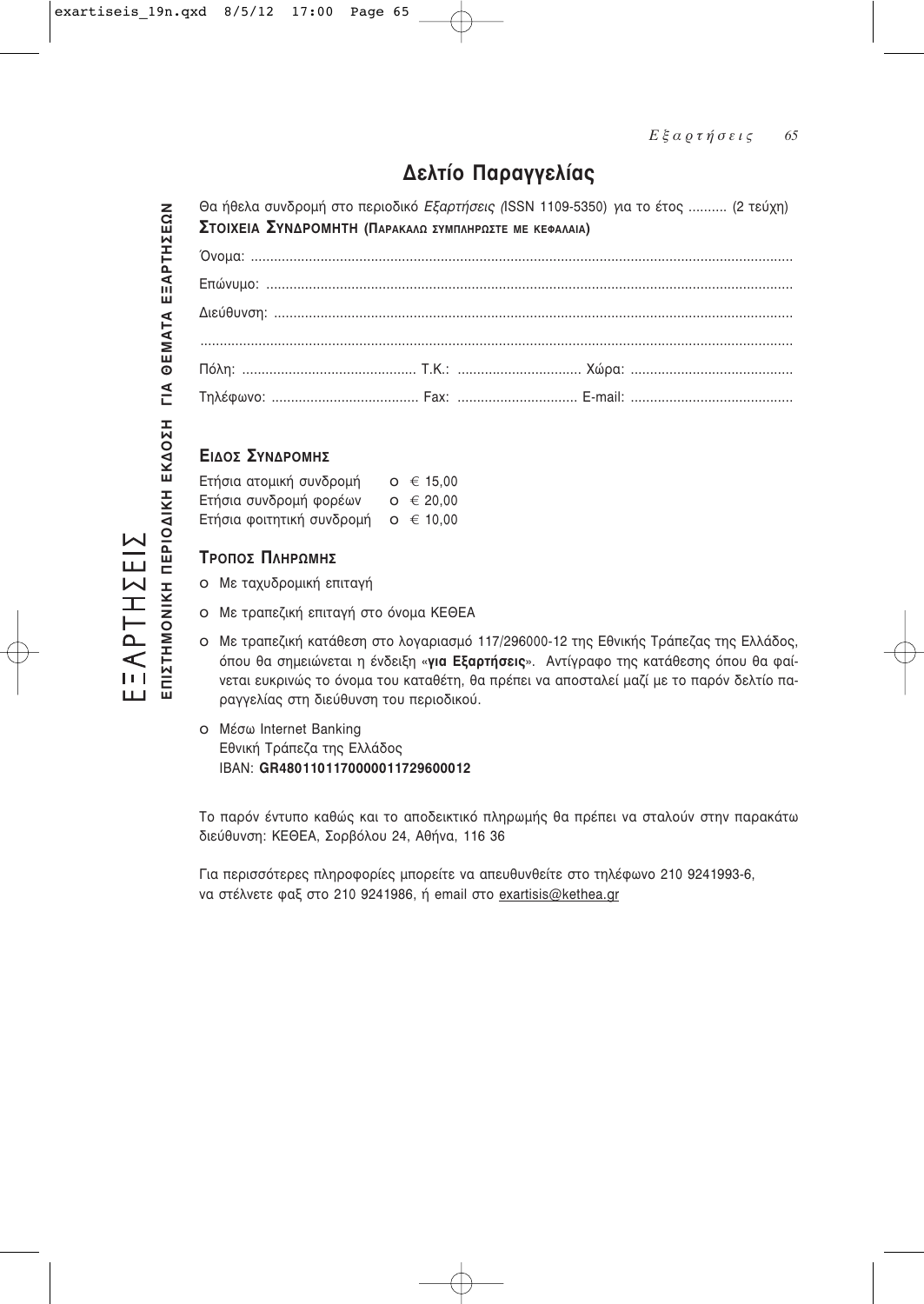## **Order Form**

| Please enter my subscription to Exartisis (ISSN 1109-5350) for  (2 issues)<br><b>SUBSCRIBER DETAILS (PLEASE WRITE IN CAPITALS)</b> |  |
|------------------------------------------------------------------------------------------------------------------------------------|--|
|                                                                                                                                    |  |
|                                                                                                                                    |  |
|                                                                                                                                    |  |
|                                                                                                                                    |  |
|                                                                                                                                    |  |
|                                                                                                                                    |  |

#### **ORDER DETAILS**

| Annual Personal Subscription             | $\circ$ € 15.00 |
|------------------------------------------|-----------------|
| Annual Agency/ Organisation Subscription | $\circ$ € 20.00 |
| Annual Student Subscription              | $\circ$ € 10.00 |

#### **PAYMENT DETAILS**

- o Payment enclosed by cheque, made payable to KETHEA.
- o Remit the amount to our account 117/296000-12 with the National Bank of Greece, SWIFT CODE: **ETHNGRAA** IBAN: **GR4801101170000011729600012**.
- o Internet Banking National Bank of Greece IBAN: **GR4801101170000011729600012**

This order form as well as the receipt from the bank have to be sent to the following address: KETHEA - Exartisis, 24, Sorvolou str., Athens 116 36, Greece

For any additional information you can call at +30 210 9241993-6, send a fax at +30 210 9241986, or email: exartisis@kethea.gr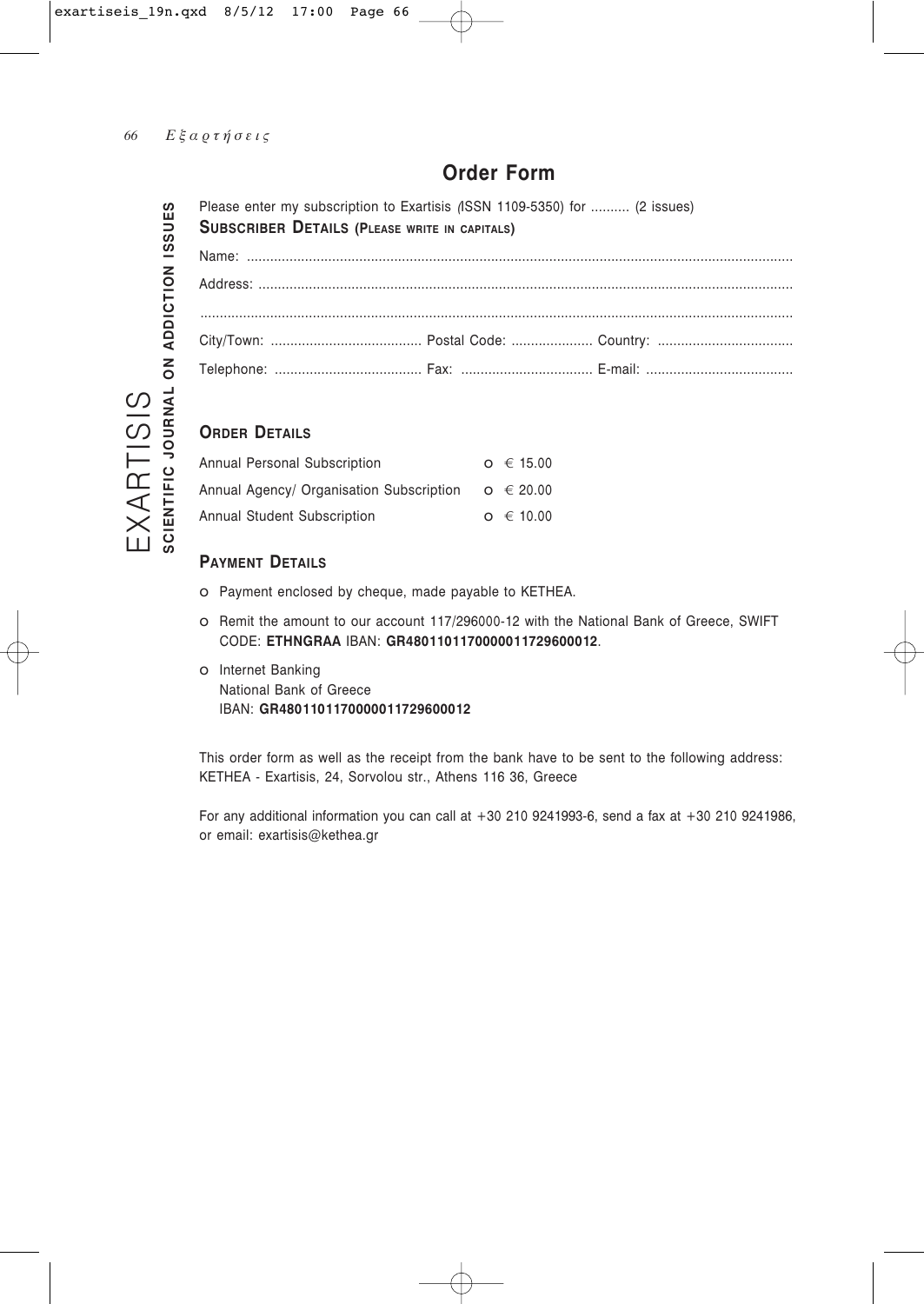$\Big|\text{exartiseis\_19n.qxd}$  8/5/12 17:00 Page 67

€

*Εξαρτήσεις 67*